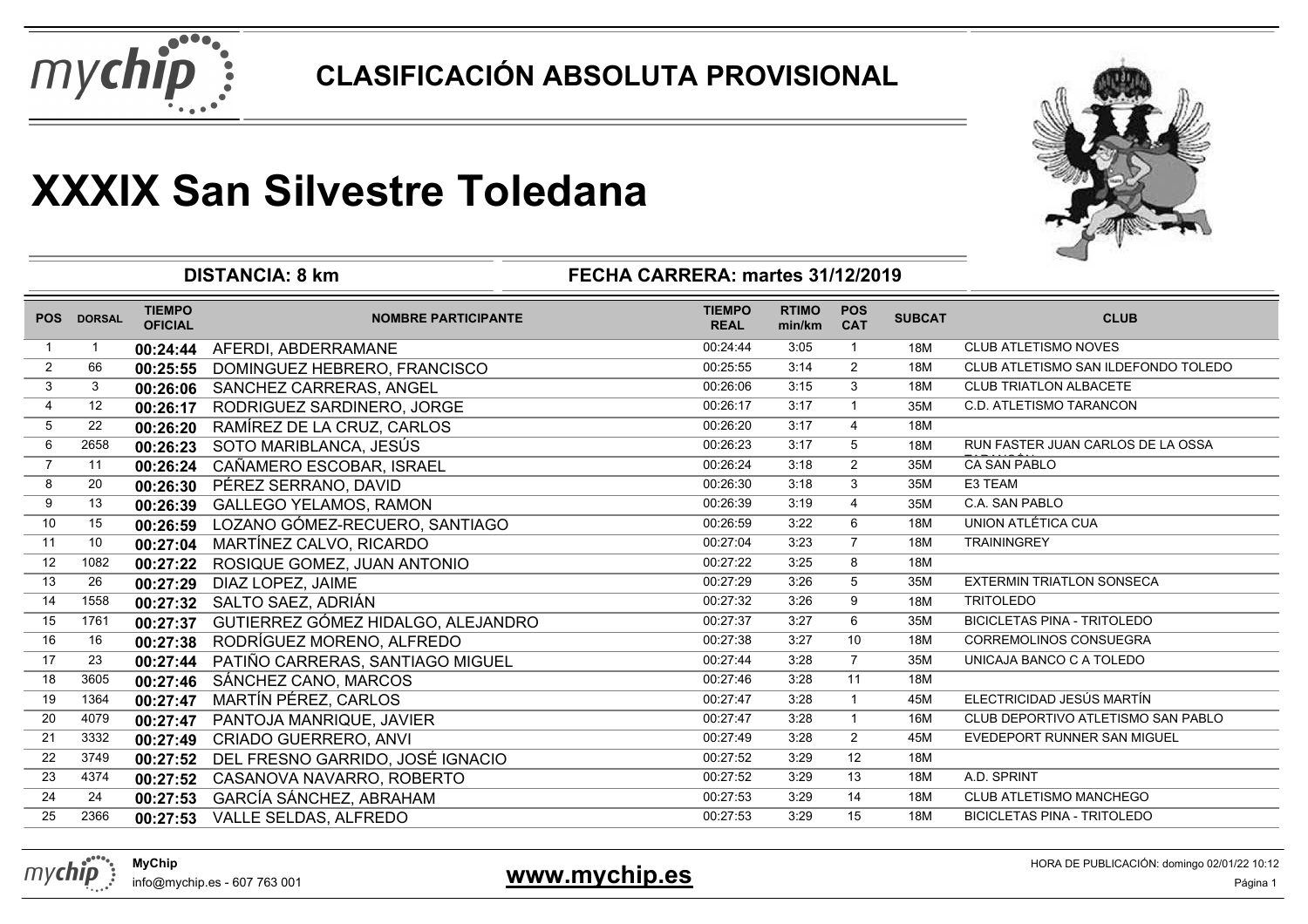



|            |               |                                 | <b>DISTANCIA: 8 km</b><br>FECHA CARRERA: martes 31/12/2019 | ⊸                            |                        |                          |               |                                         |
|------------|---------------|---------------------------------|------------------------------------------------------------|------------------------------|------------------------|--------------------------|---------------|-----------------------------------------|
| <b>POS</b> | <b>DORSAL</b> | <b>TIEMPO</b><br><b>OFICIAL</b> | <b>NOMBRE PARTICIPANTE</b>                                 | <b>TIEMPO</b><br><b>REAL</b> | <b>RTIMO</b><br>min/km | <b>POS</b><br><b>CAT</b> | <b>SUBCAT</b> | <b>CLUB</b>                             |
| 26         | 3973          | 00:27:57                        | RAMIREZ CRUZ, ALVARO                                       | 00:27:57                     | 3:29                   | 16                       | 18M           | CAUG GUADALAJARA                        |
| 27         | 31            | 00:28:09                        | VARO ZUBIRI, MARÍA                                         | 00:28:09                     | 3:31                   | $\overline{1}$           | 18F           | TRI INFINITY MOSTOLES                   |
| 28         | 1876          | 00:28:09                        | FALCÓN DE LA SAGRA, JACOB                                  | 00:28:09                     | 3:31                   | 8                        | 35M           | <b>TRAININGREY</b>                      |
| 29         | 2721          | 00:28:10                        | FRUTOS SERRANO, ALBERTO                                    | 00:28:10                     | 3:31                   | 17                       | 18M           | <b>LOS GOLONDRINOS</b>                  |
| 30         | 3936          | 00:28:10                        | MENDOZA TELLO, GABRIEL                                     | 00:28:10                     | 3:31                   | 18                       | 18M           | TRI TRIINFINITY                         |
| 31         | 3701          | 00:28:11                        | MORENO DIAZ BERNARDO, ANGEL                                | 00:28:11                     | 3:31                   | 3                        | 45M           | BIKILA RUN WHIT ME IVÁN GALAN           |
| 32         | 2330          | 00:28:35                        | PINAZO GUTIÉRREZ, JACOB                                    | 00:28:35                     | 3:34                   | 9                        | 35M           | CANOBLE-NOBLEJAS                        |
| 33         | 2470          | 00:28:38                        | HERRERA CRUZ, ALBERTO                                      | 00:28:38                     | 3:34                   | 19                       | 18M           | DEPORTIVO CHARRO                        |
| 34         | 1379          | 00:28:40                        | LÓPEZ CECA, ROBERTO                                        | 00:28:40                     | 3:35                   | 10                       | 35M           | <b>TRITOLEDO</b>                        |
| 35         | 1286          | 00:28:41                        | PEÑA ARELLANO, JUAN LUIS                                   | 00:28:41                     | 3:35                   | 11                       | 35M           | <b>CLUB TRIATLON TRIWILD FUENSALIDA</b> |
| 36         | 850           | 00:28:44                        | MONTEAGUDO FLORES, FRANCISCO JAVIER                        | 00:28:44                     | 3:35                   | 12                       | 35M           | C.U.A. CIUDAD REAL                      |
| 37         | 2735          | 00:28:51                        | BENAYAS DEL RÍO, TOMÁS                                     | 00:28:51                     | 3:36                   | 20                       | 18M           |                                         |
| 38         | 1416          | 00:29:06                        | MANRIQUE TORIJA, ALEJANDRO                                 | 00:29:06                     | 3:38                   | $\overline{2}$           | 16M           | CLUB DEPORTIVO ATLETISMO SAN PABLO      |
| 39         | 3711          | 00:29:07                        | ANTONA IGLESIAS, JESÚS FCO.                                | 00:29:07                     | 3:38                   | 13                       | 35M           | C.A. SAN ILDEFONSO PEDRO VEGA           |
| 40         | 981           | 00:29:09                        | HELLÍN FÉRRIZ, ANTONIO                                     | 00:29:09                     | 3:38                   | 14                       | 35M           | <b>CLUB ATLETISMO SAX</b>               |
| 41         | 4126          | 00:29:11                        | BENEYTEZ ARDERIU, PABLO                                    | 00:29:11                     | 3:38                   | 21                       | 18M           | <b>CLUB ATLETISMO NOVES</b>             |
| 42         | 864           | 00:29:14                        | MARTIN-LUENGO BALLESTEROS, RAUL                            | 00:29:14                     | 3:39                   | $\overline{4}$           | 45M           |                                         |
| 43         | 2952          | 00:29:17                        | NAVARRO JIMENEZ, JORGE                                     | 00:29:17                     | 3:39                   | 22                       | 18M           | <b>DESAFÍO RUNNING MÓSTOLES</b>         |
| 44         | 3021          | 00:29:17                        | MERCHAN PEREZ, JUAN JOSE                                   | 00:29:17                     | 3:39                   | 5                        | 45M           | <b>CLUB ATLETISMO NOVES</b>             |
| 45         | 1245          | 00:29:18                        | PUEBLA ORTEGA, ALFREDO                                     | 00:29:18                     | 3:39                   | 15                       | 35M           | UNICAJA BANCO C A TOLEDO                |
| 46         | 3694          | 00:29:18                        | GÓMEZ BARBAS, DAVID                                        | 00:29:18                     | 3:39                   | 23                       | 18M           | <b>LOS GOLONDRINOS</b>                  |
| 47         | 75            | 00:29:19                        | <b>REY VEIGA, SILVIA</b>                                   | 00:29:19                     | 3:39                   | $\overline{1}$           | 16F           | <b>VV RUNNERS</b>                       |
| 48         | 691           | 00:29:19                        | LÓPEZ FERNÁNDEZ, RAÚL                                      | 00:29:19                     | 3:39                   | 16                       | 35M           | <b>DEPORTES TOLETE</b>                  |
| 49         | 1081          | 00:29:24                        | DIAZ GALAN, JAVIER                                         | 00:29:24                     | 3:40                   | 24                       | 18M           | CLUB ATLETISMO CUENCA                   |
| 50         | 3482          | 00:29:25                        | PÉREZ GONZÁLEZ, PEDRO                                      | 00:29:25                     | 3:40                   | 25                       | 18M           |                                         |



### **www.mychip.es**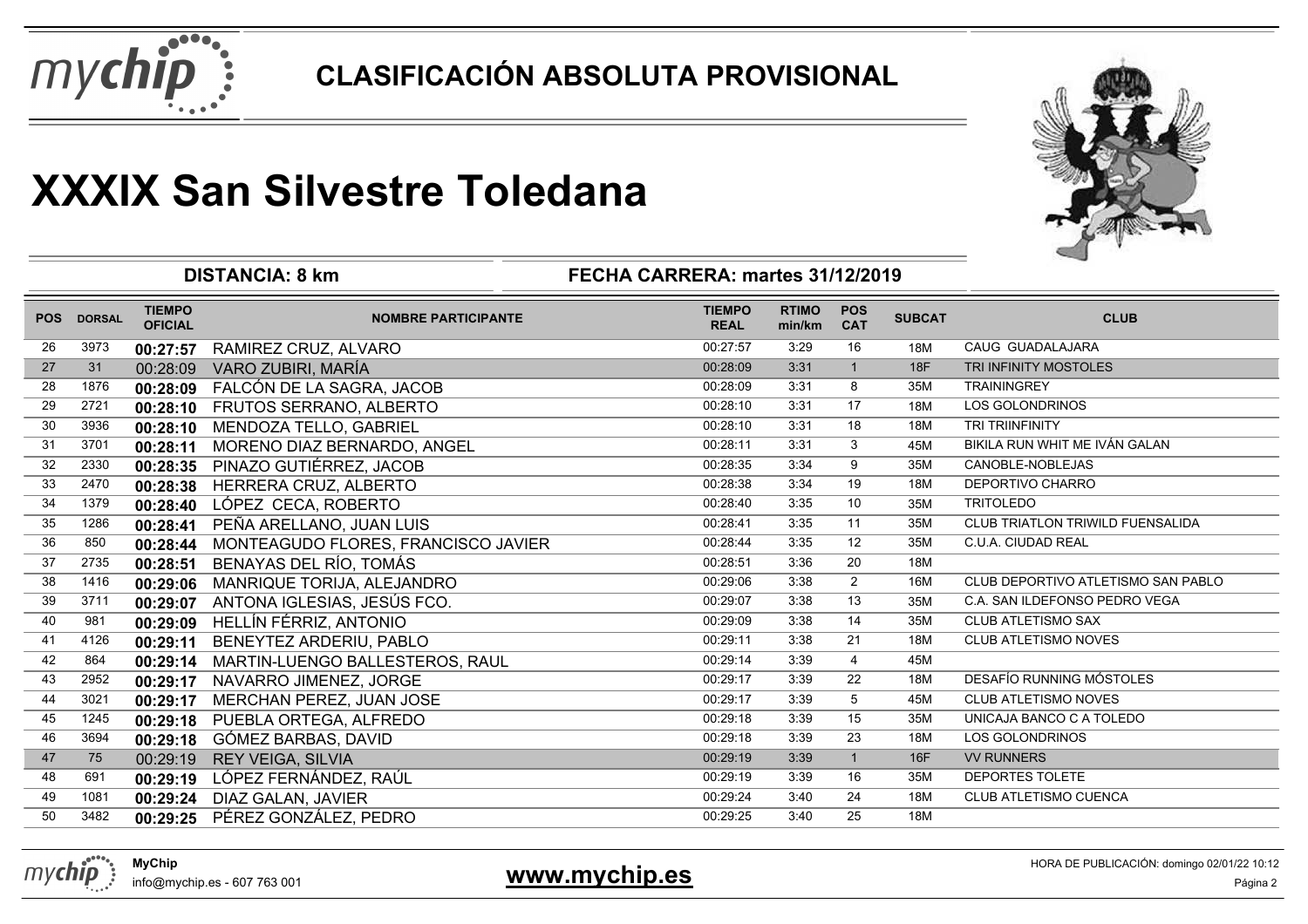



|            |               | <b>DISTANCIA: 8 km</b>          | ⊸                                         |                              |                        |                          |               |                                         |
|------------|---------------|---------------------------------|-------------------------------------------|------------------------------|------------------------|--------------------------|---------------|-----------------------------------------|
| <b>POS</b> | <b>DORSAL</b> | <b>TIEMPO</b><br><b>OFICIAL</b> | <b>NOMBRE PARTICIPANTE</b>                | <b>TIEMPO</b><br><b>REAL</b> | <b>RTIMO</b><br>min/km | <b>POS</b><br><b>CAT</b> | <b>SUBCAT</b> | <b>CLUB</b>                             |
| 51         | 1126          | 00:29:31                        | SOTO MANZANO, JOSÉ ANTONIO                | 00:29:31                     | 3:41                   | 26                       | 18M           |                                         |
| 52         | 1947          | 00:29:33                        | <b>CUDERO MARTÍN, ALBERTO</b>             | 00:29:33                     | 3:41                   | 27                       | 18M           | <b>LOS GOLONDRINOS</b>                  |
| 53         | 74            | 00:29:34                        | REY DE PAZ, JULIO                         | 00:29:34                     | 3:41                   | 6                        | 45M           |                                         |
| 54         | 4149          | 00:29:38                        | FERRANDO GALÁN, GONZALO                   | 00:29:38                     | 3:42                   | 3                        | 16M           | TOLEDO ORIENTACIÓN                      |
| 55         | 4221          | 00:29:43                        | LOPEZ PEREZ-CEJUELA, GUSTAVO              | 00:29:43                     | 3:42                   | $\overline{7}$           | 45M           | <b>TRIATLON SONSECA</b>                 |
| 56         | 2774          |                                 | 00:29:46 ALVAREZ BALLESTEROS, JOSE MIGUEL | 00:29:46                     | 3:43                   | 28                       | 18M           | <b>CLUB ATLETISMO NOVES</b>             |
| 57         | 3901          | 00:29:47                        | ALVARADO CAMARA, MOISES                   | 00:29:47                     | 3:43                   | 17                       | 35M           |                                         |
| 58         | 3794          | 00:29:48                        | FERNANDEZ FERNANDEZ, JAVIER               | 00:29:48                     | 3:43                   | 29                       | 18M           |                                         |
| 59         | 4294          | 00:29:51                        | DEL NIDO MARTIN, RUBEN                    | 00:29:51                     | 3:43                   | 18                       | 35M           | <b>BICICLETAS PINA - TRITOLEDO</b>      |
| 60         | 28            | 00:29:52                        | <b>GALLEGO YUGO, PEDRO</b>                | 00:29:52                     | 3:44                   | 19                       | 35M           | UNICAJA BANCO C A TOLEDO                |
| 61         | 946           | 00:29:54                        | <b>CARRILLO, DANIEL</b>                   | 00:29:54                     | 3:44                   | 30                       | 18M           | <b>GRUPO PEDRO VEGA</b>                 |
| 62         | 818           | 00:29:55                        | HUERTA SACRISTAN, JUAN CARLOS             | 00:29:55                     | 3:44                   | 20                       | 35M           | CLUB DE ATLETISMO OCAÑENSE              |
| 63         | 3547          | 00:29:59                        | MARQUÉS VELASCO, ALBERTO                  | 00:29:59                     | 3:44                   | 21                       | 35M           |                                         |
| 64         | 1161          | 00:30:00                        | <b>BUSTOS GUADAMILLAS, JAIME</b>          | 00:30:00                     | 3:45                   | 31                       | 18M           | <b>BULL PROJECT TRIATLON</b>            |
| 65         | 4448          | 00:30:02                        | CUADRADO, DAVID                           | 00:30:02                     | 3:45                   | 22                       | 35M           |                                         |
| 66         | 2693          | 00:30:06                        | PLEITE PANIAGUA, JOSÉ LUIS                | 00:30:06                     | 3:45                   | 8                        | 45M           |                                         |
| 67         | 979           | 00:30:07                        | GUILLÉN BUENO, ANTONIO                    | 00:30:07                     | 3:45                   | 23                       | 35M           |                                         |
| 68         | 1817          | 00:30:08                        | PÉREZ MARTIN, ALBERTO                     | 00:30:08                     | 3:46                   | 9                        | 45M           | <b>TRAININGREY</b>                      |
| 69         | 3875          | 00:30:09                        | CORRAL RODRÍGUEZ, LUIS MIGUEL             | 00:30:09                     | 3:46                   | 10                       | 45M           | <b>C.A. LOS ZURRIAGAS</b>               |
| 70         | 3958          | 00:30:10                        | CID SÁNCHEZ-MATEOS, ALBERTO               | 00:30:10                     | 3:46                   | 32                       | 18M           | <b>CLUB TRIFENIX TOLEDO</b>             |
| 71         | 40            | 00:30:11                        | MORENO BERZOSA, CLAUDIA                   | 00:30:11                     | 3:46                   | 2                        | 18F           | ASOCIACION ATLETICA DE MOSTOLES         |
| 72         | 1146          | 00:30:16                        | MANZANARES ESTEBAN, FERNANDO              | 00:30:16                     | 3:47                   | 33                       | 18M           |                                         |
| 73         | 4237          | 00:30:17                        | <b>IGLESIAS, VICTOR</b>                   | 00:30:17                     | 3:47                   | 24                       | 35M           | <b>GUSTRAINING</b>                      |
| 74         | 4232          | 00:30:18                        | MANCEBO BURGOS, CESAR                     | 00:30:18                     | 3:47                   | 34                       | 18M           | <b>GUS TRAINING</b>                     |
| 75         | 1289          |                                 | 00:30:19 ACEITUNO GIL, DAVID              | 00:30:19                     | 3:47                   | 35                       | 18M           | <b>CLUB TRIATLON TRIWILD FUENSALIDA</b> |



### **www.mychip.es**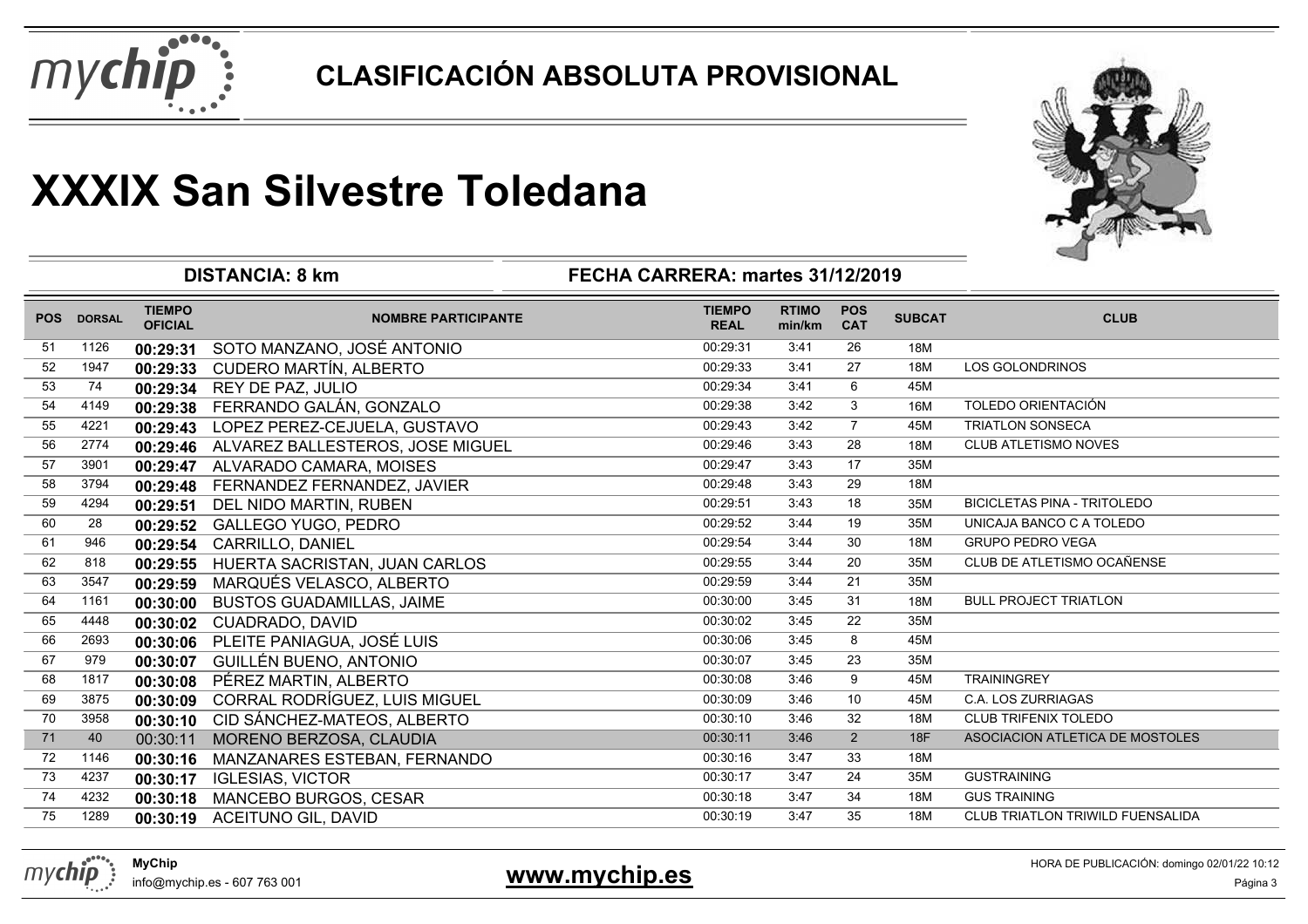



|            |               |                                 | <b>DISTANCIA: 8 km</b>          | FECHA CARRERA: martes 31/12/2019 |                        |                          |               | ⊸                              |
|------------|---------------|---------------------------------|---------------------------------|----------------------------------|------------------------|--------------------------|---------------|--------------------------------|
| <b>POS</b> | <b>DORSAL</b> | <b>TIEMPO</b><br><b>OFICIAL</b> | <b>NOMBRE PARTICIPANTE</b>      | <b>TIEMPO</b><br><b>REAL</b>     | <b>RTIMO</b><br>min/km | <b>POS</b><br><b>CAT</b> | <b>SUBCAT</b> | <b>CLUB</b>                    |
| 76         | 455           | 00:30:22                        | ESCOBAR MORALES, ADRIÁN         | 00:30:22                         | 3:47                   | 36                       | 18M           |                                |
| 77         | 3002          | 00:30:22                        | GÓMEZ NOVO, LUIS MIGUEL         | 00:30:22                         | 3:47                   | 25                       | 35M           | <b>TRI TRIINFINITY</b>         |
| 78         | 4099          | 00:30:22                        | MATUTE CORDERO, ALEJANDRO       | 00:30:22                         | 3:47                   | 26                       | 35M           | EVEDEPORT RUNNER SAN MIGUEL    |
| 79         | 4047          | 00:30:25                        | DOMÍNGUEZ HERENCIA, FERNANDO    | 00:30:25                         | 3:48                   | 27                       | 35M           |                                |
| 80         | 68            | 00:30:26                        | MARTÍN ESCRIBANO, MARTA         | 00:30:26                         | 3:48                   | $\mathbf{3}$             | <b>18F</b>    | <b>CLUB MARATHON ARANJUEZ</b>  |
| 81         | 4160          | 00:30:30                        | RODRIGUEZ GARCIA, ALEX          | 00:30:30                         | 3:48                   | $\overline{4}$           | 16M           | <b>TRAININGREY</b>             |
| 82         | 2112          | 00:30:31                        | ALONSO REDONDO, ROBERTO         | 00:30:31                         | 3:48                   | 37                       | 18M           | <b>UDAT TALAVERA</b>           |
| 83         | 4259          | 00:30:32                        | VIEJO CAMPOS, ELENA             | 00:30:32                         | 3:49                   | 2                        | 16F           | <b>CLUB TRIATLON LAS ROZAS</b> |
| 84         | 2082          | 00:30:34                        | DELGADO PEREZ, ÁNGEL            | 00:30:34                         | 3:49                   | 11                       | 45M           |                                |
| 85         | 729           | 00:30:36                        | <b>GARCÍA GARCÍA, SERGIO</b>    | 00:30:36                         | 3:49                   | 28                       | 35M           | CLUB DE MONTAÑA NAVATRAIL      |
| 86         | 1550          | 00:30:36                        | ESCALONILLA MARTÍN, ALBERTO     | 00:30:36                         | 3:49                   | 38                       | 18M           | EVEDEPORT RUNNER SAN MIGUEL    |
| 87         | 2259          | 00:30:36                        | MARTÍN REDONDO, SAMUEL          | 00:30:36                         | 3:49                   | 39                       | 18M           |                                |
| 88         | 3487          | 00:30:36                        | FERNANDEZ ESCOBAR, GUILLERMO    | 00:30:36                         | 3:49                   | 40                       | 18M           | <b>CUEVA DE NERJA UMA</b>      |
| 89         | 1706          | 00:30:39                        | PUEBLA MARTIN, IVAN             | 00:30:39                         | 3:49                   | 29                       | 35M           |                                |
| 90         | 1616          | 00:30:42                        | <b>ROMERO MIGUEL, JESUS</b>     | 00:30:42                         | 3:50                   | 30                       | 35M           | <b>CORREMOLINOS CONSUEGRA</b>  |
| 91         | 3424          | 00:30:42                        | <b>MACIAS DUARTE, FRANCISCO</b> | 00:30:42                         | 3:50                   | 31                       | 35M           | <b>TRAININGREY</b>             |
| 92         | 32            | 00:30:43                        | RUIZ ANDRADE, SONIA             | 00:30:43                         | 3:50                   | $\overline{1}$           | 45F           | <b>TRAININGREY</b>             |
| 93         | 4429          | 00:30:43                        | SERRANO DÍAZ, ADRIÁN            | 00:30:43                         | 3:50                   | 41                       | 18M           | ATLETISMO LYNZE DE PARLA       |
| 94         | 1414          | 00:30:47                        | BRAOJOS GUERRERO, ROBERTO       | 00:30:47                         | 3:50                   | 32                       | 35M           |                                |
| 95         | 3058          | 00:30:48                        | CRESPO LOPEZ VIEJA, JAVIER      | 00:30:48                         | 3:51                   | 12                       | 45M           | <b>CRESPO TEAM RUNNING</b>     |
| 96         | 868           | 00:30:50                        | VERÁ GOMEZ, MIGUEL ÁNGEL        | 00:30:50                         | 3:51                   | $\mathbf{1}$             | 55M           |                                |
| 97         | 912           | 00:30:54                        | SALAS PÉREZ, MIGUEL             | 00:30:54                         | 3:51                   | 42                       | 18M           |                                |
| 98         | 2521          | 00:30:56                        | VIEJO DE DIEGO, FERNANDO        | 00:30:56                         | 3:52                   | 43                       | 18M           | BIKILA RUN WHIT ME IVÁN GALAN  |
| 99         | 1483          | 00:30:57                        | VELASCO COBOS, MARIANO          | 00:30:57                         | 3:52                   | 33                       | 35M           | PUERTA BISAGRA                 |
| 100        | 1662          | 00:30:58                        | MONTERO ARANDA, ALFONSO         | 00:30:58                         | 3:52                   | 2                        | 55M           |                                |



mychip

### **www.mychip.es**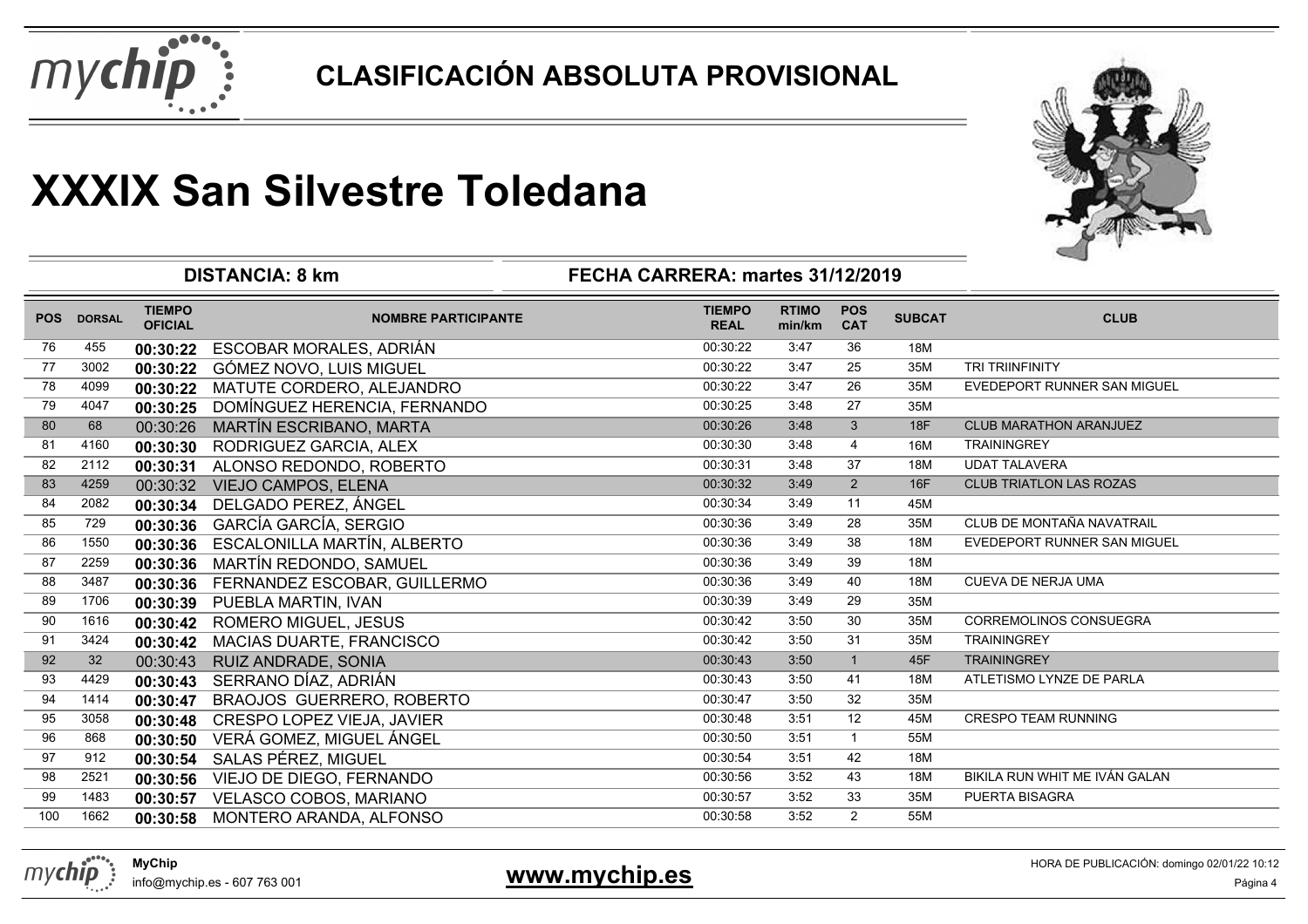



|            |               |                                 | <b>DISTANCIA: 8 km</b>          | FECHA CARRERA: martes 31/12/2019 |                        |                          |               |                                    |
|------------|---------------|---------------------------------|---------------------------------|----------------------------------|------------------------|--------------------------|---------------|------------------------------------|
| <b>POS</b> | <b>DORSAL</b> | <b>TIEMPO</b><br><b>OFICIAL</b> | <b>NOMBRE PARTICIPANTE</b>      | <b>TIEMPO</b><br><b>REAL</b>     | <b>RTIMO</b><br>min/km | <b>POS</b><br><b>CAT</b> | <b>SUBCAT</b> | <b>CLUB</b>                        |
| 101        | 1595          | 00:30:59                        | MORA VILLAMAYOR, ÁLVARO         | 00:30:59                         | 3:52                   | 34                       | 35M           | SUPERATE RUNNER MADRIDEJOS         |
| 102        | 2591          | 00:30:59                        | SHEVCHYSHYN, SERHIY             | 00:30:59                         | 3:52                   | 44                       | 18M           |                                    |
| 103        | 3776          | 00:31:01                        | HUERTAS ALONSO, CARLOS          | 00:31:01                         | 3:52                   | 45                       | 18M           |                                    |
| 104        | 318           | 00:31:03                        | MORALEDA PALOMINO, JESÚS        | 00:31:03                         | 3:52                   | 46                       | 18M           | <b>CORREMOLINOS CONSUEGRA</b>      |
| 105        | 1202          | 00:31:03                        | JUSTINIANO ROJAS, RICARDO       | 00:31:03                         | 3:52                   | 47                       | 18M           | <b>ROJAS RUNNING</b>               |
| 106        | 1519          | 00:31:03                        | ZAMORANO ORTEGA, DAVID          | 00:31:03                         | 3:52                   | 35                       | 35M           |                                    |
| 107        | 1704          | 00:31:05                        | PEREZ RASO, MANUEL              | 00:31:05                         | 3:53                   | 36                       | 35M           | <b>CLUB EINDE</b>                  |
| 108        | 2990          | 00:31:06                        | GONZÁLEZ LÓPEZ, ANDRÉS          | 00:31:06                         | 3:53                   | 48                       | 18M           | CLUB TRIATLON TRIWILD FUENSALIDA   |
| 109        | 1352          | 00:31:09                        | SALVADOR TENORIO, JOSÉ ÁNGEL    | 00:31:09                         | 3:53                   | 37                       | 35M           | PINA RACING TEAM                   |
| 110        | 2409          | 00:31:09                        | SÁNCHEZ CABALLERO, GUILLERMO    | 00:31:09                         | 3:53                   | 13                       | 45M           | <b>CORREDORES IMPERIAL</b>         |
| 111        | 4474          | 00:31:11                        | AGUDO TURIEGANO, MARIO          | 00:31:11                         | 3:53                   | 38                       | 35M           | <b>GRUPO PEDRO VEGA</b>            |
| 112        | 1187          | 00:31:13                        | TORREJÓN DEL VISO, IVÁN         | 00:31:13                         | 3:54                   | 49                       | 18M           | VILLALUENGA RUN                    |
| 113        | 2100          | 00:31:16                        | TEJERO PÉREZ, PAKITO            | 00:31:16                         | 3:54                   | 14                       | 45M           | <b>CORREDORES IMPERIAL</b>         |
| 114        | 1047          | 00:31:17                        | FERNÁNDEZ, GUILLE               | 00:31:17                         | 3:54                   | 50                       | 18M           |                                    |
| 115        | 1231          | 00:31:19                        | HIDALGO MORENO, JULIÁN          | 00:31:19                         | 3:54                   | 15                       | 45M           | <b>CLUB MARATHON ARANJUEZ</b>      |
| 116        | 1203          | 00:31:20                        | DÍAZ GARCÍA-REDONDO, DIEGO      | 00:31:20                         | 3:55                   | 51                       | 18M           | CLUB MARATHON ARANJUEZ             |
| 117        | 1969          | 00:31:21                        | MONTERO ARJONILLA, GUILLERMO    | 00:31:21                         | 3:55                   | 52                       | 18M           | <b>CLUB MARATHON ARANJUEZ</b>      |
| 118        | 2410          | 00:31:21                        | RODRÍGUEZ GONZÁLEZ, ÁLVARO      | 00:31:21                         | 3:55                   | 53                       | 18M           |                                    |
| 119        | 2492          | 00:31:23                        | GARCÍA FERNÁNDEZ, ÁLVARO        | 00:31:23                         | 3:55                   | 39                       | 35M           | CLUB MARATHON ARANJUEZ             |
| 120        | 4022          | 00:31:24                        | <b>GARNACHO DE HARO, CARLOS</b> | 00:31:24                         | 3:55                   | 54                       | 18M           | CLUB MARATHON ARANJUEZ             |
| 121        | 3199          | 00:31:25                        | PAGÉS CORP, GABRIEL             | 00:31:25                         | 3:55                   | 5                        | 16M           | <b>BICICLETAS PINA - TRITOLEDO</b> |
| 122        | 1994          | 00:31:27                        | LOPEZ SANTOS, DAVID             | 00:31:27                         | 3:55                   | 55                       | 18M           |                                    |
| 123        | 2132          | 00:31:27                        | RAMOS GOMEZ, FRANCISCO          | 00:31:27                         | 3:55                   | 40                       | 35M           | <b>BULL PROJECT TRIATLON</b>       |
| 124        | 3055          | 00:31:34                        | GARCÍA MIGUEL, JOSÉ ÁNGEL       | 00:31:34                         | 3:56                   | 41                       | 35M           |                                    |
| 125        | 1157          | 00:31:41                        | CANO YUSTE, ALVARO              | 00:31:41                         | 3:57                   | 42                       | 35M           | WE RUN 4                           |



### **www.mychip.es**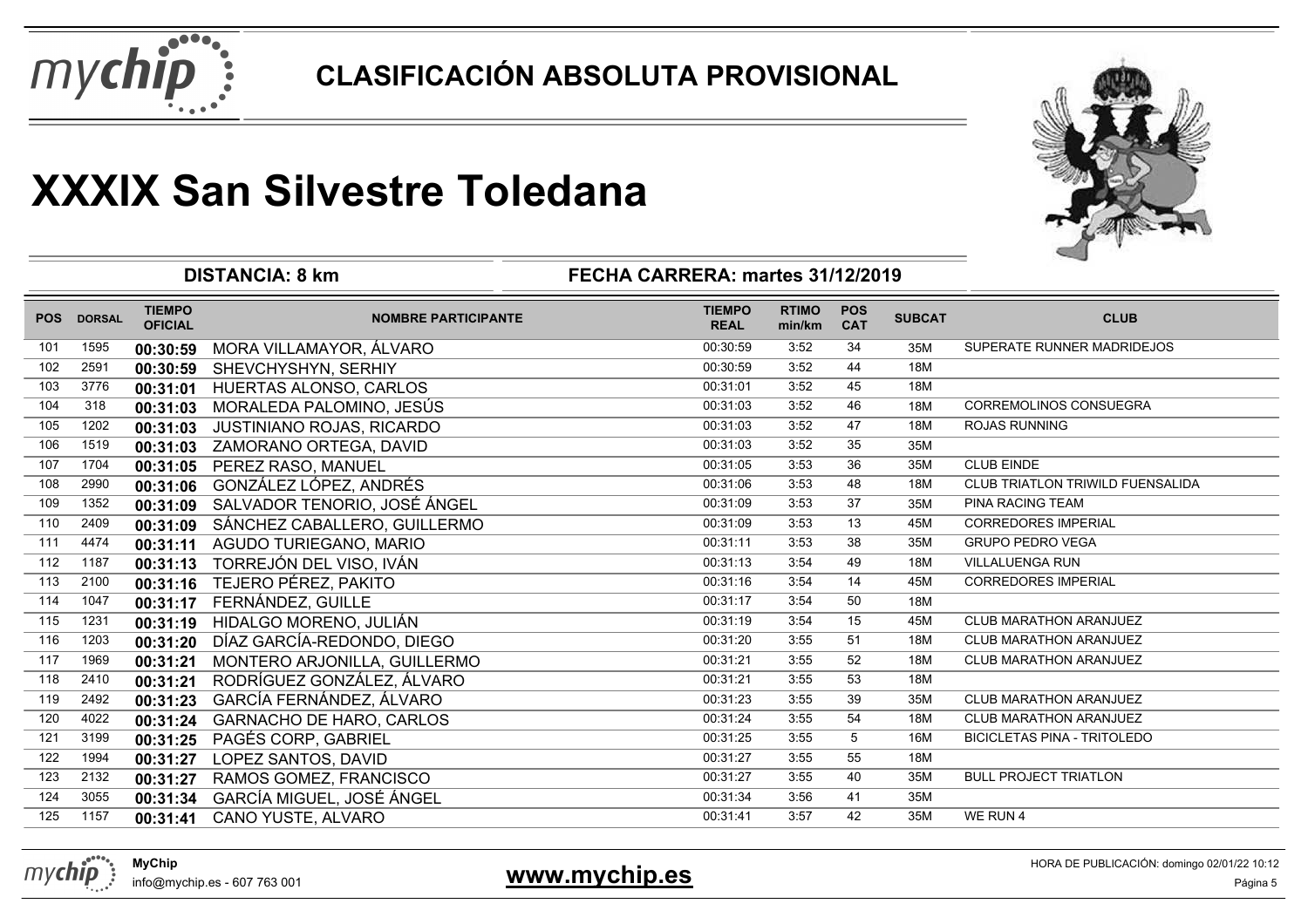



|            |               | <b>DISTANCIA: 8 km</b>          | ⊸                                  |                              |                        |                          |               |                                       |
|------------|---------------|---------------------------------|------------------------------------|------------------------------|------------------------|--------------------------|---------------|---------------------------------------|
| <b>POS</b> | <b>DORSAL</b> | <b>TIEMPO</b><br><b>OFICIAL</b> | <b>NOMBRE PARTICIPANTE</b>         | <b>TIEMPO</b><br><b>REAL</b> | <b>RTIMO</b><br>min/km | <b>POS</b><br><b>CAT</b> | <b>SUBCAT</b> | <b>CLUB</b>                           |
| 126        | 586           | 00:31:43                        | MOLERO NIETO, PEDRO LUIS           | 00:31:43                     | 3:57                   | 43                       | 35M           | <b>IBERCAJA CLUB ATLETISMO TOLEDO</b> |
| 127        | 425           | 00:31:46                        | GARCÍA REDONDO, DIEGO              | 00:31:46                     | 3:58                   | 44                       | 35M           |                                       |
| 128        | 4158          | 00:31:47                        | REDONDO BALMASEDA, DIEGO           | 00:31:47                     | 3:58                   | 45                       | 35M           | CLUB DEPORTIVO ATLETISMO SAN PABLO    |
| 129        | 3154          | 00:31:48                        | CAMACHO VAQUERO, CARLOS            | 00:31:48                     | 3:58                   | 56                       | 18M           |                                       |
| 130        | 1355          | 00:31:49                        | RODRÍGUEZ PEREA, ROMÁN             | 00:31:49                     | 3:58                   | 16                       | 45M           | ATLETISMO TEMBLEQUE                   |
| 131        | 226           | 00:31:50                        | ÁLAMO FÉLIX, ÓSCAR JESÚS           | 00:31:50                     | 3:58                   | 17                       | 45M           |                                       |
| 132        | 72            | 00:31:51                        | NAVARRO PEREA, ZAIRA               | 00:31:51                     | 3:58                   | $\mathbf{3}$             | <b>16F</b>    | <b>TRAININGREY</b>                    |
| 133        | 808           | 00:31:51                        | DIAZ LOPEZ, ABEL                   | 00:31:51                     | 3:58                   | 46                       | 35M           | ALAMEDA CORRE                         |
| 134        | 4026          | 00:31:51                        | BENEYTEZ ARDERIU, DAVID            | 00:31:51                     | 3:58                   | 57                       | 18M           | CLUB ATLETISMO NOVES                  |
| 135        | 4080          | 00:31:51                        | MUÑOZ BARRAGAN, ANTONIO            | 00:31:51                     | 3:58                   | 47                       | 35M           |                                       |
| 136        | 71            | 00:31:52                        | REY DE PAZ, FERNANDO               | 00:31:52                     | 3:59                   | 48                       | 35M           | <b>TRAININGREY</b>                    |
| 137        | 4133          | 00:31:53                        | BUENO DÍAZ, ALEJANDRO              | 00:31:53                     | 3:59                   | 58                       | 18M           |                                       |
| 138        | 1986          | 00:31:54                        | OHELER SALINAS, RODRIGO            | 00:31:54                     | 3:59                   | 49                       | 35M           | RUN4US                                |
| 139        | 2015          | 00:31:54                        | VILLAMOR PLAZA, JOSE LUIS          | 00:31:54                     | 3:59                   | 50                       | 35M           |                                       |
| 140        | 2090          | 00:31:55                        | <b>TORRIJOS RODRIGUEZ, ANGEL</b>   | 00:31:55                     | 3:59                   | 51                       | 35M           |                                       |
| 141        | 2877          | 00:31:56                        | <b>MATEOS CAMINO, JAVIER</b>       | 00:31:56                     | 3:59                   | 59                       | 18M           | LYNZE                                 |
| 142        | 2052          | 00:31:57                        | GARCÍA-MINGUILLÁN CARDOS, PATRICIO | 00:31:57                     | 3:59                   | 60                       | 18M           | <b>TRAININGREY</b>                    |
| 143        | 3589          | 00:32:00                        | BALMASEDA GARCÍA, PABLO            | 00:32:00                     | 4:00                   | 6                        | 16M           | <b>TRAININGREY</b>                    |
| 144        | 1766          | 00:32:01                        | LOPEZ PADILLA, ALBERTO             | 00:32:01                     | 4:00                   | 61                       | 18M           |                                       |
| 145        | 3887          | 00:32:02                        | <b>GIL GOMEZ, BORJA</b>            | 00:32:02                     | 4:00                   | 62                       | 18M           | <b>GOLONDRINOS RUNNING CLUB</b>       |
| 146        | 910           | 00:32:03                        | LÓPEZ MONTALBAN, DANIEL            | 00:32:03                     | 4:00                   | 63                       | 18M           | AMIGOS DEL ATLETISMO VALDEMORO        |
| 147        | 1571          | 00:32:05                        | MARTÍN CERDEÑO, PEPELU             | 00:32:05                     | 4:00                   | 3                        | 55M           | UNICAJA BANCO C A TOLEDO              |
| 148        | 2033          | 00:32:11                        | SETIEN GONZALEZ, ISMAEL            | 00:32:11                     | 4:01                   | 64                       | 18M           | <b>CLUB MARATHON ARANJUEZ</b>         |
| 149        | 1249          | 00:32:13                        | ESPINOSA, JAVIER                   | 00:32:13                     | 4:01                   | 18                       | 45M           | CLUB ATLETISMO SESEÑA                 |
| 150        | 1366          | 00:32:13                        | DOUHAL FERNANDEZ, YUNAS            | 00:32:13                     | 4:01                   | 65                       | 18M           | PUERTA BISAGRA                        |
|            |               |                                 |                                    |                              |                        |                          |               |                                       |



**www.mychip.es**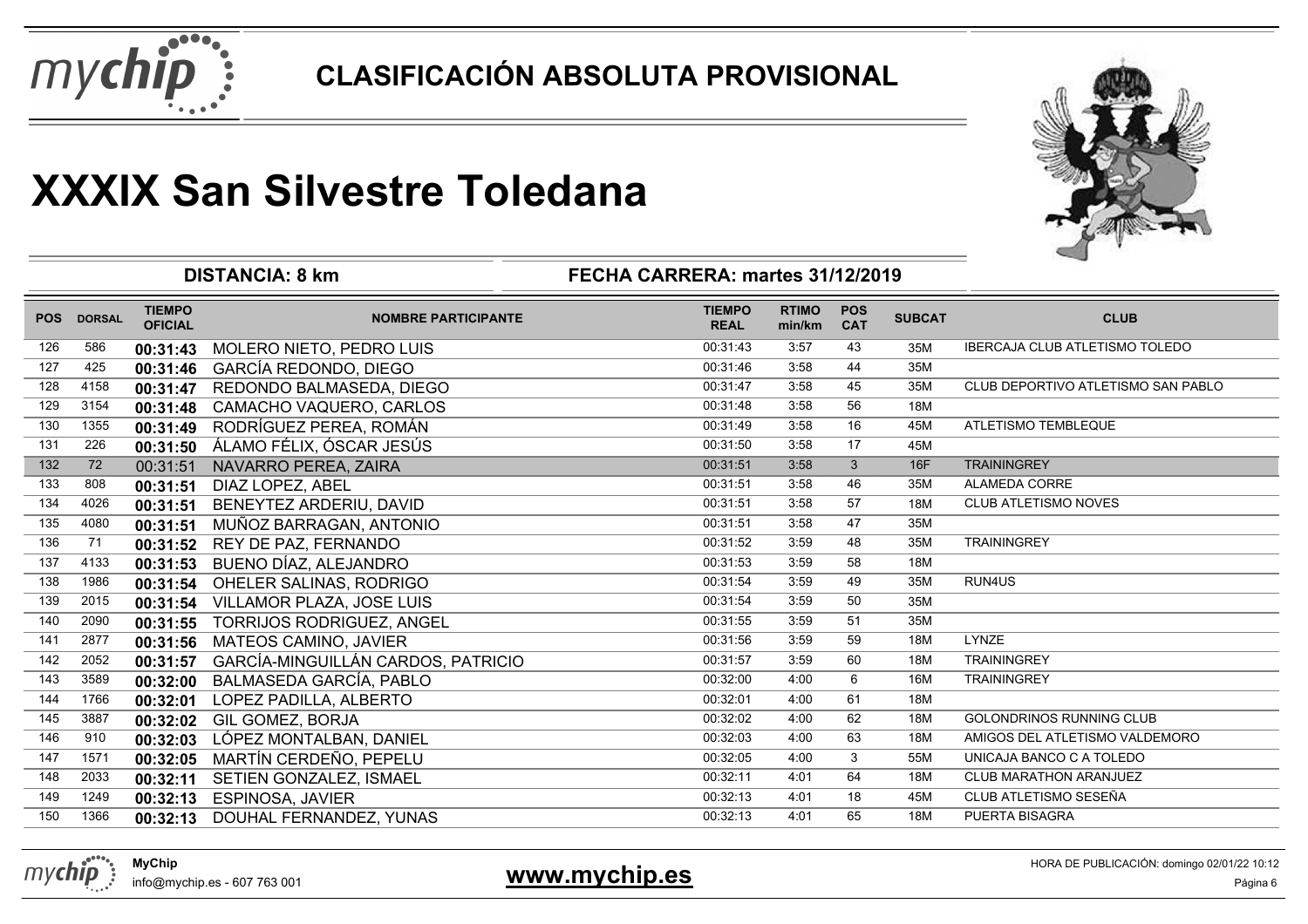



|            |               |                                 | <b>DISTANCIA: 8 km</b>              | FECHA CARRERA: martes 31/12/2019 |                        |                          |               |                                 |
|------------|---------------|---------------------------------|-------------------------------------|----------------------------------|------------------------|--------------------------|---------------|---------------------------------|
| <b>POS</b> | <b>DORSAL</b> | <b>TIEMPO</b><br><b>OFICIAL</b> | <b>NOMBRE PARTICIPANTE</b>          | <b>TIEMPO</b><br><b>REAL</b>     | <b>RTIMO</b><br>min/km | <b>POS</b><br><b>CAT</b> | <b>SUBCAT</b> | <b>CLUB</b>                     |
| 151        | 1983          | 00:32:16                        | <b>MARTIN GARCIA PAGE, VICTOR</b>   | 00:32:16                         | 4:02                   | 66                       | 18M           |                                 |
| 152        | 2104          |                                 | 00:32:16 LORENZO COSTAS, ANDRÉS     | 00:32:16                         | 4:02                   | 52                       | 35M           |                                 |
| 153        | 3957          |                                 | 00:32:16 YUSTRES AMORES, INMACULADA | 00:32:16                         | 4:02                   | $\overline{4}$           | 18F           | <b>TRI TRIINFINITY</b>          |
| 154        | 1095          | 00:32:17                        | ALONSO GARCIA, MIGUEL ANGEL         | 00:32:17                         | 4:02                   | 67                       | 18M           | CORRECOBEJA                     |
| 155        | 1990          | 00:32:19                        | LOPEZ SANCHEZ, ANGEL ANDRES         | 00:32:19                         | 4:02                   | $\overline{4}$           | 55M           |                                 |
| 156        | 2623          | 00:32:19                        | RIVAS GARCIA, CARLOS                | 00:32:19                         | 4:02                   | 68                       | 18M           | LOS GOLONDRINOS                 |
| 157        | 587           | 00:32:21                        | MOLERO ALVAREZ, ALEJANDRO           | 00:32:21                         | 4:02                   | $\overline{7}$           | 16M           | ATLETISMO FUENLABRADA           |
| 158        | 41            | 00:32:22                        | GUTIÉRREZ MUÑOZ, NOELIA             | 00:32:22                         | 4:02                   | $5\phantom{.0}$          | 18F           | BIKILA RUN WHIT ME IVÁN GALAN   |
| 159        | 97            | 00:32:23                        | GUTIÉRREZ HERNÁNDEZ, ÁNGEL          | 00:32:23                         | 4:02                   | 53                       | 35M           | BIKILA RUN WHIT ME IVÁN GALAN   |
| 160        | 3925          | 00:32:23                        | LOPEZ HAZAS BRAVO, SALVADOR         | 00:32:23                         | 4:02                   | 54                       | 35M           |                                 |
| 161        | 2390          | 00:32:24                        | PALOMO CRUZ, JORGE                  | 00:32:24                         | 4:03                   | 69                       | 18M           | ASOCIACIACION ATLETICA TORRIJOS |
| 162        | 4011          | 00:32:25                        | <b>COLLADO BERNABE, HUGO</b>        | 00:32:25                         | 4:03                   | 70                       | 18M           |                                 |
| 163        | 4110          | 00:32:28                        | <b>TORDESILLAS TORRES, JESUS</b>    | 00:32:28                         | 4:03                   | 71                       | 18M           |                                 |
| 164        | 3586          | 00:32:29                        | MEDRANO GUARINOS, ANTONIO           | 00:32:29                         | 4:03                   | 72                       | 18M           |                                 |
| 165        | 862           | 00:32:30                        | QUEVEDO VILLARTA, JOSE ANTONIO      | 00:32:30                         | 4:03                   | 19                       | 45M           |                                 |
| 166        | 4153          | 00:32:32                        | <b>TORDESILLAS TORRES, PABLO</b>    | 00:32:32                         | 4:04                   | 73                       | 18M           |                                 |
| 167        | 412           | 00:32:35                        | RODRIGUEZ SESMERO, JUAN VICENTE     | 00:32:35                         | 4:04                   | 20                       | 45M           |                                 |
| 168        | 516           | 00:32:35                        | YUSTE VAQUERIZO, DAVID              | 00:32:35                         | 4:04                   | 21                       | 45M           | <b>OPENBLUE</b>                 |
| 169        | 2737          | 00:32:36                        | DEL CERRO CORRALES, RAUL            | 00:32:36                         | 4:04                   | 22                       | 45M           | CLUB ATLETISMO LAS TABLAS       |
| 170        | 3981          | 00:32:36                        | PÉREZ CHUMILLAS, ALBERTO            | 00:32:36                         | 4:04                   | 55                       | 35M           | <b>MÁXIMO TRAIL</b>             |
| 171        | 3885          | 00:32:37                        | GUERRERO ALONSO, RODRIGO            | 00:32:37                         | 4:04                   | 74                       | 18M           |                                 |
| 172        | 98            | 00:32:38                        | PASTOR PEINADO, SERGIO              | 00:32:38                         | 4:04                   | 56                       | 35M           | <b>CLUB ATLETISMO SAX</b>       |
| 173        | 540           | 00:32:38                        | GARCÍA RODRÍGUEZ, CÉSAR             | 00:32:38                         | 4:04                   | 75                       | 18M           |                                 |
| 174        | 67            | 00:32:39                        | PRADILLA PORTOLES, VICTORIA         | 00:32:39                         | 4:04                   | $\overline{1}$           | 35F           | <b>C.D. ATLETISMO TARANCON</b>  |
| 175        | 2667          | 00:32:39                        | ESPINOSA TRUJILLO, JOSÉ RAMÓN       | 00:32:39                         | 4:04                   | 57                       | 35M           |                                 |
|            |               |                                 |                                     |                                  |                        |                          |               |                                 |



info@mychip.es - 607 763 001

### **www.mychip.es**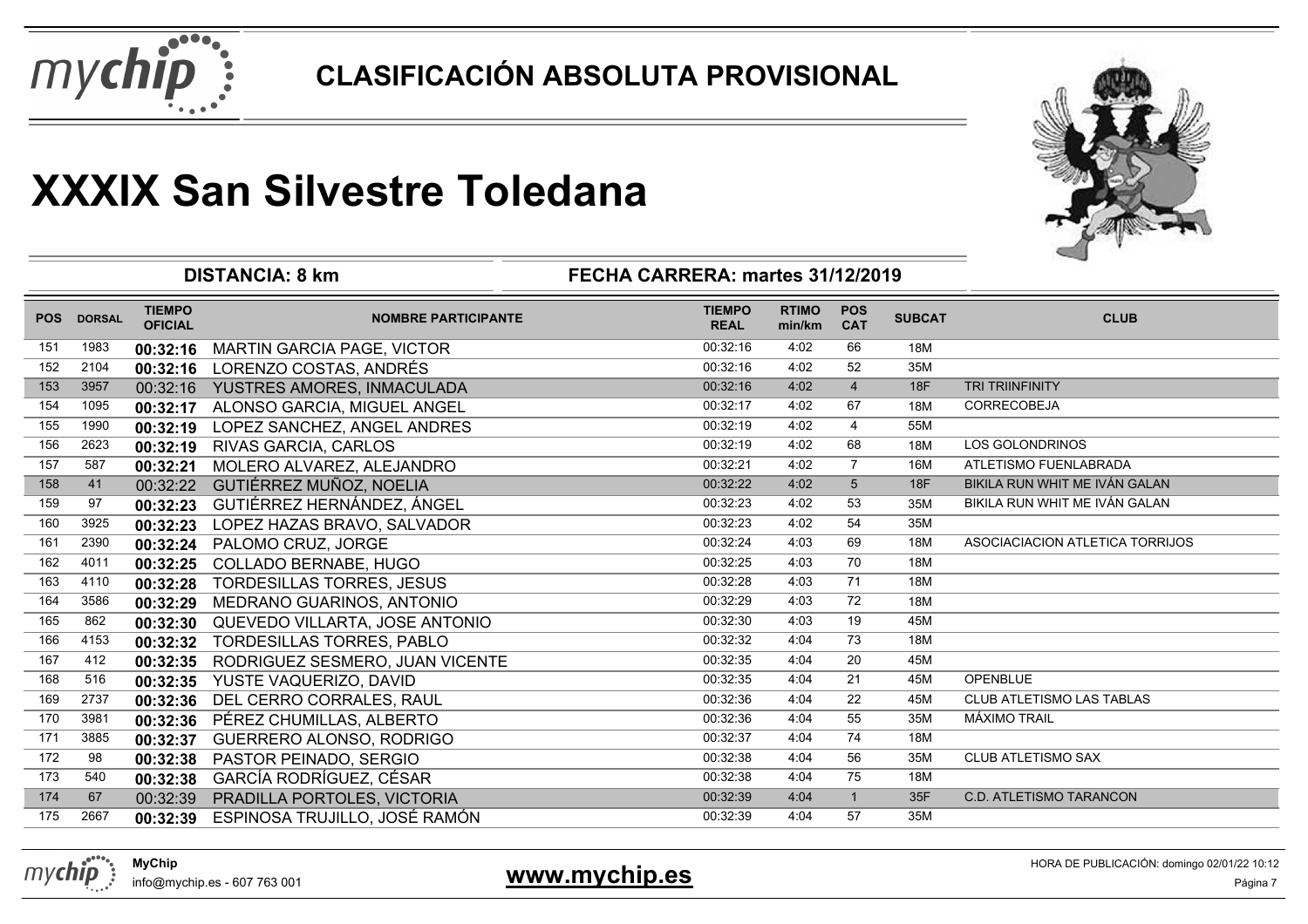



|            |               | <b>DISTANCIA: 8 km</b>          |                                   |                              |                        |                          |               |                                    |
|------------|---------------|---------------------------------|-----------------------------------|------------------------------|------------------------|--------------------------|---------------|------------------------------------|
| <b>POS</b> | <b>DORSAL</b> | <b>TIEMPO</b><br><b>OFICIAL</b> | <b>NOMBRE PARTICIPANTE</b>        | <b>TIEMPO</b><br><b>REAL</b> | <b>RTIMO</b><br>min/km | <b>POS</b><br><b>CAT</b> | <b>SUBCAT</b> | <b>CLUB</b>                        |
| 176        | 2283          | 00:32:41                        | MINAYA FERNANDEZ, CARLOS          | 00:32:41                     | 4:05                   | 23                       | 45M           | <b>RUNBEERS NUMANCIA</b>           |
| 177        | 4346          | 00:32:41                        | <b>CASTELLANOS FORTEA, RUBEN</b>  | 00:32:41                     | 4:05                   | 76                       | 18M           | ATLETISMO ALCORCON                 |
| 178        | 2072          | 00:32:42                        | BOYERO CABES, GONZALO             | 00:32:42                     | 4:05                   | 58                       | 35M           | <b>BOABIKE</b>                     |
| 179        | 4456          | 00:32:43                        | CASTELLANOS FORTEA, EDUARDO       | 00:32:43                     | 4:05                   | 77                       | 18M           |                                    |
| 180        | 1514          | 00:32:46                        | MARIN RODRIGO, PABLO              | 00:32:46                     | 4:05                   | 78                       | 18M           |                                    |
| 181        | 571           | 00:32:48                        | LÓPEZ ADEVA, PEDRO JOSÉ           | 00:32:48                     | 4:06                   | 24                       | 45M           |                                    |
| 182        | 2377          | 00:32:48                        | GARCÍA RODRÍGUEZ, JAVIER          | 00:32:48                     | 4:06                   | 79                       | 18M           | <b>GRUPO PEDRO VEGA</b>            |
| 183        | 3683          | 00:32:48                        | CALVO-FERNANDEZ MORA, JOSE MANUEL | 00:32:48                     | 4:06                   | 80                       | 18M           | <b>GOLONDRINOS RUNNING CLUB</b>    |
| 184        | 4182          | 00:32:51                        | FERNÁNDEZ DELGADO, DAVID          | 00:32:51                     | 4:06                   | 59                       | 35M           |                                    |
| 185        | 3064          | 00:32:53                        | MOTOCEA, FLAVIUS MARIUS           | 00:32:53                     | 4:06                   | 81                       | 18M           | THEIRON RUNNING CLUB               |
| 186        | 2898          | 00:32:55                        | TELLEZ PECES, JAIME               | 00:32:55                     | 4:06                   | 82                       | 18M           |                                    |
| 187        | 1168          | 00:32:56                        | MENCHERO GARRIDO, JOSÉ JUAN       | 00:32:56                     | 4:07                   | 60                       | 35M           | ASOCIACION FONDISTAS TOLEDANOS     |
| 188        | 3211          | 00:32:56                        | <b>GONZALEZ GARCIA, ANTONIO</b>   | 00:32:56                     | 4:07                   | 25                       | 45M           | <b>ADAF FUENSALIDA</b>             |
| 189        | 3215          | 00:32:56                        | SANCHEZ-INFANTES LOPEZ, F° JAVIER | 00:32:56                     | 4:07                   | 26                       | 45M           | <b>ADAF FUENSALIDA</b>             |
| 190        | 925           | 00:33:00                        | JIMENEZ DE LOS GALANES, JORGE     | 00:33:00                     | 4:07                   | 83                       | 18M           | <b>BICICLETAS PINA - TRITOLEDO</b> |
| 191        | 1083          | 00:33:00                        | ARRISCADO NAVARRO, MIGUEL ANGEL   | 00:33:00                     | 4:07                   | 27                       | 45M           |                                    |
| 192        | 1428          | 00:33:01                        | RAZOLA MARIAN, MANUEL             | 00:33:01                     | 4:07                   | 61                       | 35M           |                                    |
| 193        | 1244          | 00:33:02                        | MORENO MARTÍN, FRANCISCO JAVIER   | 00:33:02                     | 4:07                   | 28                       | 45M           | <b>CLUB MARATHON ARANJUEZ</b>      |
| 194        | 2589          | 00:33:03                        | SÁEZ-BRAVO, NÉSTOR                | 00:33:03                     | 4:07                   | 62                       | 35M           |                                    |
| 195        | 2566          | 00:33:04                        | LÓPEZ-HAZAS, ADRIÁN               | 00:33:04                     | 4:08                   | 84                       | 18M           |                                    |
| 196        | 2469          | 00:33:07                        | HERRERA CRUZ, MARIO               | 00:33:07                     | 4:08                   | 85                       | 18M           | ATRACCIÓN ANIMAL                   |
| 197        | 245           | 00:33:08                        | LÓPEZ CANELADA, ANTONIO           | 00:33:08                     | 4:08                   | 86                       | 18M           |                                    |
| 198        | 1859          | 00:33:08                        | DORADO GUTIÉRREZ, IVÁN            | 00:33:08                     | 4:08                   | 29                       | 45M           |                                    |
| 199        | 2520          | 00:33:08                        | HERRERA MORENO, EDUARDO           | 00:33:08                     | 4:08                   | 87                       | 18M           |                                    |
| 200        | 2615          | 00:33:10                        | RODRIGUEZ CORROCHANO, GUSTAVO     | 00:33:10                     | 4:08                   | 5                        | 55M           | <b>PUERTA BISAGRA</b>              |



### **www.mychip.es**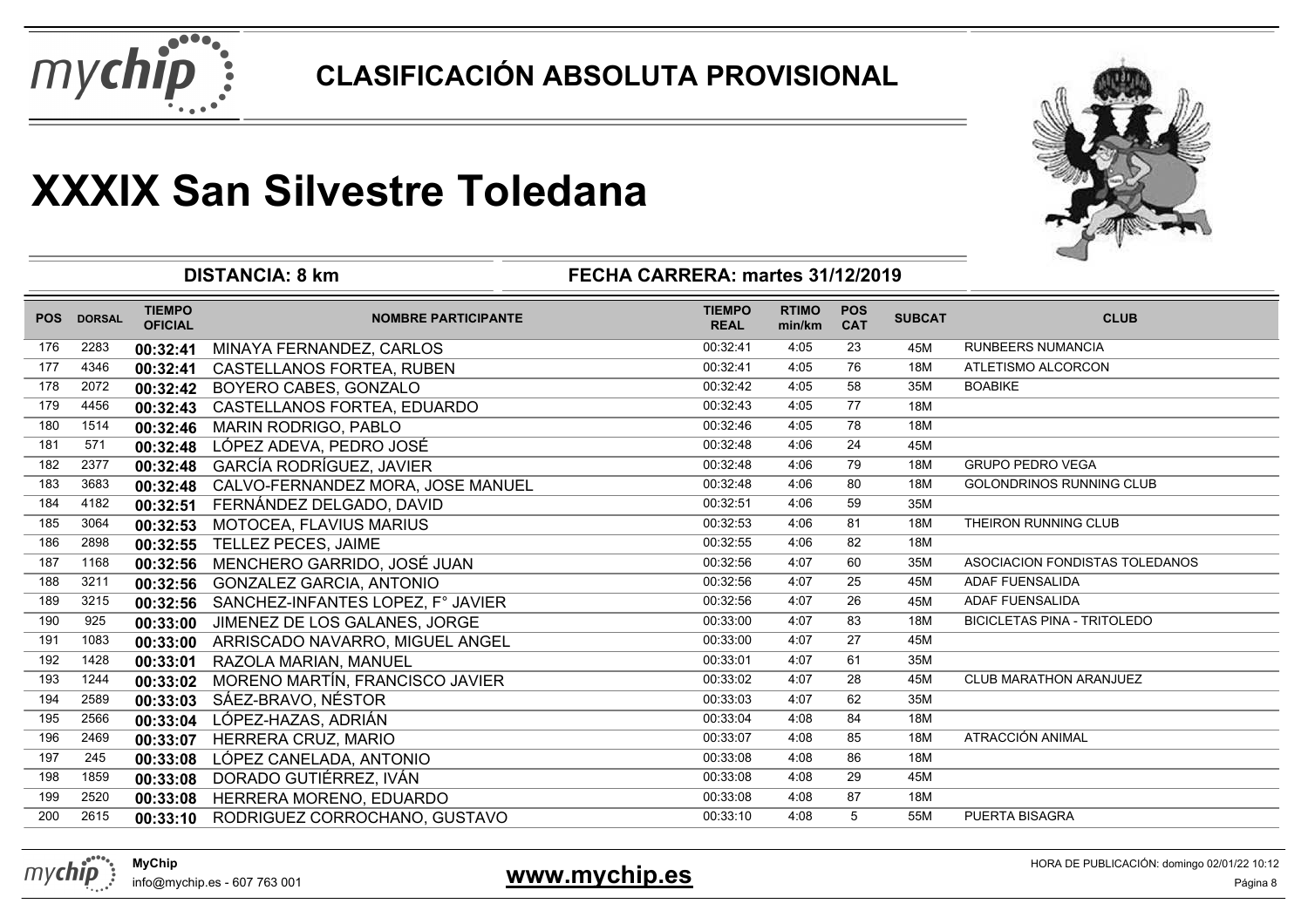



|            |               |                                 | <b>DISTANCIA: 8 km</b><br>FECHA CARRERA: martes 31/12/2019 | ⊸                            |                        |                          |               |                                 |
|------------|---------------|---------------------------------|------------------------------------------------------------|------------------------------|------------------------|--------------------------|---------------|---------------------------------|
| <b>POS</b> | <b>DORSAL</b> | <b>TIEMPO</b><br><b>OFICIAL</b> | <b>NOMBRE PARTICIPANTE</b>                                 | <b>TIEMPO</b><br><b>REAL</b> | <b>RTIMO</b><br>min/km | <b>POS</b><br><b>CAT</b> | <b>SUBCAT</b> | <b>CLUB</b>                     |
| 201        | 3746          | 00:33:10                        | CARBONELL RODRÍGUEZ-ESCALONA, ALEJANDRO                    | 00:33:10                     | 4:08                   | 88                       | 18M           |                                 |
| 202        | 647           | 00:33:11                        | QUILES GUAITA, JESÚS                                       | 00:33:11                     | 4:08                   | 89                       | 18M           | <b>C.A.TURIS- JOQUILES</b>      |
| 203        | 277           | 00:33:12                        | SÁNCHEZ SÁNCHEZ, MARIO                                     | 00:33:12                     | 4:09                   | 30                       | 45M           |                                 |
| 204        | 1880          | 00:33:12                        | LÓPEZ PEDRAZA, MIGUEL                                      | 00:33:12                     | 4:09                   | 90                       | 18M           |                                 |
| 205        | 646           | 00:33:13                        | MARTÍNEZ MUNUERA, PAULA                                    | 00:33:13                     | 4:09                   | $6\phantom{1}6$          | <b>18F</b>    | <b>C.A.TURIS- JOQUILES</b>      |
| 206        | 1837          | 00:33:14                        | FRIAS DIAZ, JUAN JOSE                                      | 00:33:14                     | 4:09                   | 63                       | 35M           |                                 |
| 207        | 36            | 00:33:15                        | <b>CUEVAS DIAZ, JUDIT</b>                                  | 00:33:15                     | 4:09                   | 2                        | 35F           |                                 |
| 208        | 744           | 00:33:18                        | PLAZA PEREZ, RAUL                                          | 00:33:18                     | 4:09                   | 91                       | 18M           |                                 |
| 209        | 2121          | 00:33:19                        | DORADO MENCHERO, EUSEBIO                                   | 00:33:19                     | 4:09                   | 31                       | 45M           | ASOCIACION FONDISTAS TOLEDANOS  |
| 210        | 2203          | 00:33:23                        | SUÁREZ IGLESIAS, RUBÉN                                     | 00:33:23                     | 4:10                   | 92                       | 18M           |                                 |
| 211        | 34            | 00:33:24                        | GUTIÉRREZ FERNÁNDEZ DE VELASCO, ADRIANA                    | 00:33:24                     | 4:10                   | $\overline{7}$           | <b>18F</b>    |                                 |
| 212        | 1375          | 00:33:25                        | LOPEZ VALLEJO, JESUS                                       | 00:33:25                     | 4:10                   | 64                       | 35M           | <b>CORRELINDES</b>              |
| 213        | 2081          | 00:33:27                        | SÁNCHEZ DE RIVERA CRESPO, CÉSAR                            | 00:33:27                     | 4:10                   | 93                       | 18M           |                                 |
| 214        | 2205          | 00:33:27                        | SUÁREZ IGLESIAS, JAVIER                                    | 00:33:27                     | 4:10                   | 65                       | 35M           |                                 |
| 215        | 1062          | 00:33:29                        | RICIS, RAÚL                                                | 00:33:29                     | 4:11                   | 66                       | 35M           |                                 |
| 216        | 1736          | 00:33:30                        | ÁVILA VÁZQUEZ, SERGIO                                      | 00:33:30                     | 4:11                   | 94                       | 18M           |                                 |
| 217        | 4109          | 00:33:30                        | TOLEDO FREIRE, FRANCISCO JAVIER                            | 00:33:30                     | 4:11                   | 67                       | 35M           | <b>CLUB LOS TITANES</b>         |
| 218        | 653           | 00:33:31                        | GARCÍA ZAMORANO, ANTONIO                                   | 00:33:31                     | 4:11                   | 68                       | 35M           | <b>MADRIDEJOS TRAIL RUNNING</b> |
| 219        | 3743          | 00:33:31                        | RUIZ SENSO, VICTOR                                         | 00:33:31                     | 4:11                   | 95                       | 18M           | <b>RUNNING EL ALAMO</b>         |
| 220        | 2647          | 00:33:32                        | SERRANO GALAN, MIGUEL                                      | 00:33:32                     | 4:11                   | 96                       | 18M           |                                 |
| 221        | 2683          | 00:33:32                        | GÓMEZ BENITO, ÓSCAR LUIS                                   | 00:33:32                     | 4:11                   | 32                       | 45M           | <b>MAXIMOTRAIL</b>              |
| 222        | 3591          | 00:33:34                        | DEL CERRO, JAVIER                                          | 00:33:34                     | 4:11                   | 97                       | 18M           |                                 |
| 223        | 209           | 00:33:35                        | NAVARRO BECERRA, ROCIO                                     | 00:33:35                     | 4:11                   | $\mathbf{3}$             | 35F           | <b>CLUB ATLETISMO MEMBRILLA</b> |
| 224        | 1052          | 00:33:35                        | <b>JUANES GALAN, ALEIX</b>                                 | 00:33:35                     | 4:11                   | 98                       | 18M           | PATERNA RUNNERS CLUB            |
| 225        | 4235          | 00:33:35                        | ALGUACIL GALAN, SANTIAGO                                   | 00:33:35                     | 4:11                   | 69                       | 35M           |                                 |

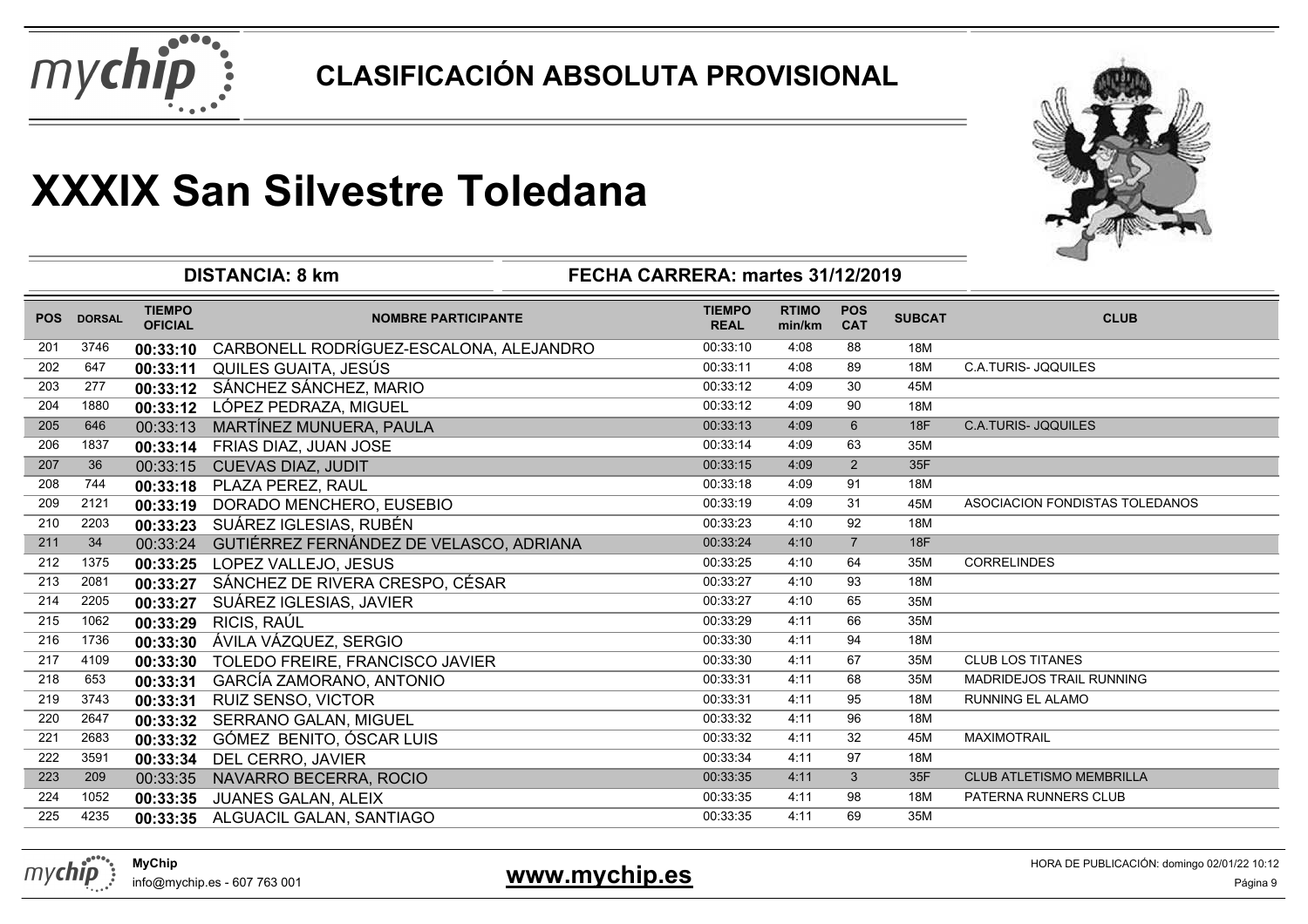



|            |               |                                 | <b>DISTANCIA: 8 km</b><br>FECHA CARRERA: martes 31/12/2019 |                              |                        |                          |               |                                  |
|------------|---------------|---------------------------------|------------------------------------------------------------|------------------------------|------------------------|--------------------------|---------------|----------------------------------|
| <b>POS</b> | <b>DORSAL</b> | <b>TIEMPO</b><br><b>OFICIAL</b> | <b>NOMBRE PARTICIPANTE</b>                                 | <b>TIEMPO</b><br><b>REAL</b> | <b>RTIMO</b><br>min/km | <b>POS</b><br><b>CAT</b> | <b>SUBCAT</b> | <b>CLUB</b>                      |
| 226        | 2032          | 00:33:36                        | DEL RIO RUIZ, MIGUEL                                       | 00:33:36                     | 4:12                   | 99                       | <b>18M</b>    | <b>CLUB MARATHON ARANJUEZ</b>    |
| 227        | 761           | 00:33:37                        | RODRIGUEZ FLORES, ISMAEL                                   | 00:33:37                     | 4:12                   | 100                      | 18M           |                                  |
| 228        | 1296          | 00:33:38                        | SÁNCHEZ-ESCALONILLA MARTÍN-CARO, FRANCISCO                 | 00:33:38                     | 4:12                   | 70                       | 35M           | CLUB TRIATLON TRIWILD FUENSALIDA |
| 229        | 1629          | 00:33:38                        | DE LOS REYES CORCUERA, MARCOS                              | 00:33:38                     | 4:12                   | 101                      | 18M           | EVEDEPORT RUNNER SAN MIGUEL      |
| 230        | 2513          | 00:33:38                        | RAMÍREZ ASPERILLA, CARLOS                                  | 00:33:38                     | 4:12                   | 102                      | 18M           | <b>RUNNING RIVAS</b>             |
| 231        | 1501          | 00:33:39                        | NAVAS ÁLVAREZ, DANIEL                                      | 00:33:39                     | 4:12                   | 8                        | 16M           |                                  |
| 232        | 1236          | 00:33:43                        | VARELA GÁLVEZ, ALEJANDRO                                   | 00:33:43                     | 4:12                   | 103                      | 18M           |                                  |
| 233        | 2896          | 00:33:46                        | FIGUERO DÍAZ, ARTURO                                       | 00:33:46                     | 4:13                   | 9                        | 16M           |                                  |
| 234        | 2753          | 00:33:47                        | SIERRA GUZMÁN, RAFAEL                                      | 00:33:47                     | 4:13                   | 104                      | 18M           |                                  |
| 235        | 2942          | 00:33:48                        | RAMIREZ MUÑOZ, JOSE                                        | 00:33:48                     | 4:13                   | 33                       | 45M           | ASOCIACION FONDISTAS TOLEDANOS   |
| 236        | 3797          | 00:33:48                        | SALCEDO GARCIA-CALVO, FELIX                                | 00:33:48                     | 4:13                   | 71                       | 35M           | <b>TRIFENIX TOLEDO</b>           |
| 237        | 3971          | 00:33:48                        | PALOMARES VILAR, CHRISTIAN                                 | 00:33:48                     | 4:13                   | 105                      | 18M           |                                  |
| 238        | 2252          | 00:33:49                        | TALAVERA MARTIN, RUBEN                                     | 00:33:49                     | 4:13                   | 106                      | 18M           | CD RUN AND WALK ILLESCAS         |
| 239        | 760           | 00:33:53                        | PÉREZ COGOLLUDO, ADRIÁN                                    | 00:33:53                     | 4:14                   | 107                      | 18M           |                                  |
| 240        | 3165          | 00:33:53                        | DE CELIS LÓPEZ, LUIS ALFONSO                               | 00:33:53                     | 4:14                   | 72                       | 35M           |                                  |
| 241        | 722           | 00:33:54                        | PEREZ LOPEZ, DIEGO                                         | 00:33:54                     | 4:14                   | 108                      | 18M           |                                  |
| 242        | 3513          | 00:33:56                        | LANCHA GONZÁLEZ, AGUSTÍN                                   | 00:33:56                     | 4:14                   | 34                       | 45M           | THERION RUNNING CLUB             |
| 243        | 3555          | 00:33:57                        | ARLEGUI SUTHERLAND, IAN                                    | 00:33:57                     | 4:14                   | 109                      | 18M           |                                  |
| 244        | 713           | 00:33:59                        | TAPIADOR VELASCO, FAUSTINO                                 | 00:33:59                     | 4:14                   | 35                       | 45M           |                                  |
| 245        | 3213          | 00:33:59                        | MIRANDA GARCÍA, CARLOS                                     | 00:33:59                     | 4:14                   | 73                       | 35M           | TRI + MORALZARZAL                |
| 246        | 3097          | 00:34:00                        | PERALES OEO, ANGEL                                         | 00:34:00                     | 4:15                   | 36                       | 45M           |                                  |
| 247        | 1516          | 00:34:03                        | VALDEPEÑAS ISIDRO, CESAR                                   | 00:34:03                     | 4:15                   | 37                       | 45M           |                                  |
| 248        | 811           | 00:34:05                        | VALDEOLIVAS RODRIGUEZ, JUAN DOMINGO                        | 00:34:05                     | 4:15                   | 6                        | 55M           | CLUB DE ATLETISMO OCAÑENSE       |
| 249        | 1117          | 00:34:05                        | CALVO LEJARRAGA, SANTIAGO                                  | 00:34:05                     | 4:15                   | 38                       | 45M           | <b>WT ENDURANCE</b>              |
| 250        | 2296          | 00:34:05                        | VALIENTE MARTIN, ALVARO                                    | 00:34:05                     | 4:15                   | 110                      | 18M           |                                  |

mychip

### **www.mychip.es**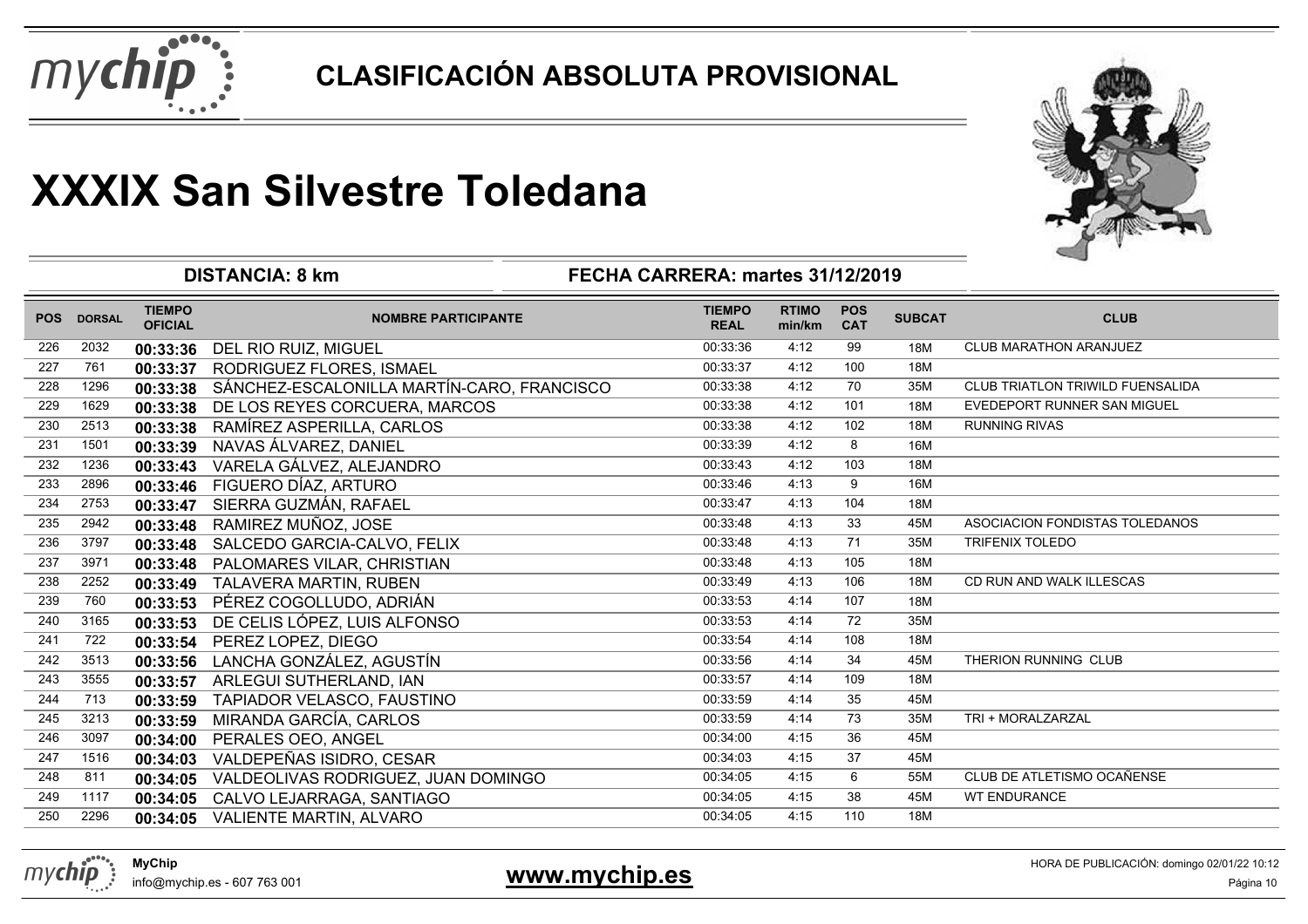



|            |               |                                 | <b>DISTANCIA: 8 km</b>               | ──                               |                        |                          |               |                                 |
|------------|---------------|---------------------------------|--------------------------------------|----------------------------------|------------------------|--------------------------|---------------|---------------------------------|
|            |               |                                 |                                      | FECHA CARRERA: martes 31/12/2019 |                        |                          |               |                                 |
| <b>POS</b> | <b>DORSAL</b> | <b>TIEMPO</b><br><b>OFICIAL</b> | <b>NOMBRE PARTICIPANTE</b>           | <b>TIEMPO</b><br><b>REAL</b>     | <b>RTIMO</b><br>min/km | <b>POS</b><br><b>CAT</b> | <b>SUBCAT</b> | <b>CLUB</b>                     |
| 251        | 3107          | 00:34:05                        | ALMONACID DEL ARCO, MIGUEL           | 00:34:05                         | 4:15                   | 74                       | 35M           | KOKIMBO RUNNING ARANJUEZ        |
| 252        | 3732          | 00:34:05                        | HERNÁNDEZ DONAIRE, DANIEL            | 00:34:05                         | 4:15                   | 111                      | 18M           |                                 |
| 253        | 1269          | 00:34:07                        | <b>GARCIA GARRIDO, RICARDO</b>       | 00:34:07                         | 4:15                   | $\overline{7}$           | 55M           | ASOCIACION FONDISTAS TOLEDANOS  |
| 254        | 743           | 00:34:10                        | DOLZ MONFORT, PABLO                  | 00:34:10                         | 4:16                   | 112                      | 18M           |                                 |
| 255        | 4347          | 00:34:10                        | CASTELLANOS FORTEA, DANIEL           | 00:34:10                         | 4:16                   | 113                      | 18M           |                                 |
| 256        | 2620          | 00:34:11                        | FERNÁNDEZ LANAO, GUILLERMO           | 00:34:11                         | 4:16                   | 75                       | 35M           |                                 |
| 257        | 1153          | 00:34:12                        | RODRIGUEZ FDEZ-CABRERA, JESÚS MANUEL | 00:34:12                         | 4:16                   | 39                       | 45M           |                                 |
| 258        | 2624          | 00:34:15                        | <b>RIVAS GARCIA, JAVIER</b>          | 00:34:15                         | 4:16                   | 76                       | 35M           |                                 |
| 259        | 2870          | 00:34:15                        | <b>GARRIDO JIMENEZ, PABLO</b>        | 00:34:15                         | 4:16                   | 77                       | 35M           | CANOBLE-NOBLEJAS                |
| 260        | 1326          | 00:34:16                        | GOMEZ-HIDALGO HERCE, IVAN            | 00:34:16                         | 4:17                   | 78                       | 35M           |                                 |
| 261        | 1747          | 00:34:17                        | WOLANSKI, JAN                        | 00:34:17                         | 4:17                   | 79                       | 35M           | <b>CLUB MARATHON ARANJUEZ</b>   |
| 262        | 3989          | 00:34:17                        | SERNA MAYORDOMO, RUBEN               | 00:34:17                         | 4:17                   | 80                       | 35M           |                                 |
| 263        | 1327          | 00:34:18                        | GOMEZ-HIDALGO HERCE, JESUS           | 00:34:18                         | 4:17                   | 81                       | 35M           |                                 |
| 264        | 4192          | 00:34:19                        | HERNÁNDEZ TENORIO, ÁNGEL             | 00:34:19                         | 4:17                   | 114                      | 18M           | <b>CLUB TRIWILD</b>             |
| 265        | 473           | 00:34:20                        | MOLERO PAVON, FRANCISCO TOMAS        | 00:34:20                         | 4:17                   | 82                       | 35M           |                                 |
| 266        | 2339          | 00:34:20                        | CONDE LÓPEZ, DAMIÁN                  | 00:34:20                         | 4:17                   | 83                       | 35M           |                                 |
| 267        | 472           | 00:34:21                        | SANCHEZ ALGUACIL, ALBERTO            | 00:34:21                         | 4:17                   | 84                       | 35M           | <b>C.A SAN PABLO</b>            |
| 268        | 1964          | 00:34:21                        | DEL CERRO SANCHEZ, SUSANA            | 00:34:21                         | 4:17                   | $\overline{4}$           | 35F           |                                 |
| 269        | 1836          | 00:34:22                        | GÓMEZ GALVEZ, DAVID                  | 00:34:22                         | 4:17                   | 85                       | 35M           | ALAMEDA CORRE                   |
| 270        | 1298          | 00:34:23                        | MARTIN CARO GARCIA LARGO, JOSE MARIA | 00:34:23                         | 4:17                   | 115                      | 18M           | <b>CD ADAF</b>                  |
| 271        | 2027          | 00:34:23                        | LOBATO EZQUERRA, MIGUEL              | 00:34:23                         | 4:17                   | 40                       | 45M           | ASOCIACIACION ATLETICA TORRIJOS |
| 272        | 613           | 00:34:30                        | RODRIGUEZ GONZALEZ, RAFAEL           | 00:34:30                         | 4:18                   | 41                       | 45M           | <b>ACDC GERINDOTE</b>           |
| 273        | 1388          | 00:34:30                        | GARCÍA REDONDO, FAUSTINO             | 00:34:30                         | 4:18                   | 42                       | 45M           |                                 |
| 274        | 1916          | 00:34:30                        | CERDEÑO GARCÍA OCHOA, JAVIER         | 00:34:30                         | 4:18                   | 86                       | 35M           |                                 |
| 275        | 2496          | 00:34:31                        | CID SÁNCHEZ-MATEOS, RODRIGO          | 00:34:31                         | 4:18                   | 87                       | 35M           |                                 |
|            |               |                                 |                                      |                                  |                        |                          |               |                                 |



### **www.mychip.es**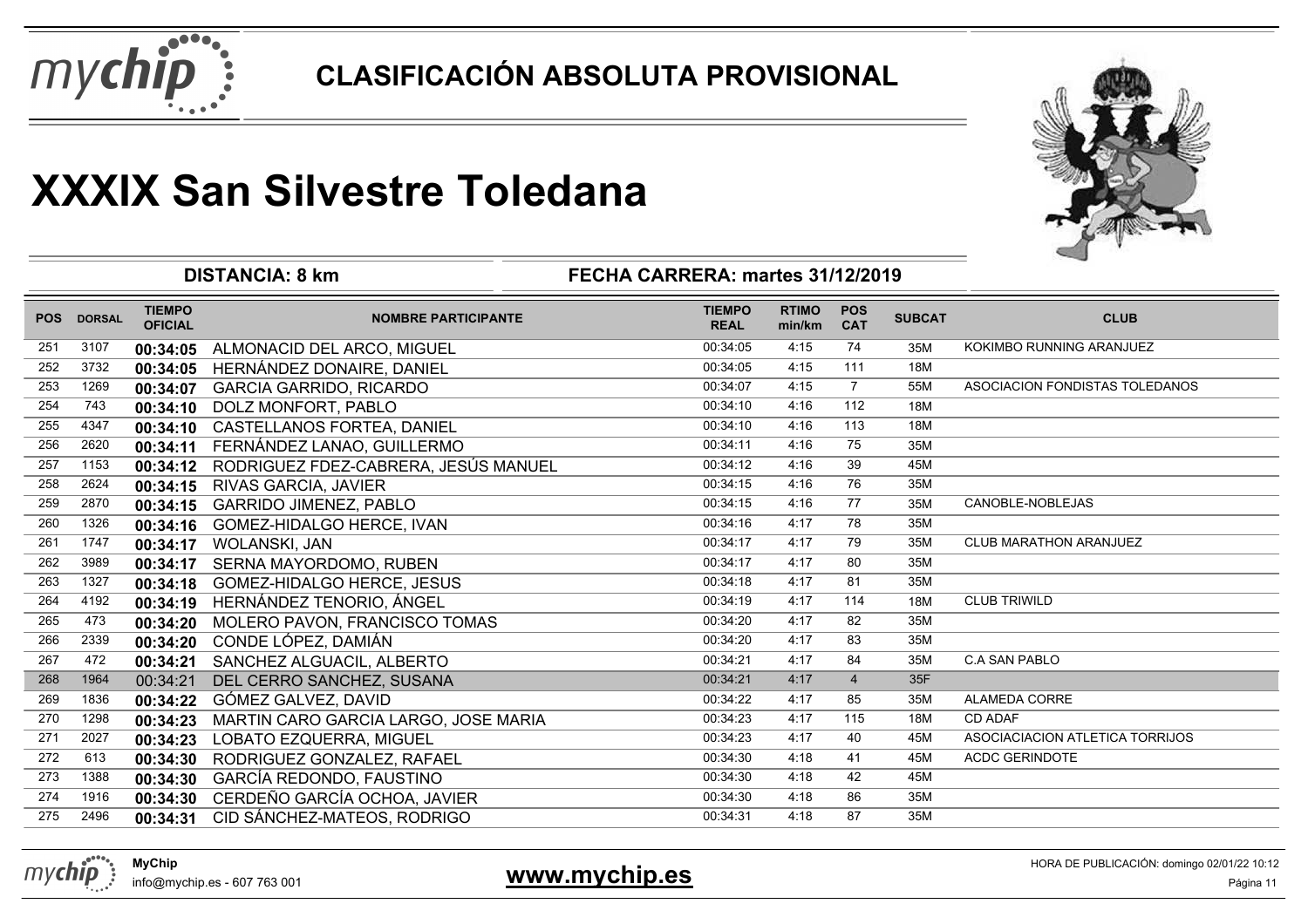



|            |               |                                 | <b>DISTANCIA: 8 km</b>         | FECHA CARRERA: martes 31/12/2019 |                        |                          |               |                               |
|------------|---------------|---------------------------------|--------------------------------|----------------------------------|------------------------|--------------------------|---------------|-------------------------------|
| <b>POS</b> | <b>DORSAL</b> | <b>TIEMPO</b><br><b>OFICIAL</b> | <b>NOMBRE PARTICIPANTE</b>     | <b>TIEMPO</b><br><b>REAL</b>     | <b>RTIMO</b><br>min/km | <b>POS</b><br><b>CAT</b> | <b>SUBCAT</b> | <b>CLUB</b>                   |
| 276        | 2472          | 00:34:32                        | ALONSO LARA, JUAN PABLO        | 00:34:32                         | 4:19                   | 88                       | 35M           |                               |
| 277        | 2645          | 00:34:34                        | GIL ALMIRÓN, JUAN MANUEL       | 00:34:34                         | 4:19                   | 89                       | 35M           |                               |
| 278        | 3725          | 00:34:34                        | ROMERO HERNÁNDEZ, SUSANA       | 00:34:34                         | 4:19                   | 5                        | 35F           | E. A POLIGONO TOLEDO          |
| 279        | 1297          | 00:34:35                        | <b>GARCÍA MARTÍNEZ, MIGUEL</b> | 00:34:35                         | 4:19                   | 90                       | 35M           | <b>CLUB MARATHON ARANJUEZ</b> |
| 280        | 3412          | 00:34:35                        | ROMERA MAURO, ALBERTO          | 00:34:35                         | 4:19                   | 43                       | 45M           |                               |
| 281        | 319           | 00:34:41                        | FERNANDEZ SEBASTIAN, JUAN      | 00:34:41                         | 4:20                   | 91                       | 35M           |                               |
| 282        | 320           | 00:34:41                        | FERNANDEZ SEBASTIAN, MARTA     | 00:34:41                         | 4:20                   | 6                        | 35F           | <b>RCA BRUXELLES</b>          |
| 283        | 873           | 00:34:41                        | MORENO FLORES, RAÚL            | 00:34:41                         | 4:20                   | 92                       | 35M           |                               |
| 284        | 1620          | 00:34:41                        | CÍVICA MARTIN, ALVARO          | 00:34:41                         | 4:20                   | 93                       | 35M           |                               |
| 285        | 1288          | 00:34:42                        | ALONSO BALLESTEROS, CARLOS     | 00:34:42                         | 4:20                   | 116                      | 18M           |                               |
| 286        | 3266          | 00:34:43                        | HERRANZ VÁZQUEZ, SERGIO        | 00:34:43                         | 4:20                   | 94                       | 35M           |                               |
| 287        | 3287          | 00:34:43                        | SÁNCHEZ BAUTISTA, DIEGO        | 00:34:43                         | 4:20                   | 95                       | 35M           |                               |
| 288        | 4105          | 00:34:43                        | <b>CUADRADO VIDAL, LUIS</b>    | 00:34:43                         | 4:20                   | 44                       | 45M           | KOKIMBO RUNNING ARANJUEZ      |
| 289        | 348           | 00:34:46                        | FERNÁNDEZ DÍAZ, FERNANDO       | 00:34:46                         | 4:20                   | 117                      | 18M           |                               |
| 290        | 2724          | 00:34:46                        | RODRÍGUEZ RAMIRO, DANIEL       | 00:34:46                         | 4:20                   | 96                       | 35M           |                               |
| 291        | 39            | 00:34:49                        | PONCE SUAREZ, CAROLINA         | 00:34:49                         | 4:21                   | $\overline{7}$           | 35F           | <b>TRIATLON ALGECIRAS</b>     |
| 292        | 568           | 00:34:49                        | PRADILLO MANZANERO, SERGIO     | 00:34:49                         | 4:21                   | 97                       | 35M           |                               |
| 293        | 1395          | 00:34:51                        | RAMÍREZ GARCÍA, RUBÉN          | 00:34:51                         | 4:21                   | 118                      | 18M           |                               |
| 294        | 2196          | 00:34:53                        | VILLACAÑAS BOTICA, ANTONIO     | 00:34:53                         | 4:21                   | 45                       | 45M           |                               |
| 295        | 1510          | 00:34:54                        | RICO ARAGONÉS, ANTONIO         | 00:34:54                         | 4:21                   | 46                       | 45M           | <b>BIKERUNING</b>             |
| 296        | 3690          | 00:34:55                        | MARTIN GOMEZ, ALFONSO          | 00:34:55                         | 4:21                   | 119                      | 18M           |                               |
| 297        | 4290          | 00:34:55                        | CAMINO DEL CERRO, CRISTOFER    | 00:34:55                         | 4:21                   | 120                      | 18M           | <b>CLUB MUSHING TOLEDO</b>    |
| 298        | 1398          | 00:35:00                        | <b>GALAN LOPEZ, JULIO</b>      | 00:35:00                         | 4:22                   | 98                       | 35M           | <b>C.A. SAN PABLO</b>         |
| 299        | 3758          | 00:35:00                        | RABADAN RODRÍGUEZ, JAVIER      | 00:35:00                         | 4:22                   | 99                       | 35M           | <b>MAXIMOTRAIL</b>            |
| 300        | 2182          | 00:35:01                        | VILLALTA GARCÍA, ANGEL         | 00:35:01                         | 4:22                   | 47                       | 45M           |                               |
|            |               |                                 |                                |                                  |                        |                          |               |                               |

mychip

### **www.mychip.es**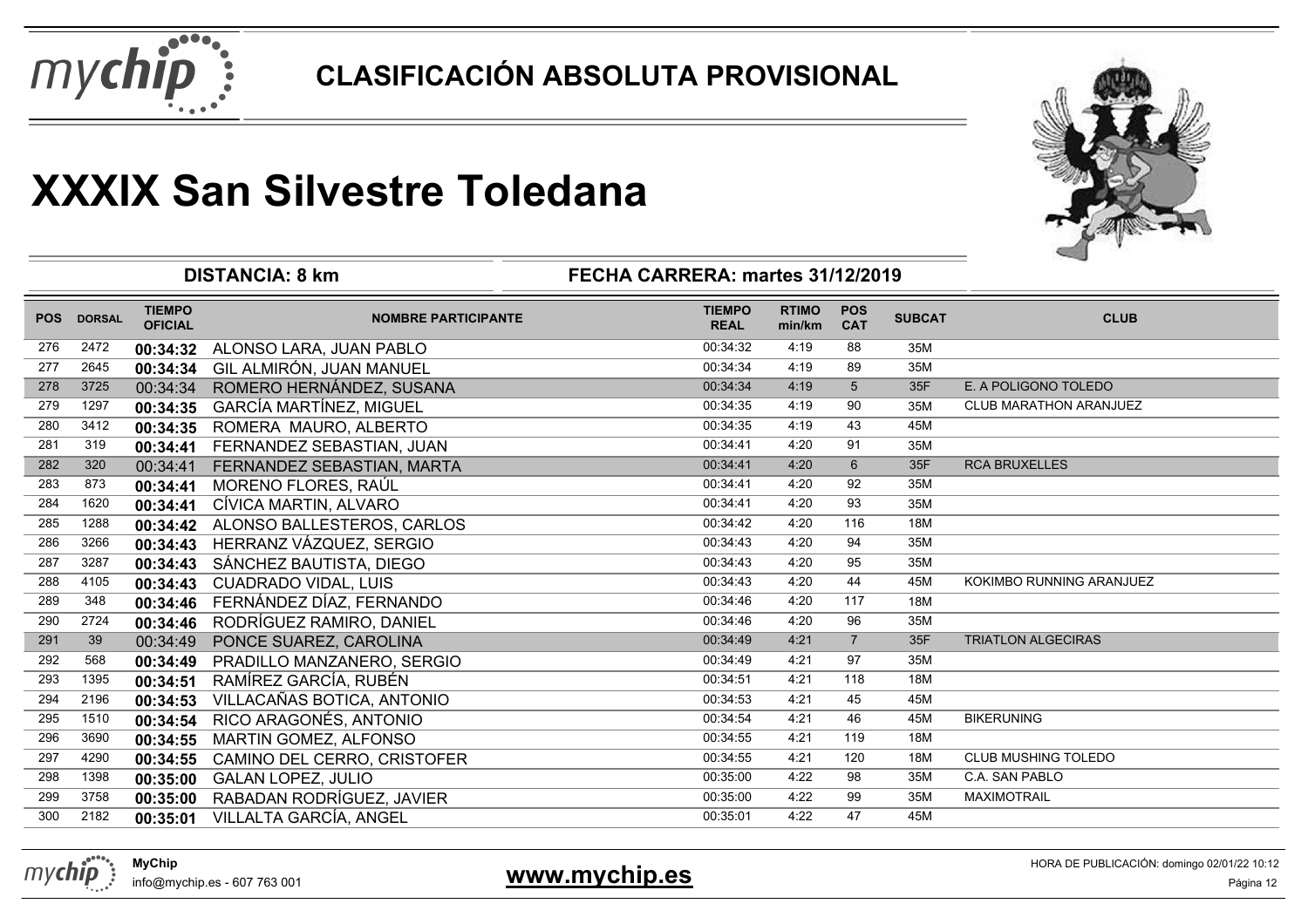



| <b>TIEMPO</b><br><b>TIEMPO</b><br><b>RTIMO</b><br><b>POS</b><br><b>SUBCAT</b><br><b>CLUB</b><br><b>POS</b><br><b>DORSAL</b><br><b>NOMBRE PARTICIPANTE</b><br><b>OFICIAL</b><br><b>CAT</b><br><b>REAL</b><br>min/km<br>3744<br>121<br>18M<br><b>RUNNIG EL ALAMO</b><br>301<br>RUIZ SENSO, GUILLERMO<br>00:35:01<br>4:22<br>00:35:01 |  |
|------------------------------------------------------------------------------------------------------------------------------------------------------------------------------------------------------------------------------------------------------------------------------------------------------------------------------------|--|
|                                                                                                                                                                                                                                                                                                                                    |  |
|                                                                                                                                                                                                                                                                                                                                    |  |
| ÁLVAREZ RODRÍGUEZ, CARLOS<br>00:35:07<br>4:23<br>122<br>302<br>1124<br>18M<br>00:35:07                                                                                                                                                                                                                                             |  |
| 00:35:11<br>100<br>35M<br>303<br>1963<br>MARTÍNEZ-GRANDE TORRESANO, RAÚL<br>4:23<br>00:35:11                                                                                                                                                                                                                                       |  |
| 00:35:11<br>4:23<br>123<br>18M<br>304<br>3792<br>00:35:11<br>ALONSO DE TORRES, ABEL                                                                                                                                                                                                                                                |  |
| 00:35:11<br>4:23<br>124<br>18M<br>305<br>4261<br>VIEJO CAMPOS, EDUARDO<br>00:35:11                                                                                                                                                                                                                                                 |  |
| 00:35:12<br>4:24<br>101<br>CLUB ATLETISMO ALMORADIEL<br>306<br>MARTÍNEZ-GRANDE TORRESANO, JOSÉ<br>1931<br>35M<br>00:35:12                                                                                                                                                                                                          |  |
| 00:35:12<br>4:24<br>102<br>35M<br>307<br>3863<br>FERNÁNDEZ, VIDAL<br>00:35:12                                                                                                                                                                                                                                                      |  |
| 00:35:13<br>4:24<br>48<br>308<br>3251<br>45M<br><b>ILLESCAS MORENO, DIEGO</b><br>00:35:13                                                                                                                                                                                                                                          |  |
| 125<br>1485<br>LOPEZ MADRONA, SANTIAGO<br>00:35:14<br>4:24<br>18M<br>309<br>00:35:14                                                                                                                                                                                                                                               |  |
| 1911<br>00:35:17<br>4:24<br>126<br><b>CLUB MARATHON ARANJUEZ</b><br>310<br>18M<br>RUIZ LAUSADA, DANIEL<br>00:35:17                                                                                                                                                                                                                 |  |
| 10<br>311<br>1444<br>00:35:21<br>4:25<br>16M<br>CORONEL PECES, MARCOS<br>00:35:21                                                                                                                                                                                                                                                  |  |
| 127<br><b>RUNNINGRIO</b><br>312<br>962<br>00:35:22<br>4:25<br>18M<br>FONTECHA ORTEGA, CARLOS<br>00:35:22                                                                                                                                                                                                                           |  |
| RODRÍGUEZ GARCÍA, JOSÉ ANDRÉS<br>00:35:22<br>4:25<br>128<br>18M<br>313<br>2373<br>00:35:22                                                                                                                                                                                                                                         |  |
| 00:35:23<br>129<br>314<br>HERRERA COLLADO, LUIS<br>4:25<br>18M<br>1788<br>00:35:23                                                                                                                                                                                                                                                 |  |
| 315<br>00:35:23<br>4:25<br>130<br>18M<br>4398<br><b>LINARES CORROTO, DANIEL</b><br>00:35:23                                                                                                                                                                                                                                        |  |
| 00:35:24<br>316<br>2968<br>4:25<br>131<br>18M<br>RODRIGUEZ SANCHEZ, NELSON<br>00:35:24                                                                                                                                                                                                                                             |  |
| 132<br><b>CLUB MARATHON ARANJUEZ</b><br>317<br>959<br>ALVAREZ MUÑOZ, BORJA<br>00:35:26<br>4:25<br>18M<br>00:35:26                                                                                                                                                                                                                  |  |
| <b>RUNNINGRIO</b><br>00:35:27<br>4:25<br>133<br>318<br>960<br>18M<br>MARTIN DE LOS RIOS DE LA RUBIA, DANIEL<br>00:35:27                                                                                                                                                                                                            |  |
| CLUB TRIATLÓN HUNO<br>00:35:28<br>4:26<br>134<br>319<br>246<br>18M<br>00:35:28<br><b>MARTIN MACIAS, JAVIER</b>                                                                                                                                                                                                                     |  |
| 00:35:30<br>4:26<br>135<br>18M<br>320<br>1252<br>PEREZ NAVAS, ANGEL<br>00:35:30                                                                                                                                                                                                                                                    |  |
| CABAÑAS HERNANDEZ, ALBERTO<br>00:35:31<br>4:26<br>136<br>18M<br>321<br>1928<br>00:35:31                                                                                                                                                                                                                                            |  |
| 49<br>45M<br>LOZANO GALÁN, JOSÉ IGNACIO<br>00:35:32<br>4:26<br>322<br>2384<br>00:35:32                                                                                                                                                                                                                                             |  |
| 137<br>323<br>00:35:33<br>4:26<br>974<br>18M<br>ALCALA GARCIA, CARLOS<br>00:35:33                                                                                                                                                                                                                                                  |  |
| 324<br><b>MARTIN PRIETO, BORJA</b><br>00:35:33<br>4:26<br>103<br>35M<br>2989<br>00:35:33                                                                                                                                                                                                                                           |  |
| <b>TRIATLON ALGECIRAS</b><br>3146<br>PEREZ DEL COJO, JAVIER<br>00:35:33<br>4:26<br>104<br>35M<br>325<br>00:35:33                                                                                                                                                                                                                   |  |



info@mychip.es - 607 763 001

### **www.mychip.es**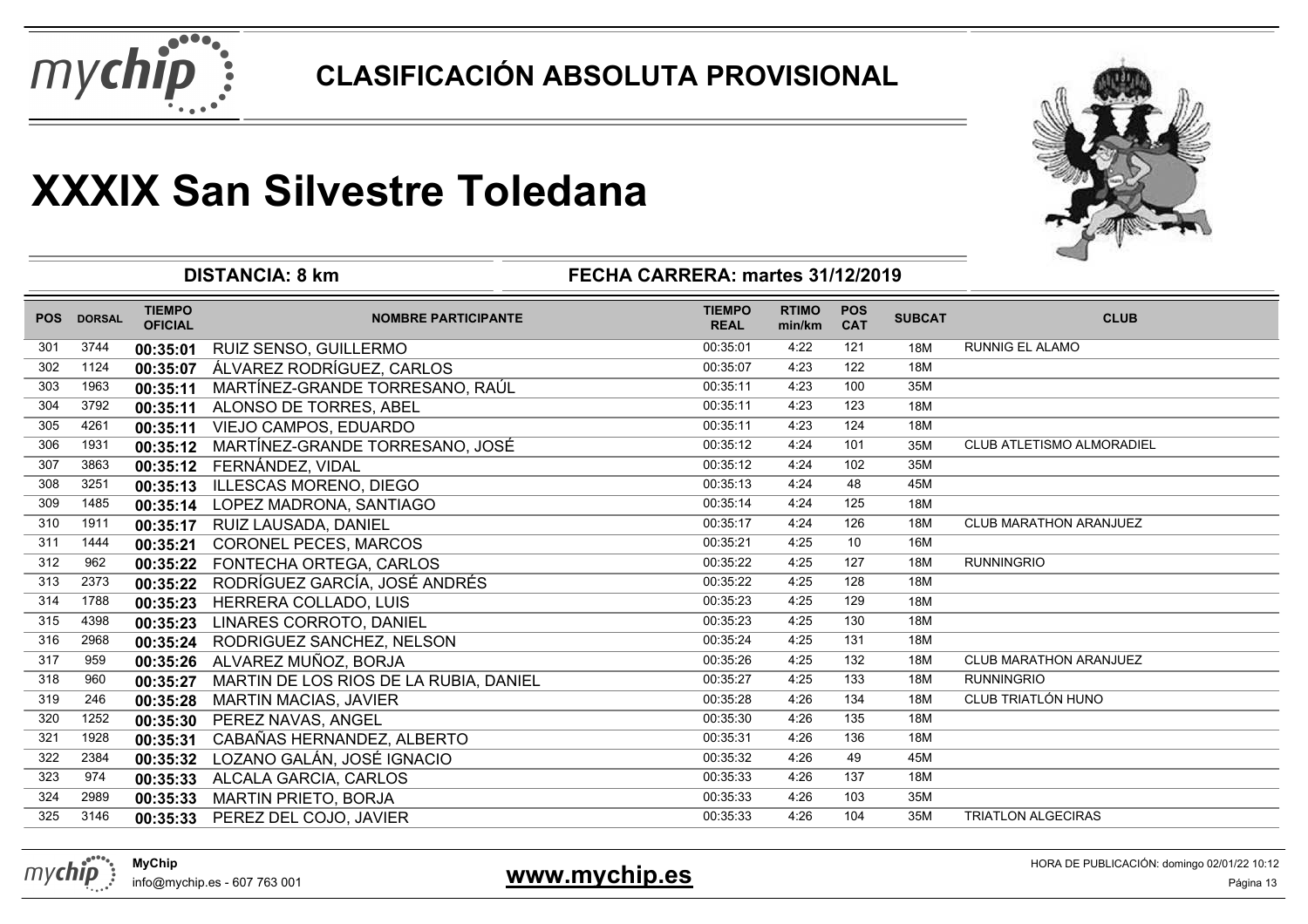



|            |               |                                 | <b>DISTANCIA: 8 km</b>                     | FECHA CARRERA: martes 31/12/2019 |                        |                          |               |                                    |
|------------|---------------|---------------------------------|--------------------------------------------|----------------------------------|------------------------|--------------------------|---------------|------------------------------------|
| <b>POS</b> | <b>DORSAL</b> | <b>TIEMPO</b><br><b>OFICIAL</b> | <b>NOMBRE PARTICIPANTE</b>                 | <b>TIEMPO</b><br><b>REAL</b>     | <b>RTIMO</b><br>min/km | <b>POS</b><br><b>CAT</b> | <b>SUBCAT</b> | <b>CLUB</b>                        |
| 326        | 3951          | 00:35:33                        | RODRIGUEZ GOMEZ, ALEJANDRO                 | 00:35:33                         | 4:26                   | 105                      | 35M           | CLUB TRIATLON 28300 ARANJUEZ       |
| 327        | 4316          | 00:35:33                        | <b>BALLESTEROS VILLARRUBIA, JAVIER</b>     | 00:35:33                         | 4:26                   | 138                      | 18M           |                                    |
| 328        | 2282          | 00:35:34                        | RUIZ MARTIN-MACHO, JOSE                    | 00:35:34                         | 4:26                   | 106                      | 35M           |                                    |
| 329        | 4315          | 00:35:34                        | ROJAS DE PAZ, IVÁN                         | 00:35:34                         | 4:26                   | 139                      | 18M           |                                    |
| 330        | 1112          | 00:35:36                        | <b>GARCIA MIGUEL, IVAN</b>                 | 00:35:36                         | 4:27                   | 107                      | 35M           | <b>CLUB MARATHON ARANJUEZ</b>      |
| 331        | 2841          | 00:35:37                        | DIAZ ALCANTARA, FRANCISCO                  | 00:35:37                         | 4:27                   | 108                      | 35M           | ASOCIACIACION ATLETICA TORRIJOS    |
| 332        | 1102          | 00:35:38                        | MOLINA ORTIZ, ANTONIO                      | 00:35:38                         | 4:27                   | 109                      | 35M           | ATLETISMO ALMORADIEL               |
| 333        | 1821          | 00:35:38                        | CÁNOVAS DÍAZ, JOSÉ MARÍA                   | 00:35:38                         | 4:27                   | 110                      | 35M           |                                    |
| 334        | 2558          | 00:35:38                        | <b>GARCIA RODRÍGUEZ, CARLOS</b>            | 00:35:38                         | 4:27                   | 50                       | 45M           | <b>TRIATLON VILLA VALDEMORO</b>    |
| 335        | 251           | 00:35:40                        | NOMBELA LÓPEZ, MIGUEL                      | 00:35:40                         | 4:27                   | 111                      | 35M           |                                    |
| 336        | 252           | 00:35:40                        | ALVAREZ GARCIA PARAMO, JONAS               | 00:35:40                         | 4:27                   | 112                      | 35M           |                                    |
| 337        | 3161          | 00:35:40                        | ROIG RUIZ, AMADEO                          | 00:35:40                         | 4:27                   | 113                      | 35M           |                                    |
| 338        | 2925          | 00:35:42                        | CANO CAMBRONERO, MARIO                     | 00:35:42                         | 4:27                   | 11                       | 16M           |                                    |
| 339        | 1589          | 00:35:43                        | HERNÁNDEZ MORALES, EDUARDO                 | 00:35:43                         | 4:27                   | 51                       | 45M           |                                    |
| 340        | 563           | 00:35:44                        | SUAREZ RODRIGUEZ, JUAN MANUEL              | 00:35:44                         | 4:28                   | 52                       | 45M           | <b>C.A REAJO FONTENSE</b>          |
| 341        | 1793          | 00:35:45                        | HERNANDEZ POSTIGO, ANA                     | 00:35:45                         | 4:28                   | $\overline{4}$           | 16F           | UNICAJA BANCO C A TOLEDO           |
| 342        | 1809          | 00:35:47                        | MARTIN DEL CAMPO GARCIA DE LA TORRE, DAVID | 00:35:47                         | 4:28                   | 140                      | 18M           |                                    |
| 343        | 1926          | 00:35:47                        | HERNANDEZ FERNANDEZ, ALBERTO               | 00:35:47                         | 4:28                   | 53                       | 45M           | <b>BICICLETAS PINA - TRITOLEDO</b> |
| 344        | 543           | 00:35:49                        | NUEVO GARCÍA, LUIS FELIPE                  | 00:35:49                         | 4:28                   | 54                       | 45M           |                                    |
| 345        | 1528          | 00:35:49                        | HONTANILLA LANCHA, JESUS MANUEL            | 00:35:49                         | 4:28                   | 114                      | 35M           |                                    |
| 346        | 2525          | 00:35:50                        | SÁNCHEZ SÁNCHEZ, ALBERTO                   | 00:35:50                         | 4:28                   | 55                       | 45M           | <b>CORREDORES IMPERIAL</b>         |
| 347        | 2595          | 00:35:50                        | <b>ECKSTORFF, FELIX</b>                    | 00:35:50                         | 4:28                   | 115                      | 35M           |                                    |
| 348        | 2057          | 00:35:51                        | LAZARO CANDELA, IVAN                       | 00:35:51                         | 4:28                   | 116                      | 35M           |                                    |
| 349        | 2393          | 00:35:51                        | NOMBELA DEL CASAR, MARIANO                 | 00:35:51                         | 4:28                   | 56                       | 45M           | A. A. PORTILLO                     |
| 350        | 2670          | 00:35:51                        | CASTILLA APARICIO, DIEGO                   | 00:35:51                         | 4:28                   | 141                      | 18M           | AMIGOS DEL ATLETISMO VALDEMORO     |

mychip

### **www.mychip.es**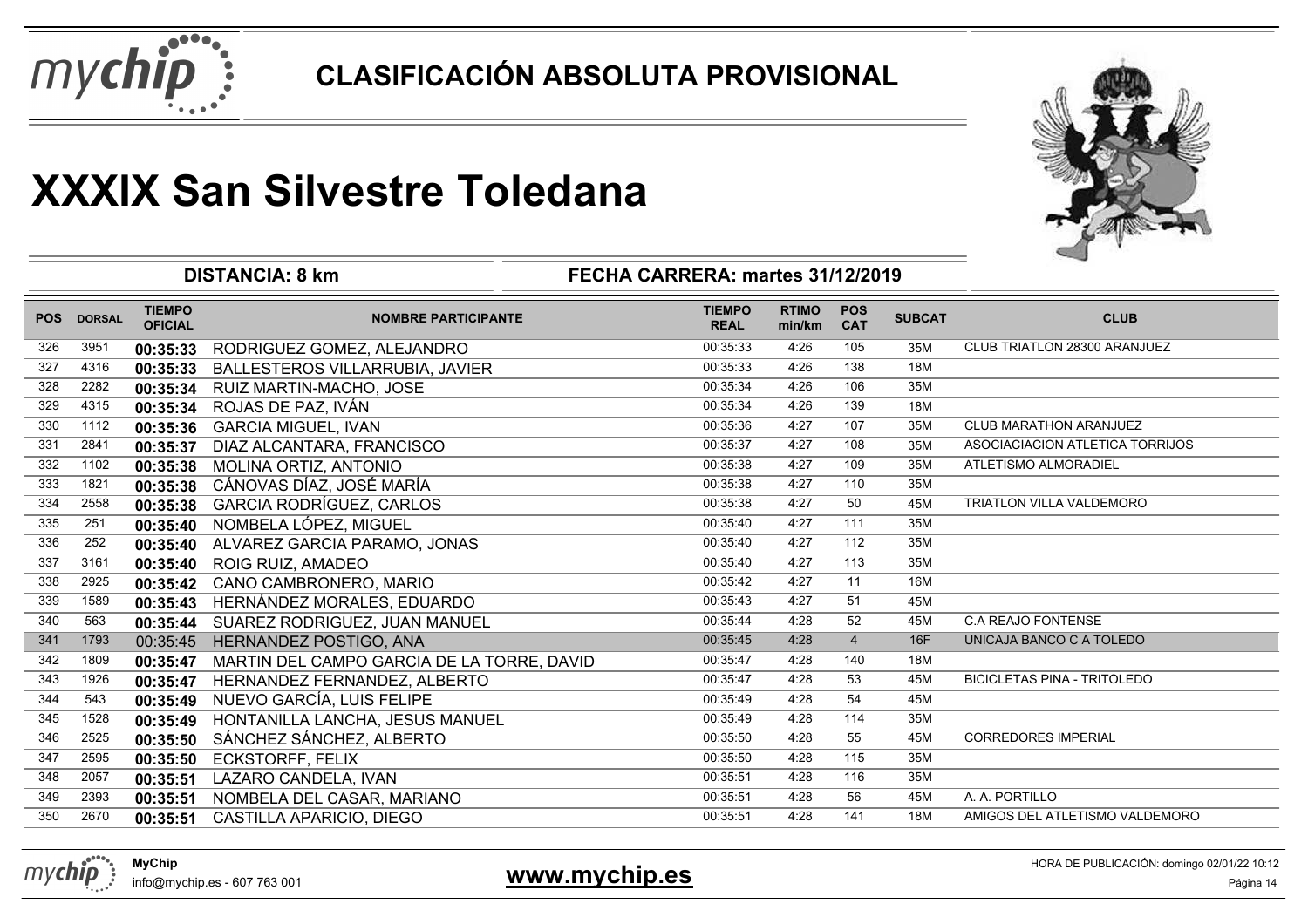



|            |               |                                 | <b>DISTANCIA: 8 km</b>           | FECHA CARRERA: martes 31/12/2019 |                        |                          |               |                             |
|------------|---------------|---------------------------------|----------------------------------|----------------------------------|------------------------|--------------------------|---------------|-----------------------------|
| <b>POS</b> | <b>DORSAL</b> | <b>TIEMPO</b><br><b>OFICIAL</b> | <b>NOMBRE PARTICIPANTE</b>       | <b>TIEMPO</b><br><b>REAL</b>     | <b>RTIMO</b><br>min/km | <b>POS</b><br><b>CAT</b> | <b>SUBCAT</b> | <b>CLUB</b>                 |
| 351        | 1182          | 00:35:56                        | <b>OLIAS GARCIA, NURIA</b>       | 00:35:56                         | 4:29                   | 8                        | 18F           | <b>VILLALUENGA RUN</b>      |
| 352        | 1515          | 00:35:56                        | JEREZ JEREZ, JESÚS JAIME         | 00:35:56                         | 4:29                   | 117                      | 35M           |                             |
| 353        | 1177          | 00:35:57                        | CANO SÁNCHEZ, ANA                | 00:35:57                         | 4:29                   | 8                        | 35F           |                             |
| 354        | 2455          | 00:35:57                        | <b>GARCIA GUIO, SERGIO</b>       | 00:35:57                         | 4:29                   | 142                      | 18M           |                             |
| 355        | 3540          | 00:35:59                        | <b>GOMEZ GOMEZ, TXULE</b>        | 00:35:59                         | 4:29                   | 8                        | 55M           | <b>BIKILAMANJARO</b>        |
| 356        | 4384          | 00:35:59                        | MORCILLO HIDALGO, ANTONIO        | 00:35:59                         | 4:29                   | 118                      | 35M           | <b>TRIATLÓN DON BENITO</b>  |
| 357        | 429           | 00:36:01                        | LEÓN LOPEZ, MIGUEL               | 00:36:01                         | 4:30                   | 143                      | 18M           |                             |
| 358        | 1770          | 00:36:01                        | LUDEÑA CASTELLANO, LUIS          | 00:36:01                         | 4:30                   | 57                       | 45M           | <b>FONDISTAS TOLEDANOS</b>  |
| 359        | 3050          | 00:36:01                        | <b>GARCIA BENITO, EDUARDO</b>    | 00:36:01                         | 4:30                   | 119                      | 35M           |                             |
| 360        | 2293          | 00:36:02                        | ALONSO SANCHEZ, MARIANO          | 00:36:02                         | 4:30                   | 144                      | 18M           |                             |
| 361        | 3941          | 00:36:02                        | FOGEDA MORENO, DAVID             | 00:36:02                         | 4:30                   | 120                      | 35M           |                             |
| 362        | 541           | 00:36:03                        | <b>GUTIERREZ MARIA, DIONISIO</b> | 00:36:03                         | 4:30                   | 121                      | 35M           | <b>RUN FASTER</b>           |
| 363        | 1735          | 00:36:03                        | <b>GARCIA LUJAN, JESUS</b>       | 00:36:03                         | 4:30                   | 145                      | 18M           | PUERTA BISAGRA              |
| 364        | 1975          | 00:36:03                        | LINO VALENCIA, MARIO             | 00:36:03                         | 4:30                   | 146                      | 18M           |                             |
| 365        | 1909          | 00:36:06                        | RODRÍGUEZ FIMIA, ROBERTO         | 00:36:06                         | 4:30                   | 147                      | 18M           |                             |
| 366        | 3261          | 00:36:08                        | RAFAEL DE LA CRUZ MORÓN, ISMAEL  | 00:36:08                         | 4:31                   | 58                       | 45M           | EVEDEPORT RUNNER SAN MIGUEL |
| 367        | 428           | 00:36:11                        | DE SANDE PLAZA, IGNACIO          | 00:36:11                         | 4:31                   | 148                      | 18M           |                             |
| 368        | 2901          | 00:36:11                        | TÉLLEZ PECES, ALEJANDRO          | 00:36:11                         | 4:31                   | 149                      | 18M           |                             |
| 369        | 295           | 00:36:12                        | SOTO MOLINA, CARLOS              | 00:36:12                         | 4:31                   | 150                      | 18M           |                             |
| 370        | 510           | 00:36:12                        | <b>VELA, LUIS</b>                | 00:36:12                         | 4:31                   | 151                      | 18M           | <b>SALTAMONTES</b>          |
| 371        | 3253          | 00:36:12                        | SANTOS DÍAZ-MAROTO, ABEL         | 00:36:12                         | 4:31                   | 152                      | 18M           |                             |
| 372        | 3763          | 00:36:14                        | OTERO RUBIO, JESUS MANUEL        | 00:36:14                         | 4:31                   | 59                       | 45M           |                             |
| 373        | 4186          | 00:36:16                        | CABA BARROSO, ÁLVARO             | 00:36:16                         | 4:32                   | 153                      | 18M           |                             |
| 374        | 3132          | 00:36:18                        | VIDAL, MARIA JOSÈ                | 00:36:18                         | 4:32                   | 2                        | 45F           |                             |
| 375        | 3699          | 00:36:19                        | LORCA AREVALILLO, DANIEL         | 00:36:19                         | 4:32                   | 154                      | 18M           |                             |



info@mychip.es - 607 763 001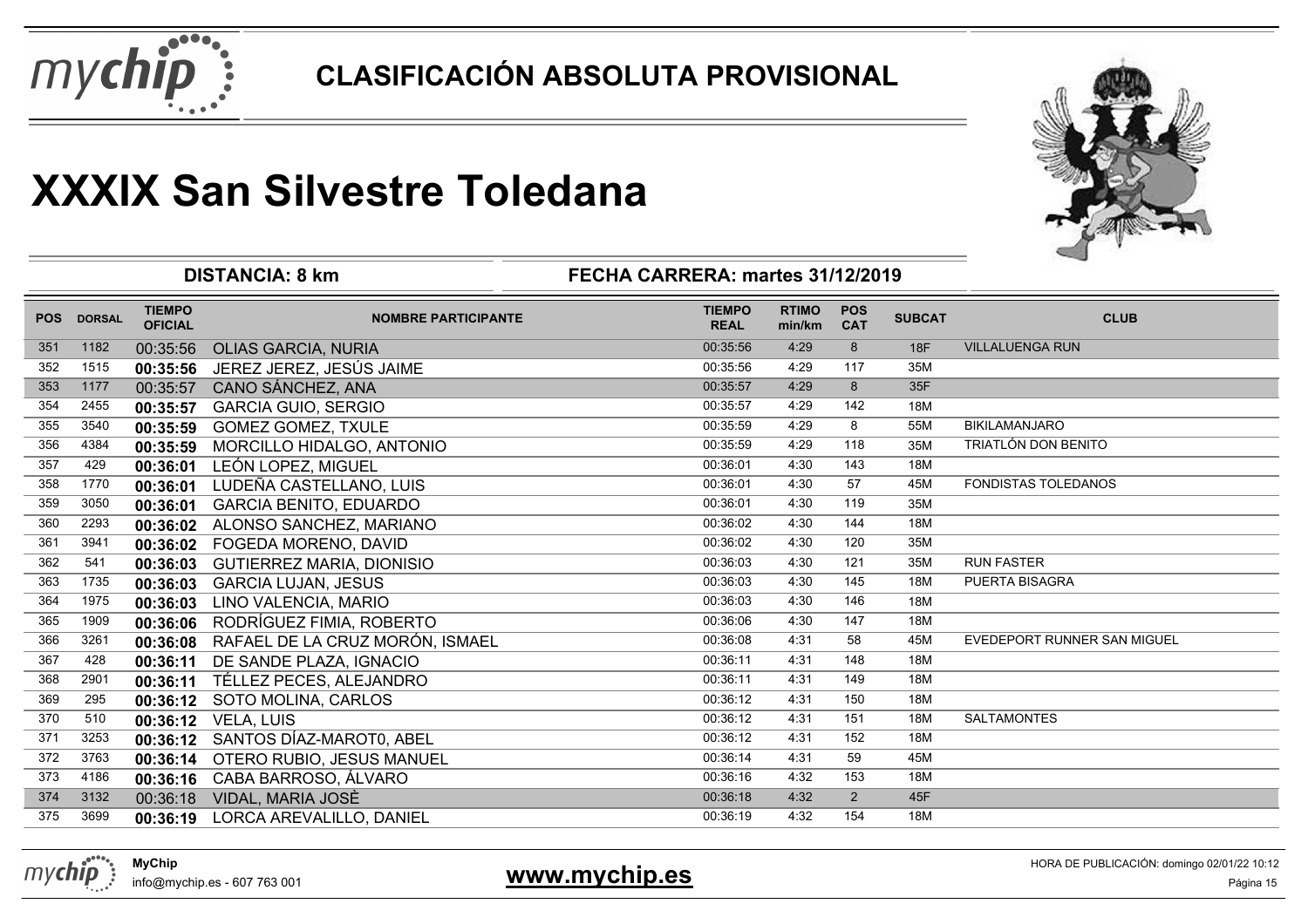



|            |               |                                 | <b>DISTANCIA: 8 km</b>             | FECHA CARRERA: martes 31/12/2019 |                        |                          |               |                                         |
|------------|---------------|---------------------------------|------------------------------------|----------------------------------|------------------------|--------------------------|---------------|-----------------------------------------|
| <b>POS</b> | <b>DORSAL</b> | <b>TIEMPO</b><br><b>OFICIAL</b> | <b>NOMBRE PARTICIPANTE</b>         | <b>TIEMPO</b><br><b>REAL</b>     | <b>RTIMO</b><br>min/km | <b>POS</b><br><b>CAT</b> | <b>SUBCAT</b> | <b>CLUB</b>                             |
| 376        | 499           | 00:36:20                        | GUADALUPE ESTÉVEZ, EDUARDO         | 00:36:20                         | 4:32                   | 155                      | 18M           |                                         |
| 377        | 1768          | 00:36:20                        | TERRÓN SÀNCHEZ, JUAN EMILIO        | 00:36:20                         | 4:32                   | 60                       | 45M           | <b>SWAT TOLEDO</b>                      |
| 378        | 3098          | 00:36:20                        | <b>MARTIN TORREJON, FERMIN</b>     | 00:36:20                         | 4:32                   | 61                       | 45M           |                                         |
| 379        | 4338          | 00:36:20                        | JUBERA CARO, EDUARDO               | 00:36:20                         | 4:32                   | 122                      | 35M           |                                         |
| 380        | 323           | 00:36:21                        | GÓMEZ MERCHAN, OSCAR               | 00:36:21                         | 4:32                   | 123                      | 35M           | CDA VALMOJADO                           |
| 381        | 648           | 00:36:22                        | HIPÓLITO DELFA, MIGUEL ÁNGEL       | 00:36:22                         | 4:32                   | 62                       | 45M           |                                         |
| 382        | 3940          | 00:36:22                        | ROMERO CASANOVA, JAVIER            | 00:36:22                         | 4:32                   | 156                      | 18M           |                                         |
| 383        | 658           | 00:36:23                        | <b>GALLARDO GRANELL, GUILLERMO</b> | 00:36:23                         | 4:32                   | 12                       | 16M           | <b>WT ENDURANCE</b>                     |
| 384        | 2742          | 00:36:23                        | RODRÍGUEZ GARCÍA, JUAN PABLO       | 00:36:23                         | 4:32                   | 157                      | 18M           |                                         |
| 385        | 248           | 00:36:25                        | RESINO ARAQUE, LUIS MIGUEL         | 00:36:25                         | 4:33                   | 124                      | 35M           |                                         |
| 386        | 2926          | 00:36:25                        | CANO CAMBRONERO, JULIÁN            | 00:36:25                         | 4:33                   | 63                       | 45M           |                                         |
| 387        | 3344          | 00:36:25                        | REOLLO SEGUIDO, GERMÁN             | 00:36:25                         | 4:33                   | 125                      | 35M           |                                         |
| 388        | 3474          | 00:36:25                        | JORGE REOLLO, DAVID                | 00:36:25                         | 4:33                   | 158                      | 18M           |                                         |
| 389        | 4227          | 00:36:25                        | MARTIN MORA, ALBERTO               | 00:36:25                         | 4:33                   | 159                      | 18M           |                                         |
| 390        | 4359          | 00:36:25                        | ARTALEJO PECES, FÉLIX              | 00:36:25                         | 4:33                   | 160                      | 18M           |                                         |
| 391        | 4427          | 00:36:26                        | MARTIN PIRIZ, RODRIGO              | 00:36:26                         | 4:33                   | 13                       | 16M           |                                         |
| 392        | 1979          | 00:36:27                        | RODRÍGUEZ NÚÑEZ, ÁNGEL             | 00:36:27                         | 4:33                   | 126                      | 35M           | CLUB VILLALUENGA RUN                    |
| 393        | 3759          | 00:36:28                        | MUÑOZ SUERO, ALBERTO               | 00:36:28                         | 4:33                   | 161                      | 18M           |                                         |
| 394        | 947           | 00:36:29                        | <b>GAMERO, ENRIQUE</b>             | 00:36:29                         | 4:33                   | 162                      | 18M           | PDM RUNNING GALVEZ                      |
| 395        | 2291          | 00:36:29                        | RUIZ HERNÁNDEZ, GUSTAVO            | 00:36:29                         | 4:33                   | 64                       | 45M           |                                         |
| 396        | 721           | 00:36:30                        | RABINOWITZ, NATASHA                | 00:36:30                         | 4:33                   | 9                        | 18F           |                                         |
| 397        | 459           | 00:36:31                        | MADERO GABALDÓN, MIGUEL            | 00:36:31                         | 4:33                   | 163                      | 18M           |                                         |
| 398        | 2435          | 00:36:32                        | FERNÁNDEZ ALVAREZ, VÍCTOR MANUEL   | 00:36:32                         | 4:34                   | 14                       | 16M           | <b>CLUB TRIATLON TRIWILD FUENSALIDA</b> |
| 399        | 4445          | 00:36:32                        | GONZÁLEZ CASERO, RAFAEL            | 00:36:32                         | 4:34                   | 127                      | 35M           |                                         |
| 400        | 3480          | 00:36:33                        | TEJADA GONZALEZ, JOSE              | 00:36:33                         | 4:34                   | 65                       | 45M           |                                         |
|            |               |                                 |                                    |                                  |                        |                          |               |                                         |

mychip

**www.mychip.es**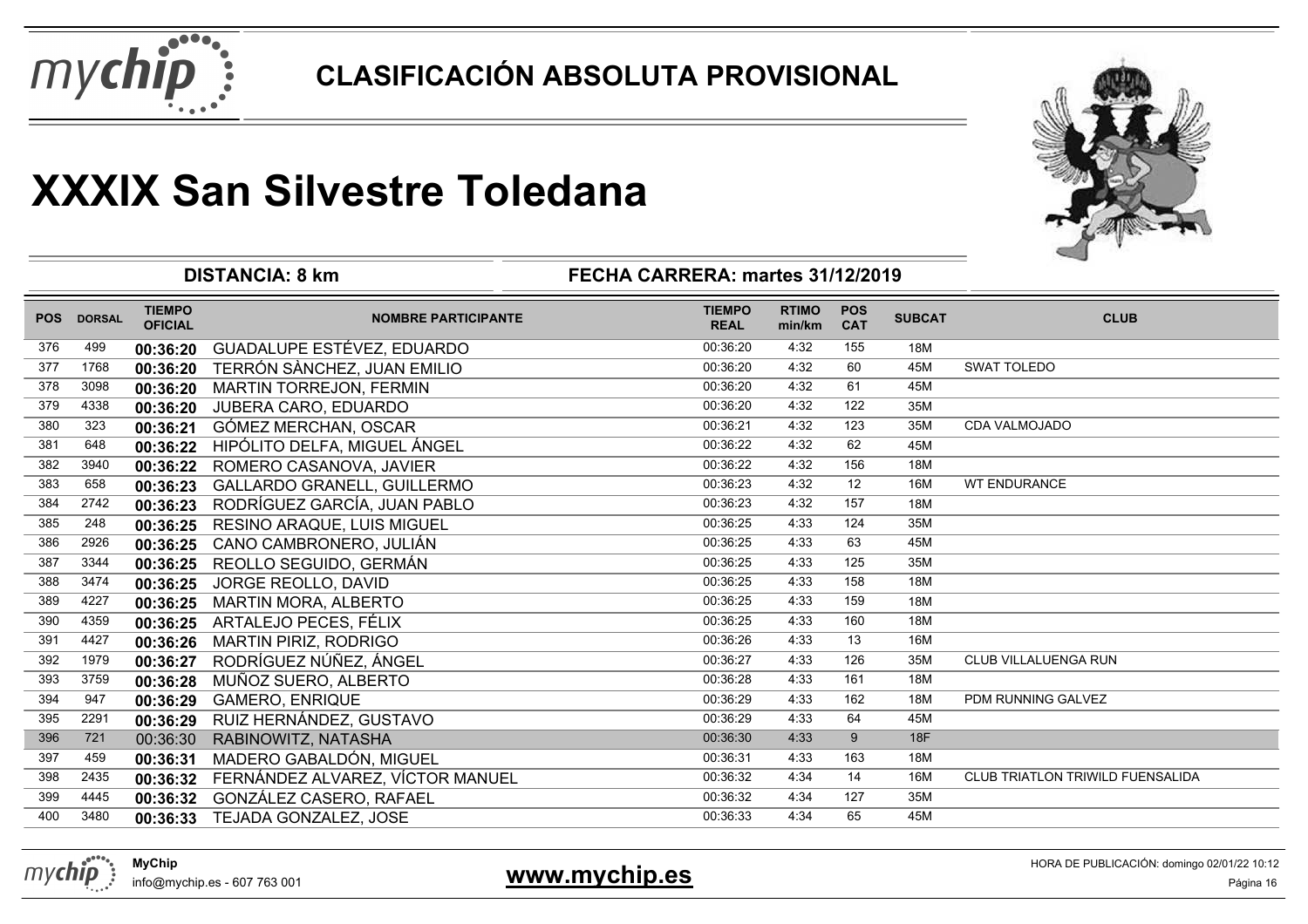



|            |               |                                 | <b>DISTANCIA: 8 km</b>                     | FECHA CARRERA: martes 31/12/2019 |                        |                          |               |                            |
|------------|---------------|---------------------------------|--------------------------------------------|----------------------------------|------------------------|--------------------------|---------------|----------------------------|
| <b>POS</b> | <b>DORSAL</b> | <b>TIEMPO</b><br><b>OFICIAL</b> | <b>NOMBRE PARTICIPANTE</b>                 | <b>TIEMPO</b><br><b>REAL</b>     | <b>RTIMO</b><br>min/km | <b>POS</b><br><b>CAT</b> | <b>SUBCAT</b> | <b>CLUB</b>                |
| 401        | 1074          | 00:36:34                        | CARMENA CARMENA, ENRIQUE                   | 00:36:34                         | 4:34                   | 164                      | 18M           |                            |
| 402        | 1156          | 00:36:37                        | SANCHEZ RODRIGUEZ, RICARDO                 | 00:36:37                         | 4:34                   | 165                      | 18M           |                            |
| 403        | 4069          | 00:36:37                        | DAVID, PIERRE                              | 00:36:37                         | 4:34                   | 166                      | 18M           |                            |
| 404        | 100           | 00:36:38                        | ALVAREZ PÉREZ, ANTONIO                     | 00:36:38                         | 4:34                   | 9                        | 55M           |                            |
| 405        | 1599          | 00:36:39                        | CALVO HUECAS, GUSTAVO                      | 00:36:39                         | 4:34                   | 128                      | 35M           |                            |
| 406        | 2279          | 00:36:39                        | ALETTA GARCÍA, IÑAKI                       | 00:36:39                         | 4:34                   | 167                      | 18M           |                            |
| 407        | 4068          | 00:36:39                        | URTEAGA GUIJARRO, MANUEL                   | 00:36:39                         | 4:34                   | 168                      | 18M           |                            |
| 408        | 3745          | 00:36:40                        | RUIZ GALLEGO, DAVID                        | 00:36:40                         | 4:35                   | 66                       | 45M           | RUNNING EL ALAMO           |
| 409        | 1227          | 00:36:41                        | GUTIÉRREZ GUTIÉRREZ, JAVIER                | 00:36:41                         | 4:35                   | 169                      | 18M           |                            |
| 410        | 2629          | 00:36:41                        | COCQUET, CORENTIN                          | 00:36:41                         | 4:35                   | 170                      | 18M           |                            |
| 411        | 2504          | 00:36:42                        | CENAMOR GOMEZ, JOSE LUIS                   | 00:36:42                         | 4:35                   | 67                       | 45M           | <b>BIKERUNNING</b>         |
| 412        | 321           | 00:36:43                        | <b>TORRES CRUCES, DAVID</b>                | 00:36:43                         | 4:35                   | 171                      | 18M           |                            |
| 413        | 1497          | 00:36:47                        | ESTEBAN PÉREZ, CARLOS                      | 00:36:47                         | 4:35                   | 172                      | 18M           |                            |
| 414        | 3453          | 00:36:47                        | REY BENITO, JOSÉ IGNACIO                   | 00:36:47                         | 4:35                   | 68                       | 45M           |                            |
| 415        | 1365          | 00:36:48                        | SOLANO ZAMORA, ROBERTO                     | 00:36:48                         | 4:36                   | 129                      | 35M           | <b>RUNNING RIVAS</b>       |
| 416        | 1376          | 00:36:48                        | DE LA ASUNCIÓN GOMEZ - ESCALONILLA, VICTOR | 00:36:48                         | 4:36                   | 173                      | 18M           | <b>CORRELINDES</b>         |
| 417        | 1324          | 00:36:49                        | RODRÍGUEZ VALVERDE, MANUEL                 | 00:36:49                         | 4:36                   | 174                      | 18M           |                            |
| 418        | 2697          | 00:36:49                        | MARTÍN PANTOJA, DIEGO                      | 00:36:49                         | 4:36                   | 175                      | 18M           |                            |
| 419        | 4107          | 00:36:49                        | BALLESTEROS VILLARRUBIA, ALBERTO           | 00:36:49                         | 4:36                   | 176                      | 18M           |                            |
| 420        | 4395          | 00:36:49                        | <b>GALLARDO ALÍA, MIGUEL</b>               | 00:36:49                         | 4:36                   | 177                      | 18M           |                            |
| 421        | 816           | 00:36:50                        | GONZALEZ ALVAREZ, JESUS ANGEL              | 00:36:50                         | 4:36                   | 69                       | 45M           | CLUB DE ATLETISMO OCAÑENSE |
| 422        | 817           | 00:36:50                        | <b>VALERO MUELA, MIGUEL</b>                | 00:36:50                         | 4:36                   | 178                      | 18M           | CLUB DE ATLETISMO OCAÑENSE |
| 423        | 1085          | 00:36:51                        | MATA DELGADO, VICTOR                       | 00:36:51                         | 4:36                   | 130                      | 35M           |                            |
| 424        | 3687          | 00:36:51                        | MARTÍNEZ FERRARI, JOSÉ ANTONIO             | 00:36:51                         | 4:36                   | 131                      | 35M           | <b>HACIENDO HUECO MTB</b>  |
| 425        | 508           | 00:36:53                        | MORA TORREJON, DAVID                       | 00:36:53                         | 4:36                   | 132                      | 35M           | <b>TRAININGREY</b>         |



info@mychip.es - 607 763 001

### **www.mychip.es**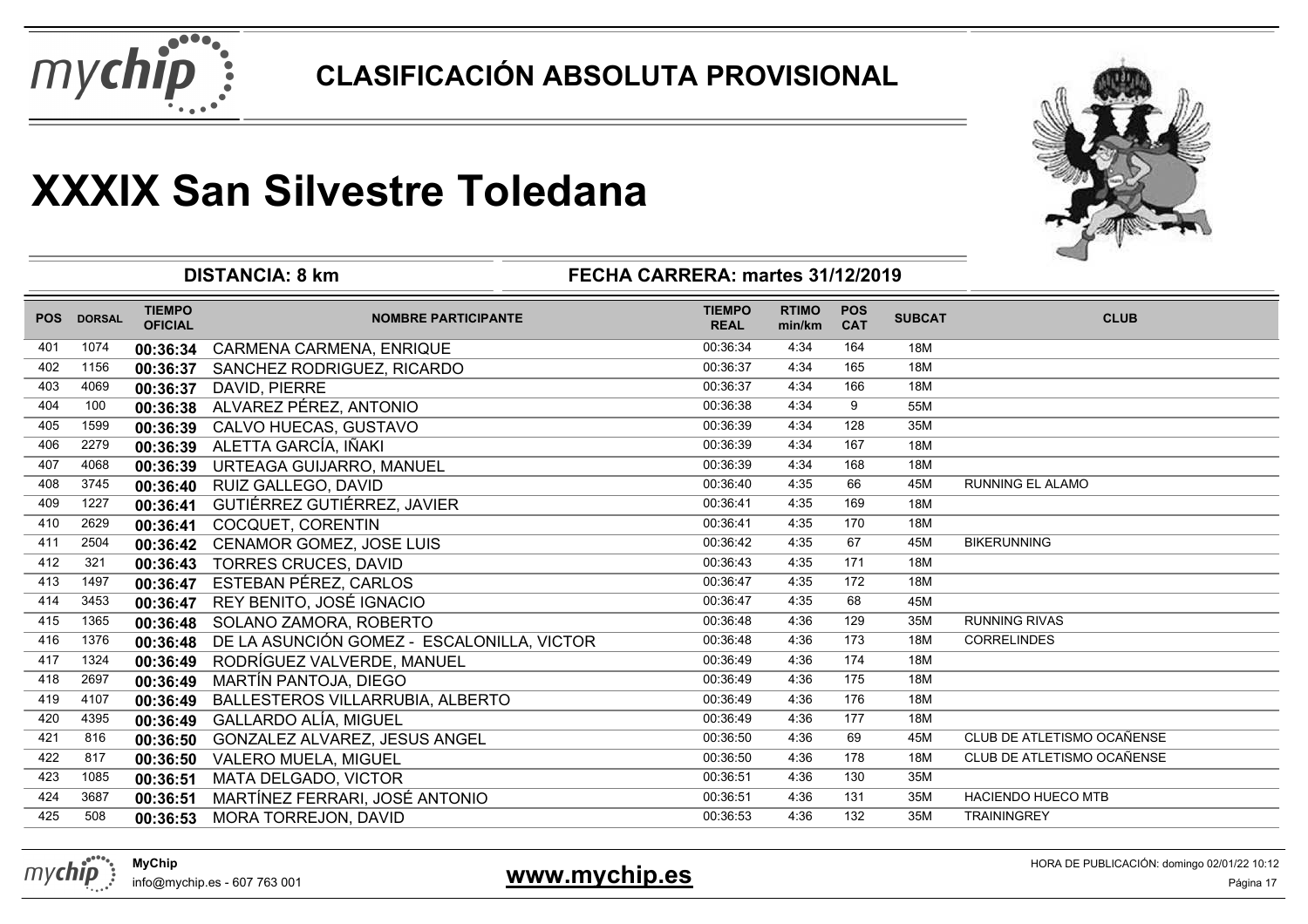



|            |               | <b>DISTANCIA: 8 km</b>          |                                                |                              |                        |                          |               |                                         |
|------------|---------------|---------------------------------|------------------------------------------------|------------------------------|------------------------|--------------------------|---------------|-----------------------------------------|
| <b>POS</b> | <b>DORSAL</b> | <b>TIEMPO</b><br><b>OFICIAL</b> | <b>NOMBRE PARTICIPANTE</b>                     | <b>TIEMPO</b><br><b>REAL</b> | <b>RTIMO</b><br>min/km | <b>POS</b><br><b>CAT</b> | <b>SUBCAT</b> | <b>CLUB</b>                             |
| 426        | 3856          | 00:36:53                        | MERCHÁN ESCOBAR, GOYO                          | 00:36:53                     | 4:36                   | 70                       | 45M           |                                         |
| 427        | 1251          | 00:36:54                        | <b>BURGOS BURGOS, MIGUEL</b>                   | 00:36:54                     | 4:36                   | 133                      | 35M           | <b>CLUB TRIATLON HUNO CASARRUBUELOS</b> |
| 428        | 2216          | 00:36:54                        | RODRÍGUEZ FDEZ-SALINERO, ÁLVARO                | 00:36:54                     | 4:36                   | 179                      | 18M           | <b>TOLETOLE</b>                         |
| 429        | 278           | 00:36:55                        | QUESADA SANCHEZ, SERGIO                        | 00:36:55                     | 4:36                   | 71                       | 45M           | CLUB TRIATLON HUNO CASARRUBUELOS        |
| 430        | 578           | 00:36:56                        | GALLEGO DEL CASTILLO, JOSE ENRIQUE             | 00:36:56                     | 4:37                   | 72                       | 45M           |                                         |
| 431        | 4074          | 00:36:56                        | ARIAS GÓMEZ, IVÁN                              | 00:36:56                     | 4:37                   | 180                      | 18M           |                                         |
| 432        | 1107          | 00:36:58                        | MORALES CEPEDA, MARCO                          | 00:36:58                     | 4:37                   | 73                       | 45M           | <b>CORREMOLINOS CONSUEGRA</b>           |
| 433        | 1500          | 00:36:58                        | ESTEBAN PÉREZ, JAVIER                          | 00:36:58                     | 4:37                   | 181                      | 18M           |                                         |
| 434        | 1506          | 00:36:58                        | ESTEBAN DEL VILLAR, JOSE JAVIER                | 00:36:58                     | 4:37                   | 74                       | 45M           |                                         |
| 435        | 2430          | 00:36:58                        | FUENTES VILLACAÑAS, PEDRO                      | 00:36:58                     | 4:37                   | 10                       | 55M           |                                         |
| 436        | 3588          | 00:36:59                        | BALMASEDA PEDROSA, ANTONIO                     | 00:36:59                     | 4:37                   | 75                       | 45M           | <b>TRAININGREY</b>                      |
| 437        | 774           | 00:37:00                        | GÓMEZ JUÁREZ, JOSÉ ALBERTO                     | 00:37:00                     | 4:37                   | 182                      | 18M           |                                         |
| 438        | 1254          | 00:37:00                        | GUERRA ALCOBENDAS, VÍCTOR MANUEL               | 00:37:00                     | 4:37                   | 134                      | 35M           | <b>CORREMOLINOS CONSUEGRA</b>           |
| 439        | 4033          | 00:37:00                        | LOPEZ-DUQUE, FRANCISCO                         | 00:37:00                     | 4:37                   | 183                      | 18M           | CANOBLE-NOBLEJAS                        |
| 440        | 2069          | 00:37:01                        | MARTÍN SEPTIEN, ADRIÁN                         | 00:37:01                     | 4:37                   | 184                      | 18M           |                                         |
| 441        | 369           | 00:37:03                        | DORADO SOTO, JOSÉ LUIS                         | 00:37:03                     | 4:37                   | 76                       | 45M           |                                         |
| 442        | 1915          | 00:37:03                        | MORENO VILLAMINAYA-GLODOSINDO, TOMAS           | 00:37:03                     | 4:37                   | 135                      | 35M           |                                         |
| 443        | 825           | 00:37:04                        | GÓMEZ SANTIAGO, FRANCISCO JAVIER               | 00:37:04                     | 4:38                   | 136                      | 35M           |                                         |
| 444        | 4211          | 00:37:05                        | GARCÍA RODRÍGUEZ, SERGIO                       | 00:37:05                     | 4:38                   | 185                      | 18M           |                                         |
| 445        | 4337          | 00:37:06                        | SÁNCHEZ PAULETE CORRALES, JOSE LUIS            | 00:37:06                     | 4:38                   | 186                      | 18M           |                                         |
| 446        | 4435          | 00:37:07                        | SÁNCHEZ SÁNCHEZ, JAVIER                        | 00:37:07                     | 4:38                   | 187                      | 18M           |                                         |
| 447        | 870           | 00:37:08                        | GUTIÉRREZ PARRILLA, ANDRÉS                     | 00:37:08                     | 4:38                   | 188                      | 18M           |                                         |
| 448        | 1564          | 00:37:08                        | GONZÁLEZ GÓMEZ, ANGEL                          | 00:37:08                     | 4:38                   | 189                      | 18M           |                                         |
| 449        | 2402          | 00:37:08                        | GÓMEZ-ESCALONILLA SÁEZ, IVÁN                   | 00:37:08                     | 4:38                   | 137                      | 35M           | <b>ADAF FUENSALIDA</b>                  |
| 450        | 2509          | 00:37:09                        | RUIZ DE LOS PAÑOS GARCIA CALVO, JUAN FRANCISCO | 00:37:09                     | 4:38                   | 11                       | 55M           |                                         |



### **www.mychip.es**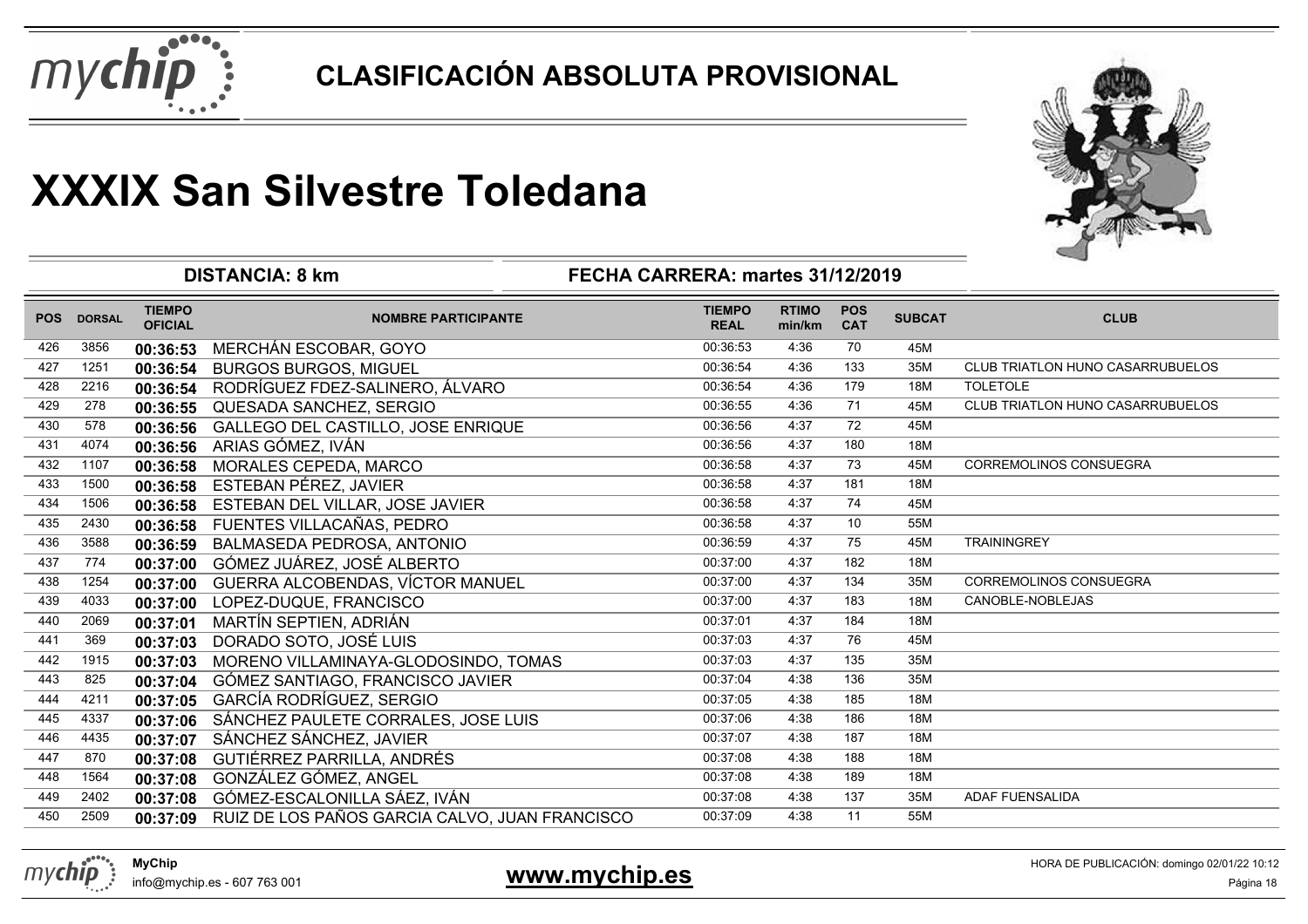



|            |               |                                 | <b>DISTANCIA: 8 km</b>           | FECHA CARRERA: martes 31/12/2019 | ⊸                      |                          |               |                                    |
|------------|---------------|---------------------------------|----------------------------------|----------------------------------|------------------------|--------------------------|---------------|------------------------------------|
| <b>POS</b> | <b>DORSAL</b> | <b>TIEMPO</b><br><b>OFICIAL</b> | <b>NOMBRE PARTICIPANTE</b>       | <b>TIEMPO</b><br><b>REAL</b>     | <b>RTIMO</b><br>min/km | <b>POS</b><br><b>CAT</b> | <b>SUBCAT</b> | <b>CLUB</b>                        |
| 451        | 731           | 00:37:10                        | RODRIGUEZ DE PAREDES, DIEGO      | 00:37:10                         | 4:38                   | 77                       | 45M           | <b>ESPARTANOS DE BOROX</b>         |
| 452        | 732           | 00:37:10                        | MARTINEZ SANCHEZ, JESUS          | 00:37:10                         | 4:38                   | 78                       | 45M           | <b>ESPARTANOS DE BOROX</b>         |
| 453        | 730           | 00:37:11                        | TORREJON RAMOS, JOSE MARIA       | 00:37:11                         | 4:38                   | 79                       | 45M           | <b>ESPARTANOS DE BOROX</b>         |
| 454        | 4449          | 00:37:13                        | PLASENCIA SÁNCHEZ-CARO, FELIX    | 00:37:13                         | 4:39                   | 12                       | 55M           | ASOCIACIÓN FONDISTAS TOLEDANOS     |
| 455        | 2173          | 00:37:14                        | <b>VARA MARTIN, ESTEBAN</b>      | 00:37:14                         | 4:39                   | 138                      | 35M           | <b>CLUB ATLETISMO YUNCLER</b>      |
| 456        | 4424          | 00:37:15                        | GONZÁLEZ HERNÁNDEZ, JESÚS        | 00:37:15                         | 4:39                   | 80                       | 45M           |                                    |
| 457        | 2842          | 00:37:16                        | GARCIA DE LA CRUZ LOPEZ, AVELINO | 00:37:16                         | 4:39                   | 81                       | 45M           |                                    |
| 458        | 2914          | 00:37:16                        | CALERO VELARDE, FRANCISCO        | 00:37:16                         | 4:39                   | 82                       | 45M           |                                    |
| 459        | 1019          | 00:37:18                        | <b>MARTIN ABAD, BASILIO</b>      | 00:37:18                         | 4:39                   | 83                       | 45M           |                                    |
| 460        | 2950          | 00:37:18                        | PARRA DELGADO, LUIS FRANCISCO    | 00:37:18                         | 4:39                   | 139                      | 35M           |                                    |
| 461        | 3560          | 00:37:18                        | TORREJÓN TORREJÓN, PEDRO         | 00:37:18                         | 4:39                   | 140                      | 35M           | <b>ADM ESQUIVIAS</b>               |
| 462        | 3820          | 00:37:18                        | LÓPEZ LLORENTE, SANTIAGO         | 00:37:18                         | 4:39                   | 84                       | 45M           |                                    |
| 463        | 3175          | 00:37:19                        | RODRIGUEZ PINAR, ELOY            | 00:37:19                         | 4:39                   | 190                      | 18M           |                                    |
| 464        | 1609          | 00:37:20                        | SIERRA PANTOJA, ALBERTO          | 00:37:20                         | 4:40                   | 141                      | 35M           |                                    |
| 465        | 1443          | 00:37:22                        | <b>GARCÍA-CUENCA, LUIS</b>       | 00:37:22                         | 4:40                   | 85                       | 45M           |                                    |
| 466        | 1511          | 00:37:22                        | RAMIREZ JIMENEZ, JOSE JAVIER     | 00:37:22                         | 4:40                   | 13                       | 55M           |                                    |
| 467        | 3046          | 00:37:22                        | ORTIZ GUIO, MIGUEL               | 00:37:22                         | 4:40                   | 191                      | 18M           |                                    |
| 468        | 1445          | 00:37:23                        | HEREDERO GÁLVEZ, EVA             | 00:37:23                         | 4:40                   | 3                        | 45F           |                                    |
| 469        | 3092          | 00:37:24                        | PECES ALGUACIL, PABLO            | 00:37:24                         | 4:40                   | 192                      | 18M           |                                    |
| 470        | 3728          | 00:37:25                        | PAREDES MANJON, DANIEL           | 00:37:25                         | 4:40                   | 15                       | 16M           |                                    |
| 471        | 1337          | 00:37:26                        | DÍAZ-ALEJO VALVERDE, ENRIQUE     | 00:37:26                         | 4:40                   | 193                      | 18M           |                                    |
| 472        | 2225          | 00:37:27                        | FERNANDEZ-CABRERA, JULIAN        | 00:37:27                         | 4:40                   | 142                      | 35M           |                                    |
| 473        | 3686          | 00:37:28                        | <b>ESCUDERO ESCUDERO, ANGEL</b>  | 00:37:28                         | 4:41                   | 143                      | 35M           | CLUB ATLETISMO ALMORADIEL          |
| 474        | 3212          | 00:37:29                        | VELA NAVARRO, ISRAEL             | 00:37:29                         | 4:41                   | 194                      | 18M           | <b>BICICLETAS PINA - TRITOLEDO</b> |
| 475        | 1239          | 00:37:32                        | MORENO CALVO, JOSE ANTONIO       | 00:37:32                         | 4:41                   | 144                      | 35M           |                                    |



info@mychip.es - 607 763 001

### **www.mychip.es**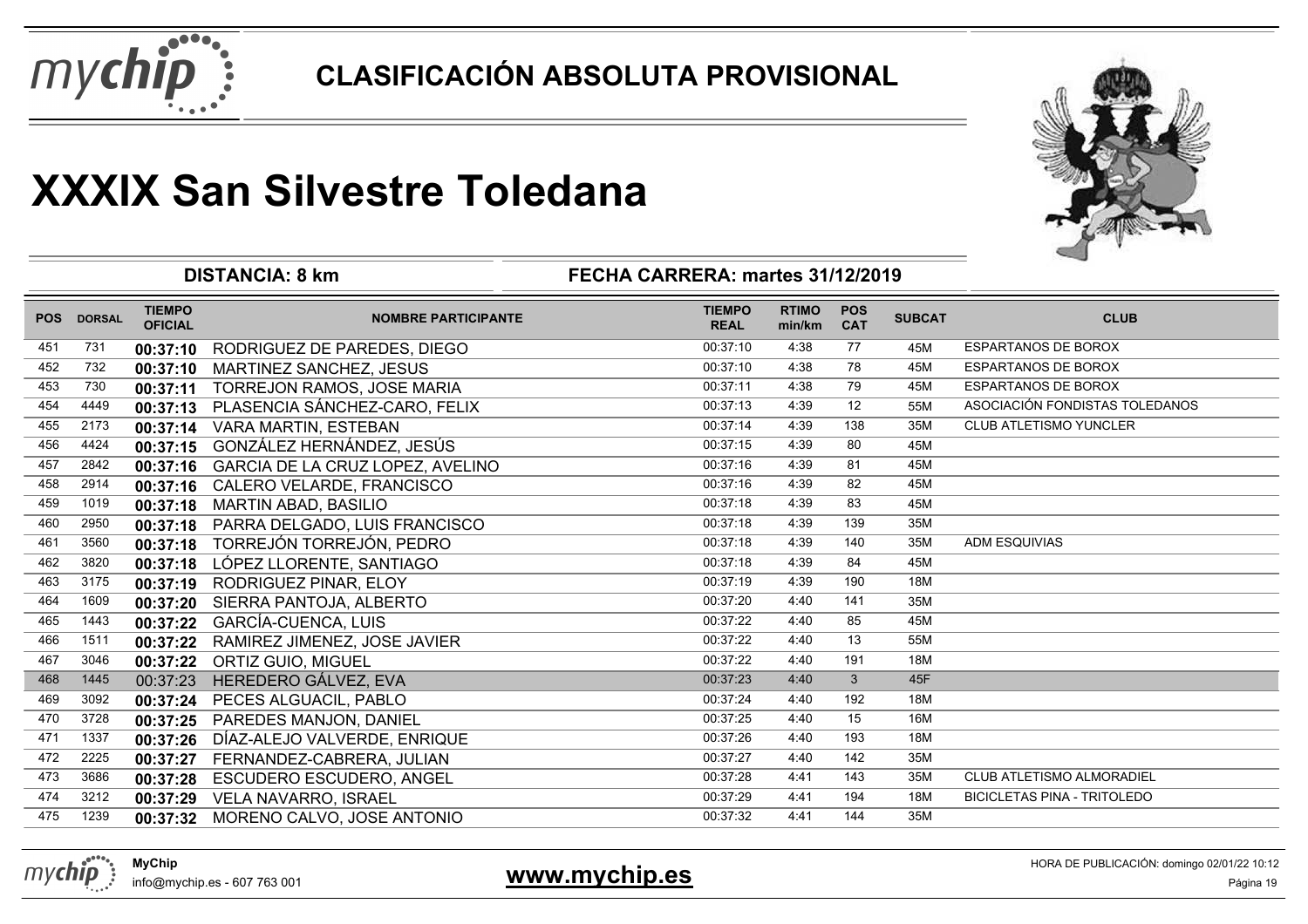



|            |               | <b>DISTANCIA: 8 km</b>          | ⊸                                     |                              |                        |                          |               |                             |
|------------|---------------|---------------------------------|---------------------------------------|------------------------------|------------------------|--------------------------|---------------|-----------------------------|
| <b>POS</b> | <b>DORSAL</b> | <b>TIEMPO</b><br><b>OFICIAL</b> | <b>NOMBRE PARTICIPANTE</b>            | <b>TIEMPO</b><br><b>REAL</b> | <b>RTIMO</b><br>min/km | <b>POS</b><br><b>CAT</b> | <b>SUBCAT</b> | <b>CLUB</b>                 |
| 476        | 3499          | 00:37:32                        | <b>VALENTIN MORA, JAVIER</b>          | 00:37:32                     | 4:41                   | 86                       | 45M           |                             |
| 477        | 2628          | 00:37:33                        | SALCEDO URESTE, JOSE VICENTE          | 00:37:33                     | 4:41                   | 145                      | 35M           |                             |
| 478        | 492           | 00:37:35                        | GARCÍA GARCÍA, JESÚS                  | 00:37:35                     | 4:41                   | 146                      | 35M           |                             |
| 479        | 777           | 00:37:39                        | MARTINEZ VALERO, JAIME                | 00:37:39                     | 4:42                   | 87                       | 45M           | CANOBLE-NOBLEJAS            |
| 480        | 2920          | 00:37:39                        | GARCÍA CALDERÓN MARTÍNEZ, MANUEL      | 00:37:39                     | 4:42                   | 147                      | 35M           |                             |
| 481        | 812           | 00:37:40                        | GOMEZ LUENGO, RAMIRO                  | 00:37:40                     | 4:42                   | 195                      | 18M           | CLUB DE ATLETISMO OCAÑENSE  |
| 482        | 1517          | 00:37:42                        | GUIO LOPEZ-REY, ALVARO                | 00:37:42                     | 4:42                   | 196                      | 18M           |                             |
| 483        | 4202          | 00:37:42                        | <b>ESCRIBANO GOMEZ, DAVID</b>         | 00:37:42                     | 4:42                   | 197                      | 18M           |                             |
| 484        | 1910          | 00:37:43                        | CALDERON NAVARRO, JOSE PEDRO          | 00:37:43                     | 4:42                   | 148                      | 35M           |                             |
| 485        | 3133          | 00:37:43                        | SEGUI VIDAL, JAUME                    | 00:37:43                     | 4:42                   | 198                      | 18M           |                             |
| 486        | 2398          | 00:37:44                        | DE LA TORRE SERRANO, BORJA            | 00:37:44                     | 4:43                   | 199                      | 18M           | PUERTA BISAGRA              |
| 487        | 1274          | 00:37:46                        | FERNÁNDEZ MORATALLA, FRANCISCO JAVIER | 00:37:46                     | 4:43                   | 88                       | 45M           | CLUB MARATHON ARANJUEZ      |
| 488        | 4188          | 00:37:46                        | CORROTO PRADILLO, MIGUEL              | 00:37:46                     | 4:43                   | 200                      | 18M           |                             |
| 489        | 4482          | 00:37:46                        | <b>GIMENO GIL, LIDIA</b>              | 00:37:46                     | 4:43                   | $\mathbf{1}$             | 55F           | CLUB MARATÓN QUINTO ALIENTO |
| 490        | 2251          | 00:37:47                        | MARTÍNEZ SORIANO, IGNACIO             | 00:37:47                     | 4:43                   | 16                       | 16M           | TOLEDO-O                    |
| 491        | 1084          | 00:37:48                        | ROSIQUE GOMEZ, CRISTINA               | 00:37:48                     | 4:43                   | 10                       | 18F           |                             |
| 492        | 1403          | 00:37:48                        | HUNGRIA ORDOÑO, PABLO                 | 00:37:48                     | 4:43                   | 149                      | 35M           |                             |
| 493        | 714           | 00:37:49                        | TAPIADOR MARTÍN, VÍCTOR               | 00:37:49                     | 4:43                   | 201                      | 18M           |                             |
| 494        | 1498          | 00:37:49                        | NAVAS ALONSO, ROBERTO                 | 00:37:49                     | 4:43                   | 89                       | 45M           | LOS CORRECAMINOS DE POLÁN   |
| 495        | 3968          | 00:37:50                        | ROMERO CASANOVA, JOSÉ ÁNGEL           | 00:37:50                     | 4:43                   | 202                      | 18M           |                             |
| 496        | 1740          | 00:37:51                        | SÁNCHEZ GUZMAN, RAUL                  | 00:37:51                     | 4:43                   | 90                       | 45M           |                             |
| 497        | 335           | 00:37:52                        | RAINERO JIMENEZ, JUAN                 | 00:37:52                     | 4:44                   | 91                       | 45M           |                             |
| 498        | 502           | 00:37:53                        | DÍAZ BAZAGA, JAVIER                   | 00:37:53                     | 4:44                   | 150                      | 35M           |                             |
| 499        | 3679          | 00:37:54                        | RABADÁN FRANCÉS, LAURA                | 00:37:54                     | 4:44                   | 11                       | <b>18F</b>    |                             |
| 500        | 1654          | 00:37:55                        | <b>GARCIA BRAOJOS, JAVIER</b>         | 00:37:55                     | 4:44                   | 203                      | 18M           |                             |

mychip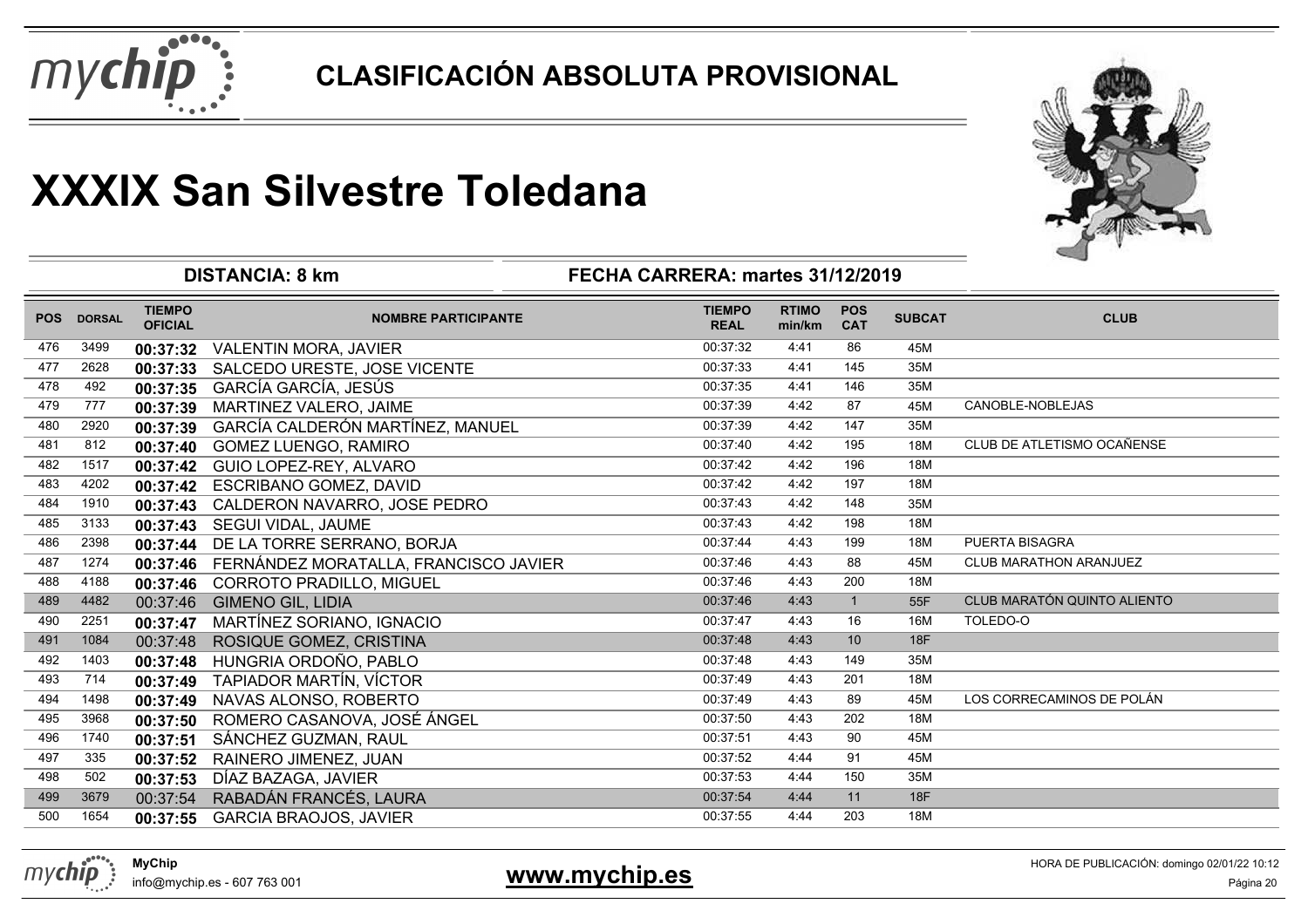



|            |               |                                 | <b>DISTANCIA: 8 km</b>           | FECHA CARRERA: martes 31/12/2019 |                        |                          |               |                                         |
|------------|---------------|---------------------------------|----------------------------------|----------------------------------|------------------------|--------------------------|---------------|-----------------------------------------|
| <b>POS</b> | <b>DORSAL</b> | <b>TIEMPO</b><br><b>OFICIAL</b> | <b>NOMBRE PARTICIPANTE</b>       | <b>TIEMPO</b><br><b>REAL</b>     | <b>RTIMO</b><br>min/km | <b>POS</b><br><b>CAT</b> | <b>SUBCAT</b> | <b>CLUB</b>                             |
| 501        | 538           | 00:37:56                        | VADILLO PARRA, JUAN PABLO        | 00:37:56                         | 4:44                   | 92                       | 45M           | C.D.M. REQUIEBROS Y TROCHAS TRAIL PINTO |
| 502        | 539           | 00:37:56                        | DÍAZ CAMARA, JUAN                | 00:37:56                         | 4:44                   | 93                       | 45M           | C.D.M. REQUIEBROS Y TROCHAS TRAIL PINTO |
| 503        | 1007          | 00:37:56                        | PULIDO PAÑOS, RUBEN              | 00:37:56                         | 4.44                   | 204                      | 18M           | CLUB ATLETISMO ALMORADIEL               |
| 504        | 1194          | 00:37:56                        | ROMERO LARA, FRANCISCO DE PAULA  | 00:37:56                         | 4:44                   | 14                       | 55M           | CLUB TRIATLON ARANJUEZ 28300            |
| 505        | 1258          | 00:37:56                        | LORENZO MIGUEL, JOSÉ MIGUEL      | 00:37:56                         | 4.44                   | 94                       | 45M           |                                         |
| 506        | 1317          | 00:37:56                        | PASCUAL CUESTA, LUIS MIGUEL      | 00:37:56                         | 4:44                   | 95                       | 45M           |                                         |
| 507        | 1319          | 00:37:56                        | GUIO REDONDO, MARIA DEL CARMEN   | 00:37:56                         | 4:44                   | $\overline{4}$           | 45F           |                                         |
| 508        | 1493          | 00:37:56                        | CORCUERA ALONSO, FERNANDO        | 00:37:56                         | 4:44                   | 151                      | 35M           |                                         |
| 509        | 2238          | 00:37:56                        | FUNCHAL LOPEZ, JESUS             | 00:37:56                         | 4:44                   | 96                       | 45M           | E <sub>3</sub>                          |
| 510        | 3676          | 00:37:57                        | RASO, ALVARO                     | 00:37:57                         | 4.44                   | 205                      | 18M           |                                         |
| 511        | 2365          | 00:37:58                        | MARTÍNEZ GARCÍA, CLARA           | 00:37:58                         | 4:44                   | 12                       | 18F           | <b>BICICLETAS PINA - TRITOLEDO</b>      |
| 512        | 890           | 00:37:59                        | MOZO GOMEZ, ÁNGEL                | 00:37:59                         | 4:44                   | 206                      | 18M           |                                         |
| 513        | 4066          | 00:37:59                        | SEVILLA GARCIA, ALFONSO          | 00:37:59                         | 4:44                   | 152                      | 35M           |                                         |
| 514        | 4071          | 00:38:00                        | <b>GUIJARRO NIETO, DIEGO</b>     | 00:38:00                         | 4:45                   | 207                      | 18M           | CLUB ATLETISMO ALMORADIEL               |
| 515        | 3238          | 00:38:02                        | RODRIGUEZ DIAZ-DELGADO, SERGIO   | 00:38:02                         | 4:45                   | 153                      | 35M           | PUERTA BISAGRA                          |
| 516        | 3376          | 00:38:04                        | PRIETO ROMERO, JULIAN            | 00:38:04                         | 4:45                   | 154                      | 35M           |                                         |
| 517        | 3392          | 00:38:04                        | MARTÍNEZ SORIANO, ALBERTO        | 00:38:04                         | 4:45                   | 208                      | 18M           |                                         |
| 518        | 4484          | 00:38:07                        | ALONSO CALVIÑO, ANTONIO          | 00:38:07                         | 4:45                   | 155                      | 35M           | PUERTA BISAGRA                          |
| 519        | 839           | 00:38:08                        | DEL PINO SÁNCHEZ, IGNACIO        | 00:38:08                         | 4:46                   | 209                      | 18M           |                                         |
| 520        | 1593          | 00:38:08                        | FERNÁNDEZ GONZÁLEZ, JOSE ANTONIO | 00:38:08                         | 4:46                   | 15                       | 55M           | <b>CLUB MARATHON ARANJUEZ</b>           |
| 521        | 3190          | 00:38:08                        | NICOLAU GARCIA-VERDUGO, JAVIER   | 00:38:08                         | 4:46                   | 97                       | 45M           | UNICAJA BANCO C A TOLEDO                |
| 522        | 2767          | 00:38:09                        | CONTRERAS FRANCISCO, ESTHER      | 00:38:09                         | 4:46                   | 5                        | 45F           |                                         |
| 523        | 852           | 00:38:10                        | <b>JUAN RUIZ, BORJA</b>          | 00:38:10                         | 4:46                   | 210                      | 18M           |                                         |
| 524        | 1440          | 00:38:10                        | GOMEZ GOMEZ, ISAAC               | 00:38:10                         | 4:46                   | 156                      | 35M           | BIKILA RUN WHIT ME IVÁN GALAN           |
| 525        | 2533          | 00:38:11                        | HERNÁNDEZ SANCHEZ, RAÚL          | 00:38:11                         | 4:46                   | 98                       | 45M           |                                         |
|            |               |                                 |                                  |                                  |                        |                          |               |                                         |

mychip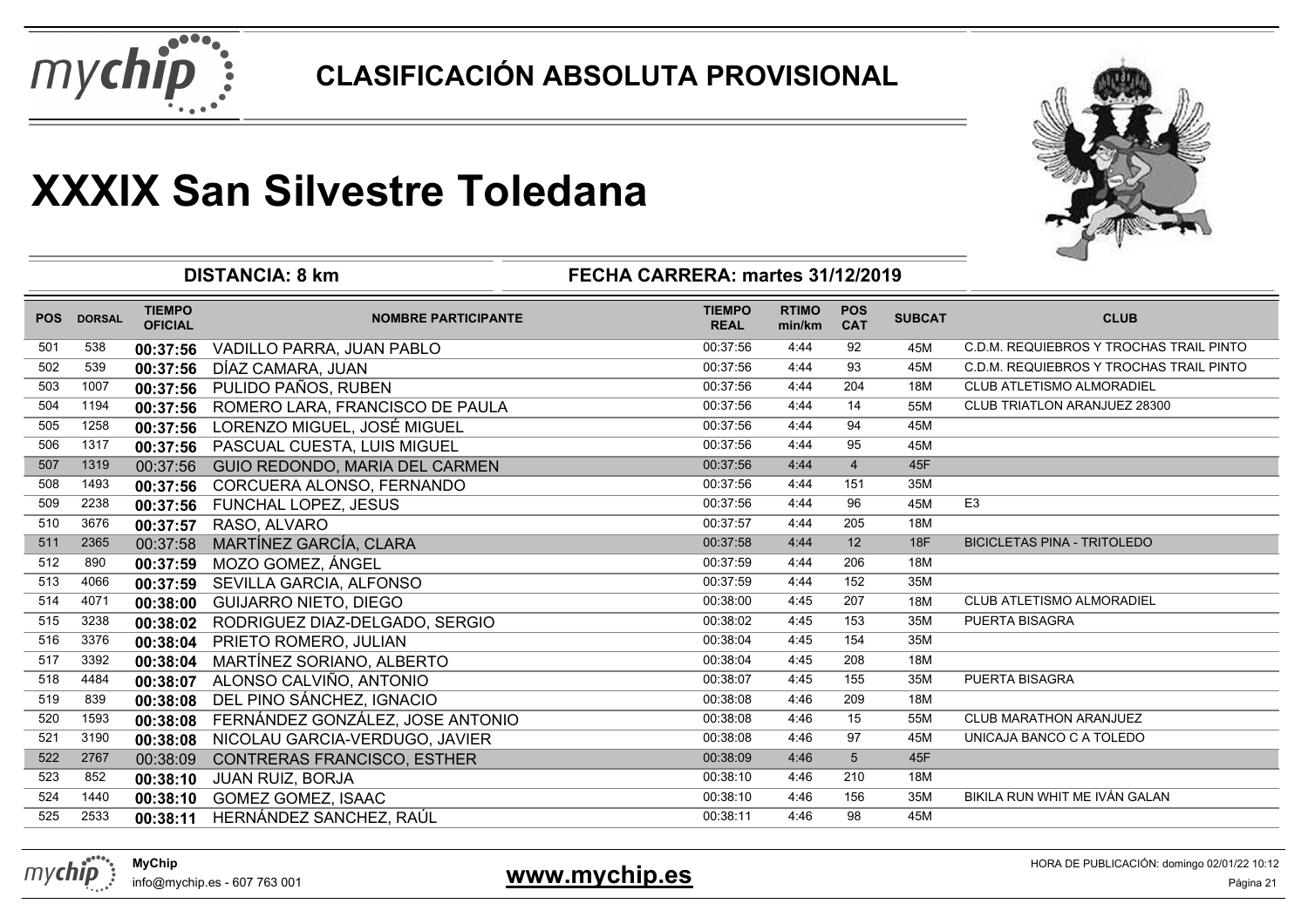



|            |               |                                 | <b>DISTANCIA: 8 km</b>                 | FECHA CARRERA: martes 31/12/2019 |                        |                          |               |                                         |
|------------|---------------|---------------------------------|----------------------------------------|----------------------------------|------------------------|--------------------------|---------------|-----------------------------------------|
| <b>POS</b> | <b>DORSAL</b> | <b>TIEMPO</b><br><b>OFICIAL</b> | <b>NOMBRE PARTICIPANTE</b>             | <b>TIEMPO</b><br><b>REAL</b>     | <b>RTIMO</b><br>min/km | <b>POS</b><br><b>CAT</b> | <b>SUBCAT</b> | <b>CLUB</b>                             |
| 526        | 677           | 00:38:12                        | YUBERO RUBIO, IVAN                     | 00:38:12                         | 4:46                   | 157                      | 35M           |                                         |
| 527        | 3769          |                                 | 00:38:12 CANO MARTÍNEZ, EMANUEL        | 00:38:12                         | 4:46                   | 158                      | 35M           |                                         |
| 528        | 2030          |                                 | 00:38:14 HERNANDEZ RUIZ, FERNANDO      | 00:38:14                         | 4:46                   | 211                      | 18M           | <b>CLUB MARATHON ARANJUEZ</b>           |
| 529        | 4198          | 00:38:15                        | TALAVAN CABANILLAS, ALFONSO            | 00:38:15                         | 4:46                   | 159                      | 35M           | <b>TRAININGREY</b>                      |
| 530        | 545           | 00:38:16                        | GARCÍA MARTÍN, JESÚS                   | 00:38:16                         | 4:47                   | 99                       | 45M           |                                         |
| 531        | 1010          | 00:38:16                        | GONZÁLEZ SANZ, ÁLVARO                  | 00:38:16                         | 4:47                   | 212                      | 18M           |                                         |
| 532        | 2861          | 00:38:17                        | ARCHE RUIZ DE LA HERMOSA, ALBERTO      | 00:38:17                         | 4:47                   | 160                      | 35M           | CLUB MARATÓN QUINTO ALIENTO             |
| 533        | 988           | 00:38:18                        | SANCHEZ ENCINAS, MARIO                 | 00:38:18                         | 4.47                   | 213                      | 18M           |                                         |
| 534        | 2860          | 00:38:18                        | <b>FLORES ANRADE, CELSA</b>            | 00:38:18                         | 4:47                   | 9                        | 35F           | CLUB MARATÓN QUINTO ALIENTO             |
| 535        | 3601          | 00:38:18                        | PAGES ROMERO, JUAN JOSE                | 00:38:18                         | 4.47                   | 100                      | 45M           |                                         |
| 536        | 4364          | 00:38:19                        | RODRIGUEZ LOPEZ, ALFREDO               | 00:38:19                         | 4:47                   | 101                      | 45M           |                                         |
| 537        | 2302          | 00:38:20                        | <b>CASARRUBIOS PRIETO, PABLO</b>       | 00:38:20                         | 4.47                   | 102                      | 45M           |                                         |
| 538        | 3062          | 00:38:20                        | FERNÁNDEZ LANCHA, ANDRÉS               | 00:38:20                         | 4:47                   | 17                       | 16M           |                                         |
| 539        | 1127          | 00:38:21                        | BADÍA MORENO, FERNANDO                 | 00:38:21                         | 4:47                   | 214                      | 18M           | ACADEMIA DE INFANTERÍA                  |
| 540        | 4322          | 00:38:21                        | PEÑA GARCÍA, MIGUEL                    | 00:38:21                         | 4:47                   | 215                      | 18M           |                                         |
| 541        | 673           |                                 | 00:38:24 LOPEZ GUTIERREZ, LUIS         | 00:38:24                         | 4:48                   | 103                      | 45M           |                                         |
| 542        | 2332          | 00:38:24                        | ORTEGA REDONDO, ISAAC                  | 00:38:24                         | 4:48                   | 104                      | 45M           | RACERS LEGION ALICANTE                  |
| 543        | 2529          | 00:38:24                        | PEREZ, RAQUEL                          | 00:38:24                         | 4:48                   | 10                       | 35F           | <b>CLUB TRINAT</b>                      |
| 544        | 4193          | 00:38:24                        | FERNÁNDEZ MORALES, LUIS                | 00:38:24                         | 4:48                   | 161                      | 35M           | <b>AZUCAICA TEAM</b>                    |
| 545        | 343           | 00:38:25                        | GUILLÉN BONILLA, ÁLVARO                | 00:38:25                         | 4:48                   | 216                      | 18M           | <b>GUILLÉN TEAM</b>                     |
| 546        | 858           | 00:38:27                        | MARQUEZ MORILLAS, JESUS ANTONIO        | 00:38:27                         | 4:48                   | 105                      | 45M           | <b>RUNBEERS NUMANCIA</b>                |
| 547        | 301           | 00:38:28                        | RAMOS BARGUEÑO, JESUS MARIO            | 00:38:28                         | 4:48                   | 162                      | 35M           |                                         |
| 548        | 1342          | 00:38:28                        | BARBERO LOPEZ-REY, LUIS                | 00:38:28                         | 4:48                   | 217                      | 18M           |                                         |
| 549        | 1344          | 00:38:28                        | HERNANDEZ MARTIN DE SAN PABLO, ANTONIO | 00:38:28                         | 4:48                   | 218                      | 18M           |                                         |
| 550        | 3378          | 00:38:28                        | MARTÍN BERLANAS, CRISTINA              | 00:38:28                         | 4:48                   | 11                       | 35F           | ATLETISMO VALDEIGLESIAS MARTIN BERLANAS |

### **www.mychip.es**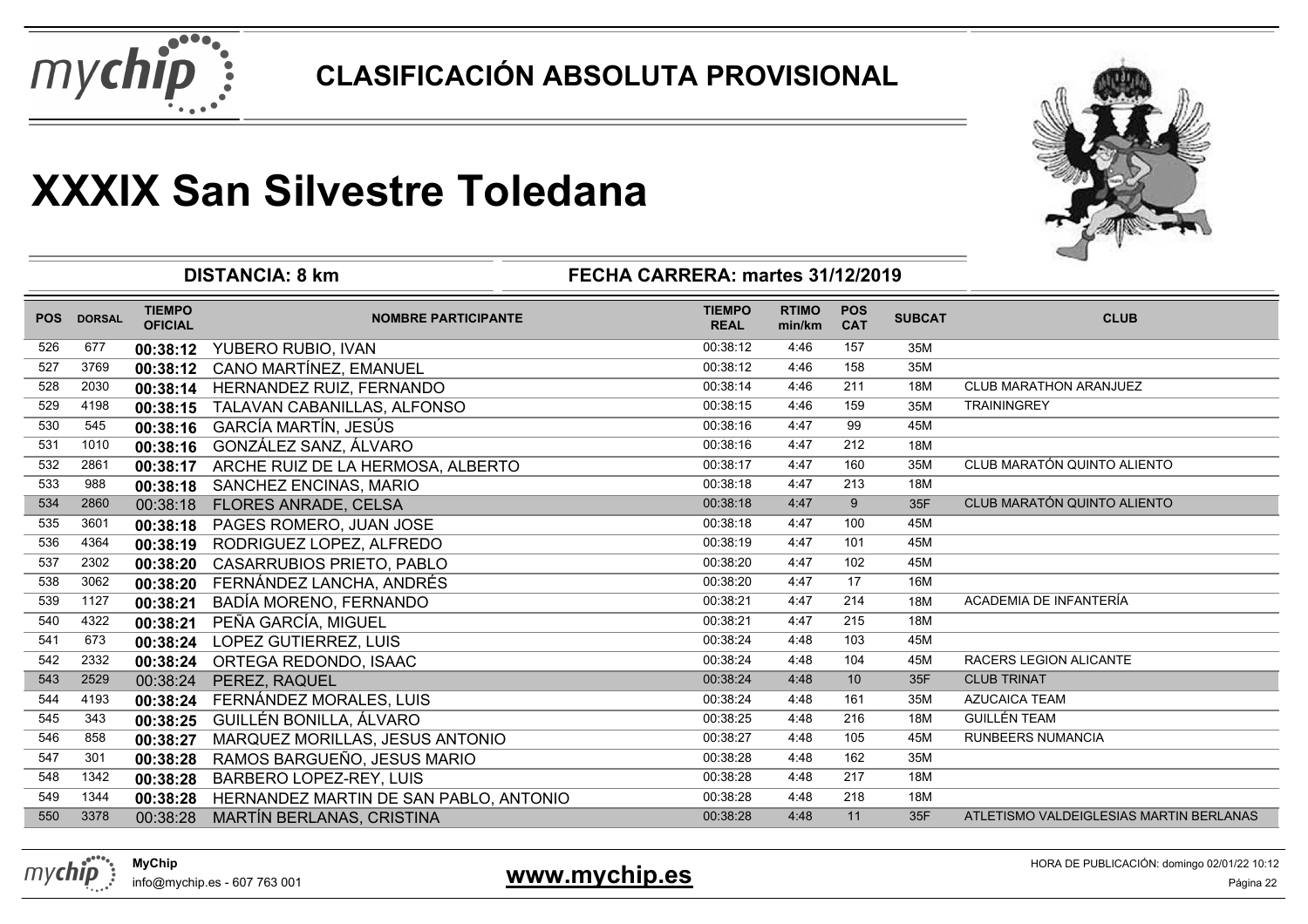



|            |               |                                 | <b>DISTANCIA: 8 km</b>        | FECHA CARRERA: martes 31/12/2019 |                        |                          |               |                                       |
|------------|---------------|---------------------------------|-------------------------------|----------------------------------|------------------------|--------------------------|---------------|---------------------------------------|
| <b>POS</b> | <b>DORSAL</b> | <b>TIEMPO</b><br><b>OFICIAL</b> | <b>NOMBRE PARTICIPANTE</b>    | <b>TIEMPO</b><br><b>REAL</b>     | <b>RTIMO</b><br>min/km | <b>POS</b><br><b>CAT</b> | <b>SUBCAT</b> | <b>CLUB</b>                           |
| 551        | 1421          | 00:38:30                        | AGUILAR BERNAL, MIGUEL ANGEL  | 00:38:30                         | 4:48                   | 106                      | 45M           |                                       |
| 552        | 904           | 00:38:31                        | CANO BOYERO, DANIEL           | 00:38:31                         | 4:48                   | 163                      | 35M           | <b>BOABIKE</b>                        |
| 553        | 4215          | 00:38:31                        | DEL CERRO SÁNCHEZ, PABLO      | 00:38:31                         | 4:48                   | 219                      | 18M           |                                       |
| 554        | 1086          | 00:38:32                        | TORRES DÍAZ, JORGE IGNACIO    | 00:38:32                         | 4:49                   | 107                      | 45M           |                                       |
| 555        | 531           | 00:38:33                        | CANTOS POLO, ALBERTO          | 00:38:33                         | 4:49                   | 164                      | 35M           | <b>C.A.LAS LAGUNAS DE VILLAFRANCA</b> |
| 556        | 1125          | 00:38:33                        | ALONSO GARCIA, ALEJANDRO      | 00:38:33                         | 4:49                   | 220                      | 18M           | ACADEMIA DE INFANTERÍA                |
| 557        | 3800          | 00:38:33                        | LÓPEZ CASTRO, ABRAHAM         | 00:38:33                         | 4:49                   | 165                      | 35M           |                                       |
| 558        | 1721          | 00:38:34                        | BERMEJO ORGAZ, IVÁN           | 00:38:34                         | 4:49                   | 221                      | 18M           |                                       |
| 559        | 4003          | 00:38:34                        | MORENO SANTOS, ELIO           | 00:38:34                         | 4:49                   | 166                      | 35M           |                                       |
| 560        | 4161          | 00:38:34                        | MORALEDA GARRIGA, CARLOS      | 00:38:34                         | 4:49                   | 167                      | 35M           | <b>TRAININGREY</b>                    |
| 561        | 2093          | 00:38:35                        | GONZÁLEZ NAVAMUEL, ALICIA     | 00:38:35                         | 4:49                   | 13                       | 18F           |                                       |
| 562        | 2094          | 00:38:35                        | JURADO BÉJAR, EMILIO RAFAEL   | 00:38:35                         | 4:49                   | 222                      | 18M           |                                       |
| 563        | 2175          | 00:38:35                        | ALONSO MADRIGAL, JORGE        | 00:38:35                         | 4:49                   | 108                      | 45M           |                                       |
| 564        | 4156          |                                 | 00:38:35 ALONSO, BORJA        | 00:38:35                         | 4:49                   | 223                      | 18M           |                                       |
| 565        | 1884          | 00:38:36                        | GÓMEZ GARCIA-OCHOA, MARIÁN    | 00:38:36                         | 4:49                   | 14                       | 18F           | CLUB ATLETISMO SAN ILDEFONSO TOLEDO   |
| 566        | 2540          | 00:38:36                        | MUÑOZ RIVERA, JORGE           | 00:38:36                         | 4:49                   | 224                      | 18M           |                                       |
| 567        | 3224          | 00:38:36                        | DIAZ-HEREDERO RICARDO, JESÚS  | 00:38:36                         | 4:49                   | 168                      | 35M           |                                       |
| 568        | 3400          | 00:38:36                        | SOTO MARTIN, ENRIQUE          | 00:38:36                         | 4:49                   | 109                      | 45M           |                                       |
| 569        | 4002          | 00:38:37                        | MORENO SANTOS, JONÁS          | 00:38:37                         | 4:49                   | 169                      | 35M           |                                       |
| 570        | 1627          | 00:38:38                        | <b>OJALVO MARTÍN, MIRIAM</b>  | 00:38:38                         | 4:49                   | $6\phantom{1}$           | 45F           | <b>CLUB MUSHING TOLEDO</b>            |
| 571        | 643           | 00:38:39                        | HUERTAS PARDO, JORGE          | 00:38:39                         | 4:49                   | 110                      | 45M           | C.D.E. EL TOROZO                      |
| 572        | 3801          | 00:38:40                        | <b>ARROYO BRIONES, ISABEL</b> | 00:38:40                         | 4:50                   | $\overline{7}$           | 45F           | <b>V VRUNNERS</b>                     |
| 573        | 1212          | 00:38:43                        | <b>GARCIA AGUADO, SERGIO</b>  | 00:38:43                         | 4:50                   | 225                      | 18M           | <b>CLUB ATLETISMO YUNCLER</b>         |
| 574        | 1325          | 00:38:44                        | RODRÍGUEZ VALVERDE, CARMEN    | 00:38:44                         | 4:50                   | 15                       | 18F           |                                       |
| 575        | 1896          |                                 | 00:38:44 PALOMO PINEL, JAVIER | 00:38:44                         | 4:50                   | 226                      | 18M           |                                       |



info@mychip.es - 607 763 001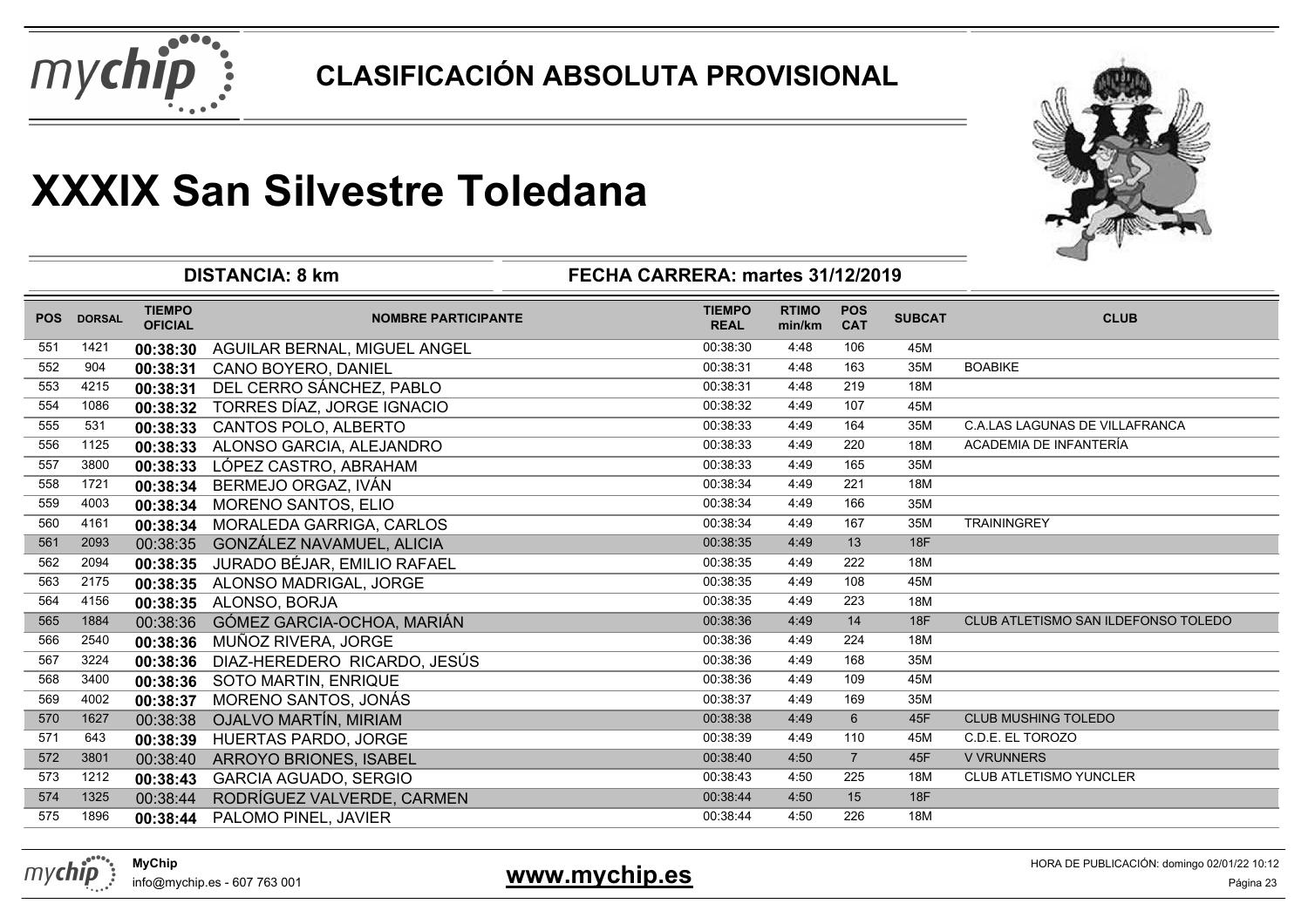



|            |               |                                 | <b>DISTANCIA: 8 km</b>         | FECHA CARRERA: martes 31/12/2019 |                        |                          |               | ⊸                                  |
|------------|---------------|---------------------------------|--------------------------------|----------------------------------|------------------------|--------------------------|---------------|------------------------------------|
| <b>POS</b> | <b>DORSAL</b> | <b>TIEMPO</b><br><b>OFICIAL</b> | <b>NOMBRE PARTICIPANTE</b>     | <b>TIEMPO</b><br><b>REAL</b>     | <b>RTIMO</b><br>min/km | <b>POS</b><br><b>CAT</b> | <b>SUBCAT</b> | <b>CLUB</b>                        |
| 576        | 3185          | 00:38:44                        | <b>CAJIGAS ARENAS, RICARDO</b> | 00:38:44                         | 4:50                   | 227                      | 18M           |                                    |
| 577        | 344           | 00:38:45                        | GUILLÉN BONILLA, ALBERTO       | 00:38:45                         | 4:50                   | 228                      | 18M           | <b>GUILLÉN TEAM</b>                |
| 578        | 640           | 00:38:45                        | RAMOS HERNANZ, FERNANDO        | 00:38:45                         | 4:50                   | 16                       | 55M           | C.D.E. EL TOROZO                   |
| 579        | 2476          | 00:38:45                        | <b>GUERRERO SOTO, VÍCTOR</b>   | 00:38:45                         | 4:50                   | 170                      | 35M           |                                    |
| 580        | 2604          | 00:38:45                        | <b>BENITO DIAZ, ALBERTO</b>    | 00:38:45                         | 4:50                   | 171                      | 35M           |                                    |
| 581        | 2981          | 00:38:45                        | SERRANO GUARDIA, ANTONIO       | 00:38:45                         | 4:50                   | 17                       | 55M           | CLUB DEPORTIVO LOS LECHONES        |
| 582        | 644           | 00:38:46                        | CERDEÑO PECES, JOSE LUIS       | 00:38:46                         | 4:50                   | 18                       | 55M           | C.D.E. EL TOROZO                   |
| 583        | 2046          | 00:38:49                        | PECES MORERA, JUAN JOSÉ        | 00:38:49                         | 4:51                   | 111                      | 45M           | TOLEDO-O                           |
| 584        | 2756          | 00:38:50                        | PALMIER GARCIA, LIBERTAD       | 00:38:50                         | 4:51                   | 12                       | 35F           |                                    |
| 585        | 3459          | 00:38:51                        | DUQUE MANZANO, BENITO          | 00:38:51                         | 4:51                   | 172                      | 35M           | <b>CORRECOBEJA</b>                 |
| 586        | 353           | 00:38:52                        | MARTÍN GUZMÁN, DANIEL          | 00:38:52                         | 4:51                   | 173                      | 35M           |                                    |
| 587        | 1585          | 00:38:52                        | HERNÁNDEZ DE TORRES, DAVID     | 00:38:52                         | 4:51                   | 229                      | 18M           | <b>HENERGY</b>                     |
| 588        | 1924          | 00:38:53                        | GARRIDO TABASCO, CONCESO       | 00:38:53                         | 4:51                   | 230                      | 18M           |                                    |
| 589        | 874           | 00:38:54                        | MIJAN PEÑA, BELEN              | 00:38:54                         | 4:51                   | 13                       | 35F           |                                    |
| 590        | 875           | 00:38:54                        | ALCOBENDAS MARTÍN, LUIS        | 00:38:54                         | 4:51                   | 112                      | 45M           |                                    |
| 591        | 1923          | 00:38:54                        | MARTIN SANCHEZ, ALEJANDRO      | 00:38:54                         | 4:51                   | 174                      | 35M           |                                    |
| 592        | 1131          | 00:38:56                        | <b>TENDERO VERA, SATUR</b>     | 00:38:56                         | 4:52                   | 19                       | 55M           | PHI GRUPO POLIDEPORTIVO            |
| 593        | 1261          | 00:38:57                        | PUERTA GOMEZ, JAVIER           | 00:38:57                         | 4:52                   | 231                      | 18M           |                                    |
| 594        | 4488          | 00:38:57                        | HERNANDEZ JUAREZ, ELISA        | 00:38:57                         | 4:52                   | 16                       | 18F           | CDE MUNDO NÓRDICO                  |
| 595        | 3945          | 00:38:58                        | <b>RAMOS TOLON, MANUEL</b>     | 00:38:58                         | 4:52                   | 175                      | 35M           |                                    |
| 596        | 471           | 00:38:59                        | LAREU CREGO, ALEJANDRO         | 00:38:59                         | 4:52                   | 232                      | 18M           |                                    |
| 597        | 577           | 00:38:59                        | SUERO SOSA, RAFAELINA          | 00:38:59                         | 4:52                   | 8                        | 45F           |                                    |
| 598        | 2893          | 00:38:59                        | PRIETO SÁNCHEZ, TOMÁS          | 00:38:59                         | 4:52                   | 176                      | 35M           | <b>BICICLETAS PINA - TRITOLEDO</b> |
| 599        | 1579          | 00:39:00                        | SÁNCHEZ BONILLA, JAVIER        | 00:39:00                         | 4:52                   | 113                      | 45M           | <b>RUNBEERS NUMANCIA</b>           |
| 600        | 3702          | 00:39:00                        | SÁNCHEZ DE LEÓN, ADRIANO       | 00:39:00                         | 4:52                   | 233                      | 18M           |                                    |



info@mychip.es - 607 763 001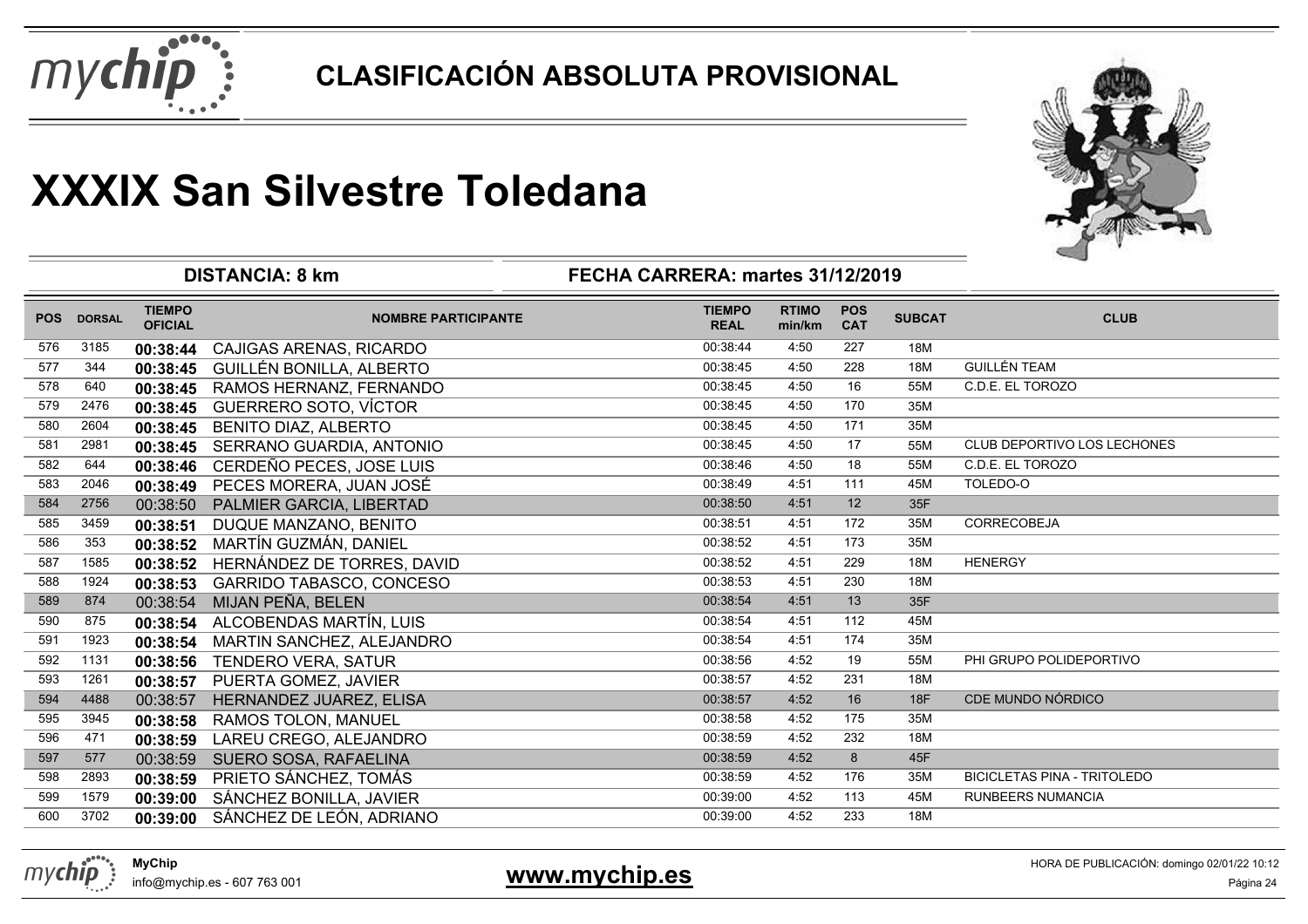



|            |               |                                 | <b>DISTANCIA: 8 km</b>             | FECHA CARRERA: martes 31/12/2019 |                        | ⊸                        |               |                                         |
|------------|---------------|---------------------------------|------------------------------------|----------------------------------|------------------------|--------------------------|---------------|-----------------------------------------|
| <b>POS</b> | <b>DORSAL</b> | <b>TIEMPO</b><br><b>OFICIAL</b> | <b>NOMBRE PARTICIPANTE</b>         | <b>TIEMPO</b><br><b>REAL</b>     | <b>RTIMO</b><br>min/km | <b>POS</b><br><b>CAT</b> | <b>SUBCAT</b> | <b>CLUB</b>                             |
| 601        | 2522          | 00:39:01                        | <b>VIEJO DE DIEGO, ELISA</b>       | 00:39:01                         | 4:52                   | 14                       | 35F           | BIKILA RUN WHIT ME IVÁN GALAN           |
| 602        | 2678          | 00:39:02                        | CASTELLANOS PINTADO, IGNACIO       | 00:39:02                         | 4:52                   | 234                      | 18M           |                                         |
| 603        | 2679          | 00:39:02                        | RODRÍGUEZ MARTÍN, FERNANDO         | 00:39:02                         | 4:52                   | 114                      | 45M           |                                         |
| 604        | 1234          | 00:39:04                        | TORDESILLAS CRESPO, GUSTAVO        | 00:39:04                         | 4:53                   | 177                      | 35M           |                                         |
| 605        | 1391          | 00:39:04                        | P. DAVID                           | 00:39:04                         | 4:53                   | 235                      | 18M           |                                         |
| 606        | 4431          | 00:39:05                        | DÍAZ MORALES, BEATRIZ              | 00:39:05                         | 4:53                   | 15                       | 35F           | ATLETISMO LYNZE DE PARLA                |
| 607        | 590           | 00:39:06                        | SERRANO MARTÍNEZ, FRANCISCO JAVIER | 00:39:06                         | 4:53                   | 115                      | 45M           | <b>ADM ESQUIVIAS</b>                    |
| 608        | 2836          | 00:39:06                        | RUIZ HERNÁNDEZ, ISMAEL             | 00:39:06                         | 4:53                   | 116                      | 45M           |                                         |
| 609        | 4320          | 00:39:07                        | LÓPEZ MARTÍN, KATYA                | 00:39:07                         | 4:53                   | 17                       | 18F           |                                         |
| 610        | 1438          | 00:39:08                        | DE LA FUENTE LEÓN, ISIDRO LEÓN     | 00:39:08                         | 4:53                   | 178                      | 35M           |                                         |
| 611        | 1469          | 00:39:08                        | SEGURA GARCIA, VICTOR              | 00:39:08                         | 4:53                   | 179                      | 35M           |                                         |
| 612        | 2900          | 00:39:08                        | ALONSO RIAÑO, PABLO                | 00:39:08                         | 4:53                   | 18                       | 16M           |                                         |
| 613        | 3279          | 00:39:08                        | MORENO PAZOS, HUGO                 | 00:39:08                         | 4:53                   | 180                      | 35M           | <b>CA LAS PERDICES</b>                  |
| 614        | 2897          | 00:39:09                        | ALONSO GÓMEZ, PEDRO PABLO          | 00:39:09                         | 4:53                   | 117                      | 45M           |                                         |
| 615        | 3306          | 00:39:09                        | CANALEJAS, GERARDO                 | 00:39:09                         | 4:53                   | 181                      | 35M           | <b>CA PERDICES</b>                      |
| 616        | 3781          | 00:39:09                        | MOTA, ALEJANDRO                    | 00:39:09                         | 4:53                   | 236                      | 18M           |                                         |
| 617        | 4301          | 00:39:09                        | ORTEGA DE MIGUEL, MARIA            | 00:39:09                         | 4:53                   | 18                       | <b>18F</b>    |                                         |
| 618        | 700           | 00:39:10                        | SÁNCHEZ GALLARDO, RAQUEL           | 00:39:10                         | 4:53                   | 19                       | <b>18F</b>    | <b>CLUB TRIATLON TRIWILD FUENSALIDA</b> |
| 619        | 2298          | 00:39:10                        | ROSADO RUBIO, JORGE                | 00:39:10                         | 4:53                   | 237                      | 18M           | BIKILA RUN WHIT ME IVÁN GALAN           |
| 620        | 2619          | 00:39:10                        | ALARCON RODRIGUEZ, PEDRO LUIS      | 00:39:10                         | 4:53                   | 118                      | 45M           |                                         |
| 621        | 3077          | 00:39:10                        | BRASAL GARRIDO, RODRIGO            | 00:39:10                         | 4:53                   | 182                      | 35M           |                                         |
| 622        | 3078          | 00:39:10                        | <b>GARCIA CALVO, JAVIER</b>        | 00:39:10                         | 4:53                   | 183                      | 35M           |                                         |
| 623        | 1210          | 00:39:11                        | RAMA SUÁREZ-BUSTAMANTE, MARTA      | 00:39:11                         | 4:53                   | 20                       | 18F           |                                         |
| 624        | 1314          | 00:39:11                        | FERNANDEZ LOPEZ, DAVID             | 00:39:11                         | 4:53                   | 184                      | 35M           |                                         |
| 625        | 4336          | 00:39:11                        | GÓMEZ CARRILLO, PABLO              | 00:39:11                         | 4:53                   | 19                       | 16M           |                                         |
|            |               |                                 |                                    |                                  |                        |                          |               |                                         |

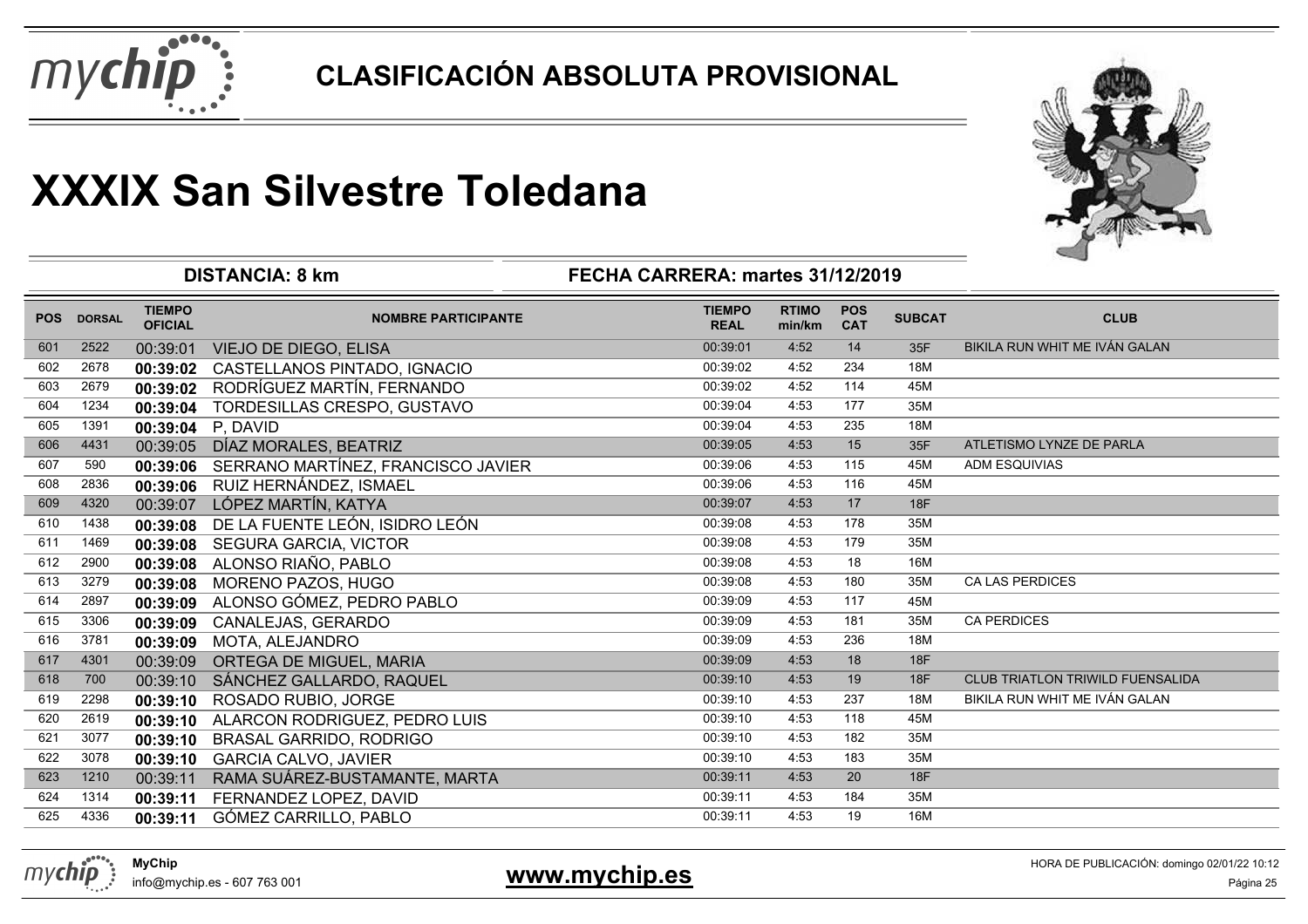



|            |               |                                 | <b>DISTANCIA: 8 km</b>               | FECHA CARRERA: martes 31/12/2019 |                        |                          |               |                                         |
|------------|---------------|---------------------------------|--------------------------------------|----------------------------------|------------------------|--------------------------|---------------|-----------------------------------------|
| <b>POS</b> | <b>DORSAL</b> | <b>TIEMPO</b><br><b>OFICIAL</b> | <b>NOMBRE PARTICIPANTE</b>           | <b>TIEMPO</b><br><b>REAL</b>     | <b>RTIMO</b><br>min/km | <b>POS</b><br><b>CAT</b> | <b>SUBCAT</b> | <b>CLUB</b>                             |
| 626        | 1200          | 00:39:12                        | ROMERO MARTÍN, FRANCISCO DE PAULA    | 00:39:12                         | 4:54                   | 238                      | 18M           |                                         |
| 627        | 237           | 00:39:14                        | DE LA FUENTE ALONSO, ÁLVARO          | 00:39:14                         | 4:54                   | 185                      | 35M           |                                         |
| 628        | 3539          | 00:39:14                        | ORTEGA HERNÁNDEZ, JUAN ANTONIO       | 00:39:14                         | 4:54                   | 20                       | 55M           |                                         |
| 629        | 3020          | 00:39:15                        | RICO VENZALA, CARLOS IVAN            | 00:39:15                         | 4:54                   | 119                      | 45M           | A TRONCHALOMOS RUNNING CLUB             |
| 630        | 831           | 00:39:17                        | RUIZ DE LA TORRE, ALVARO             | 00:39:17                         | 4:54                   | 186                      | 35M           |                                         |
| 631        | 1458          | 00:39:18                        | NAVARRO DONAIRE, RUBÉN               | 00:39:18                         | 4:54                   | 187                      | 35M           | <b>CLUB TRIATLON TRIWILD FUENSALIDA</b> |
| 632        | 4352          | 00:39:18                        | IZQUIERDO MARTÍN, RUBÉN              | 00:39:18                         | 4:54                   | 239                      | 18M           |                                         |
| 633        | 1614          | 00:39:19                        | OLIVA, JAVIER                        | 00:39:19                         | 4:54                   | 188                      | 35M           |                                         |
| 634        | 2919          | 00:39:19                        | CAÑADAS TRECEÑO, LUIS                | 00:39:19                         | 4:54                   | 189                      | 35M           |                                         |
| 635        | 3330          | 00:39:19                        | DE LA PUERTA OSUNA, IVAN             | 00:39:19                         | 4:54                   | 120                      | 45M           | <b>TRISAGRA</b>                         |
| 636        | 4331          | 00:39:19                        | <b>EISENMANN, NICO</b>               | 00:39:19                         | 4:54                   | 190                      | 35M           |                                         |
| 637        | 4414          | 00:39:19                        | MARTÍN- MAESTRO DE LA RICA, FERNANDO | 00:39:19                         | 4:54                   | 240                      | 18M           |                                         |
| 638        | 4233          | 00:39:20                        | CRIADO MORENO, FRANCISCO JAVIER      | 00:39:20                         | 4:55                   | 191                      | 35M           | CLUB DEPORTIVO TRISAGRA                 |
| 639        | 4353          | 00:39:20                        | UREÑA IZQUIERDO, LUIS JAVIER         | 00:39:20                         | 4:55                   | 241                      | 18M           |                                         |
| 640        | 832           | 00:39:21                        | RIESGO GARCÍA, MANUEL                | 00:39:21                         | 4:55                   | 192                      | 35M           |                                         |
| 641        | 1783          | 00:39:21                        | SAN JUAN, DAVID                      | 00:39:21                         | 4:55                   | 242                      | 18M           |                                         |
| 642        | 2254          | 00:39:21                        | LORENZO MARTIN, ALBERTO              | 00:39:21                         | 4:55                   | 193                      | 35M           | ASOCIACIACION ATLETICA TORRIJOS         |
| 643        | 3051          | 00:39:21                        | CEDILLO RESUELA, MARIBEL             | 00:39:21                         | 4:55                   | 21                       | 18F           | <b>TRAININGREY</b>                      |
| 644        | 3237          | 00:39:21                        | <b>VERA GOMEZ, FELIX</b>             | 00:39:21                         | 4:55                   | 194                      | 35M           | ASOCIACIACION ATLETICA TORRIJOS         |
| 645        | 2830          | 00:39:22                        | GONZÁLEZ VEGA, JOSE ANTONIO          | 00:39:22                         | 4:55                   | 121                      | 45M           | PUERTA BISAGRA                          |
| 646        | 2831          | 00:39:22                        | GONZÁLEZ ALCONADA, JAVIER            | 00:39:22                         | 4:55                   | 243                      | 18M           | PUERTA BISAGRA                          |
| 647        | 2832          | 00:39:22                        | RAMOS CARMONA, ROBERTO               | 00:39:22                         | 4:55                   | 195                      | 35M           | PUERTA BISAGRA                          |
| 648        | 3541          | 00:39:22                        | LARA SEVILLA, JOSÉ ANDRÉS            | 00:39:22                         | 4:55                   | 244                      | 18M           |                                         |
| 649        | 759           | 00:39:23                        | PÉREZ COGOLLUDO, PAULA               | 00:39:23                         | 4:55                   | 22                       | 18F           |                                         |
| 650        | 869           | 00:39:23                        | HERNÁNDEZ RODAS, RUBÉN               | 00:39:23                         | 4:55                   | 245                      | 18M           |                                         |



info@mychip.es - 607 763 001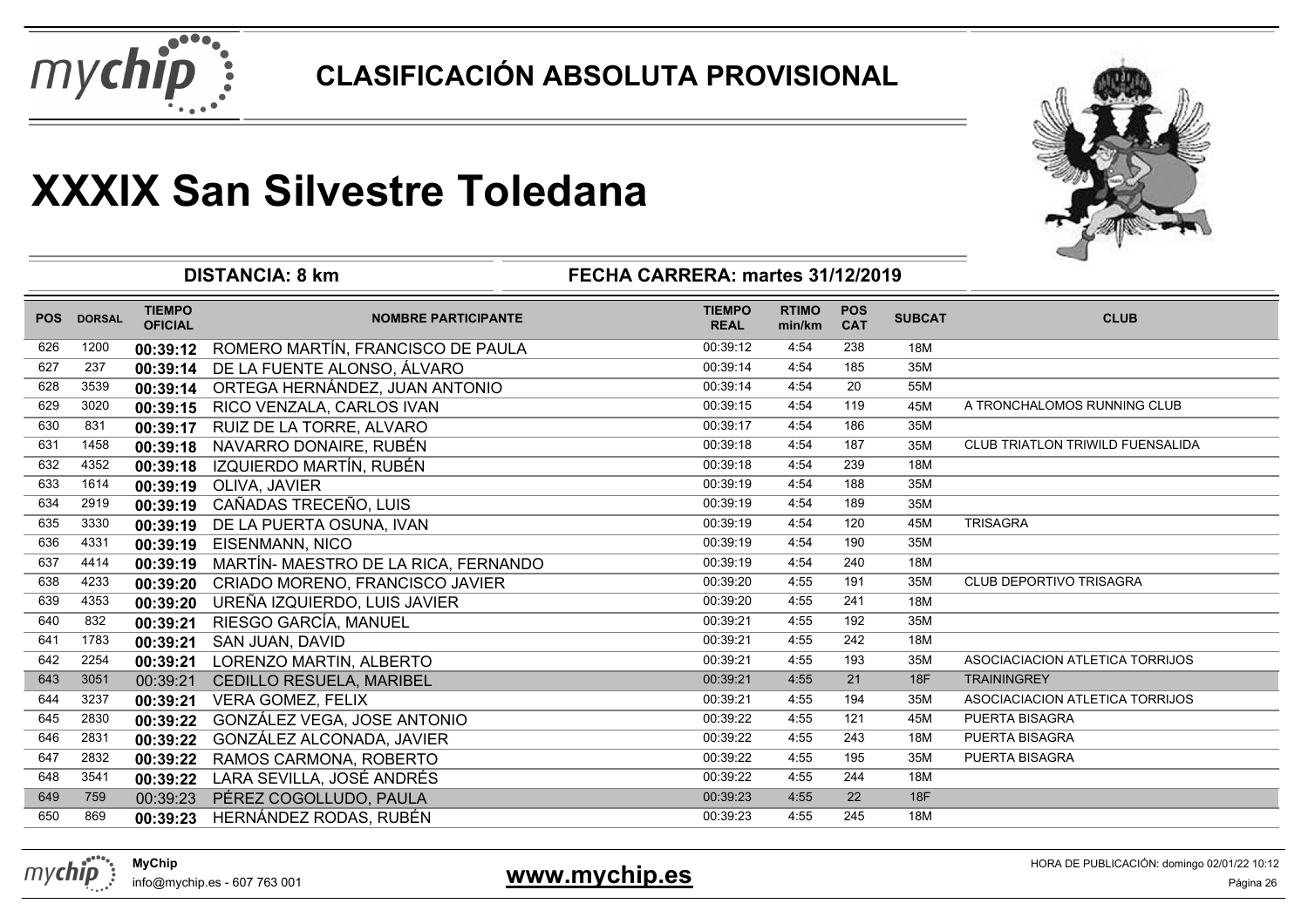



|            |               |                                 | <b>DISTANCIA: 8 km</b>               | FECHA CARRERA: martes 31/12/2019 |                        |                          |               |                             |
|------------|---------------|---------------------------------|--------------------------------------|----------------------------------|------------------------|--------------------------|---------------|-----------------------------|
| <b>POS</b> | <b>DORSAL</b> | <b>TIEMPO</b><br><b>OFICIAL</b> | <b>NOMBRE PARTICIPANTE</b>           | <b>TIEMPO</b><br><b>REAL</b>     | <b>RTIMO</b><br>min/km | <b>POS</b><br><b>CAT</b> | <b>SUBCAT</b> | <b>CLUB</b>                 |
| 651        | 1346          | 00:39:23                        | NÚÑEZ SÁNCHEZ, AURORA                | 00:39:23                         | 4:55                   | 23                       | <b>18F</b>    |                             |
| 652        | 3947          | 00:39:23                        | ROJO DEL PRADO, ROBERTO              | 00:39:23                         | 4:55                   | 196                      | 35M           | <b>TRAININGREY</b>          |
| 653        | 762           |                                 | 00:39:24 ALONSO, JABIER              | 00:39:24                         | 4:55                   | 246                      | 18M           |                             |
| 654        | 1651          | 00:39:24                        | RODRIGUEZ GUILLÉN, JAVIER            | 00:39:24                         | 4:55                   | 197                      | 35M           |                             |
| 655        | 1590          | 00:39:26                        | LUCAS CARRASCO, LAURA                | 00:39:26                         | 4:55                   | 24                       | <b>18F</b>    |                             |
| 656        | 651           | 00:39:27                        | RODRÍGUEZ CORTINA, MIGUEL            | 00:39:27                         | 4:55                   | 247                      | 18M           |                             |
| 657        | 1569          | 00:39:27                        | GARCÍA, PABLO                        | 00:39:27                         | 4:55                   | 248                      | 18M           |                             |
| 658        | 2169          | 00:39:27                        | <b>GALVEZ GARCIA, MONICA</b>         | 00:39:27                         | 4:55                   | 16                       | 35F           | EVEDEPORT RUNNER SAN MIGUEL |
| 659        | 3339          | 00:39:27                        | ROLO SÁNCHEZ, MARIO                  | 00:39:27                         | 4:55                   | 249                      | 18M           |                             |
| 660        | 1246          | 00:39:29                        | MANUEL GARCIA, FRANCISCO JAVIER      | 00:39:29                         | 4:56                   | 198                      | 35M           |                             |
| 661        | 2505          | 00:39:29                        | MARTIN MARTIN-CARO, ALBERTO          | 00:39:29                         | 4:56                   | 250                      | 18M           |                             |
| 662        | 4311          | 00:39:29                        | LÓPEZ ALGUACIL, FRANCISCO JAVIER     | 00:39:29                         | 4:56                   | 251                      | 18M           |                             |
| 663        | 1235          | 00:39:30                        | LÓPEZ RODRÍGUEZ, JULIÁN              | 00:39:30                         | 4:56                   | 21                       | 55M           | CORRECOBEJA                 |
| 664        | 3886          | 00:39:30                        | SÁEZ - BRAVO GARCÍA DEL PINO, JAVIER | 00:39:30                         | 4:56                   | 199                      | 35M           |                             |
| 665        | 4312          | 00:39:30                        | RODRÍGUEZ PANTOJA, MARCOS            | 00:39:30                         | 4:56                   | 252                      | 18M           |                             |
| 666        | 1247          | 00:39:31                        | PEREZ DEL COJO, ANGEL                | 00:39:31                         | 4:56                   | 122                      | 45M           | <b>BT SEDE</b>              |
| 667        | 1189          | 00:39:33                        | MARTIN MORA, FERNANDO                | 00:39:33                         | 4:56                   | 22                       | 55M           |                             |
| 668        | 2644          | 00:39:33                        | <b>BUENO NEBREDA, JUAN</b>           | 00:39:33                         | 4:56                   | 20                       | 16M           |                             |
| 669        | 1829          | 00:39:36                        | RODRÍGUEZ PUERTO, CARLOS             | 00:39:36                         | 4:57                   | 123                      | 45M           | <b>BTSEDE</b>               |
| 670        | 3927          | 00:39:36                        | MAQUEDA VARELA, SANDRA               | 00:39:36                         | 4:57                   | 17                       | 35F           |                             |
| 671        | 3960          | 00:39:36                        | GONZÁLEZ REDONDO, EMMA               | 00:39:36                         | 4:57                   | 25                       | <b>18F</b>    | <b>TRAININGREY</b>          |
| 672        | 1465          | 00:39:37                        | RODRIGUEZ GARCIA, ALFREDO            | 00:39:37                         | 4:57                   | 200                      | 35M           |                             |
| 673        | 2706          | 00:39:37                        | COLLADO NAVARRO, ROBERTO             | 00:39:37                         | 4:57                   | 253                      | 18M           |                             |
| 674        | 3961          | 00:39:38                        | GONZÁLEZ LOZANO, GUSTAVO             | 00:39:38                         | 4:57                   | 201                      | 35M           | <b>TRAININGREY</b>          |
| 675        | 3200          | 00:39:39                        | RODRIGUEZ PEREZ-CEJUELA, ESTHER      | 00:39:39                         | 4:57                   | 26                       | <b>18F</b>    | <b>CNS ORIOL IMPERIAL</b>   |

info@mychip.es - 607 763 001

### **www.mychip.es**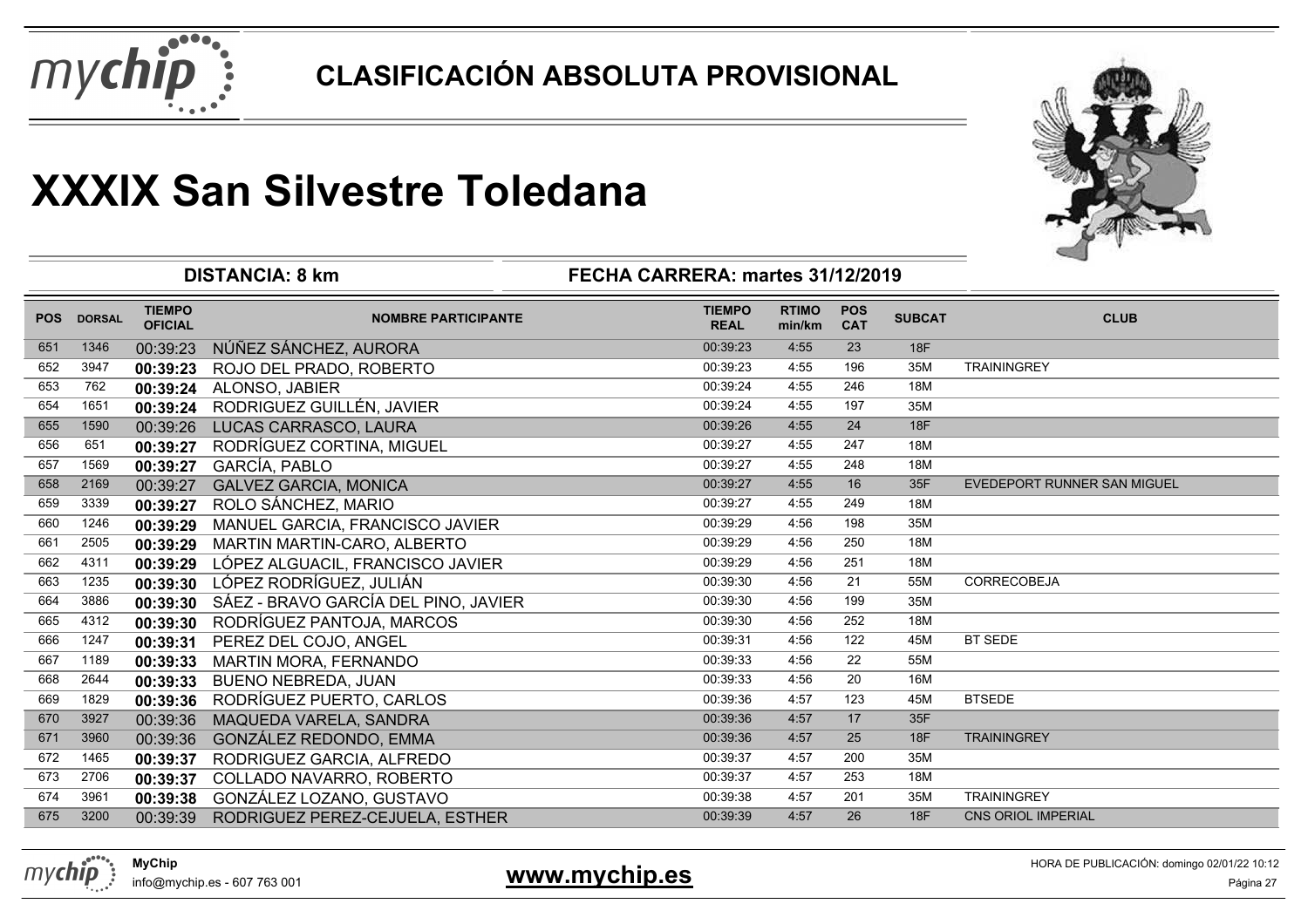



|            |               |                                 | <b>DISTANCIA: 8 km</b>                | FECHA CARRERA: martes 31/12/2019 |                        |                          |               |                                   |
|------------|---------------|---------------------------------|---------------------------------------|----------------------------------|------------------------|--------------------------|---------------|-----------------------------------|
| <b>POS</b> | <b>DORSAL</b> | <b>TIEMPO</b><br><b>OFICIAL</b> | <b>NOMBRE PARTICIPANTE</b>            | <b>TIEMPO</b><br><b>REAL</b>     | <b>RTIMO</b><br>min/km | <b>POS</b><br><b>CAT</b> | <b>SUBCAT</b> | <b>CLUB</b>                       |
| 676        | 3581          | 00:39:39                        | <b>INIESTA, IGNACIO</b>               | 00:39:39                         | 4:57                   | 254                      | 18M           |                                   |
| 677        | 1556          | 00:39:40                        | PERIAÑEZ, JAVIER                      | 00:39:40                         | 4:57                   | 124                      | 45M           |                                   |
| 678        | 3337          | 00:39:43                        | ROLO CABELLO, RAFAEL                  | 00:39:43                         | 4:57                   | 125                      | 45M           |                                   |
| 679        | 652           | 00:39:44                        | CORROCHANO DE LA ROSA, EVA            | 00:39:44                         | 4:58                   | 27                       | <b>18F</b>    |                                   |
| 680        | 3094          | 00:39:46                        | DÍAZ SÁNCHEZ, DIEGO                   | 00:39:46                         | 4:58                   | 202                      | 35M           |                                   |
| 681        | 2423          | 00:39:48                        | DE PAZ ALCANTARA, JOAQUIN             | 00:39:48                         | 4:58                   | 203                      | 35M           |                                   |
| 682        | 2076          | 00:39:49                        | <b>GARCIA NUÑEZ, JUAN JESUS</b>       | 00:39:49                         | 4:58                   | 126                      | 45M           | <b>CLUB ATLETIMO YUNCLER</b>      |
| 683        | 2217          | 00:39:49                        | RODRÍGUEZ FDEZ-SALINERO, JOSÉ ANTONIO | 00:39:49                         | 4:58                   | 255                      | 18M           | <b>TOLETOLE</b>                   |
| 684        | 4191          | 00:39:49                        | LEDESMA LEDESMA, GUSTAVO              | 00:39:49                         | 4:58                   | 127                      | 45M           |                                   |
| 685        | 2174          | 00:39:50                        | PRIETO RIZALDOS, FRANCISCO            | 00:39:50                         | 4:58                   | 204                      | 35M           | CLUB ATLETISMO YUNCLER            |
| 686        | 2413          | 00:39:50                        | <b>GARCÍA MERINO, ALBERTO</b>         | 00:39:50                         | 4:58                   | 128                      | 45M           |                                   |
| 687        | 3093          | 00:39:50                        | FERNÁNDEZ PÉREZ, RAQUEL               | 00:39:50                         | 4:58                   | 18                       | 35F           | CLUB TRIATLON 28300 ARANJUEZ      |
| 688        | 2013          | 00:39:51                        | DOMINGUEZ FERNANDEZ, MARIA LUISA      | 00:39:51                         | 4:58                   | 2                        | 55F           |                                   |
| 689        | 2277          | 00:39:51                        | BOTICA MANZANO, ANDRÉS                | 00:39:51                         | 4:58                   | 256                      | 18M           |                                   |
| 690        | 3357          | 00:39:51                        | MINGUEZ, ANTONIO                      | 00:39:51                         | 4:58                   | 129                      | 45M           |                                   |
| 691        | 943           | 00:39:53                        | RIVERA TENORIO, BORJA                 | 00:39:53                         | 4:59                   | 257                      | 18M           |                                   |
| 692        | 1384          | 00:39:53                        | CANELO SÁNCHEZ, JOSÉ IGNACIO          | 00:39:53                         | 4:59                   | 205                      | 35M           |                                   |
| 693        | 1029          | 00:39:54                        | OLIVA VALVERDE, VÍCTOR MANUEL         | 00:39:54                         | 4:59                   | 206                      | 35M           |                                   |
| 694        | 4225          | 00:39:54                        | GARCÍA NAVARRO, LAURA                 | 00:39:54                         | 4:59                   | 19                       | 35F           | EL CID TRIATLÓN                   |
| 695        | 1075          | 00:39:55                        | ZARZA MARTÍN, CARLOS                  | 00:39:55                         | 4:59                   | 258                      | 18M           |                                   |
| 696        | 4413          | 00:39:55                        | SEBASTIÁN MARTÍN, ARANTZA             | 00:39:55                         | 4:59                   | 28                       | <b>18F</b>    | <b>CLUB TRIATHLON CARABANCHEL</b> |
| 697        | 2669          | 00:39:56                        | CASTILLA GONZALEZ, MANUEL             | 00:39:56                         | 4:59                   | 23                       | 55M           | AMIGOS DEL ATLETISMO VALDEMORO    |
| 698        | 819           | 00:39:58                        | GONZALEZ ALVAREZ, MARIO               | 00:39:58                         | 4:59                   | 207                      | 35M           | CLUB DE ATLETISMO OCAÑENSE        |
| 699        | 1811          | 00:39:58                        | HIDALGO CARBAJO, JOSE LUIS            | 00:39:58                         | 4:59                   | 130                      | 45M           |                                   |
| 700        | 2535          | 00:39:58                        | MONTEJANO, JAIME                      | 00:39:58                         | 4:59                   | 259                      | 18M           |                                   |
|            |               |                                 |                                       |                                  |                        |                          |               |                                   |



**www.mychip.es**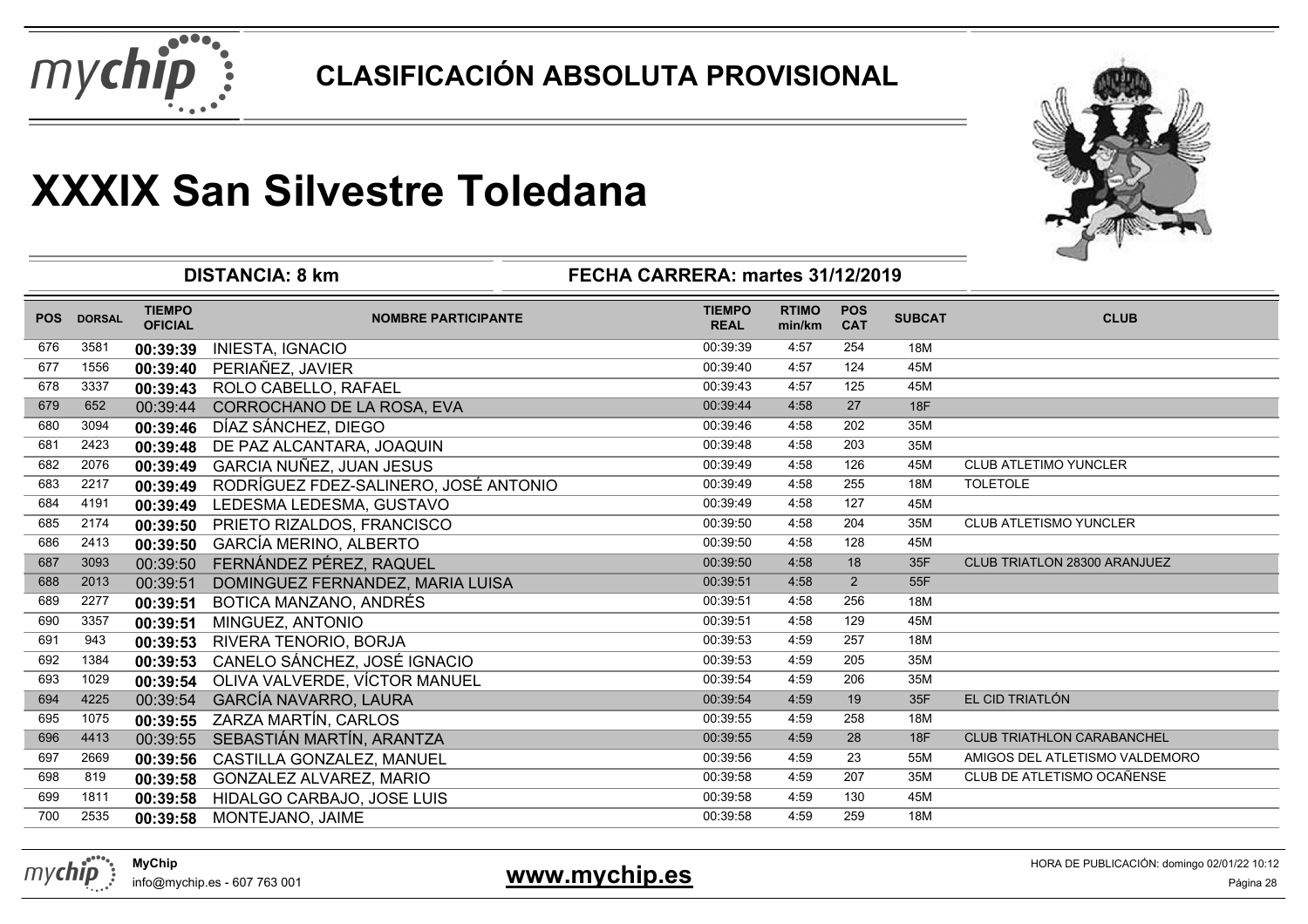



|            |               | <b>DISTANCIA: 8 km</b>          | ⊸                                     |                              |                        |                          |               |                                  |
|------------|---------------|---------------------------------|---------------------------------------|------------------------------|------------------------|--------------------------|---------------|----------------------------------|
| <b>POS</b> | <b>DORSAL</b> | <b>TIEMPO</b><br><b>OFICIAL</b> | <b>NOMBRE PARTICIPANTE</b>            | <b>TIEMPO</b><br><b>REAL</b> | <b>RTIMO</b><br>min/km | <b>POS</b><br><b>CAT</b> | <b>SUBCAT</b> | <b>CLUB</b>                      |
| 701        | 3741          | 00:39:58                        | VILLAMOR GONZÁLEZ, FERNANDO           | 00:39:58                     | 4:59                   | 131                      | 45M           |                                  |
| 702        | 2134          | 00:39:59                        | ESCARCENA VALIENTE, JUAN FRANCISCO    | 00:39:59                     | 4:59                   | 132                      | 45M           |                                  |
| 703        | 2374          | 00:39:59                        | LOPEZ CASARRUBIOS, MARIO              | 00:39:59                     | 4:59                   | 260                      | <b>18M</b>    | ATLETISMO CLUB MANCHATON         |
| 704        | 3139          | 00:39:59                        | PEREA RABADÁN, PEDRO                  | 00:39:59                     | 4:59                   | 133                      | 45M           | CLUB ATLETISMO ALMORADIEL        |
| 705        | 222           | 00:40:00                        | PRIETO SACRISTÁN, TONI                | 00:40:00                     | 5:00                   | 261                      | 18M           |                                  |
| 706        | 352           | 00:40:00                        | SOBRINO RODRÍGUEZ, JOSE               | 00:40:00                     | 5:00                   | 208                      | 35M           | <b>EXTERMIN TRIATLON SONSECA</b> |
| 707        | 2383          | 00:40:02                        | BERNAL PALOMINO, DANIEL               | 00:40:02                     | 5:00                   | 209                      | 35M           | <b>MÁXIMO TRAIL</b>              |
| 708        | 2728          | 00:40:02                        | RODRÍGUEZ, ANTONIO                    | 00:40:02                     | 5:00                   | 210                      | 35M           |                                  |
| 709        | 1012          | 00:40:04                        | <b>AZNAR MARTINEZ, JESUS</b>          | 00:40:04                     | 5:00                   | 211                      | 35M           |                                  |
| 710        | 1984          | 00:40:04                        | SEVILLA LÓPEZ, CÉSAR                  | 00:40:04                     | 5:00                   | 262                      | 18M           |                                  |
| 711        | 2459          | 00:40:04                        | <b>GOMEZ RODRIGUEZ, LUIS</b>          | 00:40:04                     | 5:00                   | 263                      | 18M           |                                  |
| 712        | 2704          | 00:40:04                        | DEL ÁLAMO GARCÍA, SERGIO              | 00:40:04                     | 5:00                   | 264                      | 18M           |                                  |
| 713        | 2229          | 00:40:05                        | MARTIN-FORERO MORALES, CARLOS ALBERTO | 00:40:05                     | 5:00                   | 134                      | 45M           | <b>TRAININGREY</b>               |
| 714        | 1005          | 00:40:06                        | RODRÍGUEZ RICO, CARLOS                | 00:40:06                     | 5:00                   | 265                      | 18M           |                                  |
| 715        | 3568          | 00:40:07                        | VEGA BANDERAS, FRANCISCO LAUREANO     | 00:40:07                     | 5:00                   | 212                      | 35M           | <b>TRISAGRA</b>                  |
| 716        | 3620          | 00:40:07                        | PEÑALVER GUZMAN, EVA                  | 00:40:07                     | 5:00                   | 9                        | 45F           |                                  |
| 717        | 4278          | 00:40:07                        | VELAZQUEZ ORDOÑEZ, DANIEL             | 00:40:07                     | 5:00                   | 135                      | 45M           |                                  |
| 718        | 579           | 00:40:10                        | CORRAL TORRES, JOSE ANTONIO           | 00:40:10                     | 5:01                   | 213                      | 35M           |                                  |
| 719        | 989           | 00:40:10                        | HURTADO ALCANTUD, ANTONIO             | 00:40:10                     | 5:01                   | 214                      | 35M           |                                  |
| 720        | 938           | 00:40:11                        | DELGADO LOPEZ, IVAN                   | 00:40:11                     | 5:01                   | 215                      | 35M           |                                  |
| 721        | 1525          | 00:40:11                        | PÉREZ LÓPEZ, EVA MARÍA                | 00:40:11                     | 5:01                   | 10                       | 45F           | <b>MÁXIMO TRAIL</b>              |
| 722        | 2568          | 00:40:11                        | RODRÍGUEZ SEPÚLVEDA, BERNARDO         | 00:40:11                     | 5:01                   | 216                      | 35M           |                                  |
| 723        | 3054          | 00:40:11                        | BITO GUTIÉRREZ, ANTONIO               | 00:40:11                     | 5:01                   | 217                      | 35M           |                                  |
| 724        | 919           | 00:40:12                        | SUIRA PECES, GUSTAVO                  | 00:40:12                     | 5:01                   | 218                      | 35M           |                                  |
| 725        | 3636          | 00:40:12                        | MARTÍN MARTÍNEZ, GONZALO              | 00:40:12                     | 5:01                   | 266                      | 18M           |                                  |



info@mychip.es - 607 763 001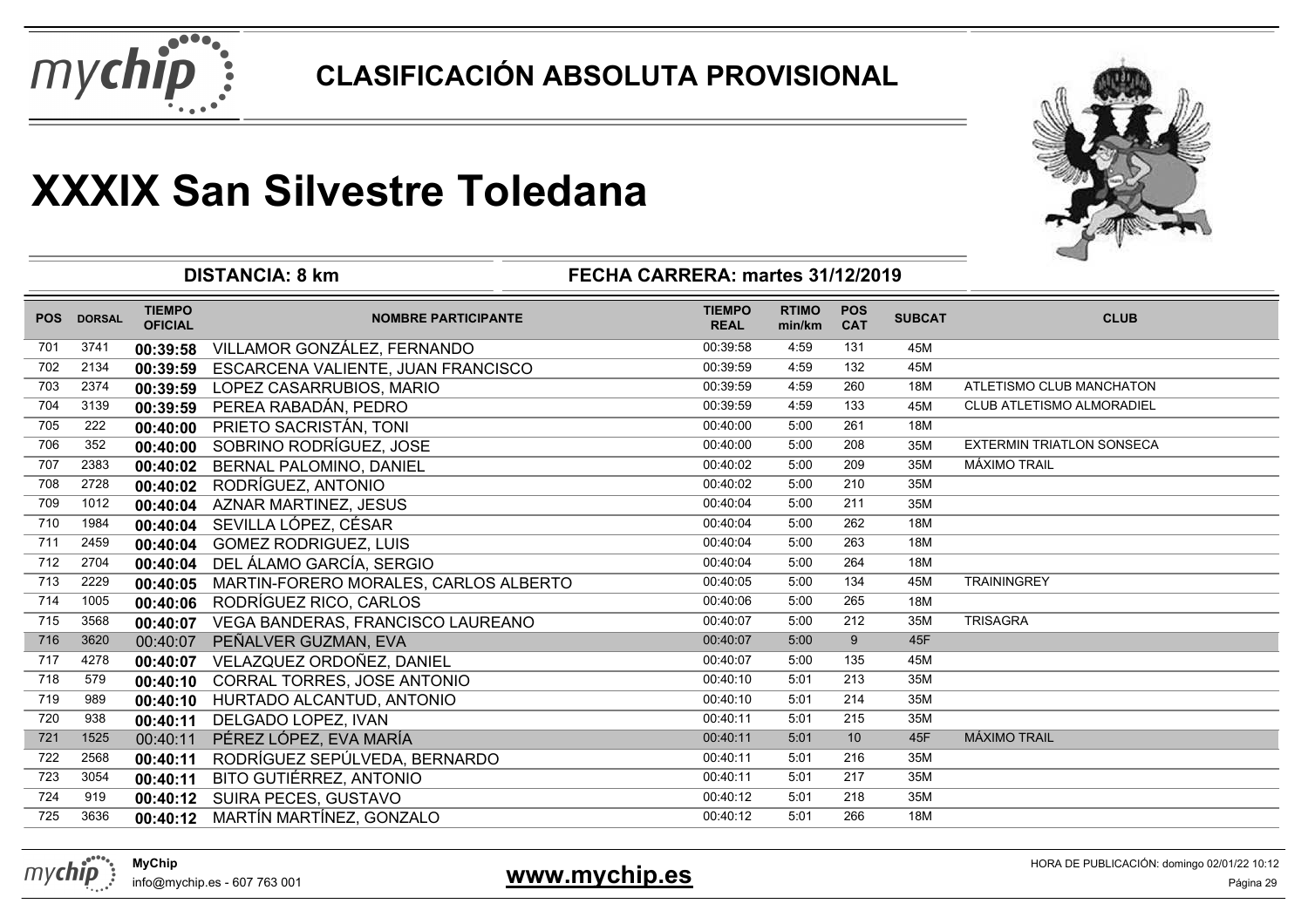



|            |               |                                 | <b>DISTANCIA: 8 km</b>             | FECHA CARRERA: martes 31/12/2019 |                        |                          |               |                                            |  |
|------------|---------------|---------------------------------|------------------------------------|----------------------------------|------------------------|--------------------------|---------------|--------------------------------------------|--|
| <b>POS</b> | <b>DORSAL</b> | <b>TIEMPO</b><br><b>OFICIAL</b> | <b>NOMBRE PARTICIPANTE</b>         | <b>TIEMPO</b><br><b>REAL</b>     | <b>RTIMO</b><br>min/km | <b>POS</b><br><b>CAT</b> | <b>SUBCAT</b> | <b>CLUB</b>                                |  |
| 726        | 3788          | 00:40:12                        | <b>GARCÍA JAIME, RODRIGO</b>       | 00:40:12                         | 5:01                   | 21                       | 16M           | <b>U.C.FUENLABRADA</b>                     |  |
| 727        | 3810          | 00:40:12                        | RODRIGUEZ GONZALEZ, ANTONIO        | 00:40:12                         | 5:01                   | 267                      | 18M           |                                            |  |
| 728        | 3633          | 00:40:13                        | MARTÍN MARTÍNEZ, ANA               | 00:40:13                         | 5:01                   | 29                       | <b>18F</b>    |                                            |  |
| 729        | 1179          | 00:40:14                        | CANO SÁNCHEZ, MIGUEL               | 00:40:14                         | 5:01                   | 268                      | 18M           |                                            |  |
| 730        | 3809          | 00:40:14                        | MEDINA RAMOS, SAMUEL               | 00:40:14                         | 5:01                   | 269                      | 18M           |                                            |  |
| 731        | 1257          | 00:40:17                        | HERNÁNDEZ WRONA, CAMILO            | 00:40:17                         | 5:02                   | 270                      | 18M           |                                            |  |
| 732        | 4440          | 00:40:17                        | ROSALES RAJA, JORGE                | 00:40:17                         | 5:02                   | 271                      | 18M           |                                            |  |
| 733        | 2122          | 00:40:18                        | GALLEGO GARCÍA - ROJO, IGNACIO     | 00:40:18                         | 5:02                   | 272                      | 18M           |                                            |  |
| 734        | 1982          | 00:40:19                        | MITRACHE, DOREL MARIAN             | 00:40:19                         | 5:02                   | 219                      | 35M           |                                            |  |
| 735        | 2236          | 00:40:19                        | MORON GOMEZ DE LAS HERAS, ANTONIO  | 00:40:19                         | 5:02                   | 220                      | 35M           |                                            |  |
| 736        | 3723          | 00:40:19                        | GORRICHO MANTECÓN, CARLOS          | 00:40:19                         | 5:02                   | 273                      | 18M           |                                            |  |
| 737        | 990           | 00:40:20                        | BRAVO VELASCO, ALEJANDRO           | 00:40:20                         | 5:02                   | 274                      | 18M           |                                            |  |
| 738        | 1786          | 00:40:20                        | RODRÍGUEZ GONZALEZ, JUAN CARLOS    | 00:40:20                         | 5:02                   | 136                      | 45M           | <b>RUNNINGDECOTOL</b>                      |  |
| 739        | 1804          | 00:40:20                        | <b>GAMERO CRESPO, JUAN</b>         | 00:40:20                         | 5:02                   | 137                      | 45M           | <b>RUNNINGDECOTOL</b>                      |  |
| 740        | 3171          | 00:40:20                        | VIVAR LÓPEZ, RODRIGO               | 00:40:20                         | 5:02                   | 275                      | 18M           |                                            |  |
| 741        | 3381          | 00:40:20                        | LÓPEZ MARTÍN, OLGA                 | 00:40:20                         | 5:02                   | 30                       | 18F           | <b>CLUB ATLETISMO VALDEIGLESIAS MARTIN</b> |  |
| 742        | 3990          | 00:40:20                        | JIMENEZ GONZALEZ, ANTONIO          | 00:40:20                         | 5:02                   | 138                      | 45M           |                                            |  |
| 743        | 1028          | 00:40:22                        | BOCANEGRA MONTEVERDE, ROLANDO DANY | 00:40:22                         | 5:02                   | 221                      | 35M           |                                            |  |
| 744        | 3483          | 00:40:23                        | RODA ALCÁNTARA, SANTIAGO           | 00:40:23                         | 5:02                   | 222                      | 35M           | <b>TÍRIG TEAM</b>                          |  |
| 745        | 4083          | 00:40:23                        | SANCHEZ GARCIA, MARIO              | 00:40:23                         | 5:02                   | 276                      | 18M           |                                            |  |
| 746        | 2354          | 00:40:24                        | PECES ESPINOSA, ISRAEL             | 00:40:24                         | 5:03                   | 223                      | 35M           | <b>GRUPO PEDRO VEGA</b>                    |  |
| 747        | 1002          | 00:40:25                        | CORDERO CRESPO, LUIS               | 00:40:25                         | 5:03                   | 224                      | 35M           |                                            |  |
| 748        | 2864          | 00:40:25                        | JIMENEZ DE LOS REYES, FERNANDO     | 00:40:25                         | 5:03                   | 139                      | 45M           |                                            |  |
| 749        | 641           | 00:40:26                        | RAMOS HERNANZ, IGNACIO             | 00:40:26                         | 5:03                   | 24                       | 55M           | C.D.E. EL TOROZO                           |  |
| 750        | 2613          | 00:40:29                        | MARTIN LOPEZ, ANGEL                | 00:40:29                         | 5:03                   | 225                      | 35M           |                                            |  |
|            |               |                                 |                                    |                                  |                        |                          |               |                                            |  |

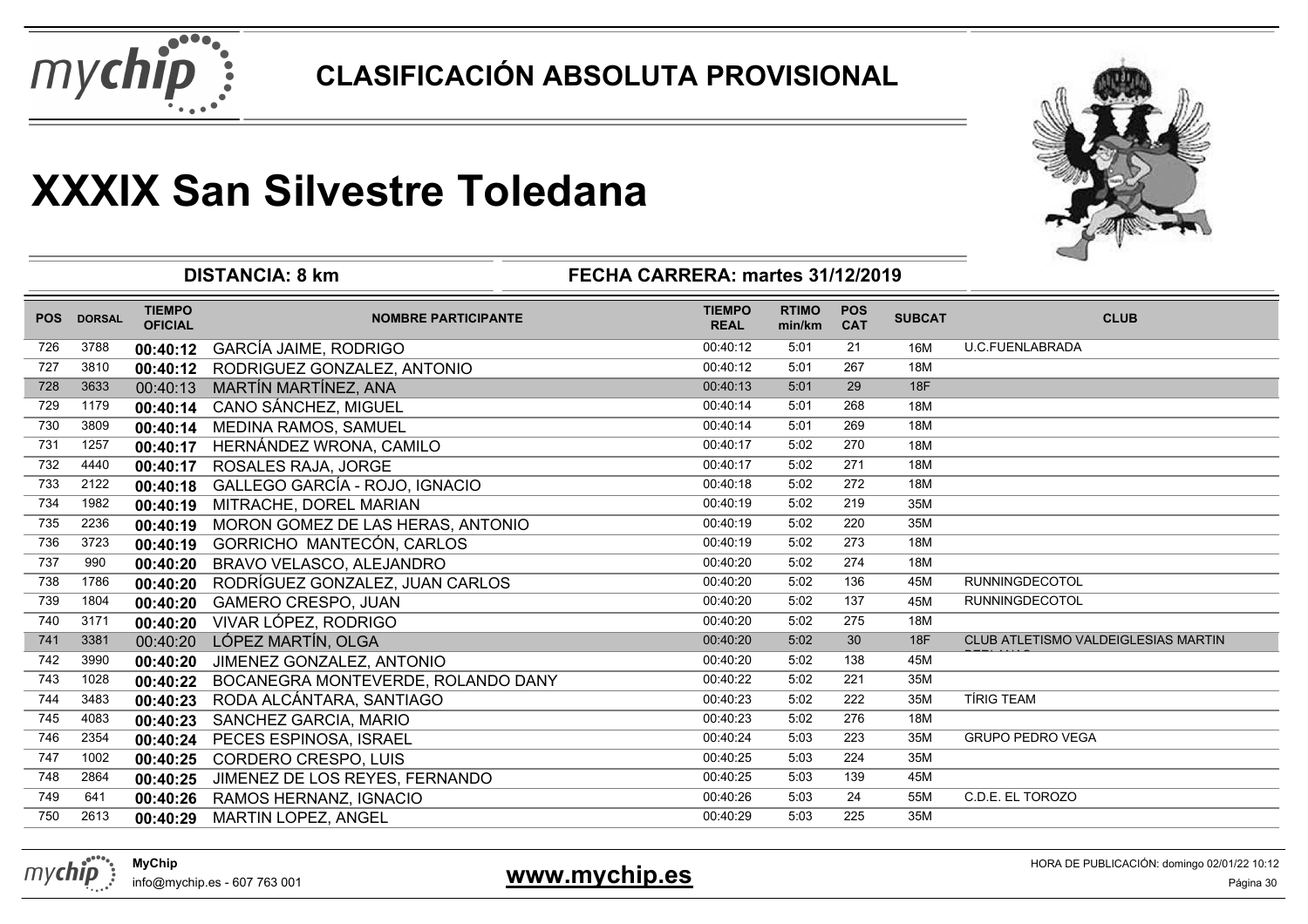



|            |               |                                 | <b>DISTANCIA: 8 km</b>                | FECHA CARRERA: martes 31/12/2019 |                        |                          |               |                               |
|------------|---------------|---------------------------------|---------------------------------------|----------------------------------|------------------------|--------------------------|---------------|-------------------------------|
| <b>POS</b> | <b>DORSAL</b> | <b>TIEMPO</b><br><b>OFICIAL</b> | <b>NOMBRE PARTICIPANTE</b>            | <b>TIEMPO</b><br><b>REAL</b>     | <b>RTIMO</b><br>min/km | <b>POS</b><br><b>CAT</b> | <b>SUBCAT</b> | <b>CLUB</b>                   |
| 751        | 1895          | 00:40:30                        | <b>CANO MORENO, LUIS</b>              | 00:40:30                         | 5:03                   | 277                      | 18M           |                               |
| 752        | 2798          | 00:40:30                        | MONTAÑÉS CALVO, JESÚS                 | 00:40:30                         | 5:03                   | 278                      | 18M           |                               |
| 753        | 3674          | 00:40:30                        | DIAZ, ROBERTO                         | 00:40:30                         | 5:03                   | 226                      | 35M           |                               |
| 754        | 3733          | 00:40:30                        | ALEJO MUÑOZ, LAURA                    | 00:40:30                         | 5:03                   | 20                       | 35F           |                               |
| 755        | 409           | 00:40:31                        | PAGE DE LA AZUELA, ALBERTO            | 00:40:31                         | 5:03                   | 279                      | 18M           |                               |
| 756        | 1049          | 00:40:31                        | KÄKI, KUSTAA                          | 00:40:31                         | 5:03                   | 280                      | 18M           |                               |
| 757        | 2295          | 00:40:31                        | ALONSO SANCHEZ, JAVIER                | 00:40:31                         | 5:03                   | 281                      | 18M           |                               |
| 758        | 1899          | 00:40:32                        | GARCÍA MORENO HERNÁNDEZ, ENRIQUE      | 00:40:32                         | 5:04                   | 227                      | 35M           |                               |
| 759        | 2105          | 00:40:32                        | CASADO MARTÍN, ÁLVARO                 | 00:40:32                         | 5:04                   | 282                      | 18M           |                               |
| 760        | 393           | 00:40:34                        | ORTEGA CARRIZO, DANIEL                | 00:40:34                         | 5:04                   | 228                      | 35M           | <b>HIJOS DE FULVIO</b>        |
| 761        | 1424          | 00:40:34                        | CABAÑAS VILLARRUBIA, JESUS            | 00:40:34                         | 5:04                   | 229                      | 35M           |                               |
| 762        | 2313          | 00:40:34                        | PINO GONZALEZ, SERGIO                 | 00:40:34                         | 5:04                   | 230                      | 35M           |                               |
| 763        | 2000          | 00:40:35                        | CEDENILLA MAGÁN, ELENA                | 00:40:35                         | 5:04                   | 11                       | 45F           |                               |
| 764        | 296           | 00:40:37                        | GONZÁLEZ HERNÁNDEZ, MARIO             | 00:40:37                         | 5:04                   | 283                      | 18M           |                               |
| 765        | 1343          | 00:40:37                        | VILLEGAS MARTIN, ANGEL LUIS           | 00:40:37                         | 5:04                   | 140                      | 45M           | CLUB ATLETISMO SESEÑA         |
| 766        | 1643          | 00:40:37                        | CARNAL RUIZ PEINADO, ALFONSO          | 00:40:37                         | 5:04                   | 231                      | 35M           |                               |
| 767        | 1658          | 00:40:37                        | DE LA CRUZ VITORA, JOSE LUIS          | 00:40:37                         | 5:04                   | 25                       | 55M           | <b>CLUB MARATHON ARANJUEZ</b> |
| 768        | 602           | 00:40:38                        | GOMEZ CARRASCO, ANGEL LUIS            | 00:40:38                         | 5:04                   | 141                      | 45M           | <b>INCANSABLES DE RECAS</b>   |
| 769        | 2418          | 00:40:38                        | GÓMEZ-ESCALONILLA SÁEZ, DANIEL        | 00:40:38                         | 5:04                   | 284                      | 18M           |                               |
| 770        | 3141          | 00:40:38                        | BERMEJO CUSSO, ANGEL                  | 00:40:38                         | 5:04                   | 142                      | 45M           |                               |
| 771        | 3657          | 00:40:39                        | AGUDO, AGUSTIN                        | 00:40:39                         | 5:04                   | 285                      | 18M           |                               |
| 772        | 3814          | 00:40:39                        | <b>GALLEGO GALAN, GUILLERMO JESUS</b> | 00:40:39                         | 5:04                   | 143                      | 45M           |                               |
| 773        | 1942          | 00:40:40                        | SANCHEZ-ESCRIBANO FIGUEROA, CLARA     | 00:40:40                         | 5:05                   | 31                       | 18F           | <b>CLUB MONTEVERDE</b>        |
| 774        | 2244          | 00:40:40                        | SÁNCHEZ FERNÁNDEZ, SILVIA             | 00:40:40                         | 5:05                   | 21                       | 35F           | <b>TRAININGREY</b>            |
| 775        | 3587          | 00:40:40                        | JIMENEZ ROMERAL, MARTA                | 00:40:40                         | 5:05                   | 32                       | 18F           |                               |

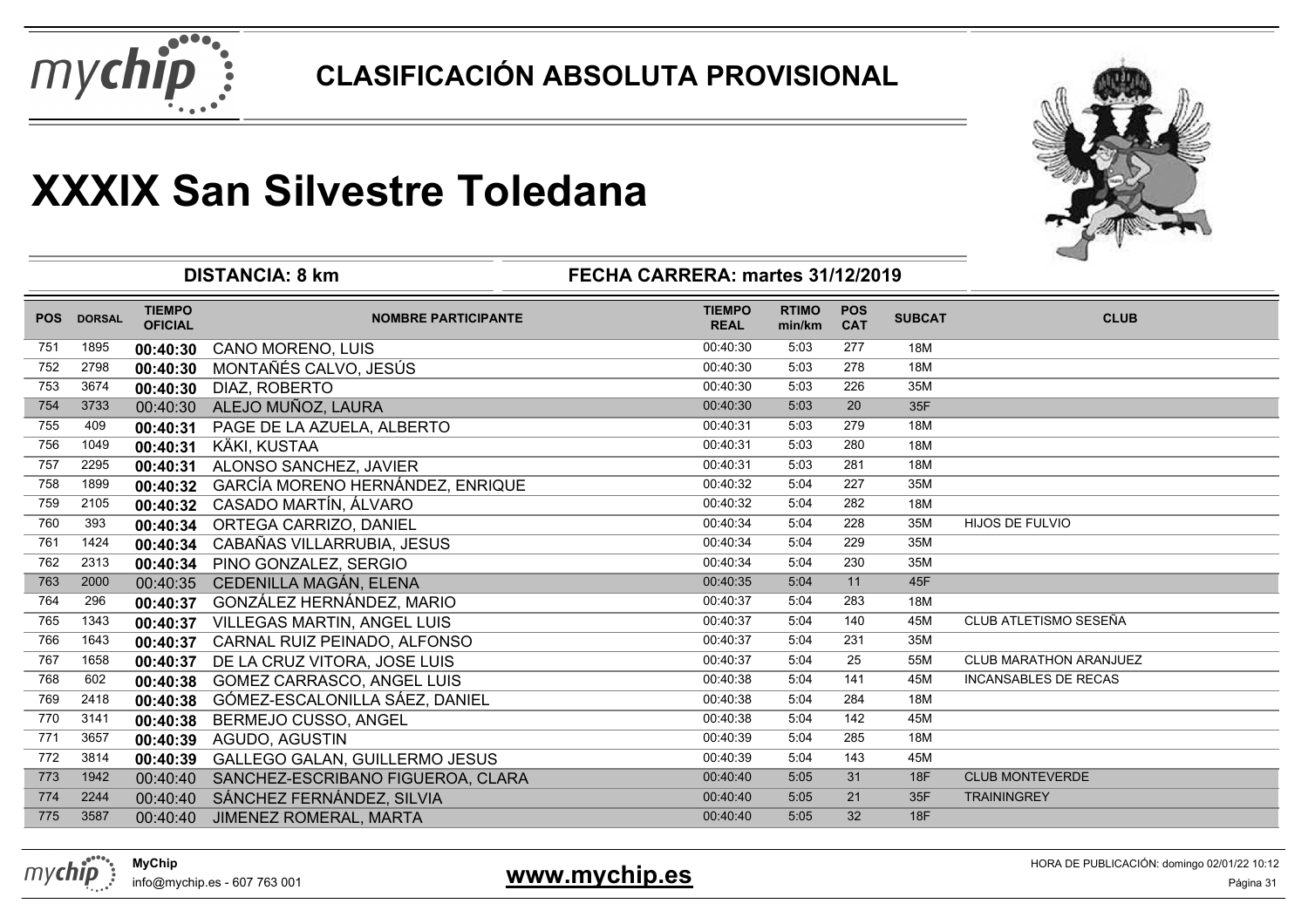



|            |               |                                 | <b>DISTANCIA: 8 km</b>                 | FECHA CARRERA: martes 31/12/2019 |                        |                          |               |                                         |
|------------|---------------|---------------------------------|----------------------------------------|----------------------------------|------------------------|--------------------------|---------------|-----------------------------------------|
| <b>POS</b> | <b>DORSAL</b> | <b>TIEMPO</b><br><b>OFICIAL</b> | <b>NOMBRE PARTICIPANTE</b>             | <b>TIEMPO</b><br><b>REAL</b>     | <b>RTIMO</b><br>min/km | <b>POS</b><br><b>CAT</b> | <b>SUBCAT</b> | <b>CLUB</b>                             |
| 776        | 3646          | 00:40:41                        | <b>GARCIA MARCO, KIKO</b>              | 00:40:41                         | 5:05                   | 144                      | 45M           |                                         |
| 777        | 4328          | 00:40:41                        | AGUADO LARA, CAROLINA                  | 00:40:41                         | 5:05                   | $5\phantom{.0}$          | <b>16F</b>    | <b>TRAININGREY</b>                      |
| 778        | 814           | 00:40:42                        | RAMA RUIZ, LUIS MIGUEL                 | 00:40:42                         | 5:05                   | 145                      | 45M           | CLUB DE ATLETISMO OCAÑENSE              |
| 779        | 1998          | 00:40:42                        | CEDENILLA MAGÁN, MATILDE               | 00:40:42                         | 5:05                   | 12                       | 45F           |                                         |
| 780        | 2788          | 00:40:42                        | MARTIN ROMO, ALBERTO                   | 00:40:42                         | 5:05                   | 286                      | 18M           |                                         |
| 781        | 2876          | 00:40:42                        | GUTIÉRREZ APARICIO, SALVADOR           | 00:40:42                         | 5:05                   | 232                      | 35M           |                                         |
| 782        | 1374          | 00:40:47                        | GONZÁLEZ PÉREZ, MARÍA JOSÉ             | 00:40:47                         | 5:05                   | 13                       | 45F           |                                         |
| 783        | 3358          | 00:40:47                        | <b>GARCÍA THEILL, ANTONIO NIKOLAUS</b> | 00:40:47                         | 5:05                   | 287                      | 18M           | ATLETISMO VALDEIGLESIAS MARTIN BERLANAS |
| 784        | 2387          | 00:40:48                        | <b>BRAVO RUIZ, ROBERTO</b>             | 00:40:48                         | 5:06                   | 288                      | 18M           |                                         |
| 785        | 794           | 00:40:49                        | FERRER, SANTIAGO                       | 00:40:49                         | 5:06                   | 289                      | 18M           |                                         |
| 786        | 1647          | 00:40:49                        | VACA GARCIA, JHONATAN                  | 00:40:49                         | 5:06                   | 233                      | 35M           |                                         |
| 787        | 1644          | 00:40:50                        | VACA GOMEZ, JUAN                       | 00:40:50                         | 5:06                   | 26                       | 55M           |                                         |
| 788        | 4305          | 00:40:51                        | GUTIERREZ RODRIGUEZ, CARLOS            | 00:40:51                         | 5:06                   | 146                      | 45M           | CANOBLE-NOBLEJAS                        |
| 789        | 1442          | 00:40:52                        | GARCÍA GONZÁLEZ, JAVIER                | 00:40:52                         | 5:06                   | 234                      | 35M           |                                         |
| 790        | 3035          | 00:40:52                        | LAVESIERA LEO, RAÚL                    | 00:40:52                         | 5:06                   | 147                      | 45M           |                                         |
| 791        | 3425          | 00:40:52                        | RANDO UGENA, ERNESTO                   | 00:40:52                         | 5:06                   | 235                      | 35M           | CANOBLE-NOBLEJAS                        |
| 792        | 3975          | 00:40:54                        | HERNÁNDEZ LOPEZ, VÍCTOR MANUEL         | 00:40:54                         | 5:06                   | 148                      | 45M           |                                         |
| 793        | 1665          | 00:40:57                        | FARIÑAS MARTIN, JOSE EDUARDO           | 00:40:57                         | 5:07                   | 149                      | 45M           | TROTACAMINOS CEDILLO                    |
| 794        | 3206          | 00:40:57                        | LOPEZ-BREA ESPIAU, PEDRO               | 00:40:57                         | 5:07                   | 150                      | 45M           |                                         |
| 795        | 1291          | 00:40:58                        | RUIZ-PEINADO PALOMERA, PEDRO           | 00:40:58                         | 5:07                   | 151                      | 45M           | <b>CORRECOBEJA</b>                      |
| 796        | 1409          | 00:40:58                        | GONZÁLEZ SERRANO, VIDAL                | 00:40:58                         | 5:07                   | 236                      | 35M           | CORRECOBEJA                             |
| 797        | 3370          | 00:40:58                        | RAMÍREZ CLAMAGIRAND, FRANCISCO JAVIER  | 00:40:58                         | 5:07                   | 152                      | 45M           |                                         |
| 798        | 1304          | 00:40:59                        | SANCHEZ HUERTA, IS                     | 00:40:59                         | 5:07                   | 153                      | 45M           |                                         |
| 799        | 3988          | 00:40:59                        | MARTIN MUÑOZ, ANTONIO MIGUEL           | 00:40:59                         | 5:07                   | 237                      | 35M           |                                         |
| 800        | 3787          | 00:41:00                        | <b>GARCÍA AGUADO, LUIS</b>             | 00:41:00                         | 5:07                   | 154                      | 45M           |                                         |
|            |               |                                 |                                        |                                  |                        |                          |               |                                         |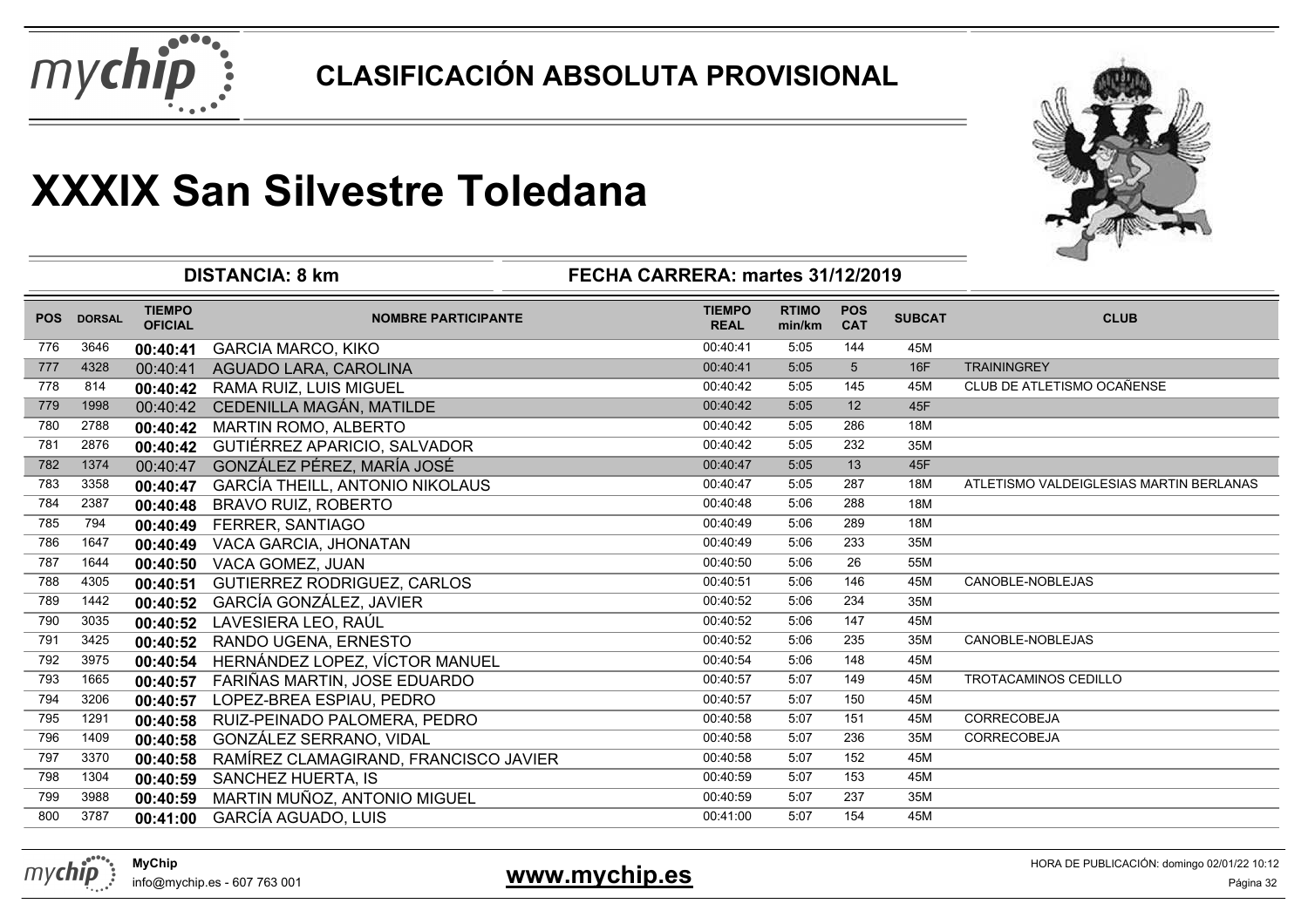



|            |               |                                 | <b>DISTANCIA: 8 km</b>           | FECHA CARRERA: martes 31/12/2019 |                        |                          |               |                                        |
|------------|---------------|---------------------------------|----------------------------------|----------------------------------|------------------------|--------------------------|---------------|----------------------------------------|
| <b>POS</b> | <b>DORSAL</b> | <b>TIEMPO</b><br><b>OFICIAL</b> | <b>NOMBRE PARTICIPANTE</b>       | <b>TIEMPO</b><br><b>REAL</b>     | <b>RTIMO</b><br>min/km | <b>POS</b><br><b>CAT</b> | <b>SUBCAT</b> | <b>CLUB</b>                            |
| 801        | 3916          | 00:41:00                        | MORENO MARTOS, JOSE MIGUEL       | 00:41:00                         | 5:07                   | 290                      | 18M           |                                        |
| 802        | 447           | 00:41:01                        | <b>GARCIA LOPEZ, JULIAN</b>      | 00:41:01                         | 5:07                   | 155                      | 45M           |                                        |
| 803        | 957           | 00:41:01                        | RESINO CALAVIA, JUAN JOSE        | 00:41:01                         | 5:07                   | 156                      | 45M           |                                        |
| 804        | 4045          | 00:41:01                        | ILINCHETA, JOSU                  | 00:41:01                         | 5:07                   | 238                      | 35M           |                                        |
| 805        | 500           | 00:41:02                        | <b>BENITO REBOLLO, SANTIAGO</b>  | 00:41:02                         | 5:07                   | 157                      | 45M           | <b>TRIATLON FORJADORES CIUDAD REAL</b> |
| 806        | 3501          | 00:41:02                        | <b>VALENTIN MARTIN, MIGUEL</b>   | 00:41:02                         | 5:07                   | 291                      | 18M           |                                        |
| 807        | 4231          | 00:41:03                        | <b>GONZALEZ MENOR, SALVADOR</b>  | 00:41:03                         | 5:07                   | 239                      | 35M           |                                        |
| 808        | 3635          | 00:41:04                        | MERCHAN ROMERO, ADRIÁN           | 00:41:04                         | 5:08                   | 292                      | 18M           |                                        |
| 809        | 1591          | 00:41:05                        | LUCAS CARRASCO, MIGUEL ANGEL     | 00:41:05                         | 5:08                   | 293                      | 18M           |                                        |
| 810        | 3634          | 00:41:05                        | CIFUENTES MARTINEZ, ALEJANDRO    | 00:41:05                         | 5:08                   | 294                      | 18M           |                                        |
| 811        | 3798          | 00:41:05                        | MORILLO IRUELA, RICARDO          | 00:41:05                         | 5:08                   | 240                      | 35M           |                                        |
| 812        | 2051          | 00:41:06                        | RODRÍGUEZ BLANCO, IGNACIO        | 00:41:06                         | 5:08                   | 295                      | 18M           |                                        |
| 813        | 528           | 00:41:07                        | ALGUACIL GALAN, PATRICIA         | 00:41:07                         | 5:08                   | 22                       | 35F           | C. A. SAN PABLO                        |
| 814        | 876           | 00:41:07                        | DELGADO RODRÍGUEZ, JOSÉ CARLOS   | 00:41:07                         | 5:08                   | 241                      | 35M           |                                        |
| 815        | 2536          | 00:41:07                        | MONTEJANO, PABLO                 | 00:41:07                         | 5:08                   | 158                      | 45M           |                                        |
| 816        | 3708          | 00:41:07                        | BERGAZ VILLASEVIL, ANDRES        | 00:41:07                         | 5:08                   | 27                       | 55M           | ATLETAS MARATONIANOS DE LEGANES        |
| 817        | 2367          | 00:41:08                        | <b>GARCÍA DIAZ, ANA</b>          | 00:41:08                         | 5:08                   | 3                        | 55F           | <b>BICICLETAS PINA - TRITOLEDO</b>     |
| 818        | 3799          | 00:41:08                        | ZURRO HERRERO, ROBERTO           | 00:41:08                         | 5:08                   | 242                      | 35M           |                                        |
| 819        | 1098          | 00:41:10                        | SANCHEZ-PALENCIA MORENO, IGNACIO | 00:41:10                         | 5:08                   | 243                      | 35M           |                                        |
| 820        | 2368          | 00:41:10                        | MARTÍNEZ GARCÍA, BERTA           | 00:41:10                         | 5:08                   | 33                       | 18F           | <b>BICICLETAS PINA - TRITOLEDO</b>     |
| 821        | 1977          | 00:41:13                        | GAMARRA RALERO, ÁLVARO           | 00:41:13                         | 5:09                   | 296                      | 18M           |                                        |
| 822        | 3835          | 00:41:13                        | LOBATO, OLIVIA                   | 00:41:13                         | 5:09                   | 34                       | 18F           |                                        |
| 823        | 1006          | 00:41:14                        | YÁÑEZ DEL PINO, ANTONIO JOSÉ     | 00:41:14                         | 5:09                   | 159                      | 45M           |                                        |
| 824        | 1580          | 00:41:14                        | DIAZ REDONDO, LONGINOS           | 00:41:14                         | 5:09                   | 244                      | 35M           | <b>CORRECOBEJA</b>                     |
| 825        | 3364          | 00:41:15                        | THEILL, JUTTA                    | 00:41:15                         | 5:09                   | 14                       | 45F           | CLUB ATLETISMO VALDEIGLESIAS MARTIN    |

**www.mychip.es** 

HORA DE PUBLICACIÓN: domingo 02/01/22 10:12

**BERLANAS**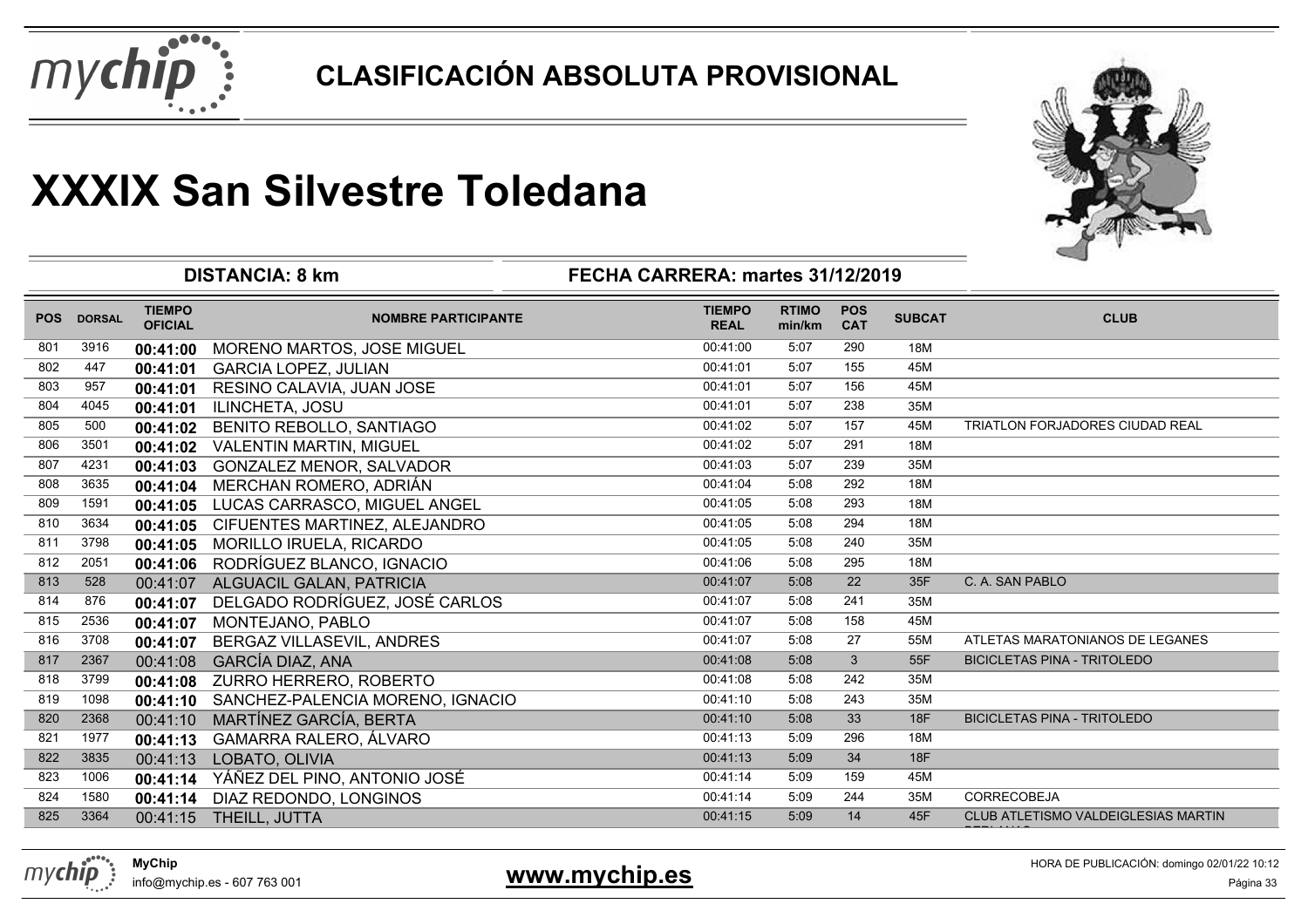



|            |               |                                 |                                |                                  |                        |                          |               | 一                               |
|------------|---------------|---------------------------------|--------------------------------|----------------------------------|------------------------|--------------------------|---------------|---------------------------------|
|            |               |                                 | <b>DISTANCIA: 8 km</b>         | FECHA CARRERA: martes 31/12/2019 |                        |                          |               |                                 |
| <b>POS</b> | <b>DORSAL</b> | <b>TIEMPO</b><br><b>OFICIAL</b> | <b>NOMBRE PARTICIPANTE</b>     | <b>TIEMPO</b><br><b>REAL</b>     | <b>RTIMO</b><br>min/km | <b>POS</b><br><b>CAT</b> | <b>SUBCAT</b> | <b>CLUB</b>                     |
| 826        | 3419          | 00:41:15                        | CONDE PITA, MARIA FERNANDA     | 00:41:15                         | 5:09                   | 15                       | 45F           | <b>WT ENDURANCE</b>             |
| 827        | 3902          | 00:41:16                        | FERNÁNDEZ GONZÁLEZ, DANIEL     | 00:41:16                         | 5:09                   | 297                      | 18M           |                                 |
| 828        | 311           | 00:41:18                        | MERCHAN CAMACHO, SERGIO        | 00:41:18                         | 5:09                   | 298                      | 18M           |                                 |
| 829        | 312           | 00:41:18                        | RODRIGUEZ GONZALEZ, ELENA      | 00:41:18                         | 5:09                   | 35                       | <b>18F</b>    |                                 |
| 830        | 1687          | 00:41:18                        | TORDESILLAS BALLESTEROS, JESÚS | 00:41:18                         | 5:09                   | 160                      | 45M           | <b>FONDISTAS TOLEDANOS</b>      |
| 831        | 3282          | 00:41:18                        | RUANO PÉREZ, RUBÉN             | 00:41:18                         | 5:09                   | 161                      | 45M           |                                 |
| 832        | 3415          | 00:41:18                        | GONZALEZ CONDE, PEDRO          | 00:41:18                         | 5:09                   | 299                      | 18M           | <b>WT ENDURANCE</b>             |
| 833        | 73            | 00:41:19                        | TORRIJOS SANTOS, SAMUEL        | 00:41:19                         | 5:09                   | 162                      | 45M           |                                 |
| 834        | 1803          | 00:41:19                        | MORA LAGOS, DANIEL             | 00:41:19                         | 5:09                   | 300                      | 18M           |                                 |
| 835        | 2825          | 00:41:19                        | MARTÍN SERRANO, JAIME          | 00:41:19                         | 5:09                   | 301                      | 18M           | CLUB DEPORTIVO MONTES DE TOLEDO |
| 836        | 4299          | 00:41:19                        | NARANJO SANCHEZ, ÁNGEL         | 00:41:19                         | 5:09                   | 245                      | 35M           | CLUB MARATÓN QUINTO ALIENTO     |
| 837        | 1688          | 00:41:20                        | MARTÍN VILLASEVIL, SILVIA      | 00:41:20                         | 5:10                   | 16                       | 45F           | FONDISTAS TOLEDANOS             |
| 838        | 3448          | 00:41:20                        | APARICIO RUIZ, MIGUEL          | 00:41:20                         | 5:10                   | 302                      | 18M           |                                 |
| 839        | 3307          | 00:41:21                        | RODRÍGUEZ-MALO LORENZO, DAVID  | 00:41:21                         | 5:10                   | 303                      | 18M           |                                 |
| 840        | 255           | 00:41:25                        | FERNÁNDEZ LÓPEZ, VICENTE       | 00:41:25                         | 5:10                   | 28                       | 55M           |                                 |
| 841        | 588           | 00:41:25                        | MOLERO NIETO, JULIANA          | 00:41:25                         | 5:10                   | 23                       | 35F           |                                 |
| 842        | 370           | 00:41:27                        | BAÑARES MOCEJON, SERGIO        | 00:41:27                         | 5:10                   | 246                      | 35M           |                                 |
| 843        | 2440          | 00:41:27                        | ARROYO LOZANO, ALVARO          | 00:41:27                         | 5:10                   | 304                      | 18M           |                                 |
| 844        | 2878          | 00:41:28                        | SALCEDO RAMOS, IGNACIO         | 00:41:28                         | 5:11                   | 305                      | 18M           |                                 |
| 845        | 2636          | 00:41:31                        | RAMOS GARRIDO, ANGEL LUIS      | 00:41:31                         | 5:11                   | 163                      | 45M           |                                 |
| 846        | 3271          | 00:41:31                        | ALONSO DIEZ, RAUL              | 00:41:31                         | 5:11                   | 247                      | 35M           | <b>CORRECOBEJA</b>              |
| 847        | 1025          | 00:41:32                        | TORRES LÓPEZ, JESÚS            | 00:41:32                         | 5:11                   | 164                      | 45M           |                                 |
| 848        | 1495          | 00:41:32                        | LÓPEZ PATÓN, MARIA DEL MAR     | 00:41:32                         | 5:11                   | 17                       | 45F           |                                 |
| 849        | 1546          | 00:41:32                        | <b>BURGOS CORTES, JUAN</b>     | 00:41:32                         | 5:11                   | 165                      | 45M           |                                 |
| 850        | 4280          | 00:41:32                        | VELAZQUEZ RECIO, ISRAEL        | 00:41:32                         | 5:11                   | 306                      | 18M           |                                 |
|            |               |                                 |                                |                                  |                        |                          |               |                                 |



info@mychip.es - 607 763 001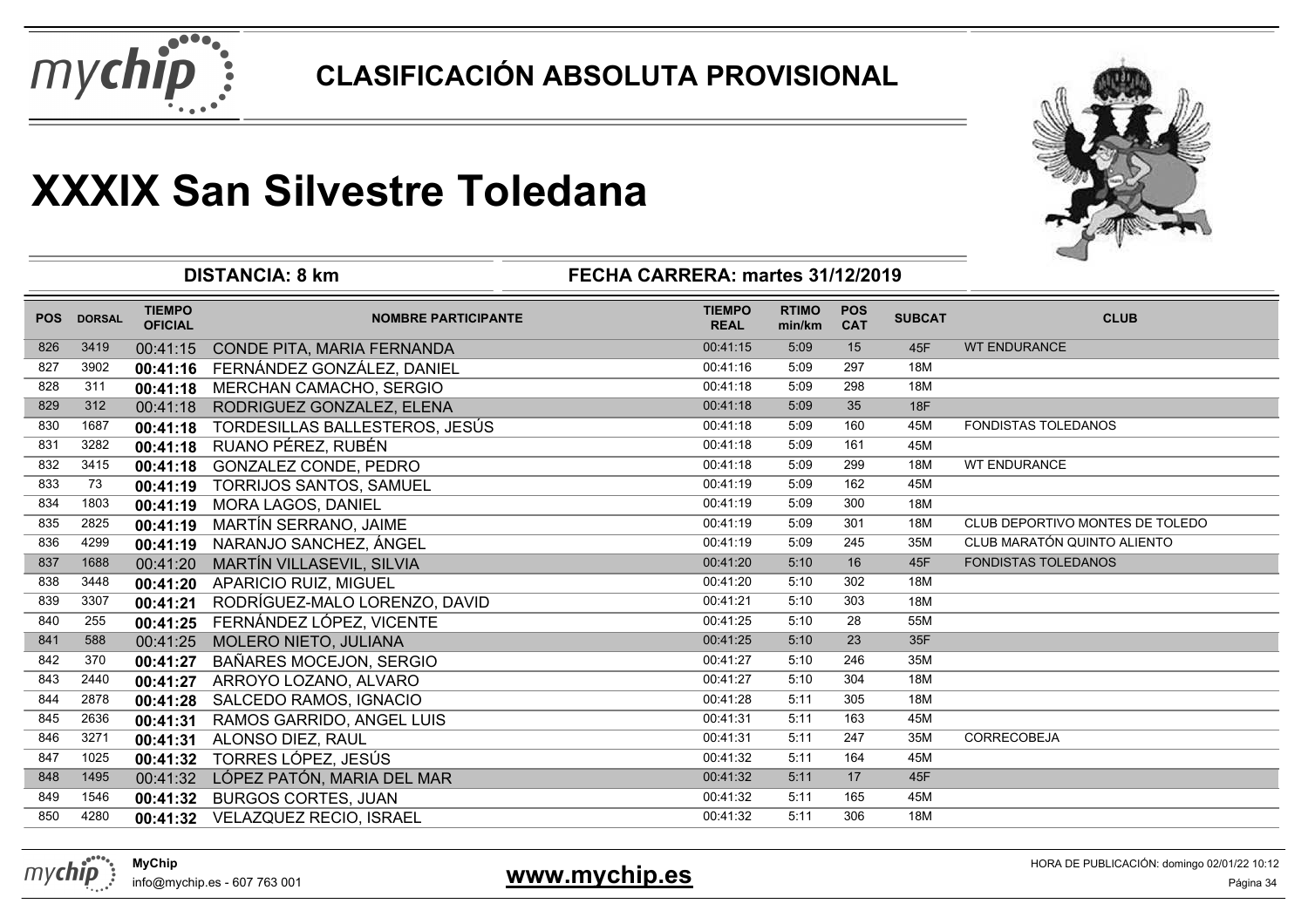



| <b>TIEMPO</b><br><b>TIEMPO</b><br><b>RTIMO</b><br><b>POS</b><br><b>SUBCAT</b><br><b>POS</b><br><b>DORSAL</b><br><b>NOMBRE PARTICIPANTE</b><br><b>OFICIAL</b><br><b>REAL</b><br>min/km<br><b>CAT</b> | <b>CLUB</b> |
|-----------------------------------------------------------------------------------------------------------------------------------------------------------------------------------------------------|-------------|
| 00:41:33<br>45M<br>1004<br>FERNANDEZ GUTIERREZ, JAIME<br>5:11<br>166<br>851<br>00:41:33                                                                                                             |             |
| 18<br>45F<br>PÉREZ DE ALBÉNIZ, NATALIA<br>00:41:33<br>5:11<br>852<br>1576<br>00:41:33                                                                                                               |             |
| RECUERO GARCÍA, ABEL<br>00:41:33<br>5:11<br>248<br>35M<br>853<br>2191<br>00:41:33                                                                                                                   |             |
| 167<br>45M<br><b>BIKERUNNING</b><br>00:41:33<br>5:11<br>854<br>2290<br>BENITEZ JABALERA, SERGIO<br>00:41:33                                                                                         |             |
| 00:41:33<br>JIMÉNEZ MARTÍN, FRANCISCO JAVIER<br>5:11<br>307<br>855<br>2801<br>00:41:33<br>18M                                                                                                       |             |
| 00:41:33<br>5:11<br>249<br>856<br>3630<br>LOPEZ BALLESTEROS, ALBERTO<br>35M<br>00:41:33                                                                                                             |             |
| 00:41:33<br>857<br>JIMÉNEZ COMENDADOR, RUBÉN<br>5:11<br>308<br>18M<br>4222<br>00:41:33                                                                                                              |             |
| 00:41:33<br>5:11<br>22<br>858<br>4279<br>16M<br>VELAZQUEZ RECIO, DAVID<br>00:41:33                                                                                                                  |             |
| 00:41:35<br>5:11<br>168<br>45M<br>859<br>331<br>RUIZ ESCAGEDO, JORGE<br>00:41:35                                                                                                                    |             |
| 5:11<br>2705<br>00:41:35<br>309<br>860<br>CARRASCO ROMO, CRISTOBAL<br>18M<br>00:41:35                                                                                                               |             |
| 00:41:36<br>29<br>55M<br>861<br>5:12<br>607<br>CHECA G <sup>a</sup> -CARMONA, JUAN CARLOS<br>00:41:36                                                                                               |             |
| CORRECOBEJA<br>00:41:36<br>5:12<br>862<br>1238<br>250<br>35M<br>00:41:36<br>PLEITE GUIO, PEDRO JAVIER                                                                                               |             |
| 00:41:36<br>5:12<br>251<br>35M<br>863<br>1369<br>CRUZ ROMAN, ALFONSO<br>00:41:36                                                                                                                    |             |
| MUÑOZ ROMÁN, DAVID<br>00:41:36<br>5:12<br>252<br>35M<br><b>MAXIMOTRAIL</b><br>864<br>3980<br>00:41:36                                                                                               |             |
| 00:41:37<br>5:12<br>253<br>35M<br>LÓPEZ MONTOYA, FRANCISCO JOSÉ<br>865<br>3841<br>00:41:37                                                                                                          |             |
| 00:41:38<br>5:12<br>310<br>18M<br>866<br>317<br>00:41:38<br><b>GARCIA LOPEZ, DAVID</b>                                                                                                              |             |
| MEDINA RODRÍGUEZ, VÍCTOR<br>00:41:38<br>5:12<br>311<br>18M<br>867<br>3462<br>00:41:38                                                                                                               |             |
| 00:41:41<br>5:12<br>24<br>35F<br>1001<br>DOMÍNGUEZ BARAJAS, PATRICIA<br>868<br>00:41:41                                                                                                             |             |
| 00:41:41<br>5:12<br>169<br>869<br>1523<br>45M<br>00:41:41<br>ALONSO CABRILLO, JAVIER                                                                                                                |             |
| 00:41:42<br>23<br>5:12<br>16M<br>870<br>821<br>REQUENA CORPS, ALBERTO<br>00:41:42                                                                                                                   |             |
| 00:41:42<br>5:12<br>871<br>3564<br>170<br>45M<br><b>RUNNING LA PICOTA</b><br>JULIAN ARELLANO, JOSE LUIS<br>00:41:42                                                                                 |             |
| 00:41:43<br>5:12<br>171<br>45M<br>872<br>822<br>REQUENA MOYA, JOSE ANTONIO<br>00:41:43                                                                                                              |             |
| 00:41:43<br>5:12<br>312<br>873<br>3864<br>CAMPOS SÁNCHEZ, DANIEL<br>18M<br>00:41:43                                                                                                                 |             |
| 00:41:44<br>313<br>18M<br>874<br>845<br>SEVILLA PLAZA, PEDRO<br>5:13<br>00:41:44                                                                                                                    |             |
| 1378<br>JIMÉNEZ, FAUSTO<br>00:41:44<br>5:13<br>172<br>45M<br>875<br>00:41:44                                                                                                                        |             |

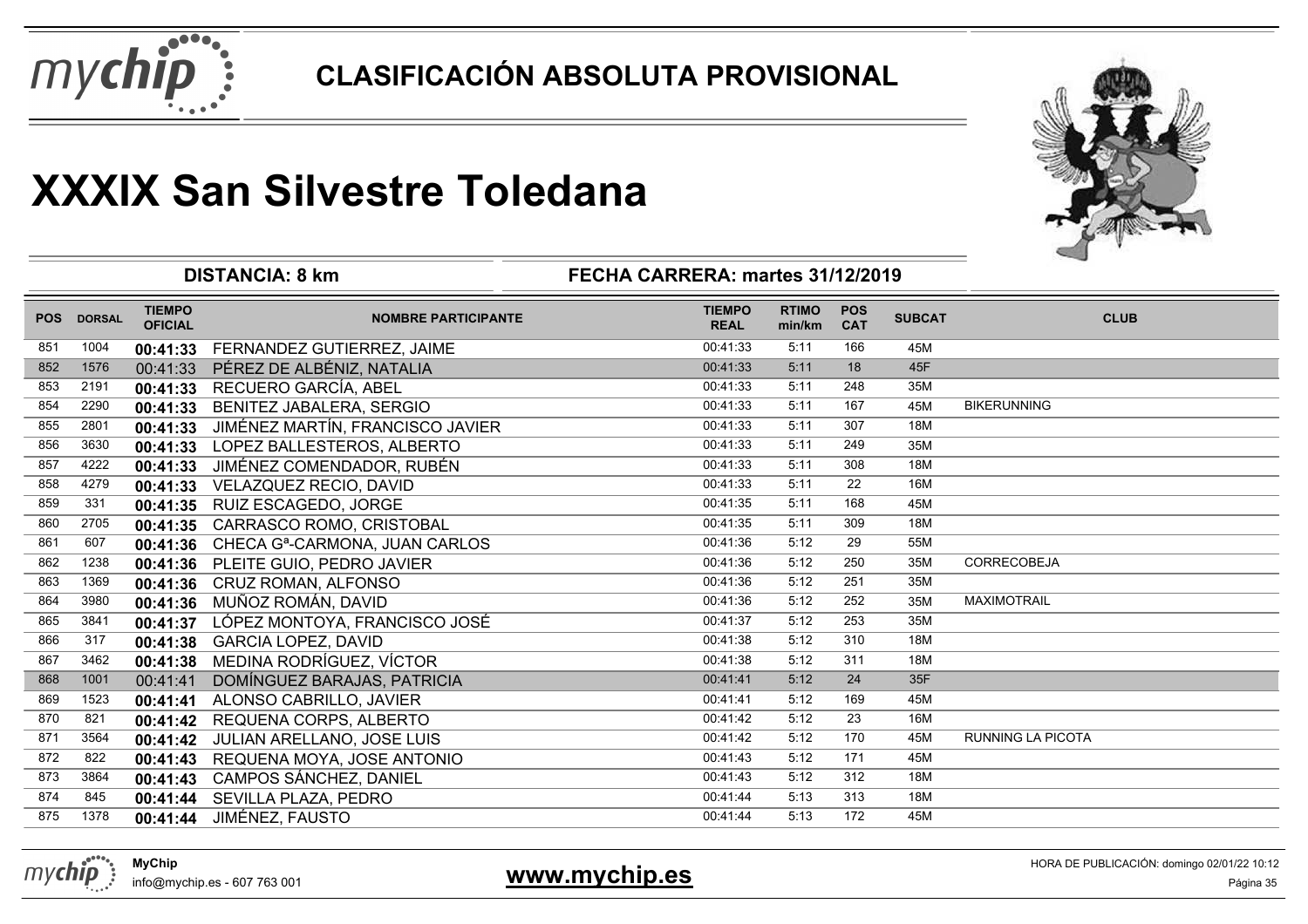



|            |               |                                 | <b>DISTANCIA: 8 km</b>               | FECHA CARRERA: martes 31/12/2019 |                        |                          |               |                                 |
|------------|---------------|---------------------------------|--------------------------------------|----------------------------------|------------------------|--------------------------|---------------|---------------------------------|
| <b>POS</b> | <b>DORSAL</b> | <b>TIEMPO</b><br><b>OFICIAL</b> | <b>NOMBRE PARTICIPANTE</b>           | <b>TIEMPO</b><br><b>REAL</b>     | <b>RTIMO</b><br>min/km | <b>POS</b><br><b>CAT</b> | <b>SUBCAT</b> | <b>CLUB</b>                     |
| 876        | 1552          | 00:41:44                        | GARCÍA MÁRQUEZ, LUIS ANTONIO         | 00:41:44                         | 5:13                   | 173                      | 45M           |                                 |
| 877        | 1824          | 00:41:44                        | GARCÍA APARICIO, ALBERTO             | 00:41:44                         | 5:13                   | 314                      | 18M           |                                 |
| 878        | 2845          | 00:41:44                        | DE LA OLIVA GOMEZ, JAVIER            | 00:41:44                         | 5:13                   | 254                      | 35M           |                                 |
| 879        | 3871          | 00:41:44                        | REDONDO CARRASCO, MARIO              | 00:41:44                         | 5:13                   | 315                      | 18M           |                                 |
| 880        | 1255          | 00:41:45                        | PALMERO GONZÁLEZ, LUCÍA              | 00:41:45                         | 5:13                   | 36                       | 18F           |                                 |
| 881        | 3034          | 00:41:45                        | RODRIGUEZ GOMEZ HIDALGO, PABLO JESUS | 00:41:45                         | 5:13                   | 316                      | 18M           | ASOCIACIACION ATLETICA TORRIJOS |
| 882        | 3071          | 00:41:45                        | <b>GARCIA CUEVAS, CARMEN</b>         | 00:41:45                         | 5:13                   | $\overline{4}$           | 55F           |                                 |
| 883        | 2477          | 00:41:46                        | HERNANDEZ HERNANDEZ, JOSÉ ANTONIO    | 00:41:46                         | 5:13                   | 255                      | 35M           | ALAMEDA CORRE                   |
| 884        | 3742          | 00:41:47                        | IBAÑEZ GARRIDO, ROCIO                | 00:41:47                         | 5:13                   | 19                       | 45F           |                                 |
| 885        | 4459          | 00:41:47                        | PÉREZ CRUZ, DAVID                    | 00:41:47                         | 5:13                   | 317                      | 18M           | ASOCIACIACION ATLETICA TORRIJOS |
| 886        | 815           | 00:41:48                        | FIGUEROA GOMEZ-ELVIRA, CARMELO       | 00:41:48                         | 5:13                   | 174                      | 45M           | CLUB DE ATLETISMO OCAÑENSE      |
| 887        | 2039          | 00:41:48                        | <b>CORDERO ENCINAR, PAULA</b>        | 00:41:48                         | 5:13                   | 37                       | 18F           |                                 |
| 888        | 303           | 00:41:49                        | MARTIN GOMEZ, ALFREDO                | 00:41:49                         | 5:13                   | 175                      | 45M           |                                 |
| 889        | 631           | 00:41:50                        | ÁVILA TAPIAL, EVA MARÍA              | 00:41:50                         | 5:13                   | 25                       | 35F           |                                 |
| 890        | 3208          | 00:41:50                        | RODRÍGUEZ FERNÁNDEZ, YANIRA          | 00:41:50                         | 5:13                   | 38                       | 18F           | <b>CNS ORIOL IMPERIAL</b>       |
| 891        | 3911          | 00:41:51                        | CARCACHE RODRÍGUEZ, KARLA ARACELY    | 00:41:51                         | 5:13                   | 39                       | 18F           |                                 |
| 892        | 1133          | 00:41:52                        | RIAGUAS GUERRA, DIEGO                | 00:41:52                         | 5:14                   | 318                      | 18M           |                                 |
| 893        | 1684          | 00:41:52                        | <b>MARTIN TELLEZ, FRANCISCO</b>      | 00:41:52                         | 5:14                   | 256                      | 35M           | <b>TROTAMUSICOS</b>             |
| 894        | 1685          | 00:41:52                        | CONSUEGRA OCAÑA, ANTONIO MIGUEL      | 00:41:52                         | 5:14                   | 30                       | 55M           | <b>BIKERUNING</b>               |
| 895        | 2537          | 00:41:53                        | PETRONILA GOMEZ, LAURA               | 00:41:53                         | 5:14                   | 40                       | <b>18F</b>    |                                 |
| 896        | 2789          | 00:41:54                        | CLEMENTE FERNANDEZ, PEDRO LUIS       | 00:41:54                         | 5:14                   | 319                      | 18M           |                                 |
| 897        | 851           | 00:41:55                        | <b>ENCINAS VEGA, HUGO</b>            | 00:41:55                         | 5:14                   | 24                       | 16M           |                                 |
| 898        | 1092          | 00:41:56                        | <b>MARTIN, AITOR</b>                 | 00:41:56                         | 5:14                   | 320                      | 18M           | <b>TOLETOLE</b>                 |
| 899        | 1329          | 00:41:56                        | GOMEZ-HIDALGO FERNANDEZ, MANUEL      | 00:41:56                         | 5:14                   | 31                       | 55M           |                                 |
| 900        | 1453          | 00:41:56                        | SÁNCHEZ GÓMEZ, MANUEL                | 00:41:56                         | 5:14                   | 321                      | 18M           |                                 |
|            |               |                                 |                                      |                                  |                        |                          |               |                                 |

**MyChip**info@mychip.es - 607 763 001

mychip

**www.mychip.es**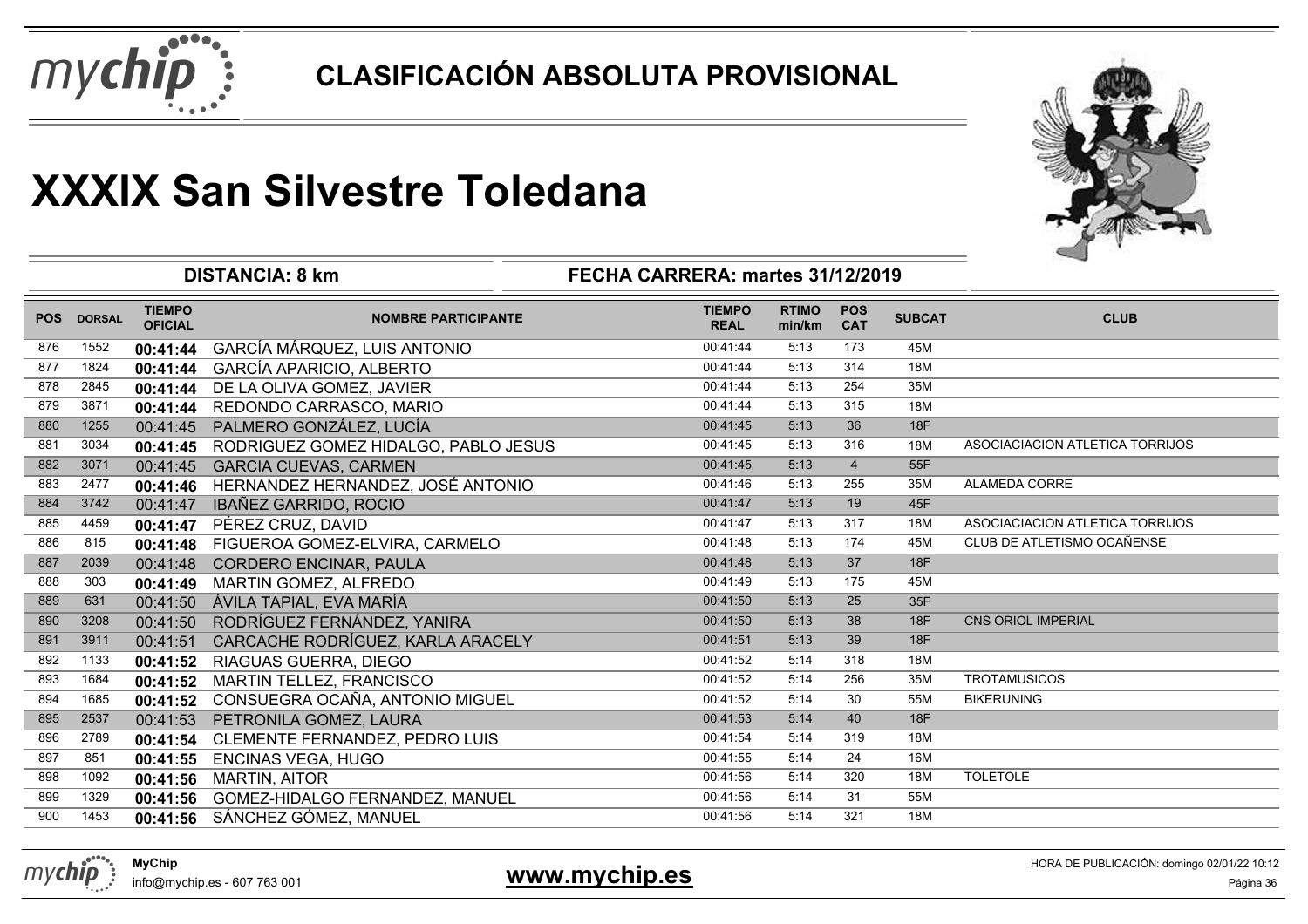



|            |               |                                 | <b>DISTANCIA: 8 km</b>                | FECHA CARRERA: martes 31/12/2019 |                        |                          |               | ⊸                               |
|------------|---------------|---------------------------------|---------------------------------------|----------------------------------|------------------------|--------------------------|---------------|---------------------------------|
| <b>POS</b> | <b>DORSAL</b> | <b>TIEMPO</b><br><b>OFICIAL</b> | <b>NOMBRE PARTICIPANTE</b>            | <b>TIEMPO</b><br><b>REAL</b>     | <b>RTIMO</b><br>min/km | <b>POS</b><br><b>CAT</b> | <b>SUBCAT</b> | <b>CLUB</b>                     |
| 901        | 2708          | 00:41:56                        | PÉREZ AGUDO, MARIO                    | 00:41:56                         | 5:14                   | 322                      | 18M           |                                 |
| 902        | 3939          | 00:41:56                        | COMENDADOR ARQUERO, JOSE              | 00:41:56                         | 5:14                   | 176                      | 45M           |                                 |
| 903        | 2049          | 00:41:57                        | ALONSO MARTÍNEZ, JAVIER               | 00:41:57                         | 5:14                   | 323                      | 18M           | <b>TOLETOLE</b>                 |
| 904        | 2707          | 00:41:57                        | PÉREZ HERNÁNDEZ, FCO JAVIER           | 00:41:57                         | 5:14                   | 32                       | 55M           |                                 |
| 905        | 833           | 00:41:58                        | RODRÍGUEZ ARROYO, EMILIO              | 00:41:58                         | 5:14                   | 177                      | 45M           |                                 |
| 906        | 984           | 00:41:58                        | ORIHUELA RAMIREZ, CRISTOBAL           | 00:41:58                         | 5:14                   | 178                      | 45M           | ATLETAS MARATONIANOS DE LEGANES |
| 907        | 4381          | 00:41:58                        | VALENTÍN ROJAS, JOSÉ                  | 00:41:58                         | 5:14                   | 257                      | 35M           |                                 |
| 908        | 316           | 00:41:59                        | <b>GARCIA GARCIA, ANGEL</b>           | 00:41:59                         | 5:14                   | 258                      | 35M           |                                 |
| 909        | 983           | 00:41:59                        | MUÑOZ MISAS, JOSE ANTONIO             | 00:41:59                         | 5:14                   | 179                      | 45M           | ATLETAS MARATONIANOS DE LEGANES |
| 910        | 1195          | 00:41:59                        | PEREZ GOMEZ, JOSE DAMIAN              | 00:41:59                         | 5:14                   | 180                      | 45M           |                                 |
| 911        | 4403          | 00:42:00                        | VALENTÍN ROJAS, JORGE                 | 00:42:00                         | 5:15                   | 181                      | 45M           |                                 |
| 912        | 4421          | 00:42:00                        | CALVO HERRERA, FRANCISCO JAVIER       | 00:42:00                         | 5:15                   | 182                      | 45M           |                                 |
| 913        | 422           | 00:42:02                        | FERNANDEZ GOMEZ, OSCAR                | 00:42:02                         | 5:15                   | 259                      | 35M           | A.D. MAPOMA                     |
| 914        | 1672          | 00:42:02                        | BLANCO GAROZ, ALEJANDRO               | 00:42:02                         | 5:15                   | 324                      | <b>18M</b>    | TROTACAMINOS CEDILLO            |
| 915        | 4082          | 00:42:04                        | MARTIN ISABEL, JUAN MARÍA             | 00:42:04                         | 5:15                   | 25                       | 16M           |                                 |
| 916        | 1544          | 00:42:05                        | VARA BRAOJOS, RICARDO                 | 00:42:05                         | 5:15                   | 183                      | 45M           |                                 |
| 917        | 1545          | 00:42:05                        | VARA BRAOJOS, FERNANDO                | 00:42:05                         | 5:15                   | 260                      | 35M           |                                 |
| 918        | 2101          | 00:42:05                        | RODRIGUEZ GOMEZ, JUAN CARLOS          | 00:42:05                         | 5:15                   | 33                       | 55M           | ASOCIACION FONDISTAS TOLEDANOS  |
| 919        | 3445          | 00:42:05                        | CAÑAMERO DE LA CRUZ, LUCINIO          | 00:42:05                         | 5:15                   | 34                       | 55M           | CLUB ATLETISMO LA FUENTECILLA   |
| 920        | 4323          | 00:42:05                        | FERNANDEZ, ANGEL IVAN                 | 00:42:05                         | 5:15                   | 184                      | 45M           |                                 |
| 921        | 1186          | 00:42:06                        | HERNÁNDEZ WRONA, MARCELO              | 00:42:06                         | 5:15                   | 325                      | 18M           | <b>TRAININGREY</b>              |
| 922        | 4425          | 00:42:06                        | MARTINEZ DE LA CASA BENAVENTE, ISABEL | 00:42:06                         | 5:15                   | 5                        | 55F           | ASOCIACIACION ATLETICA TORRIJOS |
| 923        | 1845          | 00:42:07                        | MANZANEDO VALLEJO, ROBERTO            | 00:42:07                         | 5:15                   | 185                      | 45M           |                                 |
| 924        | 657           | 00:42:08                        | <b>GALLARDO ALAMILLO, ALBERTO</b>     | 00:42:08                         | 5:16                   | 186                      | 45M           | <b>WT ENDURANCE</b>             |
| 925        | 978           | 00:42:08                        | OCAÑA GONZALEZ, VICTORIANO            | 00:42:08                         | 5:16                   | 261                      | 35M           |                                 |



### **www.mychip.es**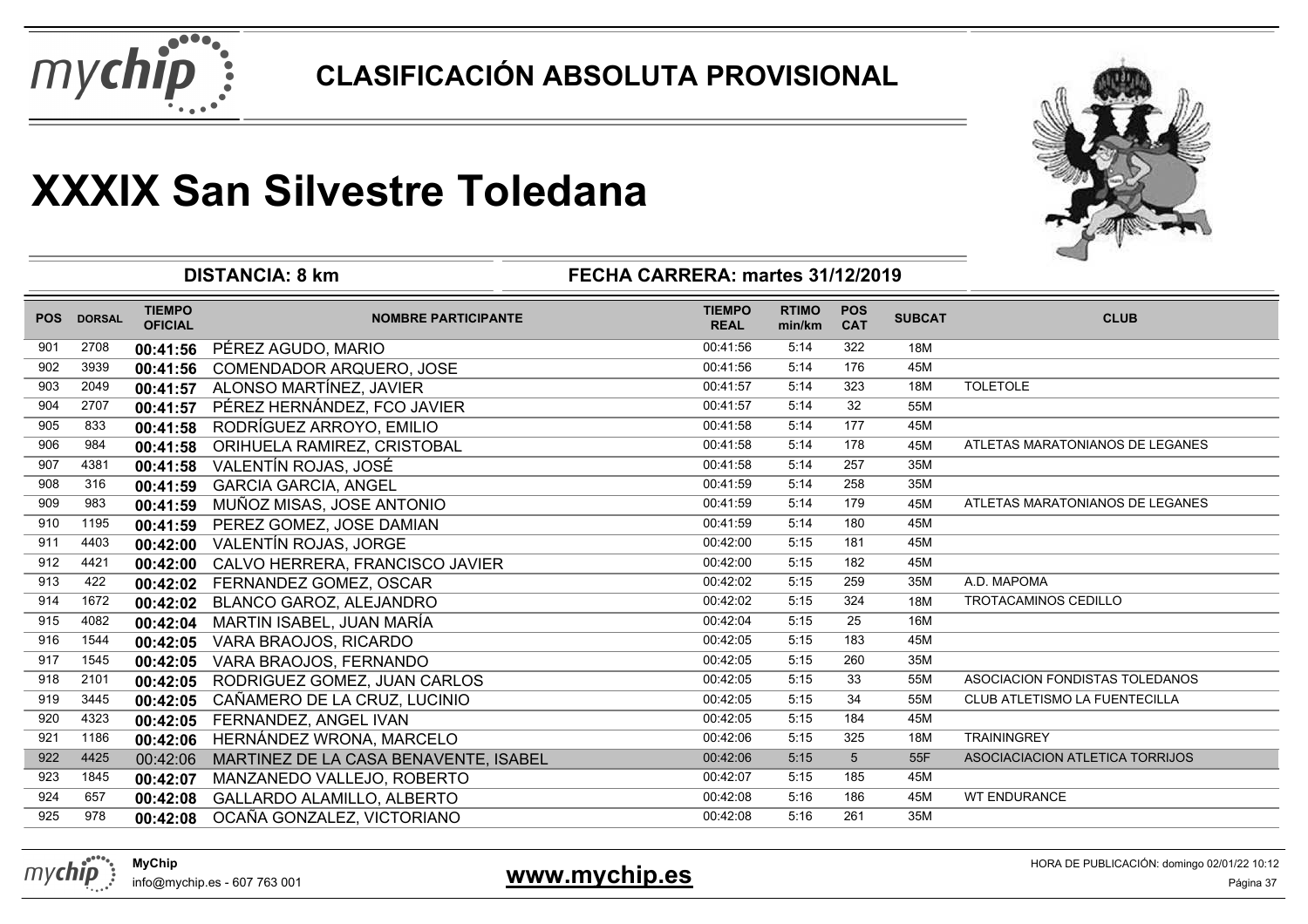



|            |               |                                 | <b>DISTANCIA: 8 km</b>             | FECHA CARRERA: martes 31/12/2019 |                        | ⊸                        |               |                                |
|------------|---------------|---------------------------------|------------------------------------|----------------------------------|------------------------|--------------------------|---------------|--------------------------------|
| <b>POS</b> | <b>DORSAL</b> | <b>TIEMPO</b><br><b>OFICIAL</b> | <b>NOMBRE PARTICIPANTE</b>         | <b>TIEMPO</b><br><b>REAL</b>     | <b>RTIMO</b><br>min/km | <b>POS</b><br><b>CAT</b> | <b>SUBCAT</b> | <b>CLUB</b>                    |
| 926        | 1089          | 00:42:08                        | <b>GONZALEZ CARPINTERO, JESUS</b>  | 00:42:08                         | 5:16                   | 187                      | 45M           |                                |
| 927        | 2906          | 00:42:10                        | <b>GARRIDO PANIAGUA, ALBERTO</b>   | 00:42:10                         | 5:16                   | 262                      | 35M           |                                |
| 928        | 2855          | 00:42:11                        | ARROYO VILLARRUBIA, JOSE MARIA     | 00:42:11                         | 5:16                   | 326                      | 18M           |                                |
| 929        | 1272          | 00:42:12                        | FERNANDEZ ROMERA, GONZALO          | 00:42:12                         | 5:16                   | 263                      | 35M           |                                |
| 930        | 2886          |                                 | 00:42:12 ZURITA MELERO, JUAN FELIX | 00:42:12                         | 5:16                   | 188                      | 45M           |                                |
| 931        | 1582          | 00:42:13                        | CARRASCO GUERRERO, RODRIGO         | 00:42:13                         | 5:16                   | 264                      | 35M           |                                |
| 932        | 1583          | 00:42:13                        | ALONSO GÓMEZ, NATALIA              | 00:42:13                         | 5:16                   | 26                       | 35F           |                                |
| 933        | 1592          | 00:42:13                        | ALONSO GÓMEZ, GADEA                | 00:42:13                         | 5:16                   | 27                       | 35F           |                                |
| 934        | 2115          | 00:42:14                        | GÓMEZ MARTIN-SALAS, ANDRES         | 00:42:14                         | 5:16                   | 327                      | 18M           |                                |
| 935        | 2125          | 00:42:14                        | PARRA SANCHEZ, DAVID               | 00:42:14                         | 5:16                   | 265                      | 35M           | ASOCIACION FONDISTAS TOLEDANOS |
| 936        | 2306          | 00:42:15                        | JIMÉNEZ DE SANTOS, DAVID           | 00:42:15                         | 5:16                   | 189                      | 45M           | ASOCIACIÓN FONDISTAS TOLEDANOS |
| 937        | 4420          | 00:42:15                        | DIAZ PEÑAS, JAVIER                 | 00:42:15                         | 5:16                   | 266                      | 35M           |                                |
| 938        | 2593          | 00:42:16                        | <b>GARCÍA GARCÍA, DAVID</b>        | 00:42:16                         | 5:17                   | 328                      | 18M           |                                |
| 939        | 4330          | 00:42:17                        | COLLADO DÍAZ, MIGUEL ANDRÉS        | 00:42:17                         | 5:17                   | 267                      | 35M           |                                |
| 940        | 3640          | 00:42:18                        | SERRANO SAAVEDRA, MARCO ANTONIO    | 00:42:18                         | 5:17                   | 190                      | 45M           |                                |
| 941        | 4317          | 00:42:18                        | RODRIGUEZ CUESTA, JACINTO          | 00:42:18                         | 5:17                   | 191                      | 45M           |                                |
| 942        | 1275          | 00:42:19                        | SANCHEZ DE PAZ, DARÍO              | 00:42:19                         | 5:17                   | 268                      | 35M           |                                |
| 943        | 1906          | 00:42:19                        | DÍAZ RAMÍREZ, MARCOS               | 00:42:19                         | 5:17                   | 329                      | 18M           |                                |
| 944        | 3272          | 00:42:19                        | BENAYAS DEL RÍO, ANDRÉS            | 00:42:19                         | 5:17                   | 330                      | 18M           |                                |
| 945        | 614           | 00:42:20                        | PRADO MORENO, JOSÉ MIKAEL          | 00:42:20                         | 5:17                   | 192                      | 45M           | <b>ACDC GERINDOTE</b>          |
| 946        | 2248          | 00:42:20                        | <b>GARCÍA GÓMEZ, DAVID</b>         | 00:42:20                         | 5:17                   | 331                      | 18M           |                                |
| 947        | 1831          | 00:42:21                        | LOPEZ ESCRIBANO, DAVID             | 00:42:21                         | 5:17                   | $\overline{332}$         | 18M           |                                |
| 948        | 2641          | 00:42:21                        | LÓPEZ GÓMEZ, ROBERTO               | 00:42:21                         | 5:17                   | 333                      | 18M           |                                |
| 949        | 2048          | 00:42:22                        | PARRA RODRIGUEZ, JAIME             | 00:42:22                         | 5:17                   | 269                      | 35M           |                                |
| 950        | 4053          | 00:42:22                        | LÓPEZ SÁNCHEZ, ÁLVARO              | 00:42:22                         | 5:17                   | 334                      | 18M           |                                |



info@mychip.es - 607 763 001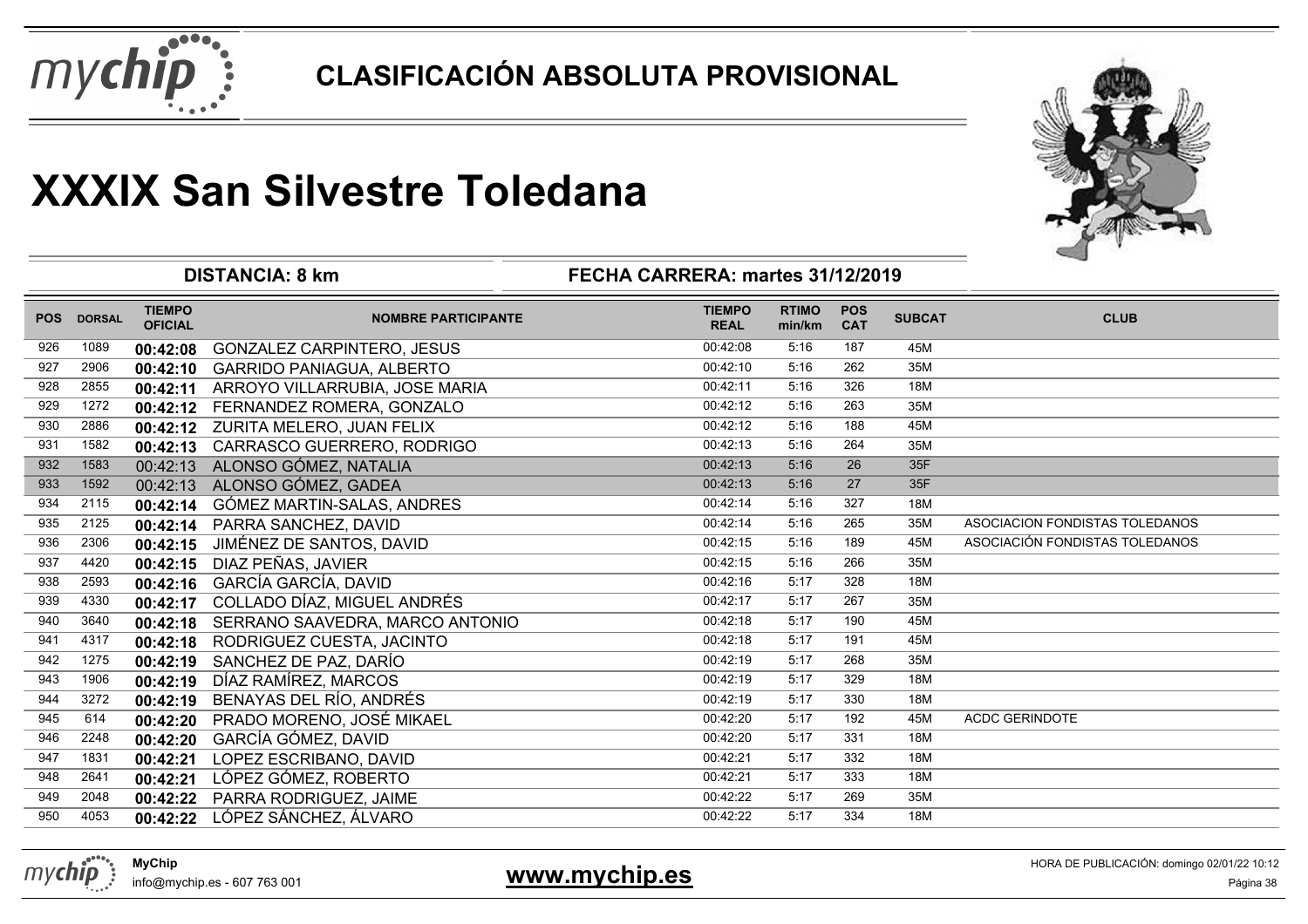



| <b>TIEMPO</b><br><b>RTIMO</b><br><b>TIEMPO</b><br><b>POS</b><br><b>SUBCAT</b><br><b>CLUB</b><br><b>POS</b><br><b>DORSAL</b><br><b>NOMBRE PARTICIPANTE</b><br><b>CAT</b><br><b>OFICIAL</b><br><b>REAL</b><br>min/km<br>00:42:23<br>35M<br>2106<br>5:17<br>270<br>951<br>GONZALEZ MARTIN, RICARDO<br>00:42:23<br>5:17<br>20<br>45F<br>952<br>GONZÁLEZ MARTÍN, MARTA<br>00:42:23<br>2773<br>00:42:23<br>00:42:23<br>953<br>RODRÍGUEZ ROMERO, IGNACIO<br>5:17<br>335<br>18M<br>2867<br>00:42:23<br>5:18<br>35<br>954<br>00:42:24<br>55M<br>1243<br>DÍAZ TERCERO, GOYO<br>00:42:24<br>36<br>955<br>00:42:24<br>5:18<br>55M<br><b>CLUB MARATHON ARANJUEZ</b><br>2028<br>HERNANDEZ LEYVA, FERNANDO<br>00:42:24<br><b>LA VEGA TRIATLON</b><br>956<br>00:42:25<br>5:18<br>271<br>1152<br>LOPEZ DIAZ, DAVID<br>35M<br>00:42:25<br>00:42:26<br>5:18<br>193<br>AMIGOS DEL ATLETISMO VALDEMORO<br>957<br>1150<br>45M<br>CANAL GUTIERREZ, ALBERTO<br>00:42:26<br>00:42:26<br>5:18<br>958<br>272<br>1321<br>LLORENTE ALVAREZ, DANIEL<br>35M<br>00:42:26<br>SÁNCHEZ FERNÁNDEZ, ADELAIDA<br>28<br>35F<br>00:42:26<br>5:18<br>959<br>00:42:26<br>1621<br>37<br>960<br>BENAYAS GARCÍA, GABRIEL JESÚS<br>00:42:26<br>5:18<br>4205<br>55M<br>00:42:26<br>18F<br>00:42:27<br>5:18<br>41<br>961<br>3295<br>DEL POZO RODRIGUEZ, SOFIA<br>00:42:27<br>ROMERO FERNÁNDEZ, JOSE FÉLIX<br>00:42:27<br>38<br>962<br>5:18<br>4187<br>55M<br>00:42:27<br>336<br>963<br>RÍOS DE LORO, DANIEL<br>5:18<br>18M<br>2425<br>00:42:28<br>00:42:28<br>00:42:28<br>5:18<br>337<br>18M<br>964<br>3291<br>FENANDEZ LARGO, IVAN<br>00:42:28<br>18F<br>965<br>5:18<br>42<br>963<br>00:42:29<br>00:42:29<br>FONTECHA ORTEGA, MARIA<br>00:42:29<br>273<br>966<br>5:18<br>35M<br>1385<br>DEL CERRO ARRABAL, JOSE IGNACIO<br>00:42:29<br>6<br>967<br>GÓMEZ RESINO, MARÍA<br>00:42:29<br>5:18<br>16F<br>3149<br>00:42:29<br>968<br>00:42:30<br>194<br>45M<br>2680<br>MATEOS GORDON, JOSE MANUEL<br>5:18<br>00:42:30 |  |
|-------------------------------------------------------------------------------------------------------------------------------------------------------------------------------------------------------------------------------------------------------------------------------------------------------------------------------------------------------------------------------------------------------------------------------------------------------------------------------------------------------------------------------------------------------------------------------------------------------------------------------------------------------------------------------------------------------------------------------------------------------------------------------------------------------------------------------------------------------------------------------------------------------------------------------------------------------------------------------------------------------------------------------------------------------------------------------------------------------------------------------------------------------------------------------------------------------------------------------------------------------------------------------------------------------------------------------------------------------------------------------------------------------------------------------------------------------------------------------------------------------------------------------------------------------------------------------------------------------------------------------------------------------------------------------------------------------------------------------------------------------------------------------------------------------------------------------------------------------------------------------------------------------------------------------------------------------------------|--|
|                                                                                                                                                                                                                                                                                                                                                                                                                                                                                                                                                                                                                                                                                                                                                                                                                                                                                                                                                                                                                                                                                                                                                                                                                                                                                                                                                                                                                                                                                                                                                                                                                                                                                                                                                                                                                                                                                                                                                                   |  |
|                                                                                                                                                                                                                                                                                                                                                                                                                                                                                                                                                                                                                                                                                                                                                                                                                                                                                                                                                                                                                                                                                                                                                                                                                                                                                                                                                                                                                                                                                                                                                                                                                                                                                                                                                                                                                                                                                                                                                                   |  |
|                                                                                                                                                                                                                                                                                                                                                                                                                                                                                                                                                                                                                                                                                                                                                                                                                                                                                                                                                                                                                                                                                                                                                                                                                                                                                                                                                                                                                                                                                                                                                                                                                                                                                                                                                                                                                                                                                                                                                                   |  |
|                                                                                                                                                                                                                                                                                                                                                                                                                                                                                                                                                                                                                                                                                                                                                                                                                                                                                                                                                                                                                                                                                                                                                                                                                                                                                                                                                                                                                                                                                                                                                                                                                                                                                                                                                                                                                                                                                                                                                                   |  |
|                                                                                                                                                                                                                                                                                                                                                                                                                                                                                                                                                                                                                                                                                                                                                                                                                                                                                                                                                                                                                                                                                                                                                                                                                                                                                                                                                                                                                                                                                                                                                                                                                                                                                                                                                                                                                                                                                                                                                                   |  |
|                                                                                                                                                                                                                                                                                                                                                                                                                                                                                                                                                                                                                                                                                                                                                                                                                                                                                                                                                                                                                                                                                                                                                                                                                                                                                                                                                                                                                                                                                                                                                                                                                                                                                                                                                                                                                                                                                                                                                                   |  |
|                                                                                                                                                                                                                                                                                                                                                                                                                                                                                                                                                                                                                                                                                                                                                                                                                                                                                                                                                                                                                                                                                                                                                                                                                                                                                                                                                                                                                                                                                                                                                                                                                                                                                                                                                                                                                                                                                                                                                                   |  |
|                                                                                                                                                                                                                                                                                                                                                                                                                                                                                                                                                                                                                                                                                                                                                                                                                                                                                                                                                                                                                                                                                                                                                                                                                                                                                                                                                                                                                                                                                                                                                                                                                                                                                                                                                                                                                                                                                                                                                                   |  |
|                                                                                                                                                                                                                                                                                                                                                                                                                                                                                                                                                                                                                                                                                                                                                                                                                                                                                                                                                                                                                                                                                                                                                                                                                                                                                                                                                                                                                                                                                                                                                                                                                                                                                                                                                                                                                                                                                                                                                                   |  |
|                                                                                                                                                                                                                                                                                                                                                                                                                                                                                                                                                                                                                                                                                                                                                                                                                                                                                                                                                                                                                                                                                                                                                                                                                                                                                                                                                                                                                                                                                                                                                                                                                                                                                                                                                                                                                                                                                                                                                                   |  |
|                                                                                                                                                                                                                                                                                                                                                                                                                                                                                                                                                                                                                                                                                                                                                                                                                                                                                                                                                                                                                                                                                                                                                                                                                                                                                                                                                                                                                                                                                                                                                                                                                                                                                                                                                                                                                                                                                                                                                                   |  |
|                                                                                                                                                                                                                                                                                                                                                                                                                                                                                                                                                                                                                                                                                                                                                                                                                                                                                                                                                                                                                                                                                                                                                                                                                                                                                                                                                                                                                                                                                                                                                                                                                                                                                                                                                                                                                                                                                                                                                                   |  |
|                                                                                                                                                                                                                                                                                                                                                                                                                                                                                                                                                                                                                                                                                                                                                                                                                                                                                                                                                                                                                                                                                                                                                                                                                                                                                                                                                                                                                                                                                                                                                                                                                                                                                                                                                                                                                                                                                                                                                                   |  |
|                                                                                                                                                                                                                                                                                                                                                                                                                                                                                                                                                                                                                                                                                                                                                                                                                                                                                                                                                                                                                                                                                                                                                                                                                                                                                                                                                                                                                                                                                                                                                                                                                                                                                                                                                                                                                                                                                                                                                                   |  |
|                                                                                                                                                                                                                                                                                                                                                                                                                                                                                                                                                                                                                                                                                                                                                                                                                                                                                                                                                                                                                                                                                                                                                                                                                                                                                                                                                                                                                                                                                                                                                                                                                                                                                                                                                                                                                                                                                                                                                                   |  |
|                                                                                                                                                                                                                                                                                                                                                                                                                                                                                                                                                                                                                                                                                                                                                                                                                                                                                                                                                                                                                                                                                                                                                                                                                                                                                                                                                                                                                                                                                                                                                                                                                                                                                                                                                                                                                                                                                                                                                                   |  |
|                                                                                                                                                                                                                                                                                                                                                                                                                                                                                                                                                                                                                                                                                                                                                                                                                                                                                                                                                                                                                                                                                                                                                                                                                                                                                                                                                                                                                                                                                                                                                                                                                                                                                                                                                                                                                                                                                                                                                                   |  |
|                                                                                                                                                                                                                                                                                                                                                                                                                                                                                                                                                                                                                                                                                                                                                                                                                                                                                                                                                                                                                                                                                                                                                                                                                                                                                                                                                                                                                                                                                                                                                                                                                                                                                                                                                                                                                                                                                                                                                                   |  |
|                                                                                                                                                                                                                                                                                                                                                                                                                                                                                                                                                                                                                                                                                                                                                                                                                                                                                                                                                                                                                                                                                                                                                                                                                                                                                                                                                                                                                                                                                                                                                                                                                                                                                                                                                                                                                                                                                                                                                                   |  |
| 969<br>GÓMEZ MARUGÁN, JOSE IGNACIO<br>00:42:30<br>5:18<br>195<br>3150<br>00:42:30<br>45M                                                                                                                                                                                                                                                                                                                                                                                                                                                                                                                                                                                                                                                                                                                                                                                                                                                                                                                                                                                                                                                                                                                                                                                                                                                                                                                                                                                                                                                                                                                                                                                                                                                                                                                                                                                                                                                                          |  |
| NÚÑEZ RODRÍGUEZ, RAÚL<br>00:42:32<br>5:19<br>338<br>18M<br>970<br>3010<br>00:42:32                                                                                                                                                                                                                                                                                                                                                                                                                                                                                                                                                                                                                                                                                                                                                                                                                                                                                                                                                                                                                                                                                                                                                                                                                                                                                                                                                                                                                                                                                                                                                                                                                                                                                                                                                                                                                                                                                |  |
| 00:42:33<br>5:19<br>196<br>45M<br>971<br>1405<br>SANZ MUÑOZ, MIGUEL ÁNGEL<br>00:42:33                                                                                                                                                                                                                                                                                                                                                                                                                                                                                                                                                                                                                                                                                                                                                                                                                                                                                                                                                                                                                                                                                                                                                                                                                                                                                                                                                                                                                                                                                                                                                                                                                                                                                                                                                                                                                                                                             |  |
| 00:42:33<br>197<br>972<br>SANZ MUÑOZ, MARCIANO<br>5:19<br>45M<br>1407<br>00:42:33                                                                                                                                                                                                                                                                                                                                                                                                                                                                                                                                                                                                                                                                                                                                                                                                                                                                                                                                                                                                                                                                                                                                                                                                                                                                                                                                                                                                                                                                                                                                                                                                                                                                                                                                                                                                                                                                                 |  |
| 00:42:35<br>5:19<br>339<br>973<br>18M<br>485<br>DEL MORAL HERNANDEZ, LUIS MIGUEL<br>00:42:35                                                                                                                                                                                                                                                                                                                                                                                                                                                                                                                                                                                                                                                                                                                                                                                                                                                                                                                                                                                                                                                                                                                                                                                                                                                                                                                                                                                                                                                                                                                                                                                                                                                                                                                                                                                                                                                                      |  |
| 00:42:35<br>274<br>35M<br>974<br>CABELLO TORDESILLAS, JORGE<br>5:19<br>1188<br>00:42:35                                                                                                                                                                                                                                                                                                                                                                                                                                                                                                                                                                                                                                                                                                                                                                                                                                                                                                                                                                                                                                                                                                                                                                                                                                                                                                                                                                                                                                                                                                                                                                                                                                                                                                                                                                                                                                                                           |  |
| SÁNCHEZ CONDE, JUAN<br><b>DEGUSTA</b><br>975<br>00:42:36<br>5:19<br>198<br>45M<br>355<br>00:42:36                                                                                                                                                                                                                                                                                                                                                                                                                                                                                                                                                                                                                                                                                                                                                                                                                                                                                                                                                                                                                                                                                                                                                                                                                                                                                                                                                                                                                                                                                                                                                                                                                                                                                                                                                                                                                                                                 |  |

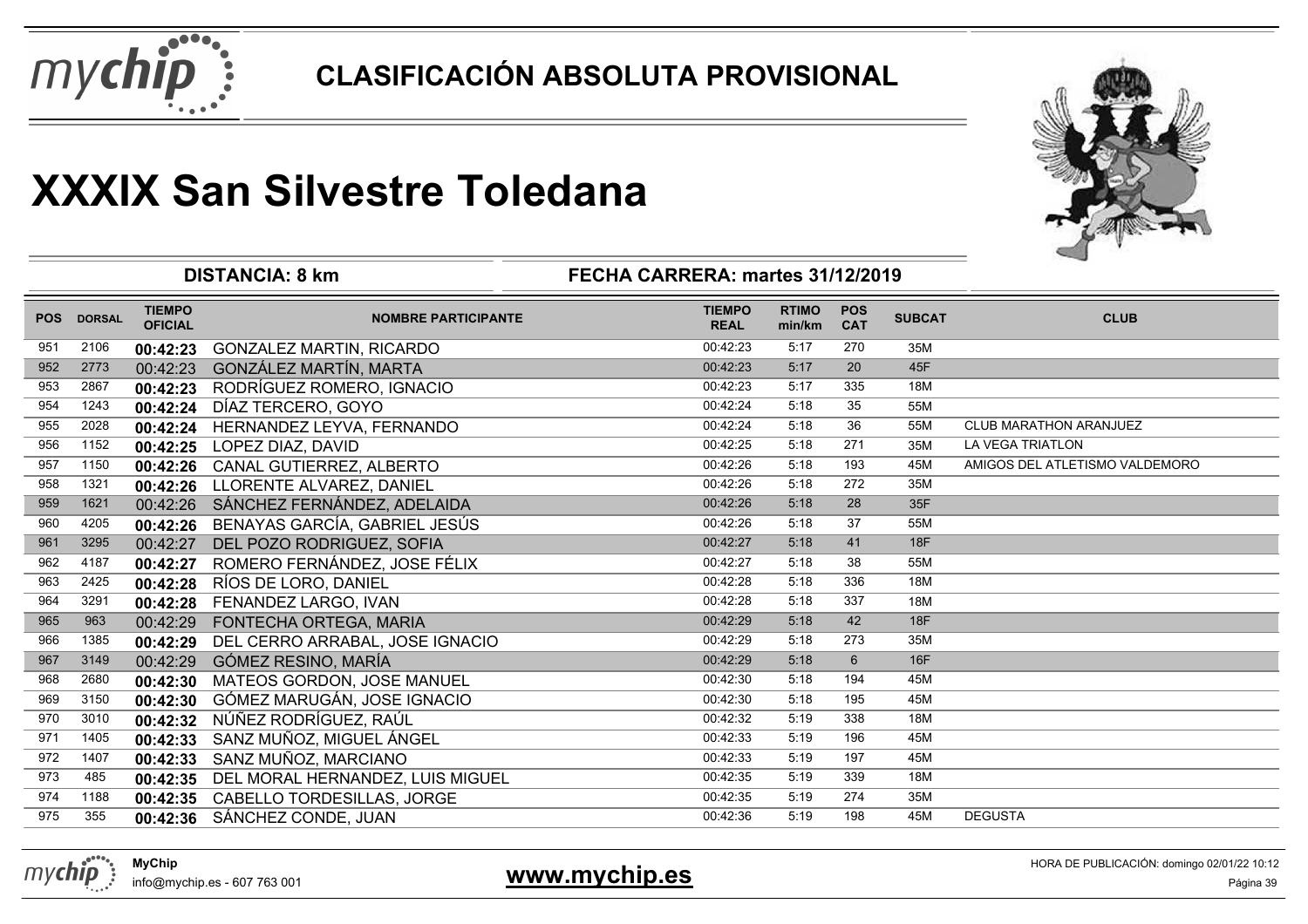



|            |               | <b>DISTANCIA: 8 km</b>          | 一                                  |                              |                        |                          |               |                               |
|------------|---------------|---------------------------------|------------------------------------|------------------------------|------------------------|--------------------------|---------------|-------------------------------|
| <b>POS</b> | <b>DORSAL</b> | <b>TIEMPO</b><br><b>OFICIAL</b> | <b>NOMBRE PARTICIPANTE</b>         | <b>TIEMPO</b><br><b>REAL</b> | <b>RTIMO</b><br>min/km | <b>POS</b><br><b>CAT</b> | <b>SUBCAT</b> | <b>CLUB</b>                   |
| 976        | 1412          | 00:42:37                        | <b>GARCÍA SÁNCHEZ, NOELIA</b>      | 00:42:37                     | 5:19                   | 43                       | 18F           | <b>CORRECOBEJA</b>            |
| 977        | 3036          | 00:42:37                        | JIMENEZ GARCIA, PABLO              | 00:42:37                     | 5:19                   | 340                      | 18M           |                               |
| 978        | 2303          | 00:42:39                        | MARTÍN GÓMEZ, BORIS                | 00:42:39                     | 5:19                   | 341                      | 18M           | <b>RECAS CICLISMO</b>         |
| 979        | 3038          | 00:42:39                        | RODRIGUEZ GARRIDO, LUCIA           | 00:42:39                     | 5:19                   | 44                       | <b>18F</b>    |                               |
| 980        | 1143          | 00:42:41                        | CARO RODRIGUEZ, MARCELO            | 00:42:41                     | 5:20                   | 199                      | 45M           |                               |
| 981        | 1958          | 00:42:42                        | SALVADOR SANCHEZ-VALLEJO, DIEGO    | 00:42:42                     | 5:20                   | 39                       | 55M           |                               |
| 982        | 3456          | 00:42:42                        | ALBAR VIZCAÍNO, VICTOR             | 00:42:42                     | 5:20                   | 275                      | 35M           | <b>CLUB MARATHON ARANJUEZ</b> |
| 983        | 956           | 00:42:43                        | DE GRACIA GÓMEZ, JUAN ANTONIO      | 00:42:43                     | 5:20                   | 200                      | 45M           | <b>CLUB MARATHON ARANJUEZ</b> |
| 984        | 1223          | 00:42:43                        | MARTÍN RODRÍGUEZ, REBECA           | 00:42:43                     | 5:20                   | 45                       | <b>18F</b>    |                               |
| 985        | 1993          | 00:42:43                        | COVARRUBIAS BURGUILLO, PABLO       | 00:42:43                     | 5:20                   | 40                       | 55M           |                               |
| 986        | 4018          | 00:42:43                        | PÁEZ SÁNCHEZ, MARÍA                | 00:42:43                     | 5:20                   | 46                       | 18F           |                               |
| 987        | 564           | 00:42:44                        | GARCÍA RODRÍGUEZ, ANTONIO          | 00:42:44                     | 5:20                   | 276                      | 35M           | CERRO DEL BÚ                  |
| 988        | 1129          | 00:42:44                        | VALLEJO SANCHEZ, VICTOR MANUEL     | 00:42:44                     | 5:20                   | 201                      | 45M           | <b>CORREDORES IMPERIAL</b>    |
| 989        | 1408          | 00:42:44                        | VALLEJO DEL CERRO, MARCOS          | 00:42:44                     | 5:20                   | 26                       | 16M           | <b>CORREDORES IMPERIAL</b>    |
| 990        | 2912          | 00:42:44                        | HERMIDA PORTALES, CRISTÓBAL        | 00:42:44                     | 5:20                   | 277                      | 35M           |                               |
| 991        | 4139          | 00:42:46                        | FERNÁNDEZ DE LA FLOR, JORGE DAVID  | 00:42:46                     | 5:20                   | 202                      | 45M           |                               |
| 992        | 4291          | 00:42:46                        | VILLARRUBIA TORREGROSA, IVAN       | 00:42:46                     | 5:20                   | 342                      | 18M           | +PEDALESTEAM                  |
| 993        | 4392          | 00:42:46                        | FERNÁNDEZ VARGAS, JOSÉ ANTONIO     | 00:42:46                     | 5:20                   | 278                      | 35M           |                               |
| 994        | 491           | 00:42:47                        | SÁNCHEZ REINALDOS, LUIS FERNANDO   | 00:42:47                     | 5:20                   | 279                      | 35M           |                               |
| 995        | 1191          | 00:42:47                        | NOMBELA SORIANO, FRANCISCO JAVIER  | 00:42:47                     | 5:20                   | 203                      | 45M           |                               |
| 996        | 1613          | 00:42:47                        | RODRÍGUEZ RAMÍREZ, IRENE           | 00:42:47                     | 5:20                   | 47                       | <b>18F</b>    | BIKILA RUN WHIT ME IVÁN GALAN |
| 997        | 3617          | 00:42:47                        | PÉREZ ESCUDERO, MIGUEL             | 00:42:47                     | 5:20                   | 204                      | 45M           | PUERTA BISAGRA                |
| 998        | 3618          | 00:42:47                        | MATEO DE PAREDES, FRANCISCO JAVIER | 00:42:47                     | 5:20                   | 41                       | 55M           | PUERTA BISAGRA                |
| 999        | 1190          | 00:42:49                        | PÉREZ ESCUDERO, FRANCISCO JAVIER   | 00:42:49                     | 5:21                   | 205                      | 45M           | PUERTA BISAGRA                |
| 1000       | 2080          | 00:42:49                        | SÁNCHEZ DE RIVERA CORRALES, CÉSAR  | 00:42:49                     | 5:21                   | 206                      | 45M           |                               |
|            |               |                                 |                                    |                              |                        |                          |               |                               |



### **www.mychip.es**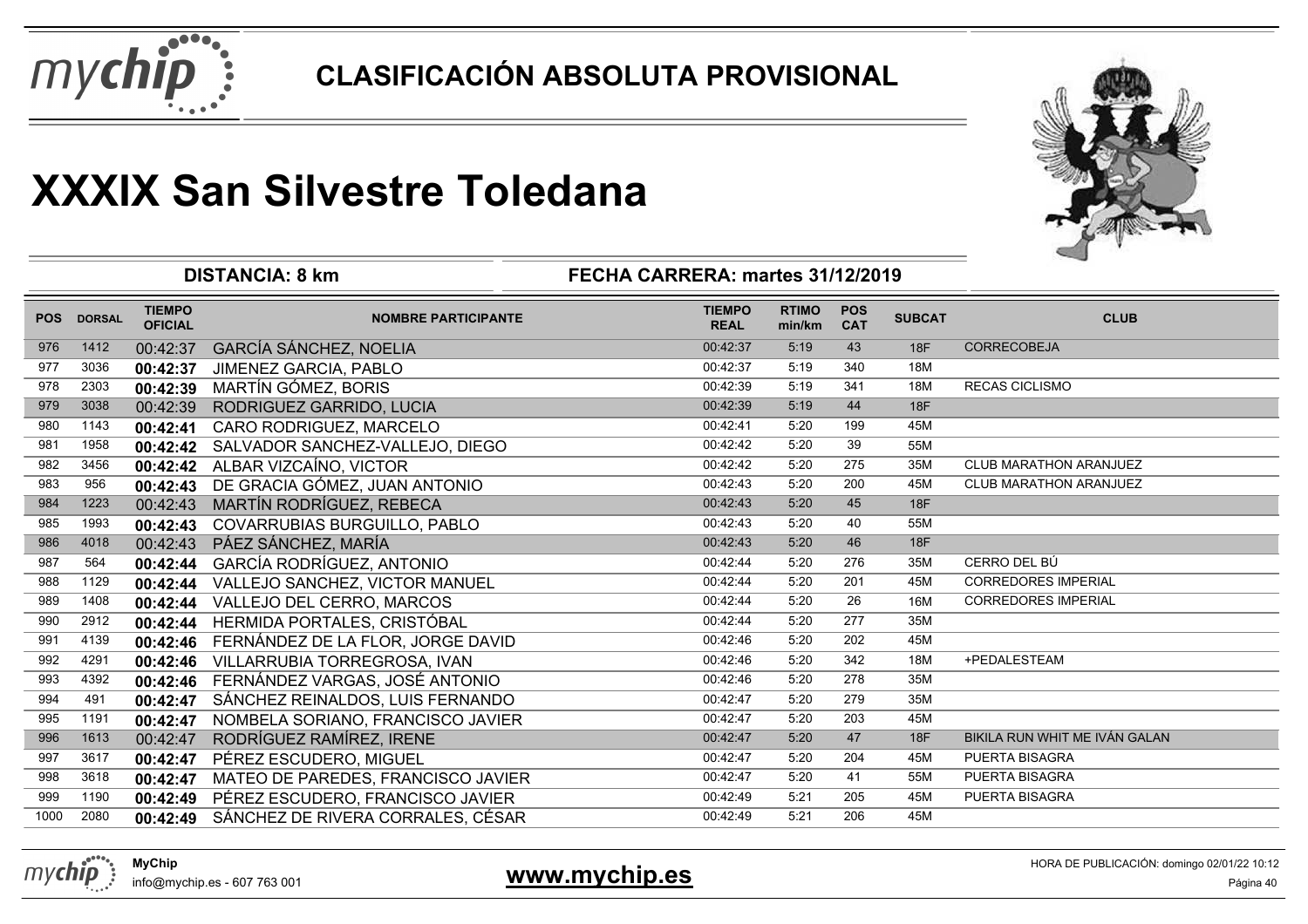



|            |               |                                 | <b>DISTANCIA: 8 km</b>                  | FECHA CARRERA: martes 31/12/2019 |                        |                          |               |                               |
|------------|---------------|---------------------------------|-----------------------------------------|----------------------------------|------------------------|--------------------------|---------------|-------------------------------|
| <b>POS</b> | <b>DORSAL</b> | <b>TIEMPO</b><br><b>OFICIAL</b> | <b>NOMBRE PARTICIPANTE</b>              | <b>TIEMPO</b><br><b>REAL</b>     | <b>RTIMO</b><br>min/km | <b>POS</b><br><b>CAT</b> | <b>SUBCAT</b> | <b>CLUB</b>                   |
| 1001       | 4019          | 00:42:49                        | ORTEGA LÓPEZ, JAVIER                    | 00:42:49                         | 5:21                   | 48                       | <b>18F</b>    |                               |
| 1002       | 1386          | 00:42:50                        | FERNÁNDEZ RUIZ, ALBERTO                 | 00:42:50                         | 5:21                   | 280                      | 35M           |                               |
| 1003       | 3621          | 00:42:50                        | SILES HERNÁNDEZ, ÓSCAR                  | 00:42:50                         | 5:21                   | 207                      | 45M           |                               |
| 1004       | 3622          | 00:42:50                        | SILES SÁNCHEZ, ÓSCAR                    | 00:42:50                         | 5:21                   | 343                      | 18M           |                               |
| 1005       | 3932          | 00:42:52                        | SÁNCHEZ ERICE, RICARDO                  | 00:42:52                         | 5:21                   | 344                      | 18M           |                               |
| 1006       | 4005          | 00:42:52                        | COGOLLUDO CORROTO, ANA                  | 00:42:52                         | 5:21                   | 49                       | 18F           |                               |
| 1007       | 2517          | 00:42:53                        | MORENO RUIZ, SERGIO                     | 00:42:53                         | 5:21                   | 281                      | 35M           | FORREST GUMP TEAM             |
| 1008       | 3942          | 00:42:53                        | LOBATO DEL OLMO, FLAVIO                 | 00:42:53                         | 5:21                   | 27                       | 16M           |                               |
| 1009       | 745           | 00:42:54                        | ZOYO CORTÉS, JAVIER                     | 00:42:54                         | 5:21                   | 282                      | 35M           |                               |
| 1010       | 2546          | 00:42:54                        | CASTELLANOS CUBERO, ANGELA              | 00:42:54                         | 5:21                   | $6\phantom{1}$           | 55F           |                               |
| 1011       | 2584          | 00:42:54                        | MORA SÁNCHEZ, MARIO                     | 00:42:54                         | 5:21                   | 345                      | 18M           |                               |
| 1012       | 2985          | 00:42:54                        | GONZÁLEZ VILLARREAL, JAVIER             | 00:42:54                         | 5:21                   | 346                      | 18M           |                               |
| 1013       | 356           | 00:42:55                        | RODRÍGUEZ ZAMORA, MIGUEL ÁNGEL          | 00:42:55                         | 5:21                   | 347                      | 18M           |                               |
| 1014       | 1061          | 00:42:55                        | PÉREZ MARTÍN, JUSTINA                   | 00:42:55                         | 5:21                   | 29                       | 35F           |                               |
| 1015       | 2452          | 00:42:55                        | HERNANDEZ DE TORRES, PABLO              | 00:42:55                         | 5:21                   | 283                      | 35M           | <b>HENERGY</b>                |
| 1016       | 2983          | 00:42:55                        | PLAZA NIEVES, RAQUEL                    | 00:42:55                         | 5:21                   | 50                       | <b>18F</b>    | <b>CLUB CORREDORES</b>        |
| 1017       | 3070          | 00:42:55                        | CONDÉS FELIPE, PEDRO                    | 00:42:55                         | 5:21                   | 208                      | 45M           |                               |
| 1018       | 3563          | 00:42:55                        | DÍAZ UGENA, MIGUEL                      | 00:42:55                         | 5:21                   | 284                      | 35M           |                               |
| 1019       | 3933          | 00:42:55                        | SASTRE BERNARDO, BORJA                  | 00:42:55                         | 5:21                   | 348                      | 18M           |                               |
| 1020       | 4189          | 00:42:55                        | CORROTO PRADILLO, PABLO                 | 00:42:55                         | 5:21                   | 349                      | 18M           |                               |
| 1021       | 2439          | 00:42:56                        | ARROYO GÓMEZ DE LAS HERAS, PEDRO MANUEL | 00:42:56                         | 5:22                   | 209                      | 45M           |                               |
| 1022       | 936           | 00:43:00                        | LÓPEZ RAMOS, DAVID                      | 00:43:00                         | 5:22                   | 350                      | 18M           |                               |
| 1023       | 2795          | 00:43:00                        | DE PRADO ARCELLE, MIRIAM REYES          | 00:43:00                         | 5:22                   | 21                       | 45F           |                               |
| 1024       | 3726          | 00:43:00                        | COMPANY NÚÑEZ DE ARENAS, HÉCTOR         | 00:43:00                         | 5:22                   | 351                      | 18M           | <b>CLUB MARATHON ARANJUEZ</b> |
| 1025       | 3727          | 00:43:00                        | PÉREZ BENITO, ÁNGELA                    | 00:43:00                         | 5:22                   | 51                       | <b>18F</b>    | <b>CLUB MARATHON ARANJUEZ</b> |

### **www.mychip.es**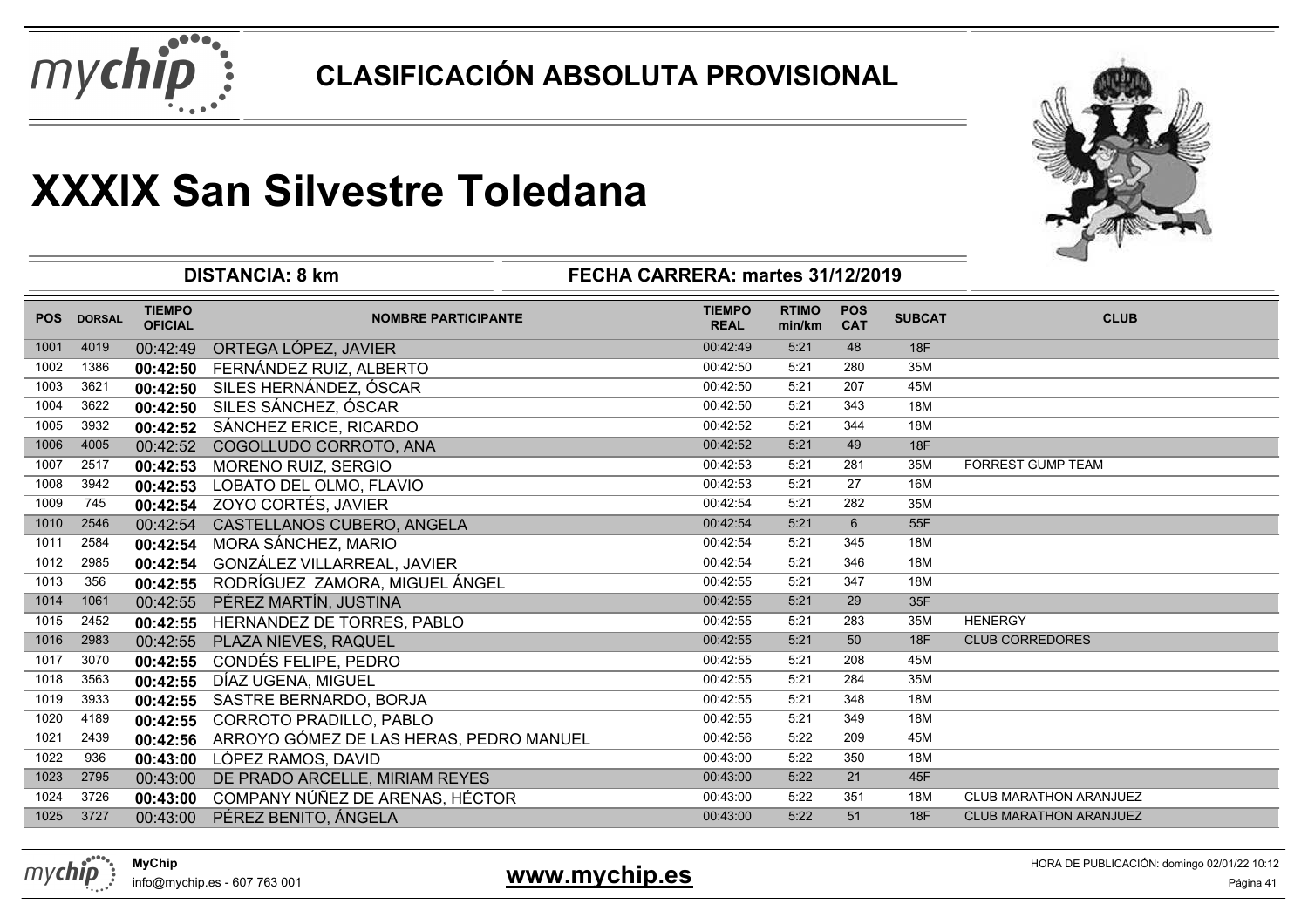



|            |               |                                 | <b>DISTANCIA: 8 km</b>           | FECHA CARRERA: martes 31/12/2019 |                        |                          |               | ⊸                               |
|------------|---------------|---------------------------------|----------------------------------|----------------------------------|------------------------|--------------------------|---------------|---------------------------------|
| <b>POS</b> | <b>DORSAL</b> | <b>TIEMPO</b><br><b>OFICIAL</b> | <b>NOMBRE PARTICIPANTE</b>       | <b>TIEMPO</b><br><b>REAL</b>     | <b>RTIMO</b><br>min/km | <b>POS</b><br><b>CAT</b> | <b>SUBCAT</b> | <b>CLUB</b>                     |
| 1026       | 1225          | 00:43:02                        | TOLEDO MARTÍNEZ, ANTONIO         | 00:43:02                         | 5:22                   | 210                      | 45M           | <b>BTSEDE</b>                   |
| 1027       | 1814          | 00:43:02                        | ALFAGEME LAÍN, BLANCA            | 00:43:02                         | 5:22                   | 52                       | <b>18F</b>    |                                 |
| 1028       | 2787          | 00:43:02                        | RODRIGUEZ COLA, MIGUEL           | 00:43:02                         | 5:22                   | 285                      | 35M           |                                 |
| 1029       | 2839          | 00:43:02                        | NOMBELA GARCIA, CARLOS           | 00:43:02                         | 5:22                   | 352                      | 18M           | ASOCIACIACION ATLETICA TORRIJOS |
| 1030       | 934           | 00:43:03                        | GARCÍA-NAVAS REQUENA, JOSÉ ÁNGEL | 00:43:03                         | 5:22                   | 353                      | 18M           |                                 |
| 1031       | 1625          | 00:43:03                        | FERNANDEZ-LANCHA, ALBERTO        | 00:43:03                         | 5:22                   | 211                      | 45M           |                                 |
| 1032       | 3554          | 00:43:04                        | FERNÁNDEZ GARRIGOS, LUCAS        | 00:43:04                         | 5:23                   | 354                      | 18M           |                                 |
| 1033       | 2840          | 00:43:05                        | NOMBELA TORRIJOS, ANDRES         | 00:43:05                         | 5:23                   | 42                       | 55M           | ASOCIACIACION ATLETICA TORRIJOS |
| 1034       | 3466          | 00:43:05                        | FERNANDEZ-LANCHA ANDRES, ISAAC   | 00:43:05                         | 5:23                   | 212                      | 45M           | <b>BIKERUNNING</b>              |
| 1035       | 3598          | 00:43:05                        | RIVERA CASTAÑO, JUAN JOSÉ        | 00:43:05                         | 5:23                   | 355                      | 18M           |                                 |
| 1036       | 2806          | 00:43:06                        | MARTÍN ZUBIETA, MAYTE            | 00:43:06                         | 5:23                   | 22                       | 45F           |                                 |
| 1037       | 3026          | 00:43:06                        | PARGAS MATEOS, LAURA             | 00:43:06                         | 5:23                   | 53                       | <b>18F</b>    |                                 |
| 1038       | 1022          | 00:43:07                        | MARÍN DE LA TORRE, ANTONIO       | 00:43:07                         | 5:23                   | 286                      | 35M           |                                 |
| 1039       | 1141          | 00:43:07                        | MARTÍN RUIZ, JESÚS               | 00:43:07                         | 5:23                   | 356                      | 18M           |                                 |
| 1040       | 2382          | 00:43:07                        | FERNÁNDEZ ZURITA, ANTONIO        | 00:43:07                         | 5:23                   | 357                      | 18M           |                                 |
| 1041       | 4063          | 00:43:07                        | DÍAZ-PALACIOS ALONSO, ENRIQUE    | 00:43:07                         | 5:23                   | 358                      | 18M           |                                 |
| 1042       | 4464          | 00:43:07                        | HURTADO GARCÍA, ALEJANDRO        | 00:43:07                         | 5:23                   | 359                      | 18M           |                                 |
| 1043       | 4466          | 00:43:07                        | HURTADO COLLAZOS, JULIÁN         | 00:43:07                         | 5:23                   | 213                      | 45M           |                                 |
| 1044       | 1024          | 00:43:08                        | MARÍN DE LA TORRE, PEDRO JOSÉ    | 00:43:08                         | 5:23                   | 287                      | 35M           |                                 |
| 1045       | 2067          | 00:43:08                        | LOMINCHAR FERNÁNDEZ, RUBÉN       | 00:43:08                         | 5:23                   | 360                      | 18M           |                                 |
| 1046       | 2946          | 00:43:09                        | PELÁÉZ MEJÍAS, JUÁN EUGENIO      | 00:43:09                         | 5:23                   | 43                       | 55M           | <b>MARATON JAEN</b>             |
| 1047       | 3658          | 00:43:09                        | KASTEEL MARTINEZ, ALEXANDER      | 00:43:09                         | 5:23                   | 361                      | 18M           |                                 |
| 1048       | 698           | 00:43:11                        | CARRIÓN ÁLVAREZ, ALBERTO         | 00:43:11                         | 5:23                   | 362                      | 18M           |                                 |
| 1049       | 940           | 00:43:11                        | CALO GUTIERREZ, MARIANO          | 00:43:11                         | 5:23                   | 214                      | 45M           |                                 |
| 1050       | 941           | 00:43:11                        | CALO GUTIÉRREZ, EMMANUEL         | 00:43:11                         | 5:23                   | 288                      | 35M           |                                 |
|            |               |                                 |                                  |                                  |                        |                          |               |                                 |



**www.mychip.es**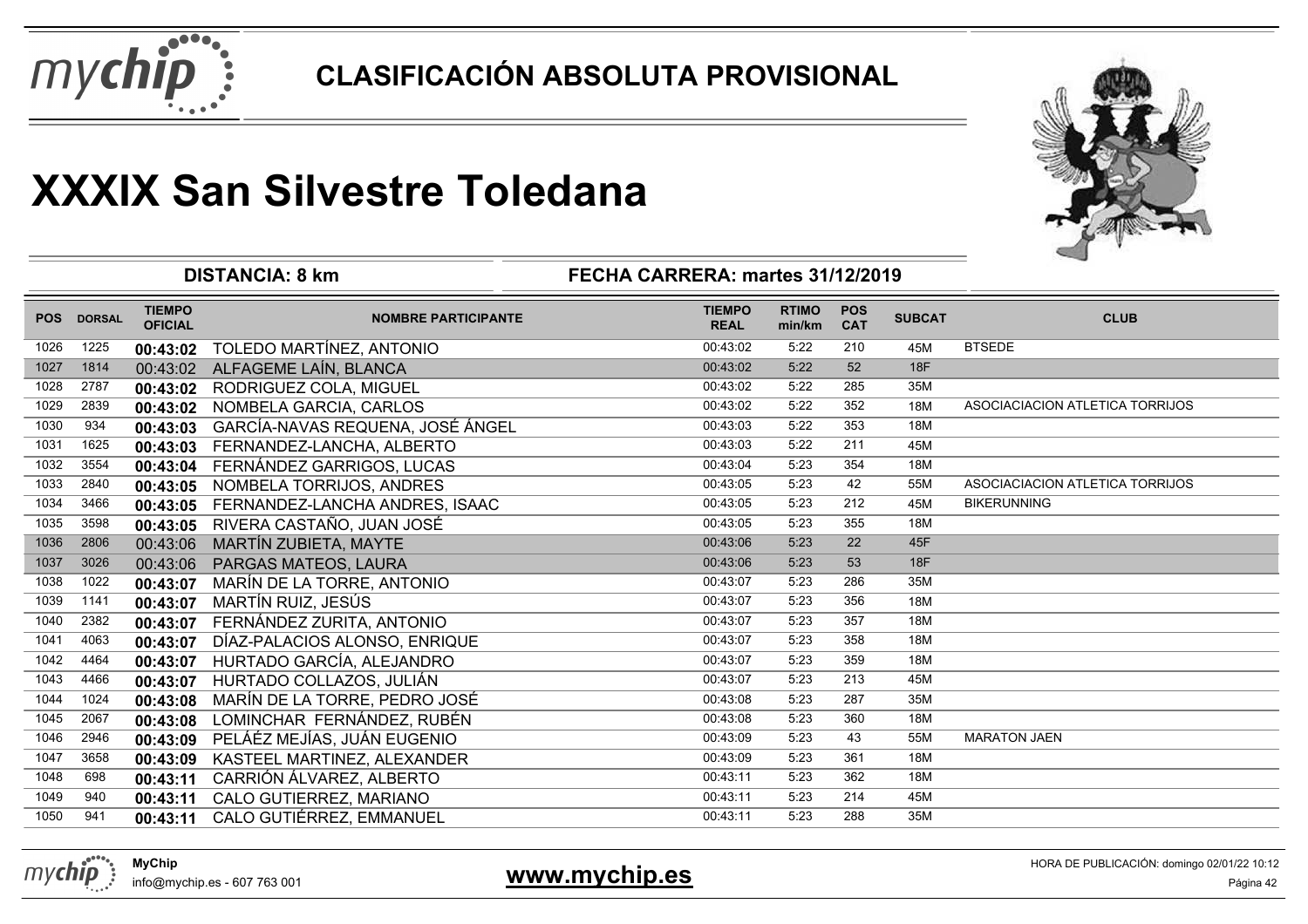



|            |               |                                 | <b>DISTANCIA: 8 km</b>            | FECHA CARRERA: martes 31/12/2019 |                        |                          |               |                                  |
|------------|---------------|---------------------------------|-----------------------------------|----------------------------------|------------------------|--------------------------|---------------|----------------------------------|
| <b>POS</b> | <b>DORSAL</b> | <b>TIEMPO</b><br><b>OFICIAL</b> | <b>NOMBRE PARTICIPANTE</b>        | <b>TIEMPO</b><br><b>REAL</b>     | <b>RTIMO</b><br>min/km | <b>POS</b><br><b>CAT</b> | <b>SUBCAT</b> | <b>CLUB</b>                      |
| 1051       | 2433          | 00:43:11                        | MARTÍN NOMBELA, DOMINGO           | 00:43:11                         | 5:23                   | 215                      | 45M           | CLUB TRIATLON TRIWILD FUENSALIDA |
| 1052       | 2733          | 00:43:11                        | RODRÍGUEZ BRAOJOS, CARLOS         | 00:43:11                         | 5:23                   | 216                      | 45M           |                                  |
| 1053       | 3216          | 00:43:11                        | <b>GAMONAL RODRÍGUEZ, VIDAL</b>   | 00:43:11                         | 5:23                   | 217                      | 45M           | CLUB ATLETISMO CUENCA DOLOMIA    |
| 1054       | 3803          | 00:43:11                        | MARTÍNEZ MUÑOZ, JAVIER            | 00:43:11                         | 5:23                   | 218                      | 45M           | TOLEDO-0                         |
| 1055       | 699           | 00:43:12                        | ÁLVAREZ PINARDO, ÁNGEL EMILIO     | 00:43:12                         | 5:24                   | 289                      | 35M           |                                  |
| 1056       | 2863          | 00:43:13                        | ORMEÑO SERRANO, VÍCTOR            | 00:43:13                         | 5:24                   | 363                      | 18M           |                                  |
| 1057       | 4048          | 00:43:13                        | <b>ESTEBAN ROJAS, LUCIA</b>       | 00:43:13                         | 5:24                   | 54                       | 18F           |                                  |
| 1058       | 697           | 00:43:14                        | CARRIÓN ÁLVAREZ, RUBÉN            | 00:43:14                         | 5:24                   | 364                      | 18M           |                                  |
| 1059       | 3031          | 00:43:14                        | ZÁRATE CEPEDA, ARBEY              | 00:43:14                         | 5:24                   | 365                      | <b>18M</b>    |                                  |
| 1060       | 4040          | 00:43:14                        | RICO VALLEDOR, LYDIA              | 00:43:14                         | 5:24                   | 55                       | <b>18F</b>    |                                  |
| 1061       | 2434          | 00:43:15                        | <b>MARTÍN TENORIO, LUCAS</b>      | 00:43:15                         | 5:24                   | 28                       | 16M           | CLUB TRIATLON TRIWILD FUENSALIDA |
| 1062       | 4240          | 00:43:15                        | <b>GÓMEZ HERRERA, RAUL</b>        | 00:43:15                         | 5:24                   | 219                      | 45M           |                                  |
| 1063       | 1387          | 00:43:16                        | SÁNCHEZ MÉNDEZ, ÓSCAR             | 00:43:16                         | 5:24                   | 366                      | 18M           |                                  |
| 1064       | 4006          | 00:43:16                        | MORENO MARÍN, ARTURO              | 00:43:16                         | 5:24                   | 367                      | 18M           |                                  |
| 1065       | 505           | 00:43:17                        | SANCHEZ VAZQUEZ, PILAR            | 00:43:17                         | 5:24                   | $\overline{7}$           | 55F           | <b>TRAININGREY</b>               |
| 1066       | 754           | 00:43:18                        | RUIZ RUIZ, ALEJANDRO              | 00:43:18                         | 5:24                   | 368                      | 18M           |                                  |
| 1067       | 1917          | 00:43:18                        | SEGOVIA JIMENEZ, FRANCISCO JAVIER | 00:43:18                         | 5:24                   | 44                       | 55M           | <b>PUERTA BISAGRA</b>            |
| 1068       | 1420          | 00:43:19                        | MANRIQUE GONZALEZ, ANGEL          | 00:43:19                         | 5:24                   | 220                      | 45M           |                                  |
| 1069       | 1486          | 00:43:19                        | ALMANSA CARRASCO, MANUEL          | 00:43:19                         | 5:24                   | 221                      | 45M           | <b>RUNNING PANTOJA</b>           |
| 1070       | 3653          | 00:43:19                        | CENAMOR CALDERON, ANA ISABEL      | 00:43:19                         | 5:24                   | 30                       | 35F           |                                  |
| 1071       | 4399          | 00:43:19                        | MARTÍNEZ CANO, GONZALO            | 00:43:19                         | 5:24                   | 290                      | 35M           |                                  |
| 1072       | 1149          | 00:43:20                        | MORON LOSANA, FERMIN              | 00:43:20                         | 5:25                   | 222                      | 45M           |                                  |
| 1073       | 4239          | 00:43:20                        | RAMOS GÓMEZ, JUAN JOSÉ            | 00:43:20                         | 5:25                   | 223                      | 45M           |                                  |
| 1074       | 2379          | 00:43:23                        | MUÑOZ GUERRERO, MARTA             | 00:43:23                         | 5:25                   | 31                       | 35F           |                                  |
| 1075       | 3417          | 00:43:23                        | BORNEZ AYUGA, CARLOS JAVIER       | 00:43:23                         | 5:25                   | 224                      | 45M           | CLUB ATLETISMO OJOS DEL GUADIANA |
|            |               |                                 |                                   |                                  |                        |                          |               |                                  |



info@mychip.es - 607 763 001

**www.mychip.es**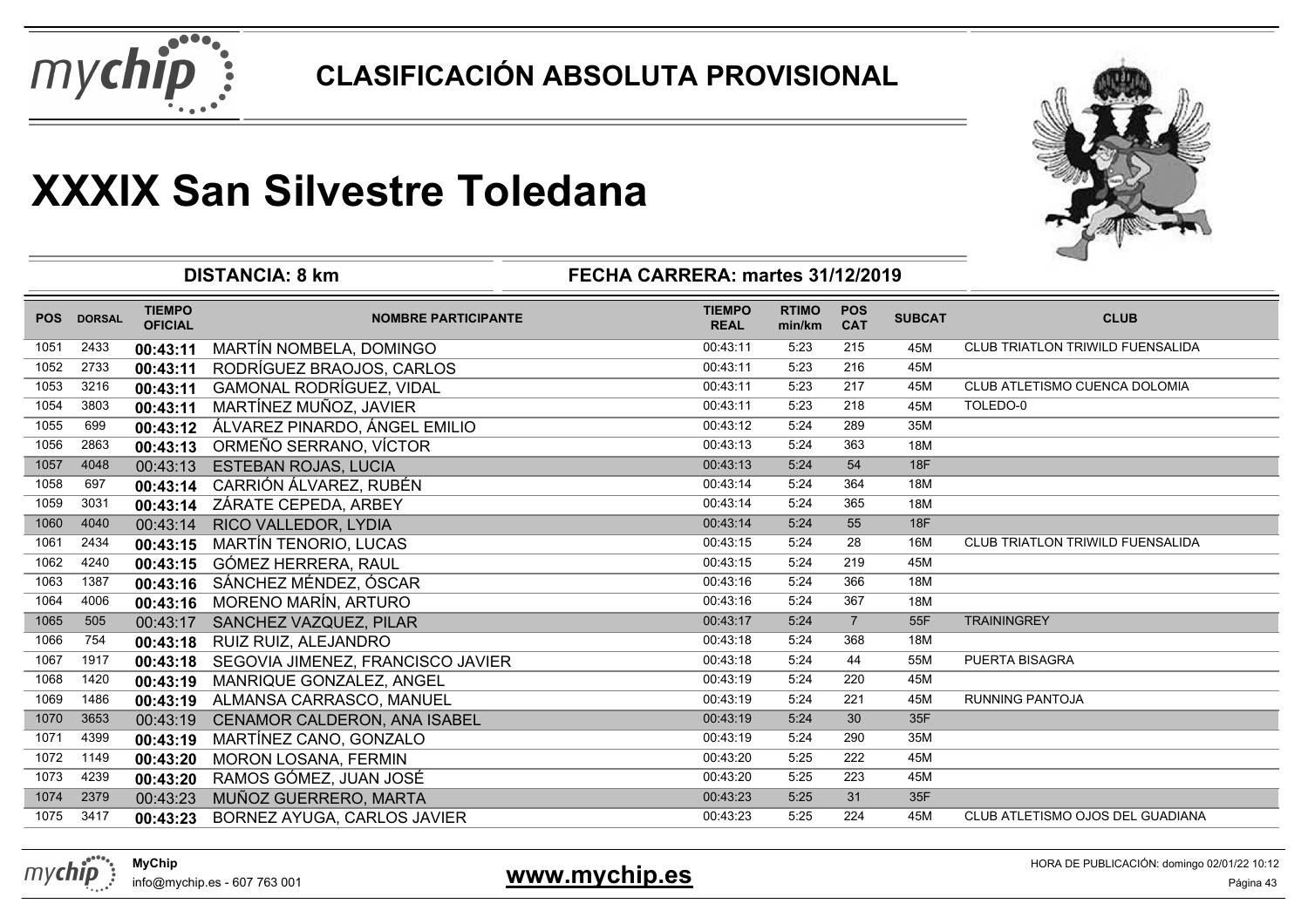



|            |               |                                 | <b>DISTANCIA: 8 km</b>              | FECHA CARRERA: martes 31/12/2019 |                        |                          |               |                           |
|------------|---------------|---------------------------------|-------------------------------------|----------------------------------|------------------------|--------------------------|---------------|---------------------------|
| <b>POS</b> | <b>DORSAL</b> | <b>TIEMPO</b><br><b>OFICIAL</b> | <b>NOMBRE PARTICIPANTE</b>          | <b>TIEMPO</b><br><b>REAL</b>     | <b>RTIMO</b><br>min/km | <b>POS</b><br><b>CAT</b> | <b>SUBCAT</b> | <b>CLUB</b>               |
| 1076       | 282           | 00:43:24                        | RUÍZ DÍEZ, DÁMASO                   | 00:43:24                         | 5:25                   | 29                       | 16M           |                           |
| 1077       | 2214          | 00:43:24                        | DE ARTAZA VARASA, TOMAS             | 00:43:24                         | 5:25                   | 45                       | 55M           |                           |
| 1078       | 2378          | 00:43:24                        | SANCHEZ ALONSO, GUSTAVO             | 00:43:24                         | 5:25                   | 225                      | 45M           |                           |
| 1079       | 1204          | 00:43:30                        | <b>GROENEVELD, WIM</b>              | 00:43:30                         | 5:26                   | 226                      | 45M           |                           |
| 1080       | 4112          | 00:43:30                        | SERRANO NEVADO, CRISTINA            | 00:43:30                         | 5:26                   | $\overline{7}$           | 16F           | <b>WWRUNNERS</b>          |
| 1081       | 3102          | 00:43:31                        | GARCÍA GARCÍA-ROJAS, MIGUEL         | 00:43:31                         | 5:26                   | 369                      | 18M           | THERION RUNNING CLUB      |
| 1082       | 3288          | 00:43:31                        | GÓMEZ-G VILLA, PABLO                | 00:43:31                         | 5:26                   | 370                      | 18M           |                           |
| 1083       | 1436          | 00:43:32                        | GTC, ANA                            | 00:43:32                         | 5:26                   | 56                       | <b>18F</b>    |                           |
| 1084       | 891           | 00:43:33                        | CONEJO GÓMEZ, SERGIO                | 00:43:33                         | 5:26                   | 371                      | 18M           |                           |
| 1085       | 3609          | 00:43:34                        | SÁNCHEZ-MATEOS, DAVID               | 00:43:34                         | 5:26                   | 372                      | 18M           |                           |
| 1086       | 4409          | 00:43:34                        | RAMIREZ MARTIN, SERGIO              | 00:43:34                         | 5:26                   | 373                      | 18M           |                           |
| 1087       | 3321          | 00:43:35                        | MARTÍN-BENITO CANO, SERGIO          | 00:43:35                         | 5:26                   | 227                      | 45M           | <b>SENDAS Y ASFALTO</b>   |
| 1088       | 3328          | 00:43:35                        | PUNZÓN PALMERO, AURELIO             | 00:43:35                         | 5:26                   | 291                      | 35M           | <b>SENDAS Y ASFALTO</b>   |
| 1089       | 2931          | 00:43:36                        | <b>GALLEGO ESCRIBANO, JAVIER</b>    | 00:43:36                         | 5:27                   | 292                      | 35M           |                           |
| 1090       | 2934          | 00:43:36                        | PÉREZ PALOMINO, VÍCTOR              | 00:43:36                         | 5:27                   | 374                      | 18M           |                           |
| 1091       | 3322          | 00:43:36                        | FERNÁNDEZ LAYOS GALLELLO, DIEGO     | 00:43:36                         | 5:27                   | 375                      | 18M           | <b>SENDAS Y ASFALTO</b>   |
| 1092       | 3323          | 00:43:36                        | TEJADO MURAT, JESÚS                 | 00:43:36                         | 5:27                   | 293                      | 35M           | <b>SENDAS Y ASFALTO</b>   |
| 1093       | 1341          | 00:43:37                        | SANTOS MARTÍN, INMACULADA           | 00:43:37                         | 5:27                   | 23                       | 45F           |                           |
| 1094       | 1383          | 00:43:37                        | GUERRERO FERNANDEZ-BLANCO, SANTIAGO | 00:43:37                         | 5:27                   | 46                       | 55M           |                           |
| 1095       | 3319          | 00:43:37                        | LADERA NÚÑEZ, SERGIO                | 00:43:37                         | 5:27                   | 294                      | 35M           | <b>SENDAS Y ASFALTO</b>   |
| 1096       | 3247          | 00:43:39                        | TORREJON LABRADO, FERNANDO          | 00:43:39                         | 5:27                   | 295                      | 35M           |                           |
| 1097       | 3314          | 00:43:40                        | PUNZÓN CASANOVA, FRANCISCO JAVIER   | 00:43:40                         | 5:27                   | 296                      | 35M           | <b>SENDAS Y ASFALTO</b>   |
| 1098       | 626           | 00:43:41                        | DEL BARRIO GONZÁLEZ, MAYTE          | 00:43:41                         | 5:27                   | 24                       | 45F           | <b>CLUB ATLETISMO SAX</b> |
| 1099       | 2674          | 00:43:41                        | RODRIGUEZ PEREZ, MIGUEL ANGEL       | 00:43:41                         | 5:27                   | 228                      | 45M           |                           |
| 1100       | 625           | 00:43:42                        | <b>GARCÍA PARRA, ANTONIO</b>        | 00:43:42                         | 5:27                   | 229                      | 45M           | <b>CLUB ATLETISMO SAX</b> |



info@mychip.es - 607 763 001

### **www.mychip.es**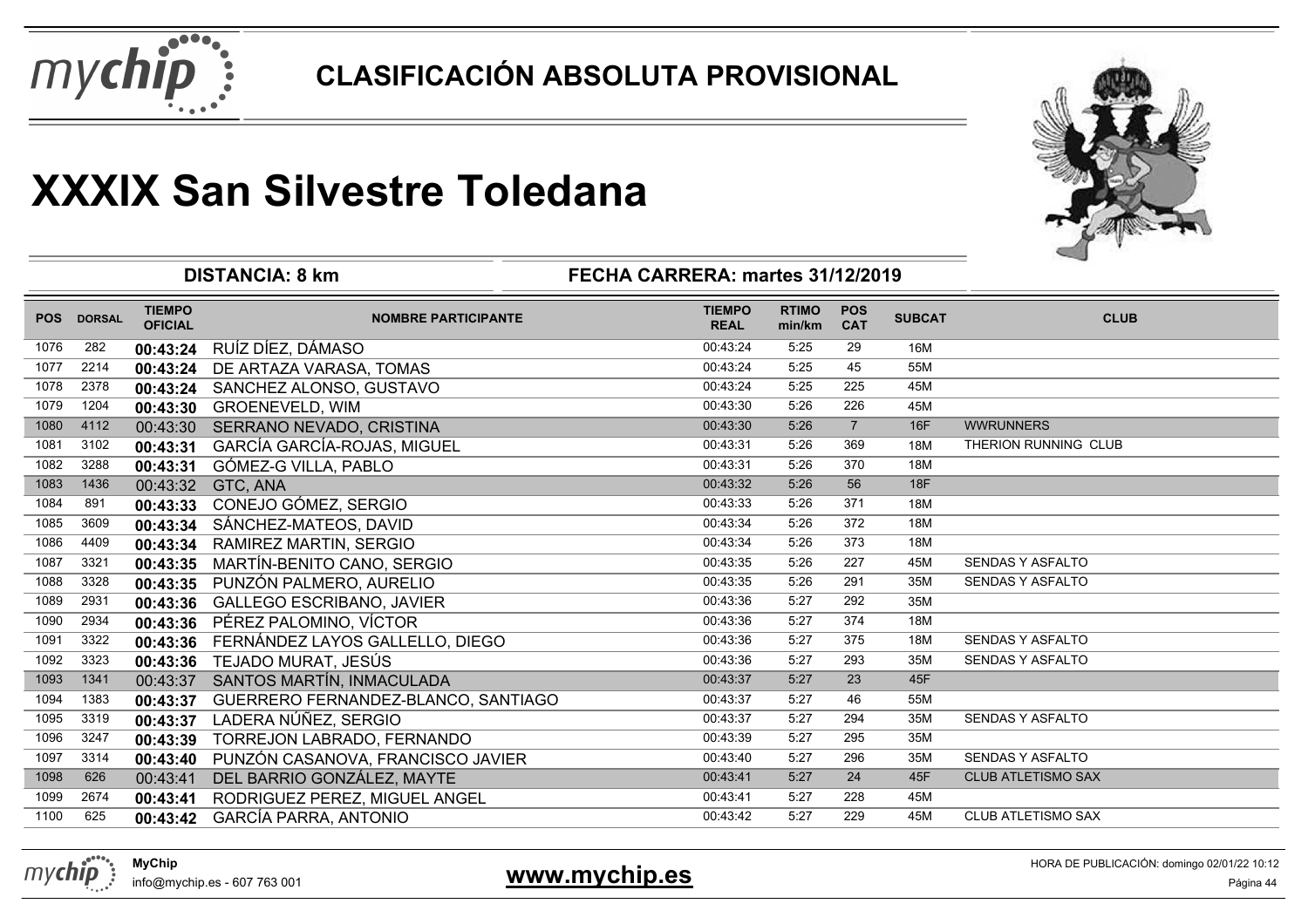



|            |               |                                 | <b>DISTANCIA: 8 km</b>            | FECHA CARRERA: martes 31/12/2019 |                        |                          |               |                                        |
|------------|---------------|---------------------------------|-----------------------------------|----------------------------------|------------------------|--------------------------|---------------|----------------------------------------|
| <b>POS</b> | <b>DORSAL</b> | <b>TIEMPO</b><br><b>OFICIAL</b> | <b>NOMBRE PARTICIPANTE</b>        | <b>TIEMPO</b><br><b>REAL</b>     | <b>RTIMO</b><br>min/km | <b>POS</b><br><b>CAT</b> | <b>SUBCAT</b> | <b>CLUB</b>                            |
| 1101       | 1779          | 00:43:42                        | LARA JIMÉNEZ, LEONARDO            | 00:43:42                         | 5:27                   | 297                      | 35M           |                                        |
| 1102       | 1892          | 00:43:42                        | GONZALEZ MORENO, MANUEL ANGEL     | 00:43:42                         | 5:27                   | 230                      | 45M           | <b>TRITOLEDO</b>                       |
| 1103       | 2549          | 00:43:43                        | PIÑEIRO SÁNCHEZ-BIEZMA, JESÚS M.  | 00:43:43                         | 5:27                   | 231                      | 45M           |                                        |
| 1104       | 4412          | 00:43:43                        | GONZÁLEZ FERNÁNDEZ, ROBERTO       | 00:43:43                         | 5:27                   | 232                      | 45M           |                                        |
| 1105       | 2451          | 00:43:44                        | MARQUÉS CÁRDENAS, ROCIO           | 00:43:44                         | 5:28                   | 32                       | 35F           | <b>VV RUNNERS</b>                      |
| 1106       | 1206          | 00:43:45                        | PALMERO AMADOR, MARISOL           | 00:43:45                         | 5:28                   | 25                       | 45F           |                                        |
| 1107       | 2879          | 00:43:45                        | SALINERO MORCUENDE, NACHO         | 00:43:45                         | 5:28                   | 233                      | 45M           | AMIGOS DEL DEPORTE REY                 |
| 1108       | 3025          | 00:43:45                        | YANINI PECHE, CARLOS              | 00:43:45                         | 5:28                   | 376                      | 18M           |                                        |
| 1109       | 805           | 00:43:46                        | ÁLVAREZ ASENSIO, FRANCISCO JAVIER | 00:43:46                         | 5:28                   | 377                      | 18M           |                                        |
| 1110       | 806           | 00:43:47                        | DE PAZ PAVÓN, IVÁN                | 00:43:47                         | 5:28                   | 378                      | 18M           |                                        |
| 1111       | 807           | 00:43:47                        | DEL CERRO GÓMEZ, LAURA            | 00:43:47                         | 5:28                   | 57                       | 18F           |                                        |
| 1112       | 3734          | 00:43:47                        | VÁZQUEZ LOSADA, DIEGO             | 00:43:47                         | 5:28                   | 298                      | 35M           |                                        |
| 1113       | 1358          | 00:43:49                        | HERNÁNDEZ SOTO, JULIO             | 00:43:49                         | 5:28                   | 234                      | 45M           | TOLEDO-O                               |
| 1114       | 882           | 00:43:50                        | QUINTANA POBLETE, ÁLVARO          | 00:43:50                         | 5:28                   | 379                      | 18M           |                                        |
| 1115       | 1553          | 00:43:50                        | ARTALEJO DEL POZO, AGUSTIN        | 00:43:50                         | 5:28                   | 235                      | 45M           | <b>GLADIADORES TORREJON DE VELASCO</b> |
| 1116       | 3033          | 00:43:50                        | MANZANARES MORET, JAIME           | 00:43:50                         | 5:28                   | 299                      | 35M           | ASOCIACIACION ATLETICA TORRIJOS        |
| 1117       | 1526          | 00:43:51                        | DUENAS GIRELA, LUCÍA              | 00:43:51                         | 5:28                   | 8                        | 16F           |                                        |
| 1118       | 2011          | 00:43:52                        | BALLESTEROS APARICIO, JUAN CARLOS | 00:43:52                         | 5:29                   | 47                       | 55M           |                                        |
| 1119       | 1524          | 00:43:53                        | DUENAS CARMONA, TOMÁS             | 00:43:53                         | 5:29                   | 236                      | 45M           |                                        |
| 1120       | 1574          | 00:43:53                        | CERVANTES ROCHA, IVAN             | 00:43:53                         | 5:29                   | 300                      | 35M           |                                        |
| 1121       | 1737          | 00:43:53                        | FERNÁNDEZ VEGA, FRANCISCO JOSE    | 00:43:53                         | 5:29                   | 48                       | 55M           |                                        |
| 1122       | 2790          | 00:43:53                        | DIAZ ROKISKI, JUAN                | 00:43:53                         | 5:29                   | 237                      | 45M           |                                        |
| 1123       | 3660          | 00:43:53                        | DIEZ BLANCO, ELENA                | 00:43:53                         | 5:29                   | 58                       | 18F           |                                        |
| 1124       | 2240          | 00:43:54                        | PORTALES CRIADO, ROBERTO          | 00:43:54                         | 5:29                   | 238                      | 45M           |                                        |
| 1125       | 2808          | 00:43:54                        | CANTARERO ESCUDERO, CONCEPCIÓN    | 00:43:54                         | 5:29                   | 26                       | 45F           |                                        |



info@mychip.es - 607 763 001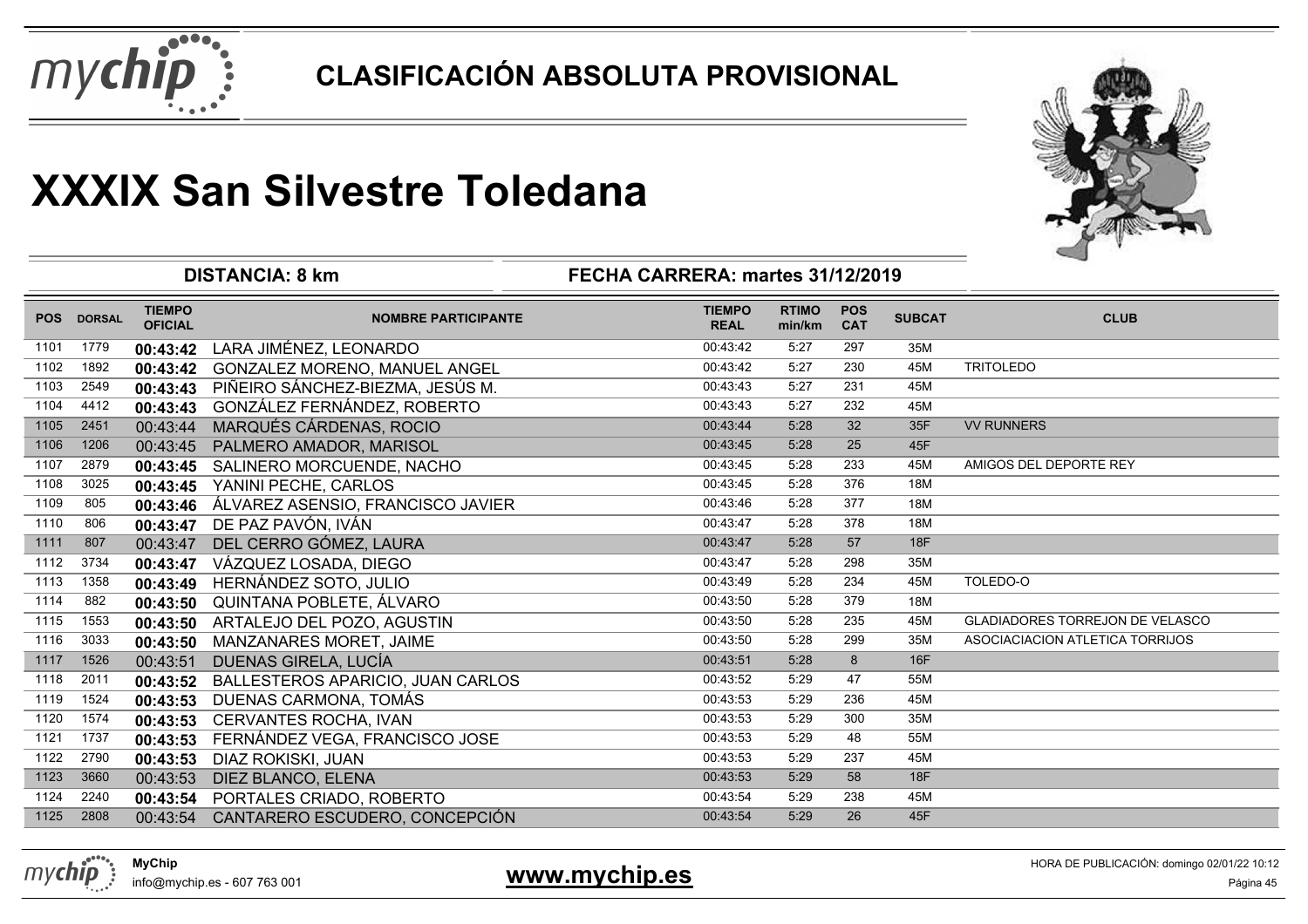



|            |               |                                 | <b>DISTANCIA: 8 km</b>                 | FECHA CARRERA: martes 31/12/2019 |                        |                          |               |                                 |
|------------|---------------|---------------------------------|----------------------------------------|----------------------------------|------------------------|--------------------------|---------------|---------------------------------|
| <b>POS</b> | <b>DORSAL</b> | <b>TIEMPO</b><br><b>OFICIAL</b> | <b>NOMBRE PARTICIPANTE</b>             | <b>TIEMPO</b><br><b>REAL</b>     | <b>RTIMO</b><br>min/km | <b>POS</b><br><b>CAT</b> | <b>SUBCAT</b> | <b>CLUB</b>                     |
| 1126       | 1561          | 00:43:55                        | AGUADO VADILLO, RAQUEL                 | 00:43:55                         | 5:29                   | 59                       | 18F           | <b>ROJAS RUNNING</b>            |
| 1127       | 1573          | 00:43:55                        | <b>MARTIN ROMERA, MARIO</b>            | 00:43:55                         | 5:29                   | 301                      | 35M           |                                 |
| 1128       | 3032          | 00:43:55                        | RODRIGUEZ GOMEZ-HIDALGO, NATALIA       | 00:43:55                         | 5:29                   | 33                       | 35F           | ASOCIACIACION ATLETICA TORRIJOS |
| 1129       | 1797          | 00:43:59                        | CASARRUBIOS PÉREZ, ROSA                | 00:43:59                         | 5:29                   | 27                       | 45F           | <b>CORRECOBEJA</b>              |
| 1130       | 3463          | 00:44:00                        | RECIO MUÑOZ, TOMAS                     | 00:44:00                         | 5:30                   | 302                      | 35M           | <b>VV RUNNERS</b>               |
| 1131       | 1555          | 00:44:02                        | CARDEÑOSA CARRIZO, MARÍA               | 00:44:02                         | 5:30                   | 28                       | 45F           | CORRECOBEJA                     |
| 1132       | 1798          | 00:44:02                        | LOZANO GUERRA, RUBÉN                   | 00:44:02                         | 5:30                   | 239                      | 45M           | <b>CORRECOBEJA</b>              |
| 1133       | 1554          | 00:44:03                        | NÚÑEZ NÚÑEZ, DAVID                     | 00:44:03                         | 5:30                   | 240                      | 45M           | <b>CORRECOBEJA</b>              |
| 1134       | 1566          | 00:44:03                        | VIVAS MORA, RAÚL                       | 00:44:03                         | 5:30                   | 303                      | 35M           |                                 |
| 1135       | 2036          | 00:44:03                        | CAMACHO GÓMEZ, ÁNGELA                  | 00:44:03                         | 5:30                   | 60                       | 18F           |                                 |
| 1136       | 3910          | 00:44:03                        | CABALGANTE MORALES, ANGEL              | 00:44:03                         | 5:30                   | 304                      | 35M           | <b>CDE TOLETOLE</b>             |
| 1137       | 1992          | 00:44:04                        | NOMBELA DEL CASAR, JULIO               | 00:44:04                         | 5:30                   | 49                       | 55M           |                                 |
| 1138       | 3684          | 00:44:05                        | PIÑA RAMOS, DAVID                      | 00:44:05                         | 5:30                   | 305                      | 35M           |                                 |
| 1139       | 4452          | 00:44:05                        | <b>ACEVEDO DIAZ, BEATRIZ</b>           | 00:44:05                         | 5:30                   | 34                       | 35F           |                                 |
| 1140       | 495           | 00:44:06                        | OTEO DOMÍNGUEZ, JUAN FRANCISCO         | 00:44:06                         | 5:30                   | 50                       | 55M           |                                 |
| 1141       | 4453          | 00:44:06                        | VAZQUEZ GARCIA, JAVIER                 | 00:44:06                         | 5:30                   | 306                      | 35M           |                                 |
| 1142       | 1996          | 00:44:07                        | MOLINA MATA, MANUEL                    | 00:44:07                         | 5:30                   | 241                      | 45M           |                                 |
| 1143       | 3596          | 00:44:09                        | SARDINERO SÁNCHEZ, IGNACIO             | 00:44:09                         | 5:31                   | 380                      | 18M           | <b>GRUPO OASIS</b>              |
| 1144       | 3693          | 00:44:09                        | MARTÍNEZ DE LA CASA BENAVENTE, MANUEL  | 00:44:09                         | 5:31                   | 242                      | 45M           | ASOCIACIACION ATLETICA TORRIJOS |
| 1145       | 1995          | 00:44:10                        | MOLINA VELÁZQUEZ, EDUARDO              | 00:44:10                         | 5:31                   | 381                      | 18M           |                                 |
| 1146       | 477           | 00:44:11                        | MANZANARES RODRIGUEZ, FERNANDO         | 00:44:11                         | 5:31                   | 307                      | 35M           |                                 |
| 1147       | 723           | 00:44:11                        | MARTÍNEZ SESMERO, VÍCTOR               | 00:44:11                         | 5:31                   | 308                      | 35M           |                                 |
| 1148       | 1512          | 00:44:11                        | MARTIN BURRIEZA, JESSICA               | 00:44:11                         | 5:31                   | 35                       | 35F           | FOROFOS DEL RUNNING             |
| 1149       | 3956          | 00:44:11                        | MARTINEZ SESMERO, JOSE MANUEL          | 00:44:11                         | 5:31                   | 243                      | 45M           |                                 |
| 1150       | 887           | 00:44:12                        | GUTIÉRREZ FERNÁNDEZ DE VELASCO, RAQUEL | 00:44:12                         | 5:31                   | 61                       | 18F           |                                 |
|            |               |                                 |                                        |                                  |                        |                          |               |                                 |



info@mychip.es - 607 763 001

### **www.mychip.es**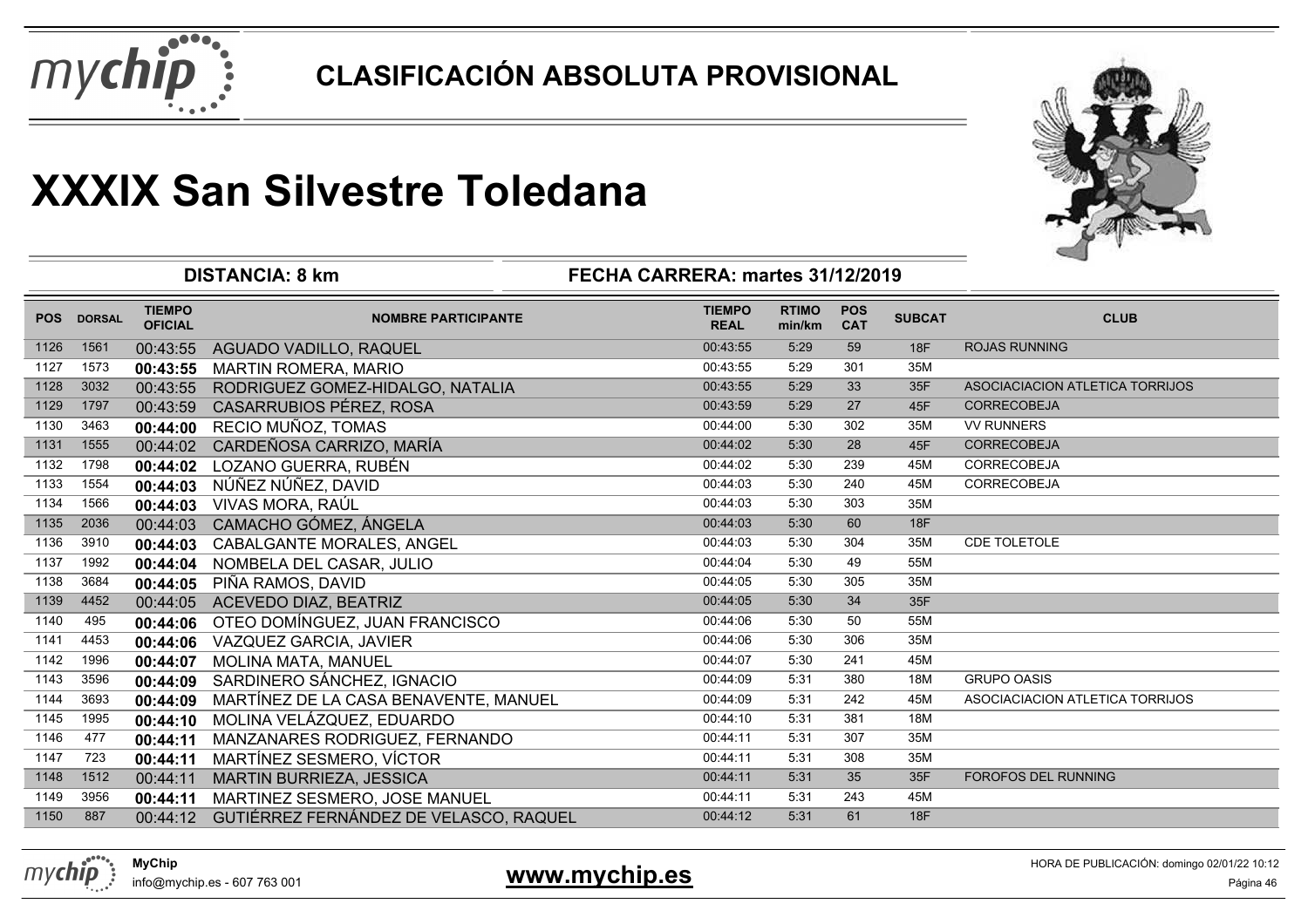



|            |               |                                 | <b>DISTANCIA: 8 km</b>             | FECHA CARRERA: martes 31/12/2019 |                        |                          |               |                                 |
|------------|---------------|---------------------------------|------------------------------------|----------------------------------|------------------------|--------------------------|---------------|---------------------------------|
| <b>POS</b> | <b>DORSAL</b> | <b>TIEMPO</b><br><b>OFICIAL</b> | <b>NOMBRE PARTICIPANTE</b>         | <b>TIEMPO</b><br><b>REAL</b>     | <b>RTIMO</b><br>min/km | <b>POS</b><br><b>CAT</b> | <b>SUBCAT</b> | <b>CLUB</b>                     |
| 1151       | 1404          |                                 | 00:44:12 PECES ROJAS, JOSÉ         | 00:44:12                         | 5:31                   | 51                       | 55M           |                                 |
| 1152       | 3177          | 00:44:12                        | ALVAREZ, SAMUEL                    | 00:44:12                         | 5:31                   | 309                      | 35M           |                                 |
| 1153       | 4075          |                                 | 00:44:12 ARIAS GÓMEZ, DANIEL       | 00:44:12                         | 5:31                   | 382                      | 18M           |                                 |
| 1154       | 1430          | 00:44:13                        | SANCHEZ SANCHEZ, HUGO              | 00:44:13                         | 5:31                   | 310                      | 35M           | VILLALUENGA RUN                 |
| 1155       | 2415          | 00:44:13                        | GARCÍA RODRÍGUEZ, ALBERTO          | 00:44:13                         | 5:31                   | 383                      | 18M           | <b>GRUPO PEDRO VEGA</b>         |
| 1156       | 336           | 00:44:14                        | ROJO RODRIGUEZ, ENRIQUE JOSE       | 00:44:14                         | 5:31                   | 311                      | 35M           |                                 |
| 1157       | 375           | 00:44:14                        | SALGADO MÜLLER, ANDRÉS             | 00:44:14                         | 5:31                   | 244                      | 45M           | <b>DEGUSTA</b>                  |
| 1158       | 2634          | 00:44:14                        | DEL RÍO MORO, OSCAR                | 00:44:14                         | 5:31                   | 245                      | 45M           | <b>RUNFREE</b>                  |
| 1159       | 4104          | 00:44:14                        | BALMASEDA HERNÁNDEZ, ANDRÉS        | 00:44:14                         | 5:31                   | 246                      | 45M           |                                 |
| 1160       | 4228          | 00:44:14                        | BLAS ARROYO, EDUARDO               | 00:44:14                         | 5:31                   | 247                      | 45M           |                                 |
| 1161       | 1690          | 00:44:15                        | HINJOS YUSTAS, CRISTIAN            | 00:44:15                         | 5:31                   | 384                      | 18M           | TROTACAMINOS CEDILLO            |
| 1162       | 2053          | 00:44:15                        | DÍAZ VÁZQUEZ, CARLOS               | 00:44:15                         | 5:31                   | 385                      | 18M           |                                 |
| 1163       | 2328          | 00:44:16                        | SANZ DIAZ, SERGIO                  | 00:44:16                         | 5:32                   | 312                      | 35M           |                                 |
| 1164       | 3724          | 00:44:16                        | <b>GARCIA GARCIA, JACINTO</b>      | 00:44:16                         | 5:32                   | 248                      | 45M           | DESAFIO RUNNING MÓSTOLES        |
| 1165       | 203           | 00:44:19                        | FERNANDEZ VILLANUEVA, KEVIN        | 00:44:19                         | 5:32                   | 386                      | 18M           |                                 |
| 1166       | 1169          | 00:44:19                        | SÁNCHEZ ARRIERO, EDUARDO           | 00:44:19                         | 5:32                   | 313                      | 35M           | <b>DESAFIO RUNNING MÓSTOLES</b> |
| 1167       | 2635          | 00:44:19                        | GONZALEZ, CARLOS                   | 00:44:19                         | 5:32                   | 52                       | 55M           | SPARTAN@S CLUB GRIÑÓN           |
| 1168       | 728           | 00:44:20                        | ZAZO GARCIA, JOSE IGNACIO          | 00:44:20                         | 5:32                   | 249                      | 45M           |                                 |
| 1169       | 1253          | 00:44:20                        | MARTIN DIAZ DE CERIO, DAVID        | 00:44:20                         | 5:32                   | 250                      | 45M           | ORILLAS DEL TAJO                |
| 1170       | 1496          | 00:44:20                        | ARIAS RODRÍGUEZ, OSCAR             | 00:44:20                         | 5:32                   | 53                       | 55M           |                                 |
| 1171       | 1886          | 00:44:21                        | CARMENA GARCÍA, RAÚL               | 00:44:21                         | 5:32                   | 251                      | 45M           | AÑOVERUN                        |
| 1172       | 3017          | 00:44:21                        | MARTÍNEZ CALVO, JOSÉ LUIS          | 00:44:21                         | 5:32                   | 314                      | 35M           | <b>GIMNASIO LIMITE</b>          |
| 1173       | 3834          | 00:44:21                        | GOMEZ GARRIDO, DIEGO               | 00:44:21                         | 5:32                   | 387                      | 18M           | PHOTO Y MONTAÑA                 |
| 1174       | 1661          | 00:44:22                        | BARGUEÑO GONZÁLEZ, DAVID           | 00:44:22                         | 5:32                   | 388                      | 18M           |                                 |
| 1175       | 1885          |                                 | 00:44:22 APARICIO CEDILLO, VANESSA | 00:44:22                         | 5:32                   | 36                       | 35F           | AÑOVERUN                        |

info@mychip.es - 607 763 001

**www.mychip.es**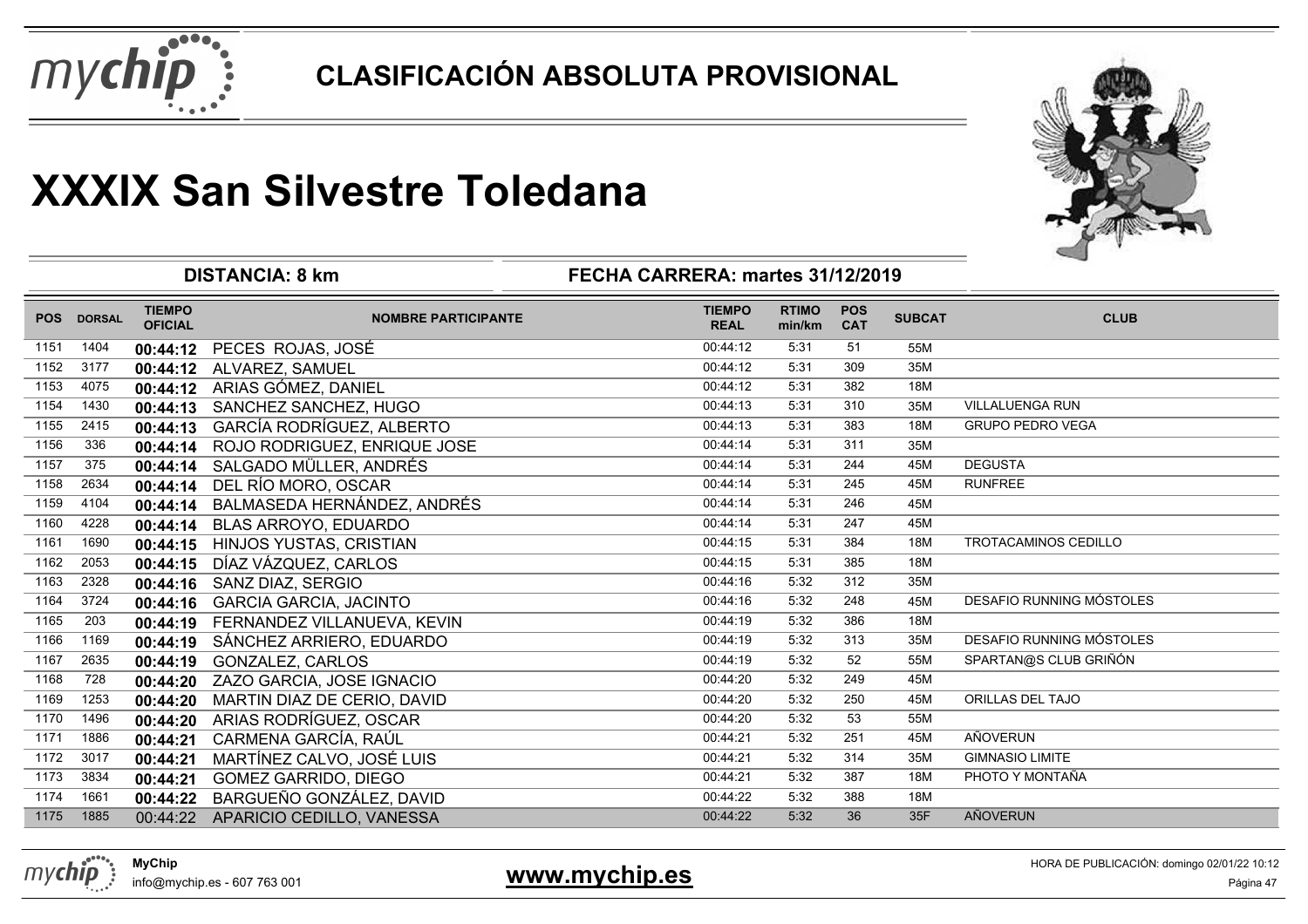



|            |               |                                 | <b>DISTANCIA: 8 km</b>            | FECHA CARRERA: martes 31/12/2019 |                        |                          |               |                                  |
|------------|---------------|---------------------------------|-----------------------------------|----------------------------------|------------------------|--------------------------|---------------|----------------------------------|
| <b>POS</b> | <b>DORSAL</b> | <b>TIEMPO</b><br><b>OFICIAL</b> | <b>NOMBRE PARTICIPANTE</b>        | <b>TIEMPO</b><br><b>REAL</b>     | <b>RTIMO</b><br>min/km | <b>POS</b><br><b>CAT</b> | <b>SUBCAT</b> | <b>CLUB</b>                      |
| 1176       | 1224          | 00:44:23                        | PASCUAL C, BENITO                 | 00:44:23                         | 5:32                   | 54                       | 55M           |                                  |
| 1177       | 1373          | 00:44:23                        | CHICHARRO GARCÍA, BERNARDO        | 00:44:23                         | 5:32                   | 252                      | 45M           | CLUB TRIATLON 28300 ARANJUEZ     |
| 1178       | 2587          | 00:44:23                        | LÓPEZ-BREA CEJALVO, JUAN          | 00:44:23                         | 5:32                   | 389                      | 18M           |                                  |
| 1179       | 3460          | 00:44:23                        | CREVILLÉN HERNÁNDEZ, PABLO        | 00:44:23                         | 5:32                   | 390                      | 18M           |                                  |
| 1180       | 4176          | 00:44:23                        | ROSELL CAMPOS, GONZALO            | 00:44:23                         | 5:32                   | 30                       | 16M           | <b>CLUB LOS YÉBENES NATACIÓN</b> |
| 1181       | 407           | 00:44:24                        | GALLARDO VAQUERIZO, JOSE ALFONSO  | 00:44:24                         | 5:33                   | 253                      | 45M           |                                  |
| 1182       | 408           | 00:44:24                        | GALLARDO ESCRIBANO, ALVARO        | 00:44:24                         | 5:33                   | 391                      | 18M           |                                  |
| 1183       | 3573          | 00:44:24                        | GÓMEZ GARCÍA-OCHOA, TANIA         | 00:44:24                         | 5:33                   | 62                       | <b>18F</b>    |                                  |
| 1184       | 900           | 00:44:25                        | BELSO GERMADAS, ALMUDENA          | 00:44:25                         | 5:33                   | 63                       | <b>18F</b>    |                                  |
| 1185       | 1693          | 00:44:25                        | CHICO ESCOBAR, JORGE              | 00:44:25                         | 5:33                   | 315                      | 35M           | <b>ADAF FUENSALIDA</b>           |
| 1186       | 1883          | 00:44:25                        | GÓMEZ PECES, ÁNGEL                | 00:44:25                         | 5:33                   | 55                       | 55M           |                                  |
| 1187       | 2110          | 00:44:25                        | RODRÍGUEZ SAIZ, JOSE LUIS         | 00:44:25                         | 5:33                   | 316                      | 35M           | ADAF FUENSALIDA                  |
| 1188       | 899           | 00:44:26                        | <b>BELSO GERMADAS, JAIME</b>      | 00:44:26                         | 5:33                   | 392                      | 18M           |                                  |
| 1189       | 1697          | 00:44:26                        | LORENZO GOMEZ - ESCALONILLA, IVAN | 00:44:26                         | 5:33                   | 393                      | 18M           | <b>ADAF FUENSALIDA</b>           |
| 1190       | 2249          | 00:44:26                        | GARCÍA-NIETO GÓMEZ, CRISTIAN      | 00:44:26                         | 5:33                   | 394                      | 18M           |                                  |
| 1191       | 798           | 00:44:27                        | RODRÍGUEZ DÍAZ, JUAN              | 00:44:27                         | 5:33                   | 395                      | 18M           | <b>GRUPO OASIS</b>               |
| 1192       | 1302          | 00:44:27                        | FRUTOS MARTÍNEZ, FRANCISCO JOSÉ   | 00:44:27                         | 5:33                   | 254                      | 45M           | CANOBLE-NOBLEJAS                 |
| 1193       | 4351          | 00:44:27                        | CASTELLANOS MARTÍNEZ, EDUARDO     | 00:44:27                         | 5:33                   | 56                       | 55M           |                                  |
| 1194       | 3121          | 00:44:28                        | MARTÍN OVEJERO, CARLOS            | 00:44:28                         | 5:33                   | 396                      | 18M           |                                  |
| 1195       | 216           | 00:44:29                        | PEREA VALLE, CRISTINA             | 00:44:29                         | 5:33                   | 37                       | 35F           | <b>TRAININGREY</b>               |
| 1196       | 1155          | 00:44:29                        | FRAILE HERRERA, ROBERTO           | 00:44:29                         | 5:33                   | 397                      | 18M           | PHOTO Y MONTAÑA                  |
| 1197       | 1205          | 00:44:29                        | <b>RECUERO, RAQUEL</b>            | 00:44:29                         | 5:33                   | 64                       | <b>18F</b>    |                                  |
| 1198       | 1208          | 00:44:29                        | FERNANDEZ, FRANCISCO DE BORJA     | 00:44:29                         | 5:33                   | 398                      | 18M           |                                  |
| 1199       | 2120          | 00:44:30                        | <b>GARCIA OCHOA, BEATRIZ</b>      | 00:44:30                         | 5:33                   | 38                       | 35F           | <b>VV RUNNERS</b>                |
| 1200       | 3612          | 00:44:30                        | HUERTAS PÉREZ, IVÁN               | 00:44:30                         | 5:33                   | 399                      | 18M           | PHOTO Y MONTAÑA                  |



info@mychip.es - 607 763 001

**www.mychip.es**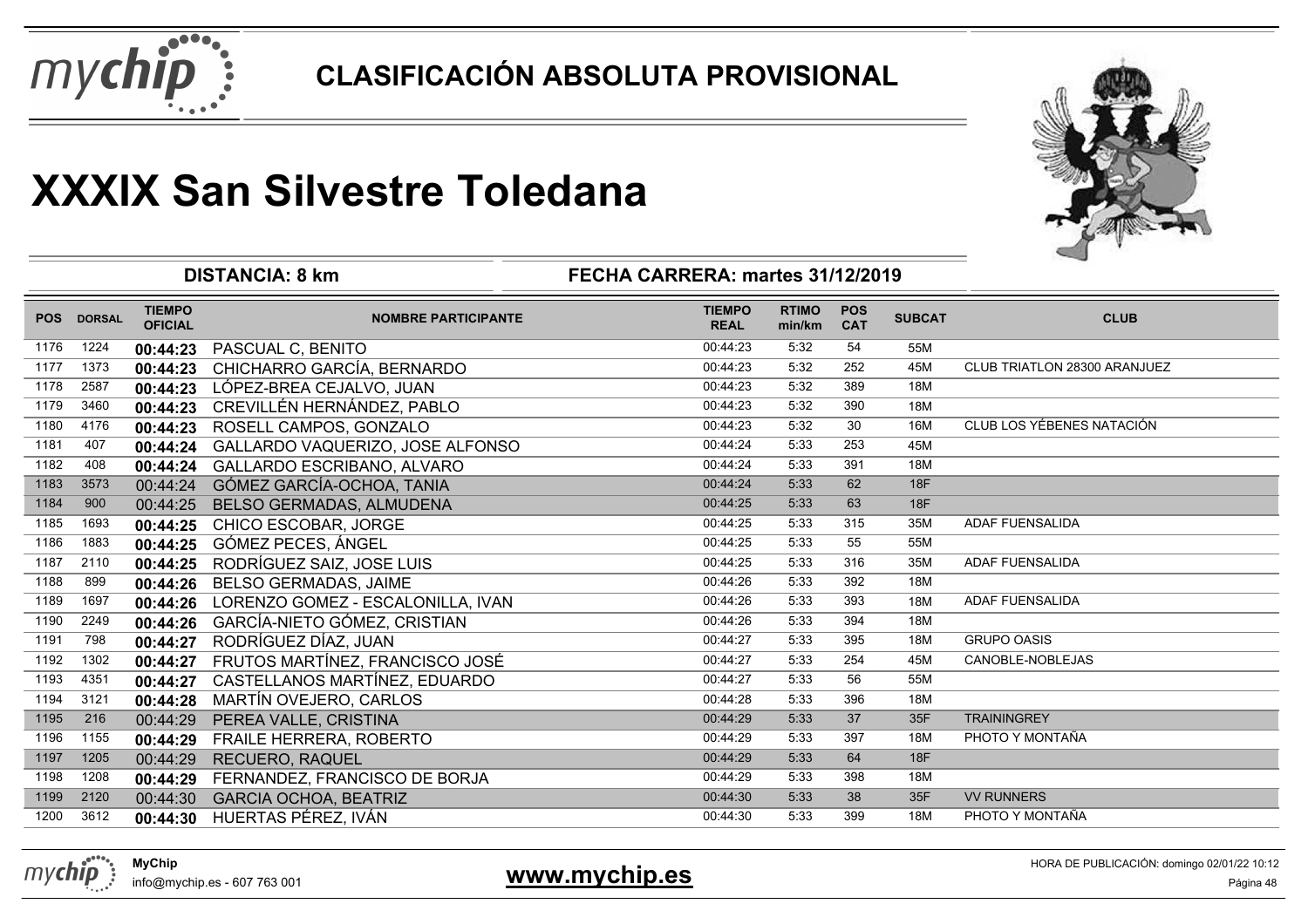



|            |               |                                 | <b>DISTANCIA: 8 km</b>              | FECHA CARRERA: martes 31/12/2019 |                        |                          |               |                               |
|------------|---------------|---------------------------------|-------------------------------------|----------------------------------|------------------------|--------------------------|---------------|-------------------------------|
| <b>POS</b> | <b>DORSAL</b> | <b>TIEMPO</b><br><b>OFICIAL</b> | <b>NOMBRE PARTICIPANTE</b>          | <b>TIEMPO</b><br><b>REAL</b>     | <b>RTIMO</b><br>min/km | <b>POS</b><br><b>CAT</b> | <b>SUBCAT</b> | <b>CLUB</b>                   |
| 1201       | 670           | 00:44:31                        | ÁLVAREZ, FERNANDO                   | 00:44:31                         | 5:33                   | 255                      | 45M           | CITTADELLA 1592               |
| 1202       | 671           | 00:44:31                        | ROMERO, PATRICIA                    | 00:44:31                         | 5:33                   | 29                       | 45F           |                               |
| 1203       | 3118          | 00:44:31                        | <b>VILLASEVIL PLEITE, GABRIEL</b>   | 00:44:31                         | 5:33                   | 57                       | 55M           |                               |
| 1204       | 3514          | 00:44:31                        | <b>MARIN PLAZA, ALVARO</b>          | 00:44:31                         | 5:33                   | 317                      | 35M           |                               |
| 1205       | 4122          | 00:44:31                        | GARCIA-OCHOA MARÍN, JUAN PABLO      | 00:44:31                         | 5:33                   | 318                      | 35M           | <b>VV RUNNERS</b>             |
| 1206       | 4150          | 00:44:32                        | TENORIO CONTRERAS, PAULA            | 00:44:32                         | 5:34                   | 65                       | 18F           |                               |
| 1207       | 1134          | 00:44:33                        | RODRÍGUEZ LÓPEZ, ÁNGEL              | 00:44:33                         | 5:34                   | 256                      | 45M           | <b>CORREMOLINOS CONSUEGRA</b> |
| 1208       | 3122          | 00:44:33                        | VILLASEVIL MARTÍNEZ, SANDRA         | 00:44:33                         | 5:34                   | 66                       | 18F           |                               |
| 1209       | 2040          | 00:44:34                        | <b>CORDERO ENCINAR, TERESA</b>      | 00:44:34                         | 5:34                   | 67                       | 18F           |                               |
| 1210       | 3895          | 00:44:34                        | <b>GUTIERREZ, CARMEN</b>            | 00:44:34                         | 5:34                   | 68                       | <b>18F</b>    |                               |
| 1211       | 2135          | 00:44:35                        | <b>GALAN DE MIGUEL, MARI CARMEN</b> | 00:44:35                         | 5:34                   | 30                       | 45F           |                               |
| 1212       | 247           | 00:44:36                        | TEIXEIRA GARCÍA, ALBERTO            | 00:44:36                         | 5:34                   | 58                       | 55M           |                               |
| 1213       | 236           | 00:44:37                        | OBEJO LOPEZ, LUIS                   | 00:44:37                         | 5:34                   | 257                      | 45M           |                               |
| 1214       | 482           | 00:44:37                        | <b>CORTÉS PÉREZ, MARIO</b>          | 00:44:37                         | 5:34                   | 400                      | <b>18M</b>    |                               |
| 1215       | 1782          | 00:44:37                        | DELGADO DE LOS REYES, MARÍA         | 00:44:37                         | 5:34                   | 69                       | 18F           |                               |
| 1216       | 3044          | 00:44:37                        | VICENTE BRONCANO, I. AGUSTÍN        | 00:44:37                         | 5:34                   | 59                       | 55M           |                               |
| 1217       | 481           | 00:44:38                        | NOMBELA LÓPEZ, DIEGO                | 00:44:38                         | 5:34                   | 319                      | 35M           |                               |
| 1218       | 797           | 00:44:40                        | AGUADO GARCÍA, SERGIO               | 00:44:40                         | 5:35                   | 320                      | 35M           |                               |
| 1219       | 2230          | 00:44:41                        | DÍAZ LÓPEZ, ANDREA                  | 00:44:41                         | 5:35                   | 70                       | 18F           | <b>TRAININGREY</b>            |
| 1220       | 2239          | 00:44:41                        | RODRÍGUEZ MALDONADO, VIRGINIA       | 00:44:41                         | 5:35                   | 31                       | 45F           | <b>TRAININGREY</b>            |
| 1221       | 2736          | 00:44:41                        | CAMINO DEL CERRO, DIEGO             | 00:44:41                         | 5:35                   | 321                      | 35M           |                               |
| 1222       | 3522          | 00:44:41                        | GUTIERREZ GASCO, RICARDO            | 00:44:41                         | 5:35                   | 258                      | 45M           |                               |
| 1223       | 1762          | 00:44:42                        | ARAQUE, PABLO                       | 00:44:42                         | 5:35                   | 31                       | 16M           |                               |
| 1224       | 2231          | 00:44:42                        | RUIZ SANZ, JUAN JOSÉ                | 00:44:42                         | 5:35                   | 322                      | 35M           | <b>TRAININGREY</b>            |
| 1225       | 2246          | 00:44:42                        | ALCÁZAR FERNÁNDEZ, IRENE            | 00:44:42                         | 5:35                   | 71                       | 18F           | <b>TRAININGREY</b>            |
|            |               |                                 |                                     |                                  |                        |                          |               |                               |

**www.mychip.es**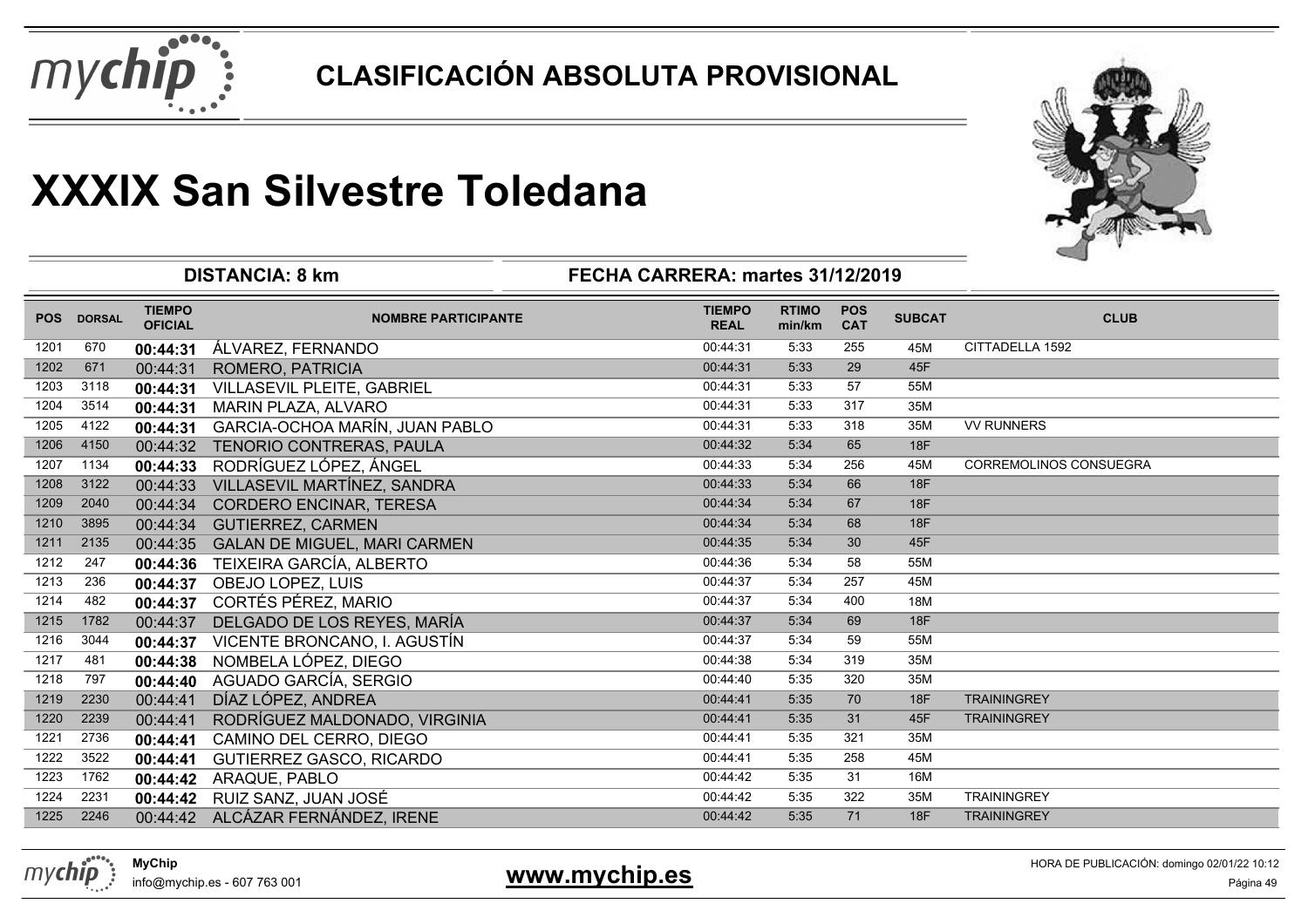



|            |               | <b>DISTANCIA: 8 km</b>          | ⊸                                    |                              |                        |                          |               |                           |
|------------|---------------|---------------------------------|--------------------------------------|------------------------------|------------------------|--------------------------|---------------|---------------------------|
| <b>POS</b> | <b>DORSAL</b> | <b>TIEMPO</b><br><b>OFICIAL</b> | <b>NOMBRE PARTICIPANTE</b>           | <b>TIEMPO</b><br><b>REAL</b> | <b>RTIMO</b><br>min/km | <b>POS</b><br><b>CAT</b> | <b>SUBCAT</b> | <b>CLUB</b>               |
| 1226       | 3103          | 00:44:42                        | <b>VIVAR ANGULO, ANA</b>             | 00:44:42                     | 5:35                   | 72                       | <b>18F</b>    | <b>CLUB CORREDORES</b>    |
| 1227       | 3001          | 00:44:43                        | MESA GALISTEO, RAÚL                  | 00:44:43                     | 5:35                   | 323                      | 35M           |                           |
| 1228       | 266           | 00:44:46                        | RUIZ KONTARA, ANGEL                  | 00:44:46                     | 5:35                   | 401                      | 18M           |                           |
| 1229       | 1991          | 00:44:46                        | COVARRUBIAS HERRERA, MARTA           | 00:44:46                     | 5:35                   | 73                       | 18F           | RUN4US                    |
| 1230       | 2603          | 00:44:47                        | <b>GARRO GARCIA, IVÁN</b>            | 00:44:47                     | 5:35                   | 402                      | 18M           |                           |
| 1231       | 3131          | 00:44:48                        | CÁCERES BALLESTEROS, IGNACIO         | 00:44:48                     | 5:36                   | 403                      | 18M           |                           |
| 1232       | 4244          | 00:44:48                        | <b>MOLNAR, VILMA</b>                 | 00:44:48                     | 5:36                   | 39                       | 35F           | <b>GUSTRAINING</b>        |
| 1233       | 2639          | 00:44:49                        | AGUADO GONZALEZ, JUAN CARLOS         | 00:44:49                     | 5:36                   | 60                       | 55M           |                           |
| 1234       | 1175          | 00:44:50                        | <b>GARCIA SANTIAGO, DIEGO</b>        | 00:44:50                     | 5:36                   | 404                      | 18M           |                           |
| 1235       | 4462          | 00:44:50                        | <b>SCHAEFFLER, STEFANIE</b>          | 00:44:50                     | 5:36                   | 40                       | 35F           |                           |
| 1236       | 360           | 00:44:51                        | <b>GARCIA GARCIA, JOSE ANTONIO</b>   | 00:44:51                     | 5:36                   | 259                      | 45M           |                           |
| 1237       | 971           | 00:44:51                        | <b>GARCIA MORENO, MANUEL ANTONIO</b> | 00:44:51                     | 5:36                   | 260                      | 45M           |                           |
| 1238       | 1750          | 00:44:51                        | RODRIGO TORRES, ALBERTO              | 00:44:51                     | 5:36                   | 261                      | 45M           |                           |
| 1239       | 3998          | 00:44:51                        | MERCHÁN MANZANERO, LUIS              | 00:44:51                     | 5:36                   | 405                      | 18M           |                           |
| 1240       | 4430          | 00:44:52                        | SERRANO DÍAZ, PAULA                  | 00:44:52                     | 5:36                   | 9                        | 16F           | ATLETISMO LYNZE DE PARLA  |
| 1241       | 2272          | 00:44:53                        | ZABALLOS ESPAÑA, JESUS               | 00:44:53                     | 5:36                   | 324                      | 35M           | CLUB ATLETISMO ALMORADIEL |
| 1242       | 3128          | 00:44:53                        | VILLANUEVA CERRO, JOSÉ MANUEL        | 00:44:53                     | 5:36                   | 325                      | 35M           | CLUB ATLETISMO ALMORADIEL |
| 1243       | 3807          | 00:44:53                        | GÓMEZ CORNEJO, RAÚL                  | 00:44:53                     | 5:36                   | 262                      | 45M           |                           |
| 1244       | 2948          | 00:44:55                        | TANTE PEREZAGUA, DAVID               | 00:44:55                     | 5:36                   | 326                      | 35M           |                           |
| 1245       | 3597          | 00:44:55                        | DE ANCOS GONZÁLEZ, ALEJANDRO         | 00:44:55                     | 5:36                   | 406                      | 18M           | PHOTO Y MONTAÑA           |
| 1246       | 1034          | 00:44:56                        | MARTIN CABELLO, ALFONSO              | 00:44:56                     | 5:37                   | 61                       | 55M           |                           |
| 1247       | 3286          | 00:44:56                        | BEATO DE LAS HERAS, VIRGINIA         | 00:44:56                     | 5:37                   | 41                       | 35F           |                           |
| 1248       | 1033          | 00:44:57                        | MARTIN DE LA CRUZ, ALFONSO           | 00:44:57                     | 5:37                   | 407                      | 18M           |                           |
| 1249       | 3738          | 00:44:57                        | CANO YUSTE, ENRIQUE                  | 00:44:57                     | 5:37                   | 408                      | 18M           |                           |
| 1250       | 1122          | 00:44:59                        | <b>GARCIA, EMILIO</b>                | 00:44:59                     | 5:37                   | 263                      | 45M           | <b>WT ENDURANCE</b>       |



info@mychip.es - 607 763 001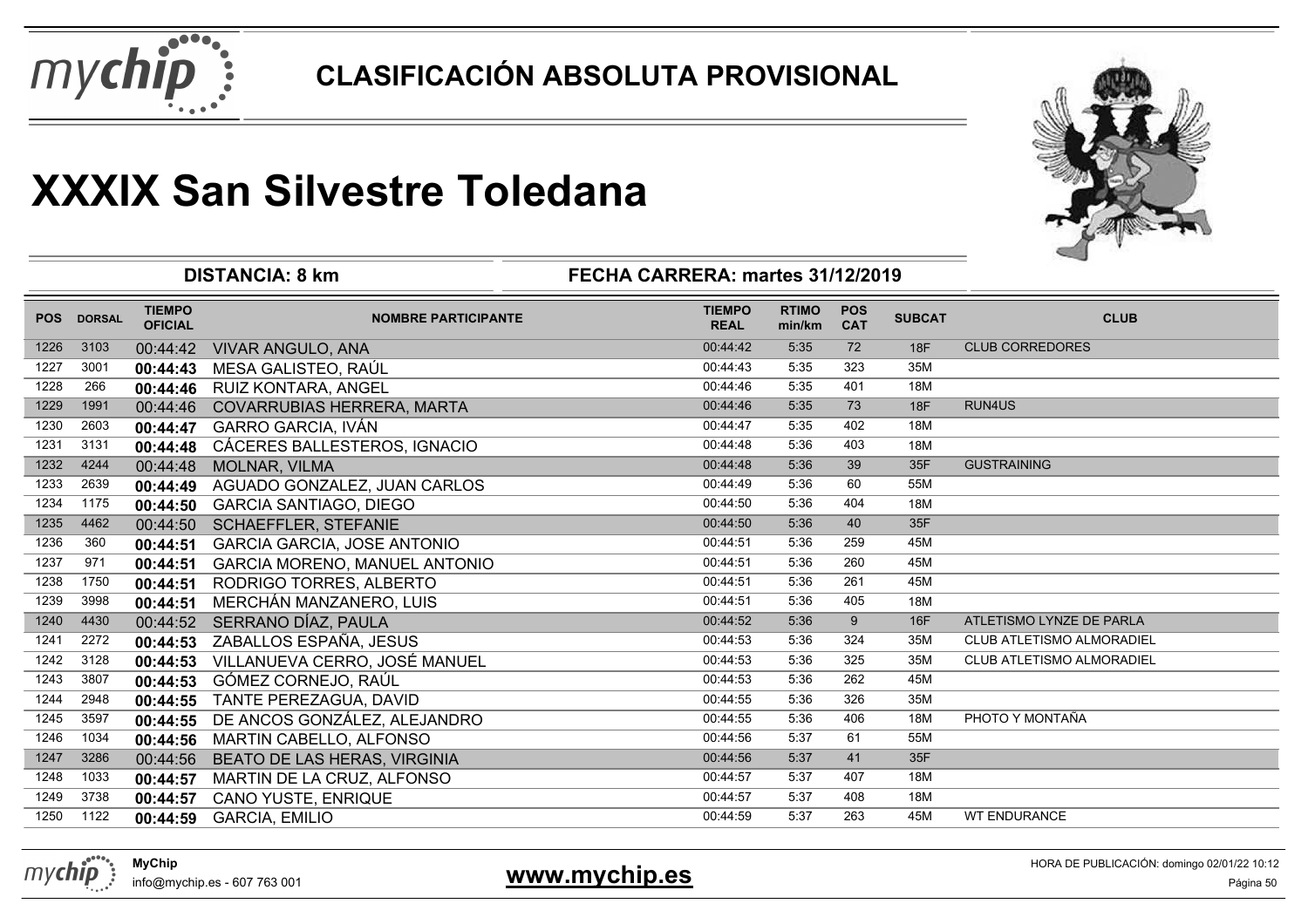



| <b>TIEMPO</b><br><b>RTIMO</b><br><b>POS</b><br><b>TIEMPO</b><br><b>SUBCAT</b><br><b>CLUB</b><br><b>POS</b><br><b>DORSAL</b><br><b>NOMBRE PARTICIPANTE</b><br><b>OFICIAL</b><br><b>CAT</b><br><b>REAL</b><br>min/km<br>55M<br>1759<br>00:44:59<br>5:37<br>62<br>1251<br>00:44:59<br>ARAQUE MORA, PABLO<br>5:37<br>327<br>35M<br>1252<br>1032<br>00:45:01<br>JOYA CECILIA, JAVIER<br>00:45:01<br>1253<br>3429<br>SÁNCHEZ-SERRANO FERNÁNDEZ, JUAN MANUEL<br>00:45:01<br>5:37<br>264<br>45M<br>00:45:01<br>1254<br>00:45:02<br>5:37<br>409<br>18M<br>3535<br>00:45:02<br>DEYANOV, NIKOLAY<br>00:45:04<br>5:38<br>328<br>35M<br>1255<br>1311<br>ESTRADA MONTALVO, JOSÉ<br>00:45:04<br>1256<br>1312<br>PÉREZ LOZANO, JUAN<br>00:45:04<br>5:38<br>329<br>35M<br>00:45:04<br>1257<br>00:45:04<br>5:38<br>330<br>35M<br>4012<br>RESUELA LARGO, GABRIEL ARCANGEL<br>00:45:04<br>1258<br>00:45:04<br>5:38<br>74<br>18F<br>4013<br>00:45:04<br>RESUELA PANIAGUA, LARA<br>00:45:05<br>331<br>35M<br>1259<br>566<br>5:38<br>MORCUENDE RECIO, ALBERTO<br>00:45:05<br>1260<br>00:45:05<br>5:38<br>332<br>1888<br>35M<br><b>ARRIETA MEGIAS, JAVIER</b><br>00:45:05<br>00:45:05<br>5:38<br>410<br>1261<br>3274<br>18M<br>00:45:05<br><b>GOMEZ GARCIA, ENRIQUE</b><br>1262<br>00:45:06<br>5:38<br>42<br>567<br>35F<br>00:45:06<br>RODRIGUEZ RODRIGUEZ, BEATRIZ<br>RODRÍGUEZ DÍAZ, ANA<br>75<br><b>18F</b><br>799<br>00:45:06<br>00:45:06<br>5:38<br><b>GRUPO OASIS</b><br>1263<br>MERCHÁN CORROTO, RUBÉN<br>00:45:06<br>5:38<br>411<br>1264<br>2164<br>00:45:06<br>18M<br>1265<br>2810<br>00:45:07<br>5:38<br>76<br>18F<br><b>GRUPO OASIS</b><br><b>CORROTO MARTIN, MARTA</b><br>00:45:07<br>FRANCO RODRÍGUEZ, NATALIA<br>1266<br>77<br><b>18F</b><br>4447<br>00:45:07<br>5:38<br>00:45:07<br>PHOTO Y MONTAÑA<br>00:45:08<br>5:38<br>333<br>35M<br>1267<br>4405<br>DE ANCOS GONZÁLEZ, BORJA<br>00:45:08<br>NATACIÓN MASTER TORRIJOS<br>1268<br>00:45:09<br>5:38<br>265<br>3277<br>45M<br><b>ALMONTE SILVERIO, ELVIS</b><br>00:45:09 |
|------------------------------------------------------------------------------------------------------------------------------------------------------------------------------------------------------------------------------------------------------------------------------------------------------------------------------------------------------------------------------------------------------------------------------------------------------------------------------------------------------------------------------------------------------------------------------------------------------------------------------------------------------------------------------------------------------------------------------------------------------------------------------------------------------------------------------------------------------------------------------------------------------------------------------------------------------------------------------------------------------------------------------------------------------------------------------------------------------------------------------------------------------------------------------------------------------------------------------------------------------------------------------------------------------------------------------------------------------------------------------------------------------------------------------------------------------------------------------------------------------------------------------------------------------------------------------------------------------------------------------------------------------------------------------------------------------------------------------------------------------------------------------------------------------------------------------------------------------------------------------------------------------------------------------------------------------------------------------------------------------------------|
|                                                                                                                                                                                                                                                                                                                                                                                                                                                                                                                                                                                                                                                                                                                                                                                                                                                                                                                                                                                                                                                                                                                                                                                                                                                                                                                                                                                                                                                                                                                                                                                                                                                                                                                                                                                                                                                                                                                                                                                                                  |
|                                                                                                                                                                                                                                                                                                                                                                                                                                                                                                                                                                                                                                                                                                                                                                                                                                                                                                                                                                                                                                                                                                                                                                                                                                                                                                                                                                                                                                                                                                                                                                                                                                                                                                                                                                                                                                                                                                                                                                                                                  |
|                                                                                                                                                                                                                                                                                                                                                                                                                                                                                                                                                                                                                                                                                                                                                                                                                                                                                                                                                                                                                                                                                                                                                                                                                                                                                                                                                                                                                                                                                                                                                                                                                                                                                                                                                                                                                                                                                                                                                                                                                  |
|                                                                                                                                                                                                                                                                                                                                                                                                                                                                                                                                                                                                                                                                                                                                                                                                                                                                                                                                                                                                                                                                                                                                                                                                                                                                                                                                                                                                                                                                                                                                                                                                                                                                                                                                                                                                                                                                                                                                                                                                                  |
|                                                                                                                                                                                                                                                                                                                                                                                                                                                                                                                                                                                                                                                                                                                                                                                                                                                                                                                                                                                                                                                                                                                                                                                                                                                                                                                                                                                                                                                                                                                                                                                                                                                                                                                                                                                                                                                                                                                                                                                                                  |
|                                                                                                                                                                                                                                                                                                                                                                                                                                                                                                                                                                                                                                                                                                                                                                                                                                                                                                                                                                                                                                                                                                                                                                                                                                                                                                                                                                                                                                                                                                                                                                                                                                                                                                                                                                                                                                                                                                                                                                                                                  |
|                                                                                                                                                                                                                                                                                                                                                                                                                                                                                                                                                                                                                                                                                                                                                                                                                                                                                                                                                                                                                                                                                                                                                                                                                                                                                                                                                                                                                                                                                                                                                                                                                                                                                                                                                                                                                                                                                                                                                                                                                  |
|                                                                                                                                                                                                                                                                                                                                                                                                                                                                                                                                                                                                                                                                                                                                                                                                                                                                                                                                                                                                                                                                                                                                                                                                                                                                                                                                                                                                                                                                                                                                                                                                                                                                                                                                                                                                                                                                                                                                                                                                                  |
|                                                                                                                                                                                                                                                                                                                                                                                                                                                                                                                                                                                                                                                                                                                                                                                                                                                                                                                                                                                                                                                                                                                                                                                                                                                                                                                                                                                                                                                                                                                                                                                                                                                                                                                                                                                                                                                                                                                                                                                                                  |
|                                                                                                                                                                                                                                                                                                                                                                                                                                                                                                                                                                                                                                                                                                                                                                                                                                                                                                                                                                                                                                                                                                                                                                                                                                                                                                                                                                                                                                                                                                                                                                                                                                                                                                                                                                                                                                                                                                                                                                                                                  |
|                                                                                                                                                                                                                                                                                                                                                                                                                                                                                                                                                                                                                                                                                                                                                                                                                                                                                                                                                                                                                                                                                                                                                                                                                                                                                                                                                                                                                                                                                                                                                                                                                                                                                                                                                                                                                                                                                                                                                                                                                  |
|                                                                                                                                                                                                                                                                                                                                                                                                                                                                                                                                                                                                                                                                                                                                                                                                                                                                                                                                                                                                                                                                                                                                                                                                                                                                                                                                                                                                                                                                                                                                                                                                                                                                                                                                                                                                                                                                                                                                                                                                                  |
|                                                                                                                                                                                                                                                                                                                                                                                                                                                                                                                                                                                                                                                                                                                                                                                                                                                                                                                                                                                                                                                                                                                                                                                                                                                                                                                                                                                                                                                                                                                                                                                                                                                                                                                                                                                                                                                                                                                                                                                                                  |
|                                                                                                                                                                                                                                                                                                                                                                                                                                                                                                                                                                                                                                                                                                                                                                                                                                                                                                                                                                                                                                                                                                                                                                                                                                                                                                                                                                                                                                                                                                                                                                                                                                                                                                                                                                                                                                                                                                                                                                                                                  |
|                                                                                                                                                                                                                                                                                                                                                                                                                                                                                                                                                                                                                                                                                                                                                                                                                                                                                                                                                                                                                                                                                                                                                                                                                                                                                                                                                                                                                                                                                                                                                                                                                                                                                                                                                                                                                                                                                                                                                                                                                  |
|                                                                                                                                                                                                                                                                                                                                                                                                                                                                                                                                                                                                                                                                                                                                                                                                                                                                                                                                                                                                                                                                                                                                                                                                                                                                                                                                                                                                                                                                                                                                                                                                                                                                                                                                                                                                                                                                                                                                                                                                                  |
|                                                                                                                                                                                                                                                                                                                                                                                                                                                                                                                                                                                                                                                                                                                                                                                                                                                                                                                                                                                                                                                                                                                                                                                                                                                                                                                                                                                                                                                                                                                                                                                                                                                                                                                                                                                                                                                                                                                                                                                                                  |
|                                                                                                                                                                                                                                                                                                                                                                                                                                                                                                                                                                                                                                                                                                                                                                                                                                                                                                                                                                                                                                                                                                                                                                                                                                                                                                                                                                                                                                                                                                                                                                                                                                                                                                                                                                                                                                                                                                                                                                                                                  |
|                                                                                                                                                                                                                                                                                                                                                                                                                                                                                                                                                                                                                                                                                                                                                                                                                                                                                                                                                                                                                                                                                                                                                                                                                                                                                                                                                                                                                                                                                                                                                                                                                                                                                                                                                                                                                                                                                                                                                                                                                  |
| 5:38<br>1269<br>3348<br>00:45:09<br>266<br>45M<br><b>SANS, ORIOL</b><br>00:45:09                                                                                                                                                                                                                                                                                                                                                                                                                                                                                                                                                                                                                                                                                                                                                                                                                                                                                                                                                                                                                                                                                                                                                                                                                                                                                                                                                                                                                                                                                                                                                                                                                                                                                                                                                                                                                                                                                                                                 |
| 1270<br>00:45:10<br>3331<br>GÓMEZ REDONDO, ENRIQUE<br>5:38<br>334<br>35M<br>00:45:10                                                                                                                                                                                                                                                                                                                                                                                                                                                                                                                                                                                                                                                                                                                                                                                                                                                                                                                                                                                                                                                                                                                                                                                                                                                                                                                                                                                                                                                                                                                                                                                                                                                                                                                                                                                                                                                                                                                             |
| 1271<br>2688<br>00:45:11<br>5:38<br>412<br>18M<br>JIMÉNEZ MORENO, JAIME<br>00:45:11                                                                                                                                                                                                                                                                                                                                                                                                                                                                                                                                                                                                                                                                                                                                                                                                                                                                                                                                                                                                                                                                                                                                                                                                                                                                                                                                                                                                                                                                                                                                                                                                                                                                                                                                                                                                                                                                                                                              |
| 00:45:12<br>413<br>1272<br>2166<br>5:39<br>18M<br>TAMIRI PRIETO, JOSHUA<br>00:45:12                                                                                                                                                                                                                                                                                                                                                                                                                                                                                                                                                                                                                                                                                                                                                                                                                                                                                                                                                                                                                                                                                                                                                                                                                                                                                                                                                                                                                                                                                                                                                                                                                                                                                                                                                                                                                                                                                                                              |
| 1273<br>00:45:12<br>5:39<br>267<br>3076<br>PALACIOS ORTEGA, MIGUEL ÁNGEL<br>45M<br>00:45:12                                                                                                                                                                                                                                                                                                                                                                                                                                                                                                                                                                                                                                                                                                                                                                                                                                                                                                                                                                                                                                                                                                                                                                                                                                                                                                                                                                                                                                                                                                                                                                                                                                                                                                                                                                                                                                                                                                                      |
| <b>GASCO RUIZ, BEGOÑA</b><br>00:45:12<br>32<br>45F<br>1274<br>3324<br>00:45:12<br>5:39<br><b>CLUB VILLALUENGA RUN</b>                                                                                                                                                                                                                                                                                                                                                                                                                                                                                                                                                                                                                                                                                                                                                                                                                                                                                                                                                                                                                                                                                                                                                                                                                                                                                                                                                                                                                                                                                                                                                                                                                                                                                                                                                                                                                                                                                            |
| 380<br><b>GARCIA BENITEZ, RUTH</b><br>5:39<br>43<br>1275<br>00:45:13<br>00:45:13<br>35F                                                                                                                                                                                                                                                                                                                                                                                                                                                                                                                                                                                                                                                                                                                                                                                                                                                                                                                                                                                                                                                                                                                                                                                                                                                                                                                                                                                                                                                                                                                                                                                                                                                                                                                                                                                                                                                                                                                          |



info@mychip.es - 607 763 001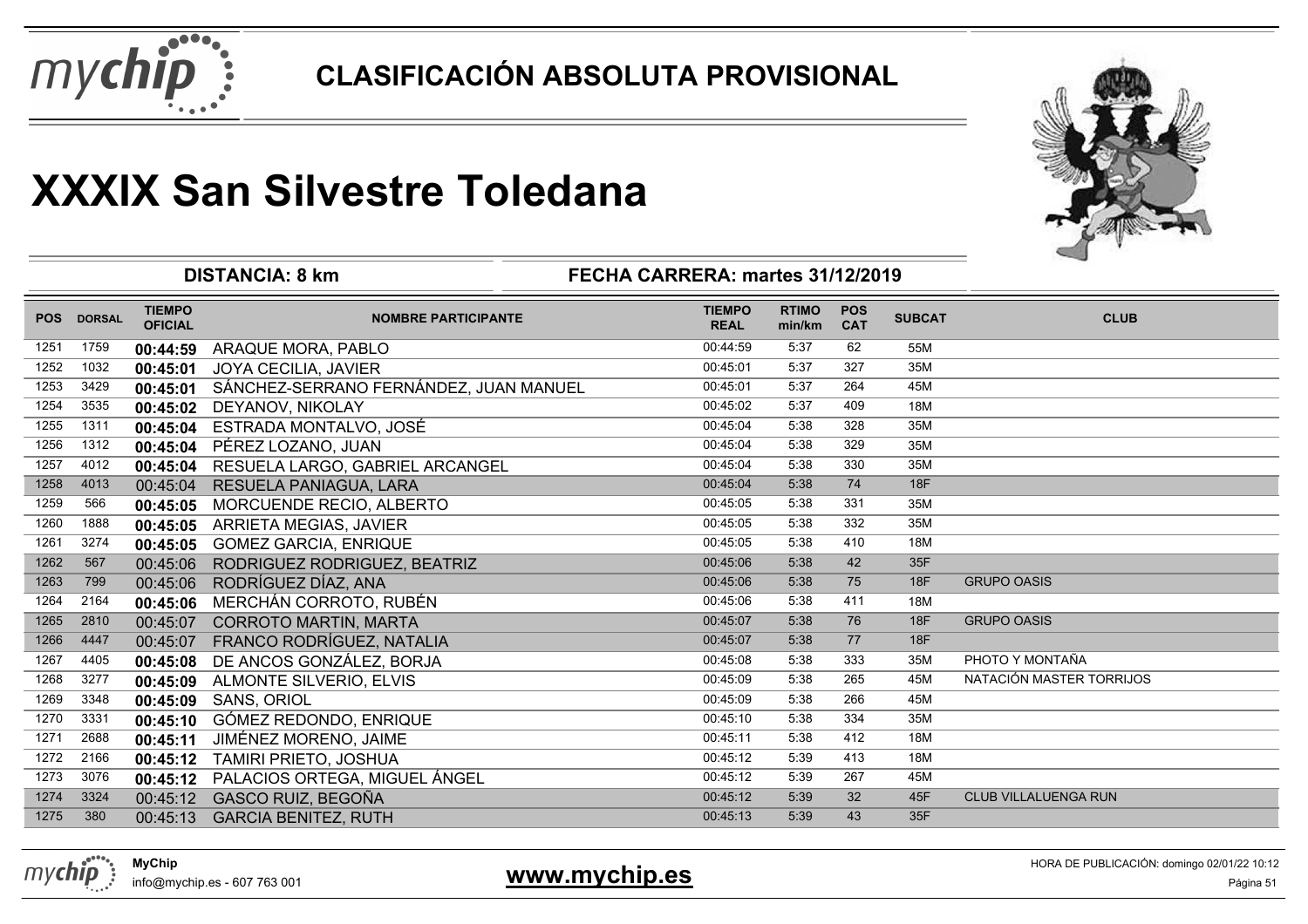



|            |               |                                 | <b>DISTANCIA: 8 km</b>                   | FECHA CARRERA: martes 31/12/2019 |                        |                          |               |                              |
|------------|---------------|---------------------------------|------------------------------------------|----------------------------------|------------------------|--------------------------|---------------|------------------------------|
| <b>POS</b> | <b>DORSAL</b> | <b>TIEMPO</b><br><b>OFICIAL</b> | <b>NOMBRE PARTICIPANTE</b>               | <b>TIEMPO</b><br><b>REAL</b>     | <b>RTIMO</b><br>min/km | <b>POS</b><br><b>CAT</b> | <b>SUBCAT</b> | <b>CLUB</b>                  |
| 1276       | 1276          | 00:45:13                        | <b>GALLARDO GOMEZ, JESUS</b>             | 00:45:13                         | 5:39                   | 414                      | 18M           |                              |
| 1277       | 2720          | 00:45:16                        | GÓMEZ ESCALONILLA SÁNCHEZ REDONDO, JESÚS | 00:45:16                         | 5:39                   | 415                      | 18M           |                              |
| 1278       | 1099          | 00:45:17                        | DÍAZ RIZALDOS, BÁRBARA                   | 00:45:17                         | 5:39                   | 78                       | 18F           | <b>VILLALUENGA RUN</b>       |
| 1279       | 1277          | 00:45:17                        | ORTIZ HERNÁNDEZ, ISMAEL                  | 00:45:17                         | 5:39                   | 268                      | 45M           | CLUB TRIATLÓN 28300 ARANJUEZ |
| 1280       | 1353          | 00:45:17                        | LÓPEZ LUENGOS, FERNANDO                  | 00:45:17                         | 5:39                   | 63                       | 55M           |                              |
| 1281       | 2722          | 00:45:17                        | RASO HERNANDEZ, ANGELA                   | 00:45:17                         | 5:39                   | 79                       | 18F           |                              |
| 1282       | 3795          | 00:45:17                        | SESE GONZALEZ, SOFIA                     | 00:45:17                         | 5:39                   | 80                       | <b>18F</b>    |                              |
| 1283       | 1362          | 00:45:18                        | RODRIGUEZ SANCHEZ- CONDE, ANGEL          | 00:45:18                         | 5:39                   | 416                      | 18M           | <b>GRUPO OASIS</b>           |
| 1284       | 1180          | 00:45:19                        | MARTINEZ BLANCO, SERGIO                  | 00:45:19                         | 5:39                   | 417                      | 18M           | VILLALUENGA RUN              |
| 1285       | 4306          | 00:45:19                        | PUEBLA HERNANDO, JORGE                   | 00:45:19                         | 5:39                   | 418                      | 18M           |                              |
| 1286       | 1230          | 00:45:20                        | TOFIÑOS SÁNCHEZ, CRISTINA                | 00:45:20                         | 5:40                   | 81                       | 18F           | <b>VILLALUENGA RUN</b>       |
| 1287       | 3756          | 00:45:20                        | GONZALEZ CUARTERO, ALEJANDRO             | 00:45:20                         | 5:40                   | 419                      | 18M           | UNICAJA BANCO C A TOLEDO     |
| 1288       | 1955          | 00:45:22                        | LARA GOMEZ, DANIEL                       | 00:45:22                         | 5:40                   | 335                      | 35M           |                              |
| 1289       | 1402          | 00:45:23                        | LÓPEZ SÁNCHEZ, MIGUEL ÁNGEL              | 00:45:23                         | 5:40                   | 269                      | 45M           | <b>TRAININGREY</b>           |
| 1290       | 2102          | 00:45:23                        | ALONSO LORENTE, PAULA                    | 00:45:23                         | 5:40                   | 82                       | 18F           |                              |
| 1291       | 4339          | 00:45:23                        | APARICIO PUÑAL, CRISTIAN                 | 00:45:23                         | 5:40                   | 420                      | 18M           |                              |
| 1292       | 810           | 00:45:24                        | DE LA VEGA ROMERO, JOSE LUIS             | 00:45:24                         | 5:40                   | 336                      | 35M           |                              |
| 1293       | 3791          | 00:45:24                        | <b>GOMEZ VELASCO, SERGIO</b>             | 00:45:24                         | 5:40                   | 337                      | 35M           |                              |
| 1294       | 4358          | 00:45:24                        | BLANCO FIZ, MARÍA LEYRE                  | 00:45:24                         | 5:40                   | 10                       | 16F           | <b>GRUPO OASIS</b>           |
| 1295       | 4356          | 00:45:25                        | BLANCO FIZ, MARÍA FÁTIMA                 | 00:45:25                         | 5:40                   | 83                       | 18F           | <b>GRUPO OASIS</b>           |
| 1296       | 4334          | 00:45:26                        | LÓPEZ GALLEGO, MIGUEL                    | 00:45:26                         | 5:40                   | 338                      | 35M           | <b>SICE</b>                  |
| 1297       | 1400          | 00:45:27                        | LÓPEZ SÁNCHEZ, JUAN ALBERTO              | 00:45:27                         | 5:40                   | 270                      | 45M           |                              |
| 1298       | 1691          | 00:45:28                        | LARA GÓMEZ, JORGE                        | 00:45:28                         | 5:41                   | 271                      | 45M           |                              |
| 1299       | 3004          | 00:45:28                        | OLIVA MARTIN, MARIA DEL CARMEN           | 00:45:28                         | 5:41                   | 33                       | 45F           |                              |
| 1300       | 2199          | 00:45:30                        | DE LOS REYES SERRANO, ALBERTO            | 00:45:30                         | 5:41                   | 421                      | 18M           |                              |



info@mychip.es - 607 763 001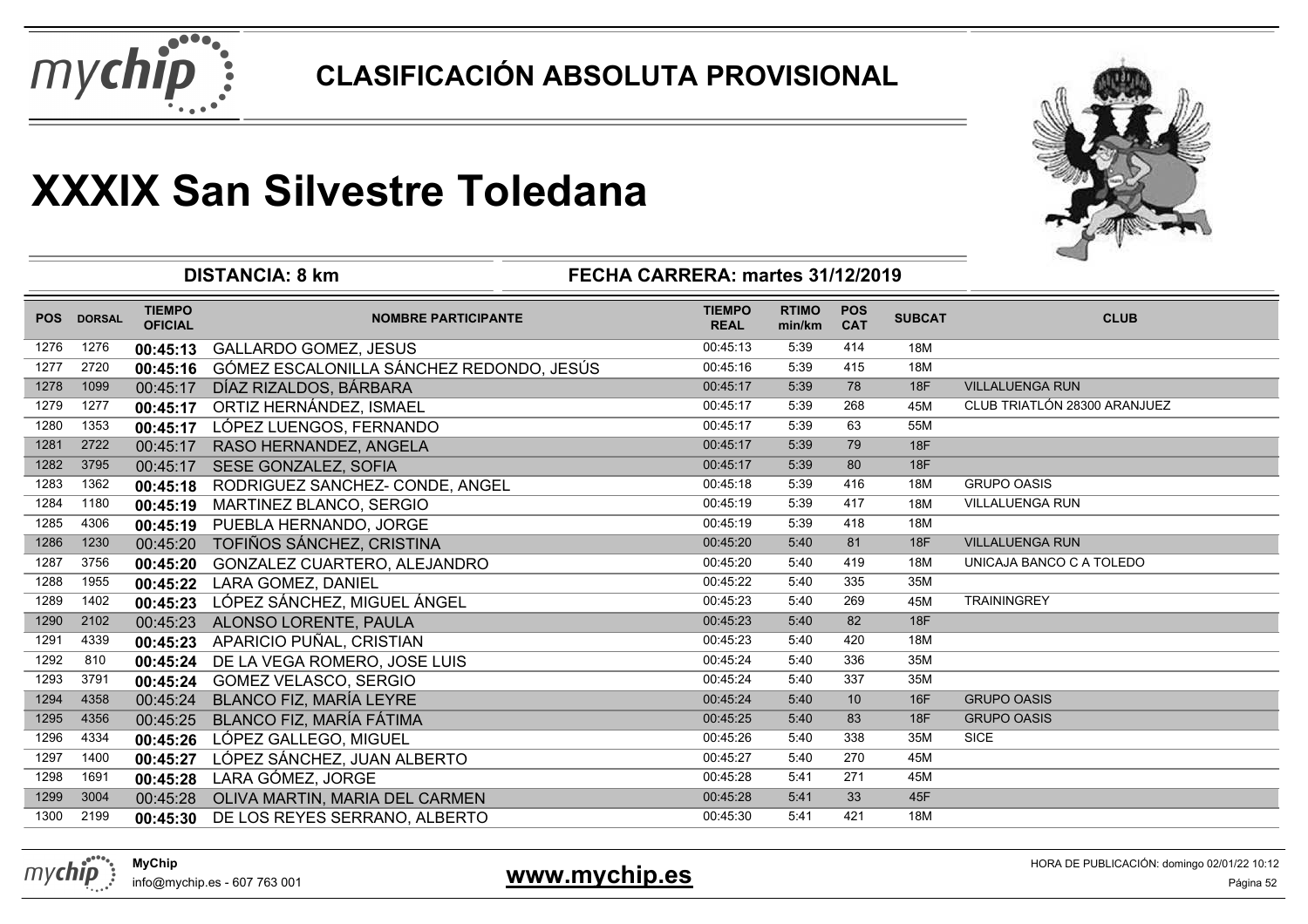



|            |               |                                 | <b>DISTANCIA: 8 km</b>              | FECHA CARRERA: martes 31/12/2019 |                        |                          |               |                      |
|------------|---------------|---------------------------------|-------------------------------------|----------------------------------|------------------------|--------------------------|---------------|----------------------|
| <b>POS</b> | <b>DORSAL</b> | <b>TIEMPO</b><br><b>OFICIAL</b> | <b>NOMBRE PARTICIPANTE</b>          | <b>TIEMPO</b><br><b>REAL</b>     | <b>RTIMO</b><br>min/km | <b>POS</b><br><b>CAT</b> | <b>SUBCAT</b> | <b>CLUB</b>          |
| 1301       | 1477          | 00:45:33                        | <b>TORRES ESCRIBANO, DANIEL</b>     | 00:45:33                         | 5:41                   | 422                      | 18M           |                      |
| 1302       | 1847          | 00:45:33                        | PINCHETE RAMIREZ, DANIEL            | 00:45:33                         | 5:41                   | 339                      | 35M           |                      |
| 1303       | 2894          | 00:45:33                        | FIGUERO HURTADO, VICENTE            | 00:45:33                         | 5:41                   | 64                       | 55M           |                      |
| 1304       | 3675          | 00:45:33                        | NIETO BASARÁN, VICENTE              | 00:45:33                         | 5:41                   | 423                      | 18M           | LPER TOLETUM         |
| 1305       | 3929          | 00:45:33                        | GARCÍA OVIEDO, CARLOS               | 00:45:33                         | 5:41                   | 340                      | 35M           |                      |
| 1306       | 2227          | 00:45:34                        | PUÑAL, VANESSA                      | 00:45:34                         | 5:41                   | 341                      | 35M           | <b>TRAININGREY</b>   |
| 1307       | 3264          | 00:45:34                        | BENAYAS GARCÍA, MANUEL              | 00:45:34                         | 5:41                   | 65                       | 55M           |                      |
| 1308       | 1475          | 00:45:35                        | LÓPEZ, JOEL                         | 00:45:35                         | 5:41                   | 424                      | 18M           |                      |
| 1309       | 1805          | 00:45:35                        | GUTIÉRREZ SÁNCHEZ, ANTONIO          | 00:45:35                         | 5:41                   | 272                      | 45M           | RUNNINGDECOTOL       |
| 1310       | 2278          | 00:45:35                        | CANO CALVO, GABRIEL                 | 00:45:35                         | 5:41                   | 425                      | 18M           |                      |
| 1311       | 3894          | 00:45:35                        | <b>MARIN TORRES, TERESA</b>         | 00:45:35                         | 5:41                   | 84                       | 18F           |                      |
| 1312       | 2267          | 00:45:36                        | CUARTERO CARRETERO, MARCO           | 00:45:36                         | 5:42                   | 342                      | 35M           |                      |
| 1313       | 559           | 00:45:38                        | REDONDO SÁNCHEZ, RAÚL DAVID         | 00:45:38                         | 5:42                   | 343                      | 35M           |                      |
| 1314       | 3205          | 00:45:40                        | GÓMEZ-ELVIRA CORROTO, MARÍA         | 00:45:40                         | 5:42                   | 85                       | <b>18F</b>    | <b>GRUPO OASIS</b>   |
| 1315       | 1363          | 00:45:41                        | VEGA BREA, LAURA MARIA              | 00:45:41                         | 5:42                   | 44                       | 35F           | <b>RUNNING RIVAS</b> |
| 1316       | 2165          | 00:45:41                        | PLAZA MORON, ALBERTO                | 00:45:41                         | 5:42                   | 426                      | 18M           |                      |
| 1317       | 4288          | 00:45:41                        | PALMIER GARCIA, LUNA                | 00:45:41                         | 5:42                   | 45                       | 35F           |                      |
| 1318       | 556           | 00:45:42                        | MORENO REVENGA, JAVIER              | 00:45:42                         | 5:42                   | 427                      | 18M           |                      |
| 1319       | 3544          | 00:45:42                        | GARCIA FERNANDEZ, GUILLERMO         | 00:45:42                         | 5:42                   | 428                      | 18M           | <b>LPER TOLETUM</b>  |
| 1320       | 4465          | 00:45:43                        | MARTÍN GIL, FERNANDO                | 00:45:43                         | 5:42                   | 273                      | 45M           | <b>GUSTRAINING</b>   |
| 1321       | 1372          | 00:45:44                        | GARCÍA-ARGUDO CANDELAS, FERNANDO    | 00:45:44                         | 5:43                   | 274                      | 45M           |                      |
| 1322       | 1843          | 00:45:44                        | MONTEALEGRE GARCIA, FELIX           | 00:45:44                         | 5:43                   | 66                       | 55M           |                      |
| 1323       | 3831          | 00:45:44                        | ROJO SÁNCHEZ, RAQUEL                | 00:45:44                         | 5:43                   | 46                       | 35F           | <b>VV RUNNERS</b>    |
| 1324       | 4252          | 00:45:44                        | FLORES AMIGO, JESUS                 | 00:45:44                         | 5:43                   | 275                      | 45M           |                      |
| 1325       | 1842          |                                 | 00:45:45 MONTEALEGRE PALOMO, RAQUEL | 00:45:45                         | 5:43                   | 47                       | 35F           |                      |
|            |               |                                 |                                     |                                  |                        |                          |               |                      |



info@mychip.es - 607 763 001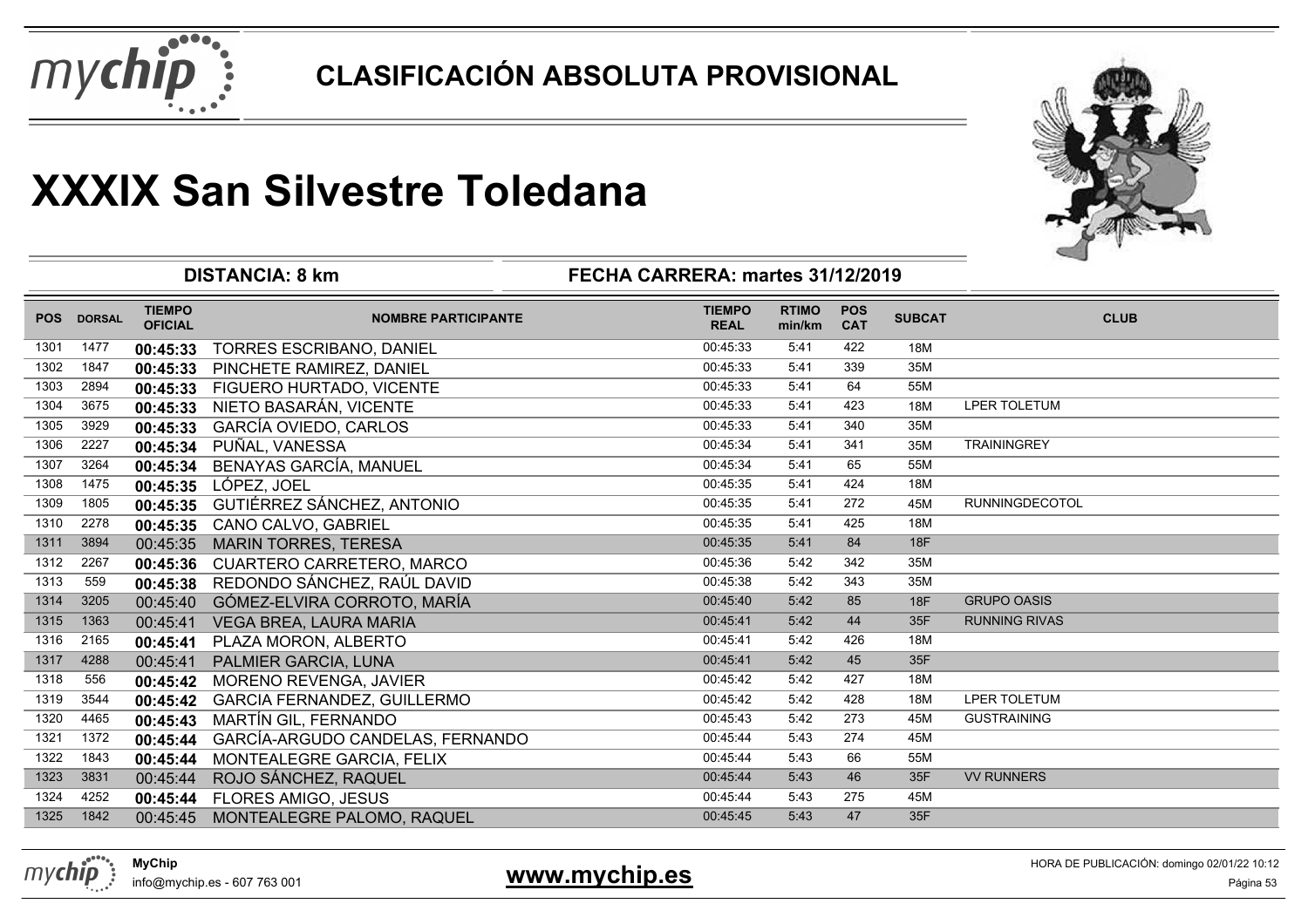



|            |               |                                 | <b>DISTANCIA: 8 km</b>             | FECHA CARRERA: martes 31/12/2019 |                        | ⊸                        |               |                                 |
|------------|---------------|---------------------------------|------------------------------------|----------------------------------|------------------------|--------------------------|---------------|---------------------------------|
| <b>POS</b> | <b>DORSAL</b> | <b>TIEMPO</b><br><b>OFICIAL</b> | <b>NOMBRE PARTICIPANTE</b>         | <b>TIEMPO</b><br><b>REAL</b>     | <b>RTIMO</b><br>min/km | <b>POS</b><br><b>CAT</b> | <b>SUBCAT</b> | <b>CLUB</b>                     |
| 1326       | 2008          | 00:45:45                        | NOGUEIRA FANDIÑO, JULIO            | 00:45:45                         | 5:43                   | 67                       | 55M           |                                 |
| 1327       | 1479          | 00:45:46                        | CASASOLA GIL, ISMAEL               | 00:45:46                         | 5:43                   | 429                      | <b>18M</b>    |                                 |
| 1328       | 3069          | 00:45:46                        | REY, DAVID                         | 00:45:46                         | 5:43                   | 276                      | 45M           |                                 |
| 1329       | 2995          | 00:45:47                        | GONZÁLEZ RUIZ, ANDRÉS              | 00:45:47                         | 5:43                   | 68                       | 55M           |                                 |
| 1330       | 3529          | 00:45:47                        | DE LA CRUZ LOPEZ, FRANCISCO JAVIER | 00:45:47                         | 5:43                   | 277                      | 45M           | A.D. MAPOMA                     |
| 1331       | 3715          | 00:45:47                        | RODRIGUEZ MORENO, RAFAEL           | 00:45:47                         | 5:43                   | 278                      | 45M           | ASOCIACIACION ATLETICA TORRIJOS |
| 1332       | 906           | 00:45:48                        | <b>GUTIÉRREZ, MARIA</b>            | 00:45:48                         | 5:43                   | 86                       | 18F           |                                 |
| 1333       | 3066          | 00:45:49                        | SAA RAMOS, RUBÉN                   | 00:45:49                         | 5:43                   | 430                      | 18M           |                                 |
| 1334       | 682           | 00:45:50                        | VÁZQUEZ SÁNCHEZ-HORNEROS, ANDRÉS   | 00:45:50                         | 5:43                   | 344                      | 35M           |                                 |
| 1335       | 683           | 00:45:50                        | HERNÁNDEZ SÁNCHEZ, JULIO           | 00:45:50                         | 5:43                   | 345                      | 35M           |                                 |
| 1336       | 681           | 00:45:51                        | ALEGRÍA MATAMALA, ALBA             | 00:45:51                         | 5:43                   | 48                       | 35F           |                                 |
| 1337       | 3101          | 00:45:51                        | <b>BARROSO MORENO, GUILLERMO</b>   | 00:45:51                         | 5:43                   | 431                      | 18M           |                                 |
| 1338       | 3632          | 00:45:51                        | CIFUENTES MARTÍNEZ, SILVIA         | 00:45:51                         | 5:43                   | 87                       | 18F           |                                 |
| 1339       | 3637          | 00:45:52                        | VENTAS DE LA CRUZ, MIGUEL          | 00:45:52                         | 5:44                   | 346                      | 35M           |                                 |
| 1340       | 4434          | 00:45:52                        | CAÑAMERO SÁNCHEZ, JULIÁN           | 00:45:52                         | 5:44                   | 347                      | 35M           |                                 |
| 1341       | 3648          | 00:45:55                        | GUTIÉRREZ LAZARO, ANGEL            | 00:45:55                         | 5:44                   | 432                      | 18M           |                                 |
| 1342       | 3846          | 00:45:56                        | TOLEDO MORENO, ÓSCAR               | 00:45:56                         | 5:44                   | 348                      | 35M           |                                 |
| 1343       | 752           | 00:45:57                        | CASTELLANOS MONROY, DAVID          | 00:45:57                         | 5:44                   | 349                      | 35M           |                                 |
| 1344       | 1273          | 00:45:57                        | SANCHEZ DE PAZ, SOFÍA              | 00:45:57                         | 5:44                   | 88                       | 18F           |                                 |
| 1345       | 2799          | 00:45:58                        | ÁVILA VILLANUEVA, DIEGO            | 00:45:58                         | 5:44                   | 433                      | <b>18M</b>    |                                 |
| 1346       | 575           | 00:45:59                        | GALLEGO MARTINEZ, MARIANO          | 00:45:59                         | 5:44                   | 279                      | 45M           |                                 |
| 1347       | 576           | 00:45:59                        | GALLEGO ROMERO DE ÁVILA, ALEJANDRO | 00:45:59                         | 5:44                   | 434                      | 18M           |                                 |
| 1348       | 888           | 00:45:59                        | GUTIÉRREZ BAZ, MIGUEL              | 00:45:59                         | 5:44                   | 69                       | 55M           |                                 |
| 1349       | 695           | 00:46:00                        | AVILA VILLANUEVA, DAVID            | 00:46:00                         | 5:45                   | 350                      | 35M           |                                 |
| 1350       | 2777          | 00:46:00                        | OLIVER ZAMORA, JOSE ANTONIO        | 00:46:00                         | 5:45                   | 351                      | 35M           |                                 |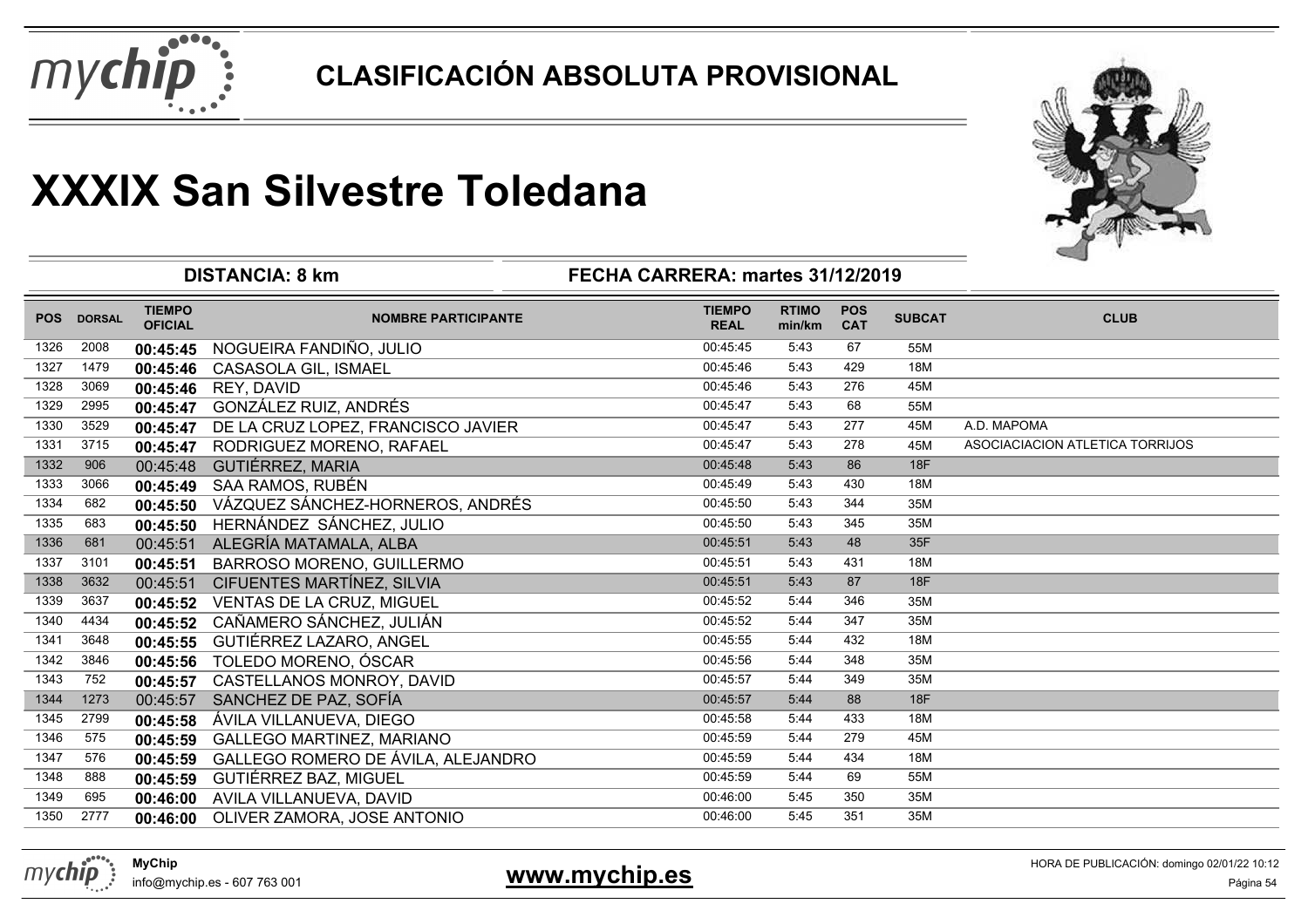



|            |               | <b>DISTANCIA: 8 km</b>          | 一                                  |                              |                        |                          |               |                                         |
|------------|---------------|---------------------------------|------------------------------------|------------------------------|------------------------|--------------------------|---------------|-----------------------------------------|
| <b>POS</b> | <b>DORSAL</b> | <b>TIEMPO</b><br><b>OFICIAL</b> | <b>NOMBRE PARTICIPANTE</b>         | <b>TIEMPO</b><br><b>REAL</b> | <b>RTIMO</b><br>min/km | <b>POS</b><br><b>CAT</b> | <b>SUBCAT</b> | <b>CLUB</b>                             |
| 1351       | 3014          | 00:46:01                        | FERNÁNDEZ-MARCOTE ROPERO, PEDRO    | 00:46:01                     | 5:45                   | 70                       | 55M           | C.A. LAS LAGUNAS DE VILLAFRANCA         |
| 1352       | 2221          | 00:46:02                        | RODRIGUEZ SANCHEZ, PAULA           | 00:46:02                     | 5:45                   | 89                       | 18F           |                                         |
| 1353       | 3772          | 00:46:02                        | RUZ VEGA, PEDRO                    | 00:46:02                     | 5:45                   | 352                      | 35M           |                                         |
| 1354       | 690           | 00:46:03                        | LÓPEZ ALONSO, JOSE MARÍA           | 00:46:03                     | 5:45                   | 71                       | 55M           | <b>DEPORTES TOLETE</b>                  |
| 1355       | 2993          | 00:46:03                        | SAAVEDRA DE LA FUENTE, JOSÉ MANUEL | 00:46:03                     | 5:45                   | 280                      | 45M           |                                         |
| 1356       | 1070          | 00:46:04                        | PEREZ DEL CERRO, MARIO             | 00:46:04                     | 5:45                   | 435                      | <b>18M</b>    |                                         |
| 1357       | 1076          | 00:46:04                        | CALVO MORA, ALBA DEL MAR           | 00:46:04                     | 5:45                   | 90                       | <b>18F</b>    |                                         |
| 1358       | 1457          | 00:46:04                        | LOPEZ MIGUEL, ALBERTO              | 00:46:04                     | 5:45                   | 436                      | <b>18M</b>    |                                         |
| 1359       | 3015          | 00:46:04                        | FERNÁNDEZ-MARCOTE TORIBIO, SARA    | 00:46:04                     | 5:45                   | 91                       | <b>18F</b>    | C.A. LAS LAGUNAS DE VILLAFRANCA         |
| 1360       | 1072          | 00:46:05                        | RUANO JIMÉNEZ, CRISTINA            | 00:46:05                     | 5:45                   | 92                       | 18F           |                                         |
| 1361       | 1410          | 00:46:05                        | BRUNET HERNÁNDEZ, JOAQUIN JOSE     | 00:46:05                     | 5:45                   | 281                      | 45M           |                                         |
| 1362       | 1448          | 00:46:05                        | REY MARTÍN, BEATRIZ                | 00:46:05                     | 5:45                   | 49                       | 35F           |                                         |
| 1363       | 3379          | 00:46:06                        | LÓPEZ MARTÍN, ELENA                | 00:46:06                     | 5:45                   | 93                       | 18F           | ATLETISMO VALDEIGLESIAS MARTIN BERLANAS |
| 1364       | 4432          | 00:46:06                        | <b>GARCÍA ALAMILLO, AITOR</b>      | 00:46:06                     | 5:45                   | 437                      | 18M           |                                         |
| 1365       | 1575          | 00:46:07                        | <b>SINT, PATRICIA</b>              | 00:46:07                     | 5:45                   | 11                       | 16F           |                                         |
| 1366       | 2019          | 00:46:08                        | GUÍO MARTÍNEZ, FERNANDO            | 00:46:08                     | 5:46                   | 282                      | 45M           |                                         |
| 1367       | 3254          | 00:46:08                        | ESCALONILLA DE LEÓN, ENRIQUE       | 00:46:08                     | 5:46                   | 438                      | 18M           |                                         |
| 1368       | 3572          | 00:46:09                        | BARBA RODRÍGUEZ, CARLOS JULIÁN     | 00:46:09                     | 5:46                   | 353                      | 35M           |                                         |
| 1369       | 3931          | 00:46:09                        | PRIETO NODAL, ANGEL                | 00:46:09                     | 5:46                   | 354                      | 35M           |                                         |
| 1370       | 976           | 00:46:10                        | <b>GONZALEZ MEJIAS, GABRIEL</b>    | 00:46:10                     | 5:46                   | 283                      | 45M           |                                         |
| 1371       | 2716          | 00:46:11                        | DIAZ LARA, JUAN                    | 00:46:11                     | 5:46                   | 32                       | 16M           |                                         |
| 1372       | 2456          | 00:46:13                        | LOPEZ CANELO, ANA                  | 00:46:13                     | 5:46                   | 94                       | 18F           |                                         |
| 1373       | 2167          | 00:46:14                        | PRIETO CASTAÑO, DIEGO              | 00:46:14                     | 5:46                   | 284                      | 45M           |                                         |
| 1374       | 529           | 00:46:15                        | RUBIO ROMERO, LUCIANO              | 00:46:15                     | 5:46                   | 439                      | 18M           |                                         |
| 1375       | 3203          | 00:46:15                        | MORENO MORENO, JORGE               | 00:46:15                     | 5:46                   | 285                      | 45M           |                                         |
|            |               |                                 |                                    |                              |                        |                          |               |                                         |

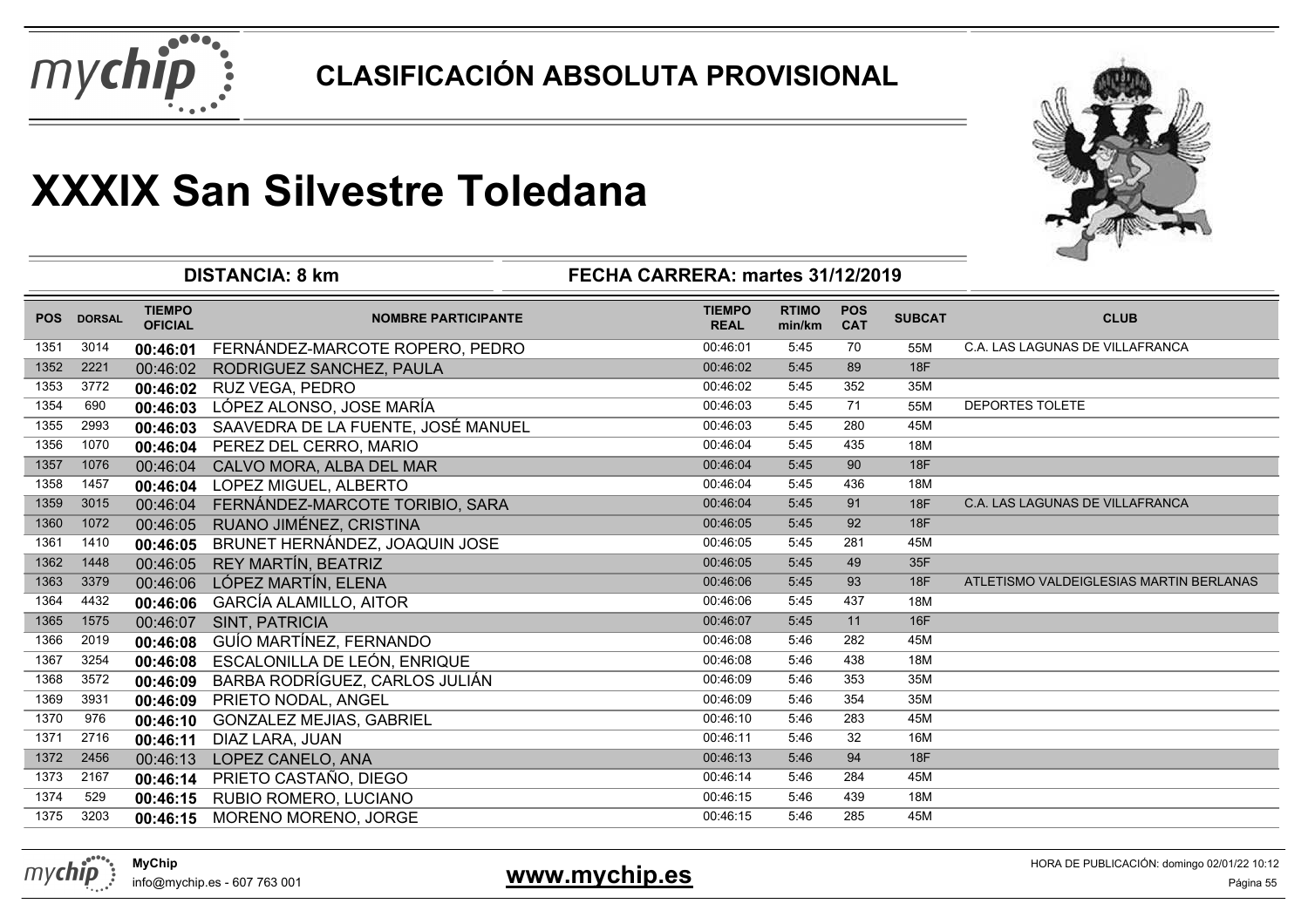



|            |               |                                 | <b>DISTANCIA: 8 km</b>                  | FECHA CARRERA: martes 31/12/2019 |                        |                          |               |                                         |
|------------|---------------|---------------------------------|-----------------------------------------|----------------------------------|------------------------|--------------------------|---------------|-----------------------------------------|
| <b>POS</b> | <b>DORSAL</b> | <b>TIEMPO</b><br><b>OFICIAL</b> | <b>NOMBRE PARTICIPANTE</b>              | <b>TIEMPO</b><br><b>REAL</b>     | <b>RTIMO</b><br>min/km | <b>POS</b><br><b>CAT</b> | <b>SUBCAT</b> | <b>CLUB</b>                             |
| 1376       | 4029          | 00:46:15                        | PATIÑO CARRERAS, JESÚS                  | 00:46:15                         | 5:46                   | 355                      | 35M           | UNICAJA BANCO C A TOLEDO                |
| 1377       | 1628          | 00:46:17                        | SALVADOR TENORIO, AMANDA                | 00:46:17                         | 5:47                   | 95                       | 18F           | <b>CLUB TRIATLON TRIWILD FUENSALIDA</b> |
| 1378       | 2012          | 00:46:18                        | BALLESTEROS DOMINGUEZ, MONICA           | 00:46:18                         | 5:47                   | 96                       | 18F           |                                         |
| 1379       | 3755          | 00:46:19                        | GONZALEZ ASCARZA, IGNACIO               | 00:46:19                         | 5:47                   | 286                      | 45M           | UNICAJA BANCO C A TOLEDO                |
| 1380       | 4031          | 00:46:19                        | <b>GAITAN GONZALEZ, KEVIN</b>           | 00:46:19                         | 5:47                   | 440                      | 18M           |                                         |
| 1381       | 1380          | 00:46:20                        | MUÑOZ ARRIAGA, ALEJANDRA                | 00:46:20                         | 5:47                   | 50                       | 35F           |                                         |
| 1382       | 4304          | 00:46:20                        | DE PRADA SILVA, JUAN                    | 00:46:20                         | 5:47                   | 72                       | 55M           | <b>SANABRIA TEAM</b>                    |
| 1383       | 4030          | 00:46:21                        | <b>RUIZ RODRIGUEZ, ALBA</b>             | 00:46:21                         | 5:47                   | 97                       | 18F           |                                         |
| 1384       | 1382          | 00:46:22                        | CESPEDES MUÑOZ, AARON                   | 00:46:22                         | 5:47                   | 33                       | 16M           |                                         |
| 1385       | 4481          | 00:46:22                        | GUÍO GÓMEZ, JAVIER                      | 00:46:22                         | 5:47                   | 34                       | 16M           |                                         |
| 1386       | 383           | 00:46:23                        | VAZQUEZ SALIDO, HUGO                    | 00:46:23                         | 5:47                   | 35                       | 16M           |                                         |
| 1387       | 4257          | 00:46:23                        | MATEO MARTIN, FRANCISCO JAVIER          | 00:46:23                         | 5:47                   | 356                      | 35M           | <b>ESPARTANOS DE BOROX</b>              |
| 1388       | 382           | 00:46:24                        | VAZQUEZ GOMEZ, LUÍS MIGUEL              | 00:46:24                         | 5:48                   | 357                      | 35M           |                                         |
| 1389       | 4255          | 00:46:24                        | MATEO GUERRERO, FRANCISCO JAVIER        | 00:46:24                         | 5:48                   | 73                       | 55M           | <b>ESPARTANOS DE BOROX</b>              |
| 1390       | 4380          | 00:46:25                        | PANIAGUA SANCHEZ-GALLEGO, PEDRO-LUIS    | 00:46:25                         | 5:48                   | 358                      | 35M           |                                         |
| 1391       | 4451          | 00:46:25                        | GONZÁLEZ FERNÁNDEZ, CARLOS              | 00:46:25                         | 5:48                   | 36                       | 16M           |                                         |
| 1392       | 1454          | 00:46:26                        | RUIZ ROMÁN, RODRIGO                     | 00:46:26                         | 5:48                   | 359                      | 35M           |                                         |
| 1393       | 4377          | 00:46:26                        | CASANOVA GARCIA, ANDRES                 | 00:46:26                         | 5:48                   | 74                       | 55M           |                                         |
| 1394       | 2007          | 00:46:29                        | <b>GARCÍA ÁVILA, ROBERTO</b>            | 00:46:29                         | 5:48                   | 287                      | 45M           |                                         |
| 1395       | 3327          | 00:46:29                        | TELLO ORTEGA, IRENE                     | 00:46:29                         | 5:48                   | 34                       | 45F           | <b>TOLETOLE</b>                         |
| 1396       | 3883          | 00:46:30                        | <b>CORTÉS GARCÍA, EMILIO</b>            | 00:46:30                         | 5:48                   | 288                      | 45M           |                                         |
| 1397       | 4411          | 00:46:31                        | URRUTIA GÓMEZ-MENOR, ÍÑIGO              | 00:46:31                         | 5:48                   | 37                       | 16M           |                                         |
| 1398       | 3351          | 00:46:32                        | TOLEDO RUIZ, ARTURO                     | 00:46:32                         | 5:49                   | 441                      | 18M           |                                         |
| 1399       | 4102          | 00:46:32                        | PÉREZ SÁNCHEZ-REDONDO, FRANCISCO JAVIER | 00:46:32                         | 5:49                   | 442                      | 18M           |                                         |
| 1400       | 4490          | 00:46:33                        | RAMOS FERNANDES, LUIS MIGUEL            | 00:46:33                         | 5:49                   | 360                      | 35M           |                                         |
|            |               |                                 |                                         |                                  |                        |                          |               |                                         |



info@mychip.es - 607 763 001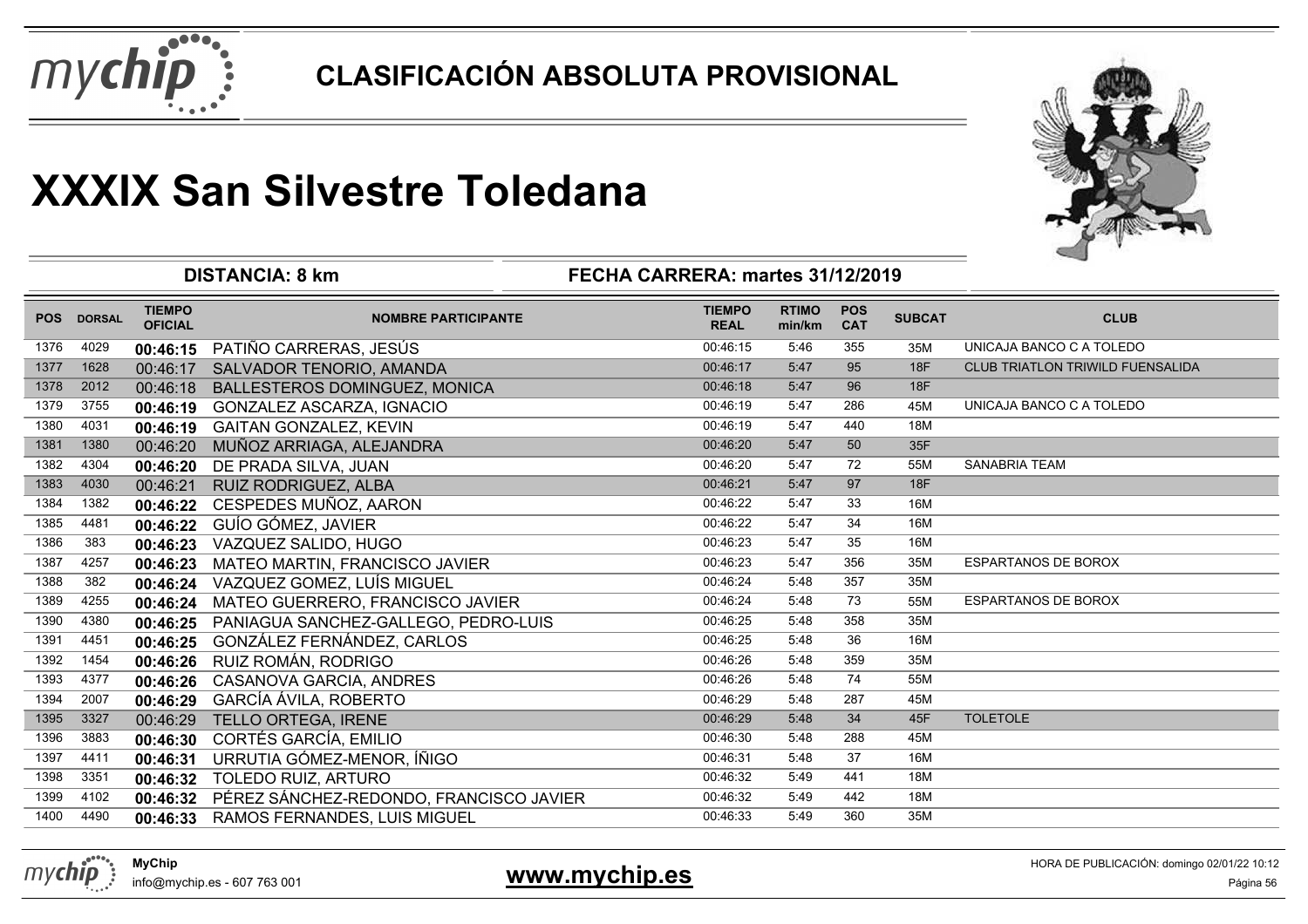



|            |               | <b>DISTANCIA: 8 km</b>          |                                     |                              |                        |                          |               |                                |
|------------|---------------|---------------------------------|-------------------------------------|------------------------------|------------------------|--------------------------|---------------|--------------------------------|
| <b>POS</b> | <b>DORSAL</b> | <b>TIEMPO</b><br><b>OFICIAL</b> | <b>NOMBRE PARTICIPANTE</b>          | <b>TIEMPO</b><br><b>REAL</b> | <b>RTIMO</b><br>min/km | <b>POS</b><br><b>CAT</b> | <b>SUBCAT</b> | <b>CLUB</b>                    |
| 1401       | 1351          | 00:46:34                        | MARTINEZ LUMBRERAS, OSCAR           | 00:46:34                     | 5:49                   | 289                      | 45M           |                                |
| 1402       | 2816          | 00:46:34                        | GÓMEZ-ELVIRA CORROTO, JAVIER        | 00:46:34                     | 5:49                   | 443                      | 18M           | <b>GRUPO OASIS</b>             |
| 1403       | 3802          | 00:46:34                        | GUZMÁN BLANCO, MIGUEL               | 00:46:34                     | 5:49                   | 361                      | 35M           |                                |
| 1404       | 2610          | 00:46:35                        | PALOMARES CORTEZ, FACUNDO SEBASTIÁN | 00:46:35                     | 5:49                   | 38                       | 16M           | CD CARPETANOS MTB TOLEDO       |
| 1405       | 3326          | 00:46:35                        | DE LA PUERTA CUERDA, LUCIA          | 00:46:35                     | 5:49                   | 98                       | 18F           | <b>TRISAGRA</b>                |
| 1406       | 3790          | 00:46:36                        | CASTELL VELASCO, JUAN CARLOS        | 00:46:36                     | 5:49                   | 444                      | 18M           |                                |
| 1407       | 2310          | 00:46:37                        | SÁNCHEZ JIMÉNEZ, ALFREDO            | 00:46:37                     | 5:49                   | 362                      | 35M           | ESCUELA ATLETISMO DE ORGAZ     |
| 1408       | 3428          | 00:46:37                        | CAMACHO VAQUERO, DAVID              | 00:46:37                     | 5:49                   | 363                      | 35M           | <b>CUERVA</b>                  |
| 1409       | 655           | 00:46:38                        | <b>GUARDIA RUANO, VITIRRI</b>       | 00:46:38                     | 5:49                   | 75                       | 55M           |                                |
| 1410       | 666           | 00:46:38                        | LÓPEZ LÓPEZ, JOSÉ FÉLIX             | 00:46:38                     | 5:49                   | 364                      | 35M           | THERION RUNNING CLUB           |
| 1411       | 1640          | 00:46:38                        | BARRIO MORON, EMILIO JAVIER DEL     | 00:46:38                     | 5:49                   | 290                      | 45M           |                                |
| 1412       | 1875          | 00:46:39                        | <b>FLORES MARIN, CESAR</b>          | 00:46:39                     | 5:49                   | 365                      | 35M           | ESCUELA ATLETISMO DE ORGAZ     |
| 1413       | 3553          | 00:46:39                        | CABAÑAS MORAFRAILE, JAVIER          | 00:46:39                     | 5:49                   | 445                      | 18M           |                                |
| 1414       | 1218          | 00:46:40                        | KUCHVARSKA, OLENA                   | 00:46:40                     | 5:50                   | 51                       | 35F           |                                |
| 1415       | 3383          | 00:46:40                        | GAFO, DIEGO                         | 00:46:40                     | 5:50                   | 291                      | 45M           | <b>MILAGROSA TEAM</b>          |
| 1416       | 432           | 00:46:41                        | MANRIQUE, JOSE IGNACIO              | 00:46:41                     | 5:50                   | 292                      | 45M           |                                |
| 1417       | 3603          | 00:46:41                        | NEGRETE DÍAZ, GEMA                  | 00:46:41                     | 5:50                   | 35                       | 45F           |                                |
| 1418       | 3874          | 00:46:41                        | DEL FRESNO GARCÍA, ILDEFONSO        | 00:46:41                     | 5:50                   | 76                       | 55M           | ASOCIACIÓN FONDISTAS TOLEDANOS |
| 1419       | 4433          | 00:46:41                        | GARCÍA BRIONGOS, RAÚL               | 00:46:41                     | 5:50                   | 366                      | 35M           |                                |
| 1420       | 1989          | 00:46:43                        | ARÉVALO OLMEDILLA, VÍCTOR           | 00:46:43                     | 5:50                   | 367                      | 35M           |                                |
| 1421       | 2881          | 00:46:43                        | SALCEDO RAMOS, PABLO                | 00:46:43                     | 5:50                   | 446                      | 18M           |                                |
| 1422       | 3367          | 00:46:43                        | MORENO SÁNCHEZ, PEDRO ANTONIO       | 00:46:43                     | 5:50                   | 293                      | 45M           |                                |
| 1423       | 3371          | 00:46:43                        | MORENO GARCÍA, PEDRO ÁNGEL          | 00:46:43                     | 5:50                   | 447                      | 18M           |                                |
| 1424       | 4108          | 00:46:43                        | ARRABALES GALLARDO, GABRIEL         | 00:46:43                     | 5:50                   | 294                      | 45M           |                                |
| 1425       | 795           |                                 | 00:46:45 FERRER, MANUEL             | 00:46:45                     | 5:50                   | 448                      | 18M           |                                |
|            |               |                                 |                                     |                              |                        |                          |               |                                |



info@mychip.es - 607 763 001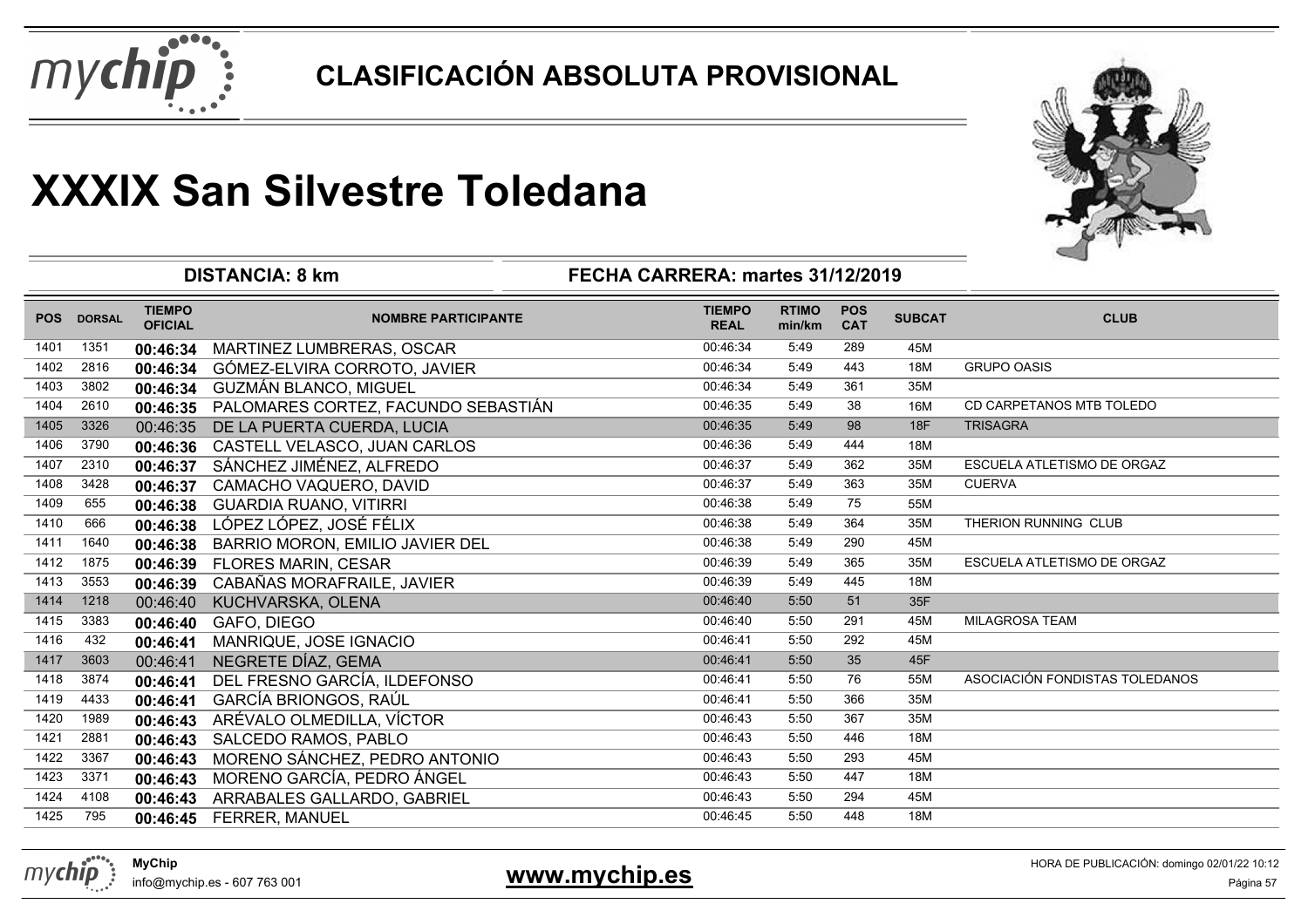



|            |               |                                 | <b>DISTANCIA: 8 km</b>          | FECHA CARRERA: martes 31/12/2019 |                        |                          |               |                               |
|------------|---------------|---------------------------------|---------------------------------|----------------------------------|------------------------|--------------------------|---------------|-------------------------------|
| <b>POS</b> | <b>DORSAL</b> | <b>TIEMPO</b><br><b>OFICIAL</b> | <b>NOMBRE PARTICIPANTE</b>      | <b>TIEMPO</b><br><b>REAL</b>     | <b>RTIMO</b><br>min/km | <b>POS</b><br><b>CAT</b> | <b>SUBCAT</b> | <b>CLUB</b>                   |
| 1426       | 2213          | 00:46:45                        | CABAÑAS VISO, MARINA            | 00:46:45                         | 5:50                   | 99                       | 18F           |                               |
| 1427       | 3477          | 00:46:46                        | EGEDA GONZALEZ, MARIO           | 00:46:46                         | 5:50                   | 449                      | 18M           |                               |
| 1428       | 4085          | 00:46:46                        | GÓMEZ GALÁN, BEATRIZ            | 00:46:46                         | 5:50                   | 52                       | 35F           |                               |
| 1429       | 2547          | 00:46:47                        | ACEITUNO PINILLA, JUAN CARLOS   | 00:46:47                         | 5:50                   | 295                      | 45M           | SPARTAN@S CLUB GRIÑÓN         |
| 1430       | 3604          | 00:46:47                        | CABRERA MORENO, GABRIEL         | 00:46:47                         | 5:50                   | 296                      | 45M           |                               |
| 1431       | 4214          | 00:46:47                        | <b>BELMONTE RIOS, BEATRIZ</b>   | 00:46:47                         | 5:50                   | 100                      | <b>18F</b>    |                               |
| 1432       | 2359          | 00:46:48                        | FERNANDEZ CHINCHÓN, GLORIA      | 00:46:48                         | 5:51                   | 36                       | 45F           | <b>VV RUNNERS</b>             |
| 1433       | 1250          | 00:46:49                        | NAVAS LUDEÑA, MARIA CRISTINA    | 00:46:49                         | 5:51                   | 37                       | 45F           |                               |
| 1434       | 464           | 00:46:50                        | JIMÉNEZ SANTIAGO, ÁNGEL         | 00:46:50                         | 5:51                   | 39                       | 16M           |                               |
| 1435       | 1306          | 00:46:50                        | <b>GARCÍA GALLEGO, ALBA</b>     | 00:46:50                         | 5:51                   | 101                      | 18F           | <b>VV RUNNERS</b>             |
| 1436       | 1925          | 00:46:50                        | GÓMEZ GARCÍA, RAFAEL            | 00:46:50                         | 5:51                   | 368                      | 35M           |                               |
| 1437       | 2163          | 00:46:50                        | ALONSO CALERO, VICTOR           | 00:46:50                         | 5:51                   | 450                      | 18M           |                               |
| 1438       | 3240          | 00:46:50                        | BALLESTEROS BOYERO, ALVARO      | 00:46:50                         | 5:51                   | 369                      | 35M           | <b>BOABIKE</b>                |
| 1439       | 3843          | 00:46:50                        | AGUADO AGUADO, PATRICIA         | 00:46:50                         | 5:51                   | 102                      | 18F           |                               |
| 1440       | 221           | 00:46:51                        | DE LA HERA OCAÑA, ALEJANDRO     | 00:46:51                         | 5:51                   | 451                      | 18M           |                               |
| 1441       | 2047          | 00:46:51                        | ARAGÓN IRAZUSTA, RODRIGO        | 00:46:51                         | 5:51                   | 370                      | 35M           |                               |
| 1442       | 2431          | 00:46:51                        | ORTEGA VILLAMIEL, JORGE         | 00:46:51                         | 5:51                   | 452                      | 18M           |                               |
| 1443       | 2632          | 00:46:51                        | ARAGÓN IRAZUSTA, DANIEL         | 00:46:51                         | 5:51                   | 453                      | <b>18M</b>    |                               |
| 1444       | 1284          | 00:46:52                        | DÍAZ REAL, SONIA                | 00:46:52                         | 5:51                   | 38                       | 45F           | BIKILA RUN WHIT ME IVÁN GALAN |
| 1445       | 1435          | 00:46:52                        | LOPEZ CHOZAS, CECILIA           | 00:46:52                         | 5:51                   | 103                      | 18F           | BIKILA RUN WHIT ME IVÁN GALAN |
| 1446       | 4216          | 00:46:52                        | BELMONTE RIOS, FERNANDO         | 00:46:52                         | 5:51                   | 454                      | 18M           |                               |
| 1447       | 3125          | 00:46:54                        | LA CÁRCEL GAMEZ, JOSE           | 00:46:54                         | 5:51                   | 297                      | 45M           | CDE TOLETOLE                  |
| 1448       | 2261          | 00:46:55                        | GENILLO BLAZQUEZ, ENRIQUE       | 00:46:55                         | 5:51                   | 298                      | 45M           |                               |
| 1449       | 1944          | 00:46:56                        | <b>GENILLO BLAZQUEZ, ISMAEL</b> | 00:46:56                         | 5:52                   | 299                      | 45M           |                               |
| 1450       | 3922          | 00:46:56                        | FERRERO GARCÍA, ÁLVARO          | 00:46:56                         | 5:52                   | 455                      | 18M           |                               |

info@mychip.es - 607 763 001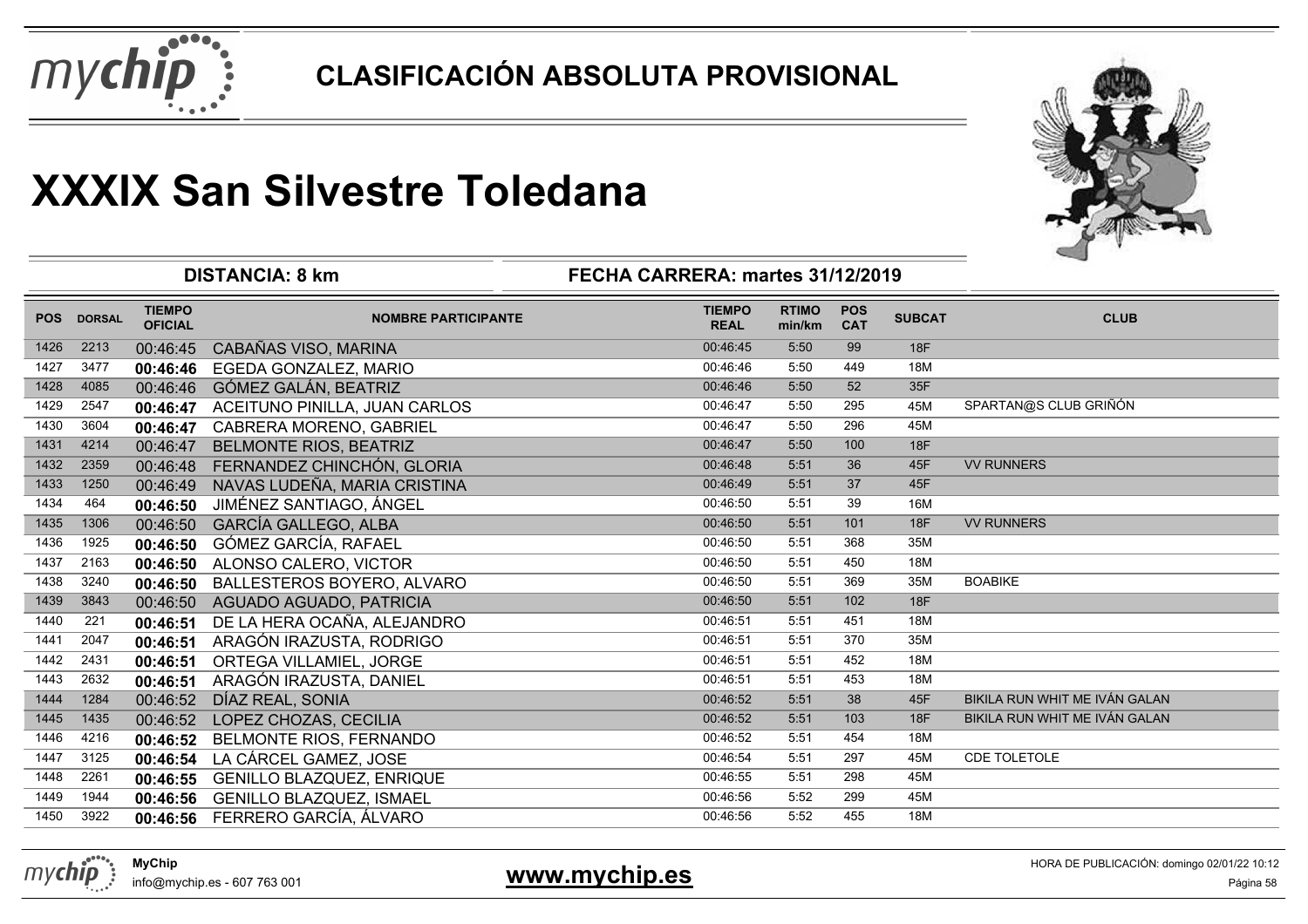



|            |               |                                 | <b>DISTANCIA: 8 km</b>               | FECHA CARRERA: martes 31/12/2019 |                        |                          |               |                             |
|------------|---------------|---------------------------------|--------------------------------------|----------------------------------|------------------------|--------------------------|---------------|-----------------------------|
| <b>POS</b> | <b>DORSAL</b> | <b>TIEMPO</b><br><b>OFICIAL</b> | <b>NOMBRE PARTICIPANTE</b>           | <b>TIEMPO</b><br><b>REAL</b>     | <b>RTIMO</b><br>min/km | <b>POS</b><br><b>CAT</b> | <b>SUBCAT</b> | <b>CLUB</b>                 |
| 1451       | 4286          | 00:46:56                        | MARTÍN RUIZ, JAVIER                  | 00:46:56                         | 5:52                   | 456                      | 18M           |                             |
| 1452       | 4436          | 00:46:56                        | RUBIO CONEJO, JOSE RAUL              | 00:46:56                         | 5:52                   | 300                      | 45M           |                             |
| 1453       | 3486          | 00:47:00                        | MÁRQUEZ DE PRADO FERRERA, ROSINA     | 00:47:00                         | 5:52                   | 53                       | 35F           | <b>VV RUNNERS</b>           |
| 1454       | 1015          | 00:47:01                        | FERNÁNDEZ-CABALLERO FARIÑAS, LOLA    | 00:47:01                         | 5:52                   | 54                       | 35F           | A TRONCHALOMOS RUNNING CLUB |
| 1455       | 3485          | 00:47:01                        | <b>COMENDADOR ARQUERO, JULIO</b>     | 00:47:01                         | 5:52                   | 371                      | 35M           | <b>VV RUNNERS</b>           |
| 1456       | 1439          | 00:47:02                        | MUÑOZ PEREZ, JESÚS MIGUEL            | 00:47:02                         | 5:52                   | 372                      | 35M           | <b>VILLALUENGA RUN</b>      |
| 1457       | 610           | 00:47:03                        | ORTIZ TABACO, ALFREDO                | 00:47:03                         | 5:52                   | 373                      | 35M           |                             |
| 1458       | 917           | 00:47:03                        | <b>BLANCO GUINDEL, MARÍA</b>         | 00:47:03                         | 5:52                   | 104                      | 18F           |                             |
| 1459       | 1037          | 00:47:03                        | SÁNCHEZ MERINO, LUIS                 | 00:47:03                         | 5:52                   | 374                      | 35M           |                             |
| 1460       | 1427          | 00:47:03                        | GUERRERO GARRIDO, JOSE RAMÓN         | 00:47:03                         | 5:52                   | 375                      | 35M           | <b>CLUB VILLALUENGA RUN</b> |
| 1461       | 2111          | 00:47:03                        | MARTÍNEZ MARTÍN, EVA                 | 00:47:03                         | 5:52                   | 105                      | 18F           |                             |
| 1462       | 916           | 00:47:04                        | <b>BLANCO GUINDEL, NATALIA</b>       | 00:47:04                         | 5:53                   | 55                       | 35F           |                             |
| 1463       | 2436          | 00:47:05                        | LÁZARO PRUDENCIO, ESTEFANIA          | 00:47:05                         | 5:53                   | 106                      | 18F           |                             |
| 1464       | 3260          | 00:47:05                        | FERNÁNDEZ GARCÍA, NOE                | 00:47:05                         | 5:53                   | 56                       | 35F           | THERION RUNNING CLUB        |
| 1465       | 3519          | 00:47:05                        | CARVAJAL PANIAGUA, ROSA ANA          | 00:47:05                         | 5:53                   | 39                       | 45F           | THERION RUNNING CLUB        |
| 1466       | 210           | 00:47:06                        | HERNAN CHOQUE, CANDIDO               | 00:47:06                         | 5:53                   | 376                      | 35M           |                             |
| 1467       | 1774          | 00:47:06                        | MARTÍN MARTÍN, RODRIGO MARTÍN MARTÍN | 00:47:06                         | 5:53                   | 40                       | 16M           |                             |
| 1468       | 2432          | 00:47:06                        | DE LA OLIVA SÁNCHEZ CHIQUITO, LUCÍA  | 00:47:06                         | 5:53                   | 107                      | <b>18F</b>    |                             |
| 1469       | 1887          | 00:47:07                        | <b>VELASCO HUETE, JAIME</b>          | 00:47:07                         | 5:53                   | 41                       | 16M           |                             |
| 1470       | 2986          | 00:47:07                        | <b>GUTIÉRREZ ORGAZ, LUIS</b>         | 00:47:07                         | 5:53                   | 377                      | 35M           |                             |
| 1471       | 297           | 00:47:08                        | HERNÁNDEZ SERNA, SANTIAGO            | 00:47:08                         | 5:53                   | 301                      | 45M           |                             |
| 1472       | 2745          | 00:47:08                        | GÓMEZ CABEZAS, ANTONIO               | 00:47:08                         | 5:53                   | 42                       | 16M           |                             |
| 1473       | 4471          | 00:47:08                        | FORTEA, TERESA                       | 00:47:08                         | 5:53                   | 12                       | 16F           |                             |
| 1474       | 238           | 00:47:09                        | PÉREZ FUENTES, ROBERTO               | 00:47:09                         | 5:53                   | 378                      | 35M           |                             |
| 1475       | 3269          | 00:47:10                        | DORADO RUANO, FERNANDO               | 00:47:10                         | 5:53                   | 457                      | 18M           |                             |

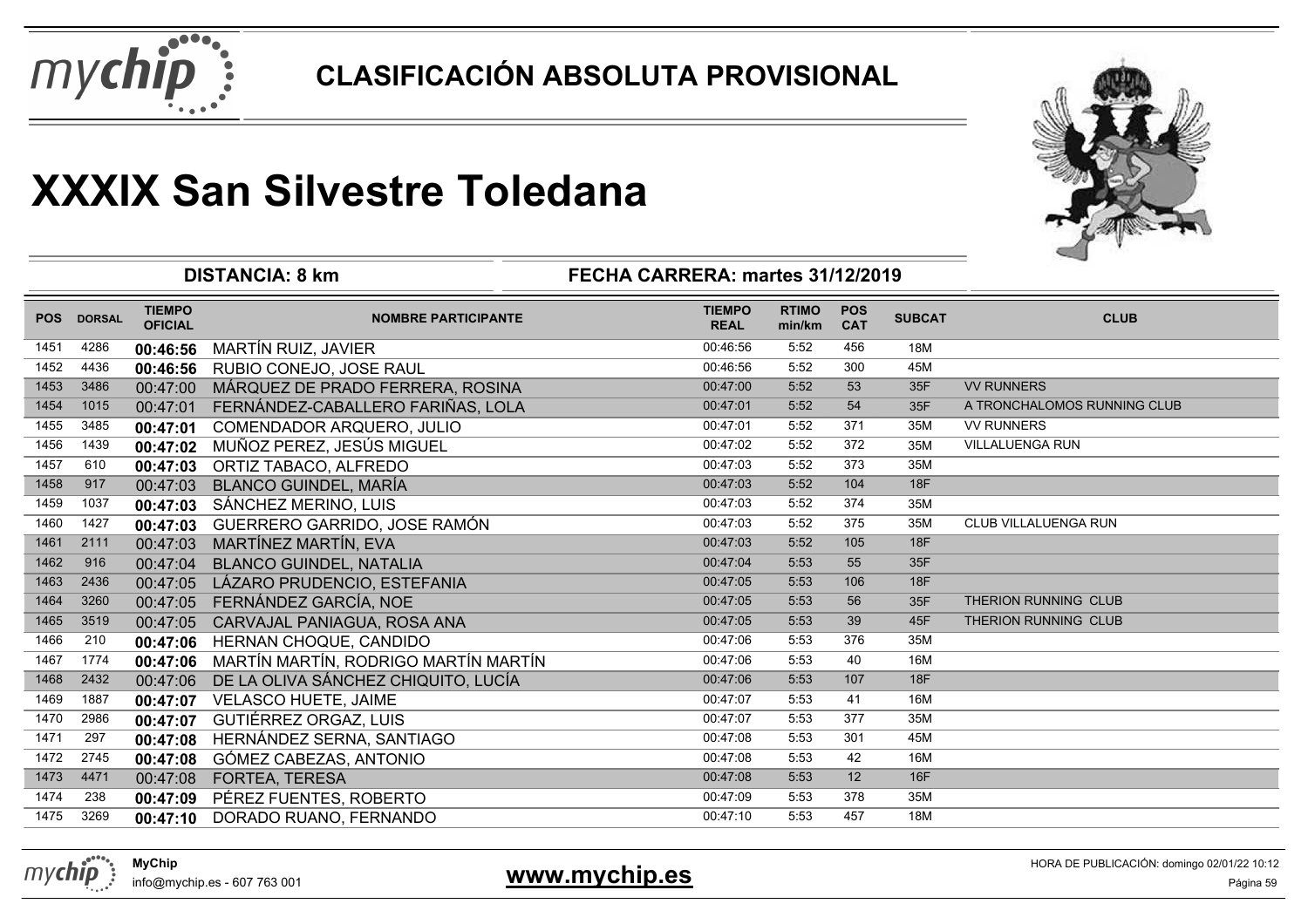



|            |               |                                 | <b>DISTANCIA: 8 km</b>            | FECHA CARRERA: martes 31/12/2019 |                        |                          |               |                                |
|------------|---------------|---------------------------------|-----------------------------------|----------------------------------|------------------------|--------------------------|---------------|--------------------------------|
| <b>POS</b> | <b>DORSAL</b> | <b>TIEMPO</b><br><b>OFICIAL</b> | <b>NOMBRE PARTICIPANTE</b>        | <b>TIEMPO</b><br><b>REAL</b>     | <b>RTIMO</b><br>min/km | <b>POS</b><br><b>CAT</b> | <b>SUBCAT</b> | <b>CLUB</b>                    |
| 1476       | 1776          | 00:47:11                        | MARTÍN MARTINEZ, GUILLERMO MIGUEL | 00:47:11                         | 5:53                   | 43                       | 16M           |                                |
| 1477       | 608           | 00:47:13                        | DURO ORTIZ, ALBERTO               | 00:47:13                         | 5:54                   | 379                      | 35M           |                                |
| 1478       | 2760          | 00:47:13                        | POZO MONSALVE, VICTOR             | 00:47:13                         | 5:54                   | 380                      | 35M           |                                |
| 1479       | 3398          | 00:47:13                        | CARNICERO CAÑADILLA, ALBA         | 00:47:13                         | 5:54                   | 13                       | 16F           |                                |
| 1480       | 397           | 00:47:15                        | RODRIGUEZ CORCUERA, MARIA         | 00:47:15                         | 5:54                   | 57                       | 35F           |                                |
| 1481       | 2653          | 00:47:17                        | CARNICERO ARRIBAS, ALFREDO        | 00:47:17                         | 5:54                   | 302                      | 45M           |                                |
| 1482       | 2763          | 00:47:19                        | POZO MONSALVE, JOSE MANUEL        | 00:47:19                         | 5:54                   | 381                      | 35M           |                                |
| 1483       | 1870          | 00:47:20                        | DEL BARRIO FERNANDEZ, LOURDES     | 00:47:20                         | 5:55                   | 108                      | 18F           |                                |
| 1484       | 212           | 00:47:21                        | LUZZI ANGOSTO, ANGEL              | 00:47:21                         | 5:55                   | 77                       | 55M           |                                |
| 1485       | 287           | 00:47:21                        | RUÍZ SÁNCHEZ, DANIEL              | 00:47:21                         | 5:55                   | 458                      | 18M           |                                |
| 1486       | 2159          | 00:47:21                        | <b>BRAOJOS ROJO, RUBEN</b>        | 00:47:21                         | 5:55                   | 382                      | 35M           |                                |
| 1487       | 1850          | 00:47:22                        | <b>GONZALEZ MARTIN, JAVIER</b>    | 00:47:22                         | 5:55                   | 303                      | 45M           |                                |
| 1488       | 2305          | 00:47:23                        | FERNÁNDEZ FERNÁNDEZ, SUSANA       | 00:47:23                         | 5:55                   | 40                       | 45F           | ASOCIACION FONDISTAS TOLEDANOS |
| 1489       | 3716          | 00:47:23                        | HERRERA FELIX, FRANCISCO JAVIER   | 00:47:23                         | 5:55                   | 304                      | 45M           | <b>ADAF FUENSALIDA</b>         |
| 1490       | 3145          | 00:47:24                        | ESQUINAS JIMÉNEZ, RAMÓN           | 00:47:24                         | 5:55                   | 305                      | 45M           |                                |
| 1491       | 3350          | 00:47:24                        | VIZCAÍNO MERINO, FERNANDO         | 00:47:24                         | 5:55                   | 383                      | 35M           |                                |
| 1492       | 3839          | 00:47:24                        | LOPEZ GONZALEZ, FRUCTUOSO         | 00:47:24                         | 5:55                   | 306                      | 45M           |                                |
| 1493       | 2764          | 00:47:25                        | POZO MONSALVE, JAVIER ANTONIO     | 00:47:25                         | 5:55                   | 459                      | 18M           |                                |
| 1494       | 704           | 00:47:26                        | PEÑA RODRÍGUEZ, JULIAN DE LA      | 00:47:26                         | 5:55                   | 307                      | 45M           | LOS PEÑA                       |
| 1495       | 2353          | 00:47:26                        | DE LA ROSA HOLGUERA, ROBERTO      | 00:47:26                         | 5:55                   | 384                      | 35M           |                                |
| 1496       | 705           | 00:47:27                        | PEÑA GUTIERREZ, SOFIA DE LA       | 00:47:27                         | 5:55                   | 109                      | 18F           | LOS PEÑA                       |
| 1497       | 1106          | 00:47:27                        | QUISMONDO CARBONELL, JOSÉ ENRIQUE | 00:47:27                         | 5:55                   | 308                      | 45M           | ASOCIACION FONDISTAS TOLEDANOS |
| 1498       | 2817          | 00:47:27                        | GÓMEZ-ELVIRA CORROTO, MIGUEL      | 00:47:27                         | 5:55                   | 460                      | 18M           | <b>GRUPO OASIS</b>             |
| 1499       | 3353          | 00:47:28                        | MOYA SANCHEZ, ENRIQUE             | 00:47:28                         | 5:56                   | 461                      | 18M           |                                |
| 1500       | 609           | 00:47:29                        | DURO ORTIZ, RAMON                 | 00:47:29                         | 5:56                   | 385                      | 35M           |                                |



info@mychip.es - 607 763 001

### **www.mychip.es**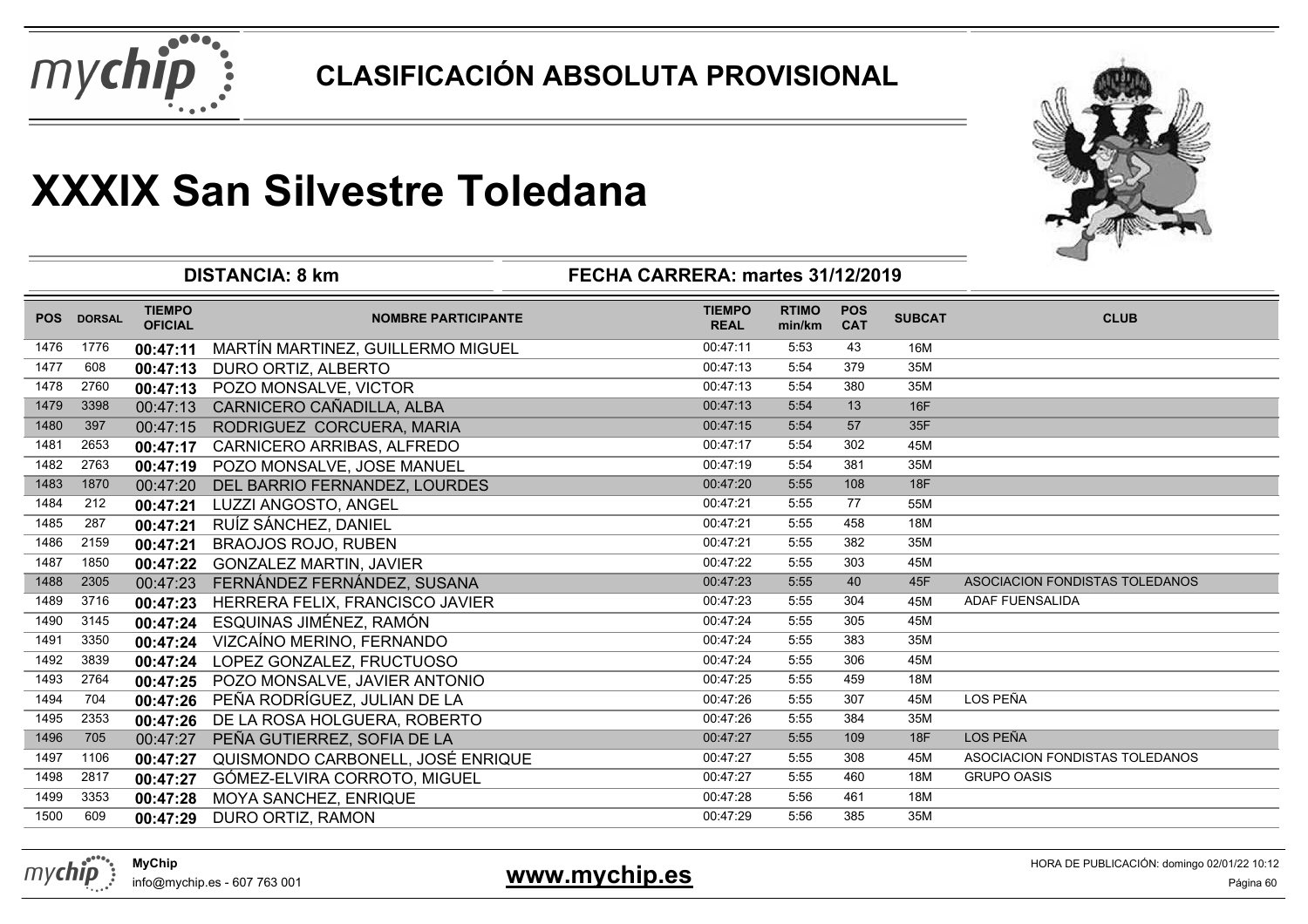



| <b>RTIMO</b><br><b>POS</b><br><b>TIEMPO</b><br><b>TIEMPO</b><br><b>SUBCAT</b><br><b>CLUB</b><br><b>POS</b><br><b>DORSAL</b><br><b>NOMBRE PARTICIPANTE</b><br><b>OFICIAL</b><br><b>CAT</b><br><b>REAL</b><br>min/km<br>35F<br>2364<br>ASENSIO RAMIREZ, VERÓNICA<br>00:47:30<br>5:56<br>58<br>1501<br>00:47:30<br>18F<br>5:56<br>110<br>1502<br>2576<br>RUIZ-POVEDA DOMÍNGUEZ, CRISTINA<br>00:47:31<br>00:47:31<br><b>18F</b><br>1719<br>00:47:33<br>5:56<br>111<br>1503<br>ARIAS AGUADO, LAURA<br>00:47:33<br>00:47:34<br>1504<br>1945<br>HERNÁNDEZ ASPERILLA, MIGUEL ANGEL<br>5:56<br>309<br>45M<br>00:47:34<br>1505<br>4180<br>DÍAZ-ROPERO OLIVARES, JOSÉ MARIA<br>00:47:34<br>78<br>55M<br>ASOCIACION FONDISTAS TOLEDANOS<br>5:56<br>00:47:34<br>00:47:35<br>5:56<br>59<br>1506<br>2973<br>35F<br>00:47:35<br>SANCHEZ ACEVEDO, CAROLINA<br>00:47:35<br><b>TRAININGREY</b><br>1507<br>3342<br><b>BALMASEDA RIEGA, RUBEN</b><br>5:56<br>462<br>18M<br>00:47:35<br>3847<br>00:47:35<br>5:56<br>463<br>LOS FIERAS DE NAMBROCA<br>1508<br>ARREDONDO MORCILLO, JOSE LUIS<br>18M<br>00:47:35<br>DÍAZ GÓMEZ, PAULA<br>00:47:36<br>5:57<br>112<br>18F<br>1509<br>1705<br>00:47:36<br>00:47:38<br>386<br>1510<br>611<br>5:57<br>35M<br>MORA DURO, JAVIER<br>00:47:38<br>464<br>1511<br>1623<br>MUÑOZ PEDROSA, JORGE<br>00:47:38<br>5:57<br>18M<br>00:47:38<br>1754<br>00:47:38<br>5:57<br>79<br>1512<br>55M<br>DIAZ COLLADO, TEODOSIO<br>00:47:38<br>5:57<br>465<br>1513<br>4021<br><b>GOMEZ SAEZ, DANIEL</b><br>00:47:38<br>18M<br>00:47:38<br><b>TRAININGREY</b><br>865<br>00:47:41<br>5:57<br>1514<br>MIRANDA ALONSO, PEDRO LUIS<br>310<br>45M<br>00:47:41<br><b>TRAININGREY</b><br>1515<br>2237<br>REY DE PAZ, MARÍA<br>00:47:41<br>5:57<br>41<br>45F<br>00:47:41<br>00:47:42<br>5:57<br>60<br>35F<br>1516<br>2508<br><b>WASMER SERRANO, VERONICA</b><br>00:47:42<br>466<br>18M<br>1517<br>1720<br>00:47:43<br>5:57<br>RETANA RIBEIRO, DAVID<br>00:47:43<br>1038<br>00:47:45<br>387<br>35M<br>1518<br>SÁNCHEZ MERINO, JAVIER<br>5:58<br>00:47:45<br>1708<br>00:47:45<br>5:58<br>388<br>1519<br>35M<br>00:47:45<br><b>GARCIA PINILLA, JOSE LUIS</b><br>00:47:46<br>1520<br>1017<br>MORALES DEL MOLINO, CÉSAR<br>5:58<br>389<br>35M<br>A TRONCHALOMOS RUNNING CLUB<br>00:47:46 |      |      |          | <b>DISTANCIA: 8 km</b>     | FECHA CARRERA: martes 31/12/2019 |      |     |     |  |
|--------------------------------------------------------------------------------------------------------------------------------------------------------------------------------------------------------------------------------------------------------------------------------------------------------------------------------------------------------------------------------------------------------------------------------------------------------------------------------------------------------------------------------------------------------------------------------------------------------------------------------------------------------------------------------------------------------------------------------------------------------------------------------------------------------------------------------------------------------------------------------------------------------------------------------------------------------------------------------------------------------------------------------------------------------------------------------------------------------------------------------------------------------------------------------------------------------------------------------------------------------------------------------------------------------------------------------------------------------------------------------------------------------------------------------------------------------------------------------------------------------------------------------------------------------------------------------------------------------------------------------------------------------------------------------------------------------------------------------------------------------------------------------------------------------------------------------------------------------------------------------------------------------------------------------------------------------------------------------------------------------------------------------------------------------------------------------------------------------------------------------------------------------------------------------------------------------------------------------------------------------------------------|------|------|----------|----------------------------|----------------------------------|------|-----|-----|--|
|                                                                                                                                                                                                                                                                                                                                                                                                                                                                                                                                                                                                                                                                                                                                                                                                                                                                                                                                                                                                                                                                                                                                                                                                                                                                                                                                                                                                                                                                                                                                                                                                                                                                                                                                                                                                                                                                                                                                                                                                                                                                                                                                                                                                                                                                          |      |      |          |                            |                                  |      |     |     |  |
|                                                                                                                                                                                                                                                                                                                                                                                                                                                                                                                                                                                                                                                                                                                                                                                                                                                                                                                                                                                                                                                                                                                                                                                                                                                                                                                                                                                                                                                                                                                                                                                                                                                                                                                                                                                                                                                                                                                                                                                                                                                                                                                                                                                                                                                                          |      |      |          |                            |                                  |      |     |     |  |
|                                                                                                                                                                                                                                                                                                                                                                                                                                                                                                                                                                                                                                                                                                                                                                                                                                                                                                                                                                                                                                                                                                                                                                                                                                                                                                                                                                                                                                                                                                                                                                                                                                                                                                                                                                                                                                                                                                                                                                                                                                                                                                                                                                                                                                                                          |      |      |          |                            |                                  |      |     |     |  |
|                                                                                                                                                                                                                                                                                                                                                                                                                                                                                                                                                                                                                                                                                                                                                                                                                                                                                                                                                                                                                                                                                                                                                                                                                                                                                                                                                                                                                                                                                                                                                                                                                                                                                                                                                                                                                                                                                                                                                                                                                                                                                                                                                                                                                                                                          |      |      |          |                            |                                  |      |     |     |  |
|                                                                                                                                                                                                                                                                                                                                                                                                                                                                                                                                                                                                                                                                                                                                                                                                                                                                                                                                                                                                                                                                                                                                                                                                                                                                                                                                                                                                                                                                                                                                                                                                                                                                                                                                                                                                                                                                                                                                                                                                                                                                                                                                                                                                                                                                          |      |      |          |                            |                                  |      |     |     |  |
|                                                                                                                                                                                                                                                                                                                                                                                                                                                                                                                                                                                                                                                                                                                                                                                                                                                                                                                                                                                                                                                                                                                                                                                                                                                                                                                                                                                                                                                                                                                                                                                                                                                                                                                                                                                                                                                                                                                                                                                                                                                                                                                                                                                                                                                                          |      |      |          |                            |                                  |      |     |     |  |
|                                                                                                                                                                                                                                                                                                                                                                                                                                                                                                                                                                                                                                                                                                                                                                                                                                                                                                                                                                                                                                                                                                                                                                                                                                                                                                                                                                                                                                                                                                                                                                                                                                                                                                                                                                                                                                                                                                                                                                                                                                                                                                                                                                                                                                                                          |      |      |          |                            |                                  |      |     |     |  |
|                                                                                                                                                                                                                                                                                                                                                                                                                                                                                                                                                                                                                                                                                                                                                                                                                                                                                                                                                                                                                                                                                                                                                                                                                                                                                                                                                                                                                                                                                                                                                                                                                                                                                                                                                                                                                                                                                                                                                                                                                                                                                                                                                                                                                                                                          |      |      |          |                            |                                  |      |     |     |  |
|                                                                                                                                                                                                                                                                                                                                                                                                                                                                                                                                                                                                                                                                                                                                                                                                                                                                                                                                                                                                                                                                                                                                                                                                                                                                                                                                                                                                                                                                                                                                                                                                                                                                                                                                                                                                                                                                                                                                                                                                                                                                                                                                                                                                                                                                          |      |      |          |                            |                                  |      |     |     |  |
|                                                                                                                                                                                                                                                                                                                                                                                                                                                                                                                                                                                                                                                                                                                                                                                                                                                                                                                                                                                                                                                                                                                                                                                                                                                                                                                                                                                                                                                                                                                                                                                                                                                                                                                                                                                                                                                                                                                                                                                                                                                                                                                                                                                                                                                                          |      |      |          |                            |                                  |      |     |     |  |
|                                                                                                                                                                                                                                                                                                                                                                                                                                                                                                                                                                                                                                                                                                                                                                                                                                                                                                                                                                                                                                                                                                                                                                                                                                                                                                                                                                                                                                                                                                                                                                                                                                                                                                                                                                                                                                                                                                                                                                                                                                                                                                                                                                                                                                                                          |      |      |          |                            |                                  |      |     |     |  |
|                                                                                                                                                                                                                                                                                                                                                                                                                                                                                                                                                                                                                                                                                                                                                                                                                                                                                                                                                                                                                                                                                                                                                                                                                                                                                                                                                                                                                                                                                                                                                                                                                                                                                                                                                                                                                                                                                                                                                                                                                                                                                                                                                                                                                                                                          |      |      |          |                            |                                  |      |     |     |  |
|                                                                                                                                                                                                                                                                                                                                                                                                                                                                                                                                                                                                                                                                                                                                                                                                                                                                                                                                                                                                                                                                                                                                                                                                                                                                                                                                                                                                                                                                                                                                                                                                                                                                                                                                                                                                                                                                                                                                                                                                                                                                                                                                                                                                                                                                          |      |      |          |                            |                                  |      |     |     |  |
|                                                                                                                                                                                                                                                                                                                                                                                                                                                                                                                                                                                                                                                                                                                                                                                                                                                                                                                                                                                                                                                                                                                                                                                                                                                                                                                                                                                                                                                                                                                                                                                                                                                                                                                                                                                                                                                                                                                                                                                                                                                                                                                                                                                                                                                                          |      |      |          |                            |                                  |      |     |     |  |
|                                                                                                                                                                                                                                                                                                                                                                                                                                                                                                                                                                                                                                                                                                                                                                                                                                                                                                                                                                                                                                                                                                                                                                                                                                                                                                                                                                                                                                                                                                                                                                                                                                                                                                                                                                                                                                                                                                                                                                                                                                                                                                                                                                                                                                                                          |      |      |          |                            |                                  |      |     |     |  |
|                                                                                                                                                                                                                                                                                                                                                                                                                                                                                                                                                                                                                                                                                                                                                                                                                                                                                                                                                                                                                                                                                                                                                                                                                                                                                                                                                                                                                                                                                                                                                                                                                                                                                                                                                                                                                                                                                                                                                                                                                                                                                                                                                                                                                                                                          |      |      |          |                            |                                  |      |     |     |  |
|                                                                                                                                                                                                                                                                                                                                                                                                                                                                                                                                                                                                                                                                                                                                                                                                                                                                                                                                                                                                                                                                                                                                                                                                                                                                                                                                                                                                                                                                                                                                                                                                                                                                                                                                                                                                                                                                                                                                                                                                                                                                                                                                                                                                                                                                          |      |      |          |                            |                                  |      |     |     |  |
|                                                                                                                                                                                                                                                                                                                                                                                                                                                                                                                                                                                                                                                                                                                                                                                                                                                                                                                                                                                                                                                                                                                                                                                                                                                                                                                                                                                                                                                                                                                                                                                                                                                                                                                                                                                                                                                                                                                                                                                                                                                                                                                                                                                                                                                                          |      |      |          |                            |                                  |      |     |     |  |
|                                                                                                                                                                                                                                                                                                                                                                                                                                                                                                                                                                                                                                                                                                                                                                                                                                                                                                                                                                                                                                                                                                                                                                                                                                                                                                                                                                                                                                                                                                                                                                                                                                                                                                                                                                                                                                                                                                                                                                                                                                                                                                                                                                                                                                                                          |      |      |          |                            |                                  |      |     |     |  |
|                                                                                                                                                                                                                                                                                                                                                                                                                                                                                                                                                                                                                                                                                                                                                                                                                                                                                                                                                                                                                                                                                                                                                                                                                                                                                                                                                                                                                                                                                                                                                                                                                                                                                                                                                                                                                                                                                                                                                                                                                                                                                                                                                                                                                                                                          |      |      |          |                            |                                  |      |     |     |  |
|                                                                                                                                                                                                                                                                                                                                                                                                                                                                                                                                                                                                                                                                                                                                                                                                                                                                                                                                                                                                                                                                                                                                                                                                                                                                                                                                                                                                                                                                                                                                                                                                                                                                                                                                                                                                                                                                                                                                                                                                                                                                                                                                                                                                                                                                          |      |      |          |                            |                                  |      |     |     |  |
|                                                                                                                                                                                                                                                                                                                                                                                                                                                                                                                                                                                                                                                                                                                                                                                                                                                                                                                                                                                                                                                                                                                                                                                                                                                                                                                                                                                                                                                                                                                                                                                                                                                                                                                                                                                                                                                                                                                                                                                                                                                                                                                                                                                                                                                                          | 1521 | 1927 | 00:47:47 | CABAÑAS HERNANDEZ, GERARDO | 00:47:47                         | 5:58 | 467 | 18M |  |
| MARTÍNEZ LÓPEZ, MARI CARMEN<br>00:47:47<br>61<br>35F<br>2770<br>00:47:47<br>5:58<br><b>VV RUNNERS</b><br>1522                                                                                                                                                                                                                                                                                                                                                                                                                                                                                                                                                                                                                                                                                                                                                                                                                                                                                                                                                                                                                                                                                                                                                                                                                                                                                                                                                                                                                                                                                                                                                                                                                                                                                                                                                                                                                                                                                                                                                                                                                                                                                                                                                            |      |      |          |                            |                                  |      |     |     |  |
| 00:47:48<br>1523<br>3893<br>5:58<br>468<br><b>GALIANO GARCIA PATOS, BORJA</b><br>00:47:48<br>18M                                                                                                                                                                                                                                                                                                                                                                                                                                                                                                                                                                                                                                                                                                                                                                                                                                                                                                                                                                                                                                                                                                                                                                                                                                                                                                                                                                                                                                                                                                                                                                                                                                                                                                                                                                                                                                                                                                                                                                                                                                                                                                                                                                         |      |      |          |                            |                                  |      |     |     |  |
| 42<br>45F<br>1113<br>CABELLO DE LA ROSA, NATALIA<br>00:47:50<br>5:58<br>ASOCIACION FONDISTAS TOLEDANOS<br>1524<br>00:47:50                                                                                                                                                                                                                                                                                                                                                                                                                                                                                                                                                                                                                                                                                                                                                                                                                                                                                                                                                                                                                                                                                                                                                                                                                                                                                                                                                                                                                                                                                                                                                                                                                                                                                                                                                                                                                                                                                                                                                                                                                                                                                                                                               |      |      |          |                            |                                  |      |     |     |  |
| 00:47:51<br>5:58<br>8<br><b>TOLETOLE</b><br>1525<br>2643<br>00:47:51<br><b>MORENO MOLINA, CELIA</b><br>55F                                                                                                                                                                                                                                                                                                                                                                                                                                                                                                                                                                                                                                                                                                                                                                                                                                                                                                                                                                                                                                                                                                                                                                                                                                                                                                                                                                                                                                                                                                                                                                                                                                                                                                                                                                                                                                                                                                                                                                                                                                                                                                                                                               |      |      |          |                            |                                  |      |     |     |  |



info@mychip.es - 607 763 001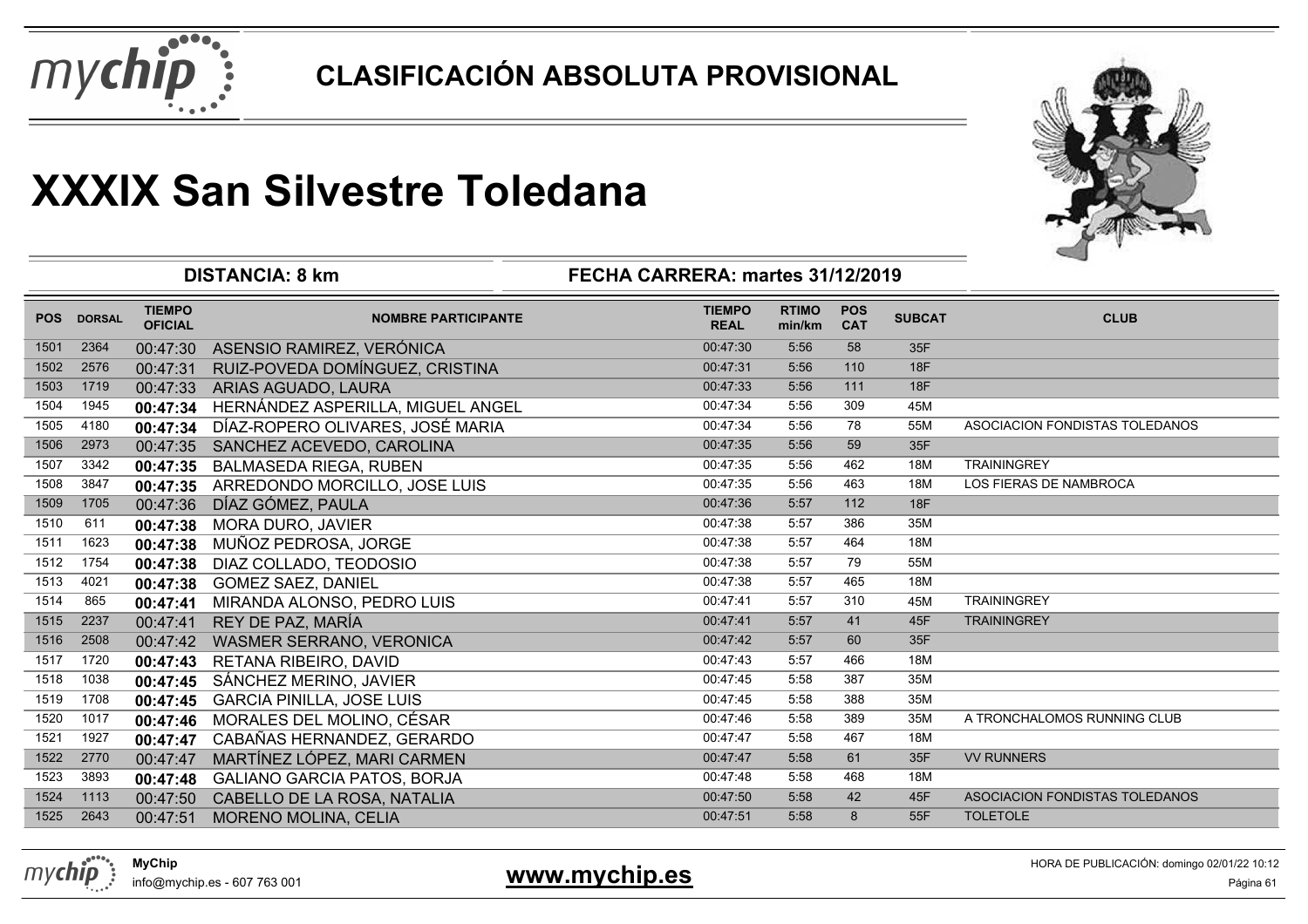



|            |               | <b>DISTANCIA: 8 km</b>          |                                       |                              |                        |                          |               |                                |
|------------|---------------|---------------------------------|---------------------------------------|------------------------------|------------------------|--------------------------|---------------|--------------------------------|
| <b>POS</b> | <b>DORSAL</b> | <b>TIEMPO</b><br><b>OFICIAL</b> | <b>NOMBRE PARTICIPANTE</b>            | <b>TIEMPO</b><br><b>REAL</b> | <b>RTIMO</b><br>min/km | <b>POS</b><br><b>CAT</b> | <b>SUBCAT</b> | <b>CLUB</b>                    |
| 1526       | 2754          | 00:47:51                        | HERNANDEZ LANCHA, MARIANO             | 00:47:51                     | 5:58                   | 80                       | 55M           | ASOCIACION FONDISTAS TOLEDANOS |
| 1527       | 2220          | 00:47:52                        | FERNÁNDEZ BELDAD, BEATRÍZ             | 00:47:52                     | 5:59                   | 113                      | 18F           |                                |
| 1528       | 3013          | 00:47:52                        | CABELLOS APARICIO, ALEJANDRO          | 00:47:52                     | 5:59                   | 469                      | 18M           |                                |
| 1529       | 3915          | 00:47:52                        | JIMENEZ, IRENE                        | 00:47:52                     | 5:59                   | 14                       | 16F           |                                |
| 1530       | 2488          | 00:47:55                        | MADRIDANO GUTIÉRREZ, ISABEL           | 00:47:55                     | 5:59                   | 114                      | <b>18F</b>    |                                |
| 1531       | 3250          | 00:47:55                        | MARTÍNEZ NICOLÁS, MARIA PILAR         | 00:47:55                     | 5:59                   | 43                       | 45F           | <b>CLUB CDE TOLE TOLE</b>      |
| 1532       | 3359          | 00:47:56                        | FERNÁNDEZ SÁNCHEZ-RIOS, DANIEL        | 00:47:56                     | 5:59                   | 390                      | 35M           |                                |
| 1533       | 2502          | 00:47:57                        | CORTÉS SUFUENTES, GONZALO             | 00:47:57                     | 5:59                   | 470                      | 18M           |                                |
| 1534       | 3489          | 00:47:57                        | MORÓN SIERRA, DIEGO                   | 00:47:57                     | 5:59                   | 391                      | 35M           | <b>MAPOMARUNNERS</b>           |
| 1535       | 526           | 00:47:58                        | MARTINEZ RODRIGUEZ, SALVADOR          | 00:47:58                     | 5:59                   | 392                      | 35M           |                                |
| 1536       | 2489          | 00:47:58                        | LÓPEZ MORALES, JORGE                  | 00:47:58                     | 5:59                   | 471                      | 18M           |                                |
| 1537       | 3249          | 00:47:58                        | <b>BUSTOS MOLINA, FILADELFO</b>       | 00:47:58                     | 5:59                   | 81                       | 55M           | CLUB CDE TOLE TOLE             |
| 1538       | 3012          | 00:48:00                        | DOUHAL, YASMÍN                        | 00:48:00                     | 6:00                   | 115                      | 18F           |                                |
| 1539       | 488           | 00:48:02                        | DOMINGO MERINO, DIEGO                 | 00:48:02                     | 6:00                   | 472                      | 18M           |                                |
| 1540       | 4460          | 00:48:02                        | PÉREZ SÁNCHEZ-INFANTES, MARCO ANTONIO | 00:48:02                     | 6:00                   | 473                      | 18M           |                                |
| 1541       | 4461          | 00:48:02                        | FERNÁNDEZ DE LA PEÑA, ESTEFANIA       | 00:48:02                     | 6:00                   | 116                      | 18F           |                                |
| 1542       | 1978          | 00:48:04                        | GÓMEZ-GUILLAMÓN FERNÁNDEZ, MYRIAM     | 00:48:04                     | 6:00                   | 44                       | 45F           |                                |
| 1543       | 796           | 00:48:07                        | FERRER, ISAIAS                        | 00:48:07                     | 6:00                   | 474                      | 18M           |                                |
| 1544       | 1604          | 00:48:10                        | SÁNCHEZ DOBLADO, SARA                 | 00:48:10                     | 6:01                   | 62                       | 35F           | AÑOVERUN                       |
| 1545       | 489           | 00:48:11                        | DOMINGO MERINO, FERNANDO              | 00:48:11                     | 6:01                   | 475                      | 18M           |                                |
| 1546       | 1650          | 00:48:11                        | DÍAZ SÁNCHEZ, JOSÉ ANTONIO            | 00:48:11                     | 6:01                   | 393                      | 35M           | AÑOVERUN                       |
| 1547       | 326           | 00:48:12                        | PAZ TANTE, SERGIO DE                  | 00:48:12                     | 6:01                   | 311                      | 45M           |                                |
| 1548       | 1605          | 00:48:12                        | DEL CERRO DE LA TORRE, ROSARIO        | 00:48:12                     | 6:01                   | 45                       | 45F           | <b>AÑOVERUN</b>                |
| 1549       | 1649          | 00:48:12                        | PADILLA HERVAS, LOLY                  | 00:48:12                     | 6:01                   | 9                        | 55F           | ASOCIACION FONDISTAS TOLEDANOS |
| 1550       | 2144          | 00:48:12                        | NAVALÓN DORADO, EDUARDO               | 00:48:12                     | 6:01                   | 312                      | 45M           |                                |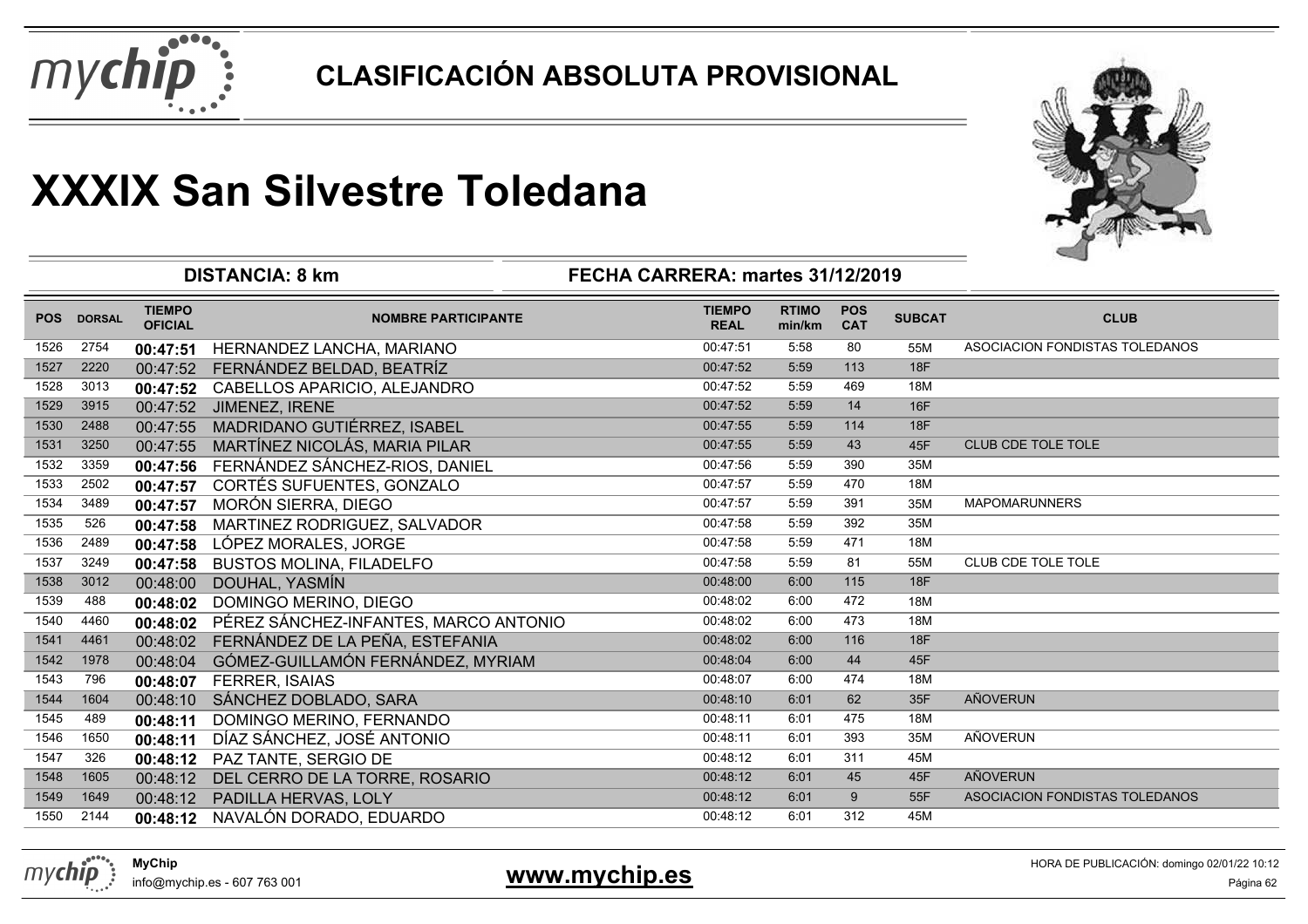



|            |               |                                 | <b>DISTANCIA: 8 km</b>                | FECHA CARRERA: martes 31/12/2019 |                        |                          |               |                               |
|------------|---------------|---------------------------------|---------------------------------------|----------------------------------|------------------------|--------------------------|---------------|-------------------------------|
| <b>POS</b> | <b>DORSAL</b> | <b>TIEMPO</b><br><b>OFICIAL</b> | <b>NOMBRE PARTICIPANTE</b>            | <b>TIEMPO</b><br><b>REAL</b>     | <b>RTIMO</b><br>min/km | <b>POS</b><br><b>CAT</b> | <b>SUBCAT</b> | <b>CLUB</b>                   |
| 1551       | 1437          | 00:48:19                        | MACÍAS PORTERO, LUIS                  | 00:48:19                         | 6:02                   | 313                      | 45M           |                               |
| 1552       | 2014          | 00:48:20                        | BALLESTEROS DOMINGUEZ, ALBERTO        | 00:48:20                         | 6:02                   | 476                      | 18M           |                               |
| 1553       | 688           | 00:48:21                        | AGUDO BENEITEZ, DANIEL                | 00:48:21                         | 6:02                   | 477                      | 18M           |                               |
| 1554       | 1820          | 00:48:23                        | ARROYO PEDRAZA, ELENA                 | 00:48:23                         | 6:02                   | 117                      | 18F           |                               |
| 1555       | 2671          | 00:48:24                        | RINCON UZQUIANO, LAURA                | 00:48:24                         | 6:03                   | 118                      | 18F           |                               |
| 1556       | 3073          | 00:48:25                        | <b>MAGRO RUIZ, DAVID</b>              | 00:48:25                         | 6:03                   | 314                      | 45M           |                               |
| 1557       | 2929          | 00:48:26                        | MARTINEZ GOMEZ, ENRIQUE               | 00:48:26                         | 6:03                   | 478                      | <b>18M</b>    |                               |
| 1558       | 2927          | 00:48:27                        | MARTINEZ GOMEZ, DAVID                 | 00:48:27                         | 6:03                   | 479                      | 18M           |                               |
| 1559       | 2928          | 00:48:27                        | MARTINEZ GOMEZ, ALBERTO               | 00:48:27                         | 6:03                   | 394                      | 35M           |                               |
| 1560       | 1534          | 00:48:29                        | DE LA TORRE LOPEZ, ANDREA             | 00:48:29                         | 6:03                   | 119                      | 18F           |                               |
| 1561       | 2977          | 00:48:29                        | <b>RAMOS MARTIN, MARTA</b>            | 00:48:29                         | 6:03                   | 120                      | <b>18F</b>    |                               |
| 1562       | 1581          | 00:48:30                        | HEREDERO OLMEDILLA, HUGO              | 00:48:30                         | 6:03                   | 395                      | 35M           |                               |
| 1563       | 2837          | 00:48:31                        | SOLER SANCHEZ, MARIA                  | 00:48:31                         | 6:03                   | 63                       | 35F           |                               |
| 1564       | 1476          | 00:48:32                        | PADILLA ROBLES, PEDRO                 | 00:48:32                         | 6:04                   | 315                      | 45M           | ADAF FUENSALIDA               |
| 1565       | 2838          | 00:48:32                        | BALMASEDA SOLER, ALEJANDRO            | 00:48:32                         | 6:04                   | 44                       | 16M           |                               |
| 1566       | 781           | 00:48:33                        | PACHECO CENCILLO, JOSÉ CARLOS         | 00:48:33                         | 6:04                   | 45                       | 16M           | <b>LOS TROTONES</b>           |
| 1567       | 782           | 00:48:33                        | PACHECO DIAZ MALAGUILLA, JOSE ANTONIO | 00:48:33                         | 6:04                   | 396                      | 35M           | <b>LOS TROTONES</b>           |
| 1568       | 1482          | 00:48:33                        | PADILLA GARCIA, LAURA                 | 00:48:33                         | 6:04                   | 121                      | 18F           | ADAF FUENSALIDA               |
| 1569       | 281           | 00:48:34                        | RUÍZ ESCAGEDO, DÁMASO                 | 00:48:34                         | 6:04                   | 316                      | 45M           |                               |
| 1570       | 753           | 00:48:34                        | RUBIO HIDALGO, EMILIO                 | 00:48:34                         | 6:04                   | 317                      | 45M           |                               |
| 1571       | 2631          | 00:48:34                        | DE LA FUENTE GARCÍA, LUCÍA MARÍA      | 00:48:34                         | 6:04                   | 122                      | <b>18F</b>    |                               |
| 1572       | 2700          | 00:48:34                        | ROMERO FERNÁNDEZ, ALEJANDRA           | 00:48:34                         | 6:04                   | 64                       | 35F           |                               |
| 1573       | 2976          | 00:48:34                        | CALVO HERRERA, JESÚS MARÍA            | 00:48:34                         | 6:04                   | 82                       | 55M           |                               |
| 1574       | 1828          | 00:48:35                        | LÓPEZ, ALONSO                         | 00:48:35                         | 6:04                   | 46                       | 16M           |                               |
| 1575       | 2078          | 00:48:36                        | MANGAS PEREZ, ROSA MARIA              | 00:48:36                         | 6:04                   | 65                       | 35F           | <b>CLUB ATLETISMO YUNCLER</b> |

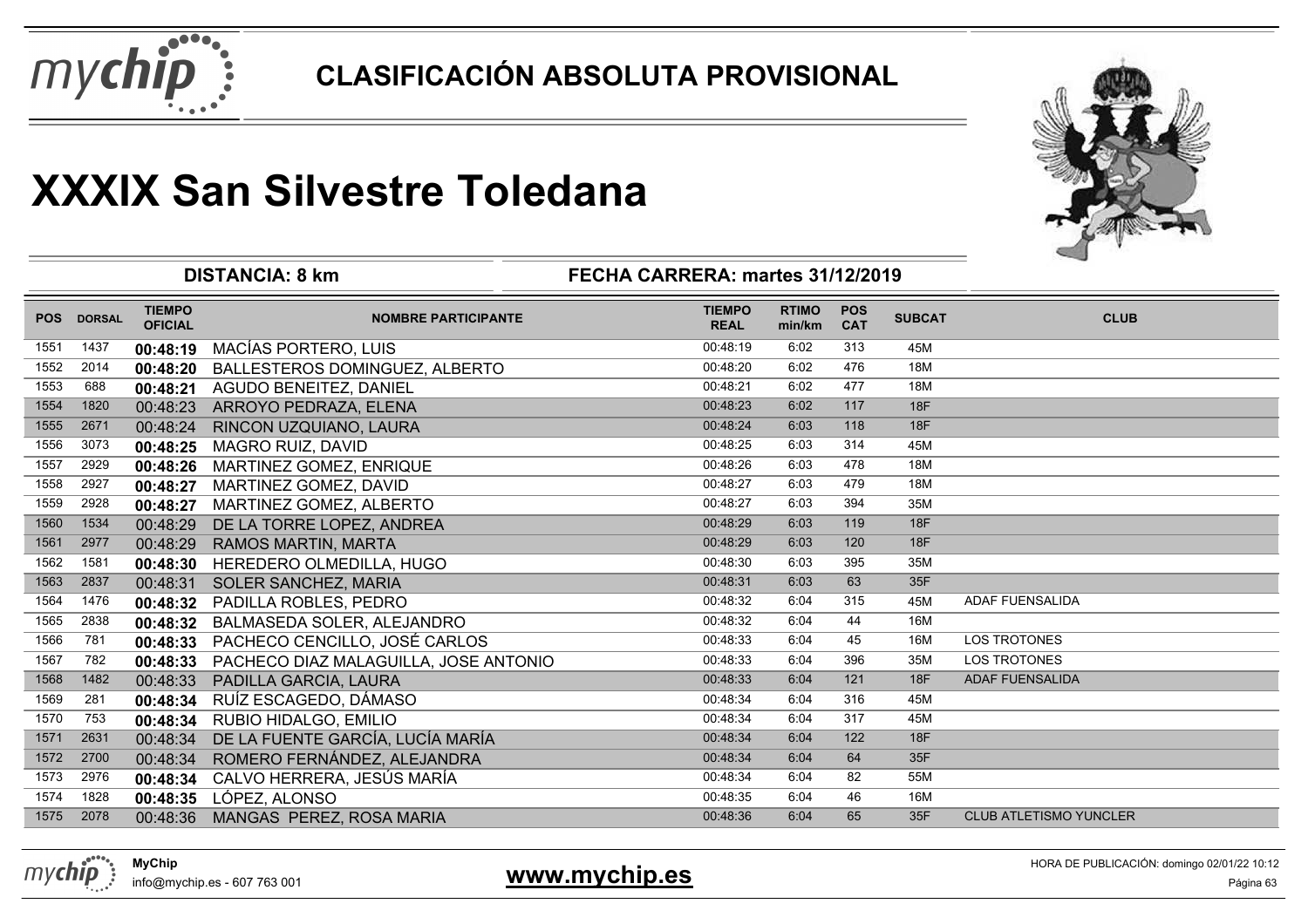



|      |            |                                 | <b>DISTANCIA: 8 km</b>              | ⊸                            |                        |                          |               |                                    |
|------|------------|---------------------------------|-------------------------------------|------------------------------|------------------------|--------------------------|---------------|------------------------------------|
|      | POS DORSAL | <b>TIEMPO</b><br><b>OFICIAL</b> | <b>NOMBRE PARTICIPANTE</b>          | <b>TIEMPO</b><br><b>REAL</b> | <b>RTIMO</b><br>min/km | <b>POS</b><br><b>CAT</b> | <b>SUBCAT</b> | <b>CLUB</b>                        |
| 1576 | 783        | 00:48:37                        | SERRANO DEL OLMO, PABLO             | 00:48:37                     | 6:04                   | 397                      | 35M           | <b>LOS TROTONES</b>                |
| 1577 | 3773       | 00:48:38                        | RUZ VEGA, CESAR                     | 00:48:38                     | 6:04                   | 318                      | 45M           |                                    |
| 1578 | 4009       | 00:48:38                        | <b>MORENO FRAGUAS, EMILIO</b>       | 00:48:38                     | 6:04                   | 319                      | 45M           |                                    |
| 1579 | 2079       | 00:48:39                        | DIAZ PORRAS, VICTOR MANUEL          | 00:48:39                     | 6:04                   | 320                      | 45M           | CLUB ATLETISMO YUNCLER             |
| 1580 | 2918       | 00:48:39                        | SAMANIEGO AGUILAR, GABRIELA         | 00:48:39                     | 6:04                   | 123                      | 18F           |                                    |
| 1581 | 2337       | 00:48:42                        | <b>GOMEZ GARCIA, EDUARDO</b>        | 00:48:42                     | 6:05                   | 480                      | 18M           |                                    |
| 1582 | 2338       | 00:48:42                        | GOMEZ LOPEZ, JUAN ANTONIO           | 00:48:42                     | 6:05                   | 83                       | 55M           |                                    |
| 1583 | 1869       | 00:48:44                        | MERCHÁN FERNÁNDEZ-CANO, FERNANDO    | 00:48:44                     | 6:05                   | 84                       | 55M           |                                    |
| 1584 | 1140       | 00:48:45                        | RODRÍGUEZ INFANTE, CARMEN           | 00:48:45                     | 6:05                   | 66                       | 35F           |                                    |
| 1585 | 551        | 00:48:46                        | BELLÓ PICAZO, ÁNGEL                 | 00:48:46                     | 6:05                   | 398                      | 35M           | A.C. MANCHATHON                    |
| 1586 | 1138       | 00:48:46                        | SÁNCHEZ MORENO, LUCAS               | 00:48:46                     | 6:05                   | 399                      | 35M           |                                    |
| 1587 | 2550       | 00:48:46                        | RAMOS HERNÁNDEZ, NOELIA             | 00:48:46                     | 6:05                   | 67                       | 35F           | <b>CLUB ATLETISMO NOVES</b>        |
| 1588 | 824        | 00:48:47                        | HERMOSO FERNÁNDEZ, FRANCISCO JAVIER | 00:48:47                     | 6:05                   | 321                      | 45M           |                                    |
| 1589 | 2172       | 00:48:47                        | ROSADO GAMARRA, FERNANDO            | 00:48:47                     | 6:05                   | 322                      | 45M           | <b>BICICLETAS PINA - TRITOLEDO</b> |
| 1590 | 2123       | 00:48:48                        | ÁLVAREZ MACHICADO, MARTA            | 00:48:48                     | 6:06                   | 46                       | 45F           | <b>CLUB ATLETISMO NOVES</b>        |
| 1591 | 2187       | 00:48:48                        | HITA REDONDO, ISRAEL                | 00:48:48                     | 6:06                   | 400                      | 35M           | <b>SERIGRAFIK IMPERIAL</b>         |
| 1592 | 1441       | 00:48:49                        | REDONDO DIAZ, NURIA                 | 00:48:49                     | 6:06                   | 68                       | 35F           |                                    |
| 1593 | 3904       | 00:48:50                        | CEPEDA, SONYA                       | 00:48:50                     | 6:06                   | 47                       | 45F           | <b>GUS TRAING</b>                  |
| 1594 | 4243       | 00:48:50                        | BERNARDO MARTIN, GERARDO            | 00:48:50                     | 6:06                   | 323                      | 45M           | <b>GUSTRAINING</b>                 |
| 1595 | 2675       | 00:48:52                        | PRIETO SÁNCHEZ, CARMEN              | 00:48:52                     | 6:06                   | 69                       | 35F           | <b>VV RUNNERS</b>                  |
| 1596 | 2757       | 00:48:53                        | TEIJEIRO PEREZAGUA, ALBERTO A.      | 00:48:53                     | 6:06                   | 324                      | 45M           | <b>BIKILAMANJARO</b>               |
| 1597 | 2758       | 00:48:53                        | TEIJEIRO MONTORO, ALVARO            | 00:48:53                     | 6:06                   | 47                       | 16M           | <b>BIKILAMANJARO</b>               |
| 1598 | 2759       | 00:48:53                        | MONTORO MORENO, SUSANA              | 00:48:53                     | 6:06                   | 48                       | 45F           | <b>BIKILAMANJARO</b>               |
| 1599 | 2762       | 00:48:53                        | SÁNCHEZ-CARPINTERO ABAD, ALFONSO    | 00:48:53                     | 6:06                   | 401                      | 35M           |                                    |
| 1600 | 3561       | 00:48:53                        | HIDALGO CARBAJO, MIRIAM             | 00:48:53                     | 6:06                   | 70                       | 35F           | <b>ADM ESQUIVIAS</b>               |



info@mychip.es - 607 763 001

### **www.mychip.es**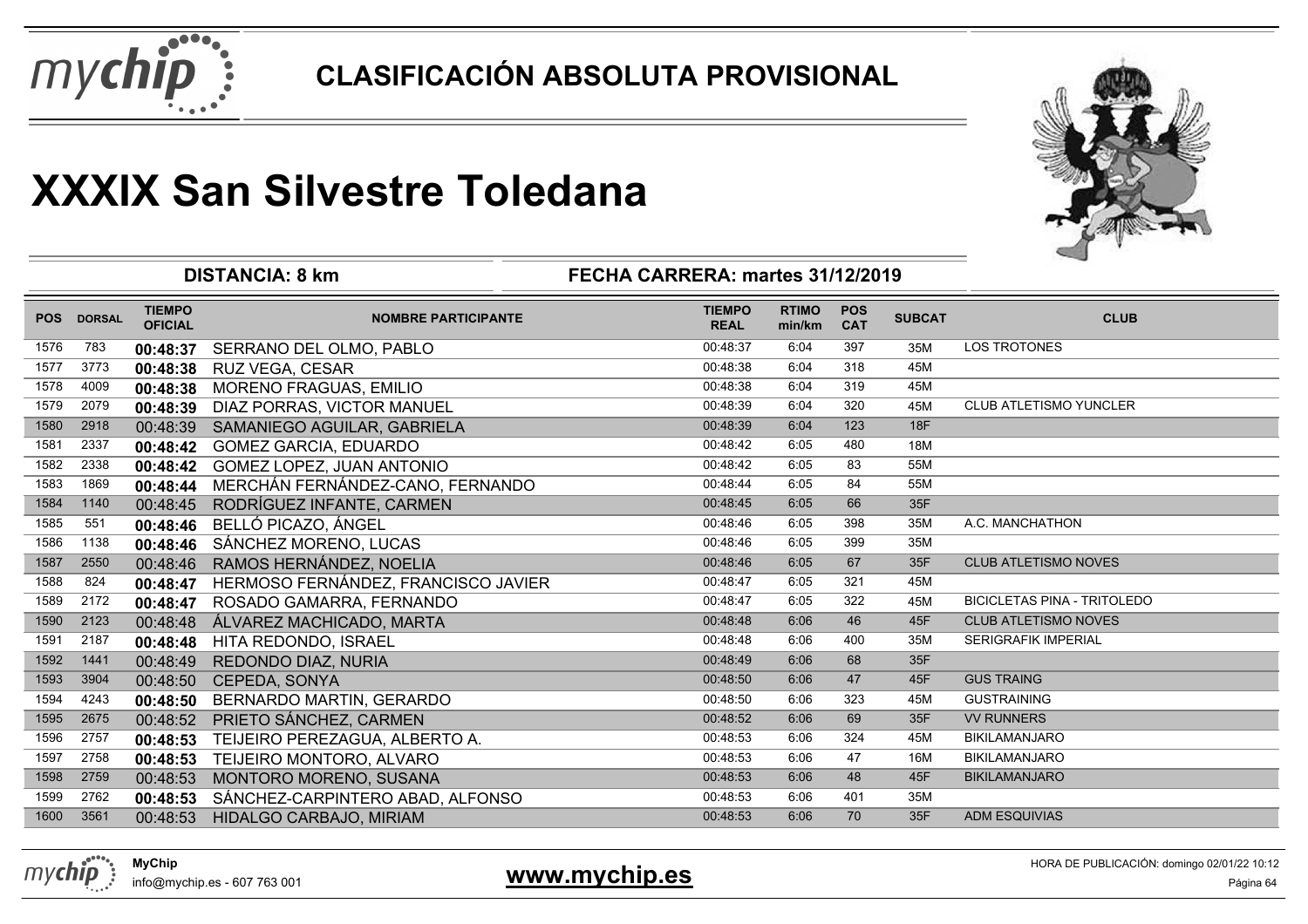



|            |               |                                 | <b>DISTANCIA: 8 km</b>                   | FECHA CARRERA: martes 31/12/2019 |                        |                          |               |                             |
|------------|---------------|---------------------------------|------------------------------------------|----------------------------------|------------------------|--------------------------|---------------|-----------------------------|
| <b>POS</b> | <b>DORSAL</b> | <b>TIEMPO</b><br><b>OFICIAL</b> | <b>NOMBRE PARTICIPANTE</b>               | <b>TIEMPO</b><br><b>REAL</b>     | <b>RTIMO</b><br>min/km | <b>POS</b><br><b>CAT</b> | <b>SUBCAT</b> | <b>CLUB</b>                 |
| 1601       | 3423          | 00:48:54                        | MARÍN DOMÍNGUEZ, ANTONIO                 | 00:48:54                         | 6:06                   | 85                       | 55M           |                             |
| 1602       | 3949          | 00:48:54                        | MARTIN-TERESO MARTIN-AMBROSIO, ROBERTO   | 00:48:54                         | 6:06                   | 325                      | 45M           |                             |
| 1603       | 4218          | 00:48:55                        | HINOJAL GALLARDO, MARÍA SOLEDAD          | 00:48:55                         | 6:06                   | 49                       | 45F           |                             |
| 1604       | 2241          | 00:48:59                        | LÓPEZ-TRIVIÑO GONZALEZ, MARIA DEL CARMEN | 00:48:59                         | 6:07                   | 50                       | 45F           |                             |
| 1605       | 3928          | 00:49:00                        | FERNÁNDEZ SÁNCHEZ, ROCÍO                 | 00:49:00                         | 6:07                   | 124                      | <b>18F</b>    |                             |
| 1606       | 773           | 00:49:01                        | MOUDEN, SALAH                            | 00:49:01                         | 6:07                   | 326                      | 45M           |                             |
| 1607       | 4008          | 00:49:01                        | ARENAS RODRÍGUEZ, RICARDO                | 00:49:01                         | 6:07                   | 481                      | <b>18M</b>    |                             |
| 1608       | 424           | 00:49:02                        | REY ALONSO, JOSE ANTONIO                 | 00:49:02                         | 6:07                   | 327                      | 45M           |                             |
| 1609       | 3085          | 00:49:02                        | <b>BARON CATALINAS, DAVID</b>            | 00:49:02                         | 6:07                   | 328                      | 45M           |                             |
| 1610       | 1901          | 00:49:03                        | ALDEANUEVA HERNANDEZ, ALFONSO            | 00:49:03                         | 6:07                   | 482                      | 18M           |                             |
| 1611       | 1031          | 00:49:04                        | LORENZO MIGUEZ, MANUEL                   | 00:49:04                         | 6:08                   | 329                      | 45M           |                             |
| 1612       | 2718          | 00:49:04                        | FERNANDEZ LOPEZ-TRIVIÑO, GUSTAVO         | 00:49:04                         | 6:08                   | 86                       | 55M           |                             |
| 1613       | 2761          | 00:49:04                        | <b>MARTÍN ROMO, LAURA</b>                | 00:49:04                         | 6:08                   | 71                       | 35F           |                             |
| 1614       | 3551          | 00:49:05                        | RODRÍGUEZ DÍEZ - CANSECO, LAURA          | 00:49:05                         | 6:08                   | 72                       | 35F           |                             |
| 1615       | 217           | 00:49:06                        | RODRIGUEZ MENOR, MANUEL                  | 00:49:06                         | 6:08                   | 402                      | 35M           |                             |
| 1616       | 605           | 00:49:07                        | SANCHEZ SANCHEZ, LUIS FERNANDO           | 00:49:07                         | 6:08                   | 330                      | 45M           | <b>INCANSABLES DE RECAS</b> |
| 1617       | 1259          | 00:49:07                        | GÓMEZ HUMANES, RAQUEL                    | 00:49:07                         | 6:08                   | 125                      | 18F           | <b>VILLALUENGA RUN</b>      |
| 1618       | 2465          | 00:49:07                        | PINARDO LEDRADO, JUAN JOSE               | 00:49:07                         | 6:08                   | 403                      | 35M           |                             |
| 1619       | 2360          | 00:49:08                        | DIAZ FERNANDEZ, CARLOS                   | 00:49:08                         | 6:08                   | 331                      | 45M           |                             |
| 1620       | 3552          | 00:49:08                        | GARCÍA VERGARA, JESÚS                    | 00:49:08                         | 6:08                   | 404                      | 35M           | <b>CLUB RUGBY TOLEDO</b>    |
| 1621       | 4084          | 00:49:10                        | GÓMEZ GALÁN, MARÍA                       | 00:49:10                         | 6:08                   | 126                      | 18F           |                             |
| 1622       | 2392          | 00:49:12                        | COGOLLUDO ALCOLEA, LAURA                 | 00:49:12                         | 6:09                   | 73                       | 35F           |                             |
| 1623       | 2391          | 00:49:14                        | COGOLLUDO ALCOLEA, MIGUEL ANGEL          | 00:49:14                         | 6:09                   | 483                      | 18M           |                             |
| 1624       | 3095          | 00:49:14                        | MOLINA GUILLÉN, ÁNGEL                    | 00:49:14                         | 6:09                   | 405                      | 35M           | <b>TRAININGREY</b>          |
| 1625       | 3750          | 00:49:14                        | <b>GONZALEZ RODRIGUEZ, JAVIER</b>        | 00:49:14                         | 6:09                   | 484                      | 18M           |                             |



**www.mychip.es**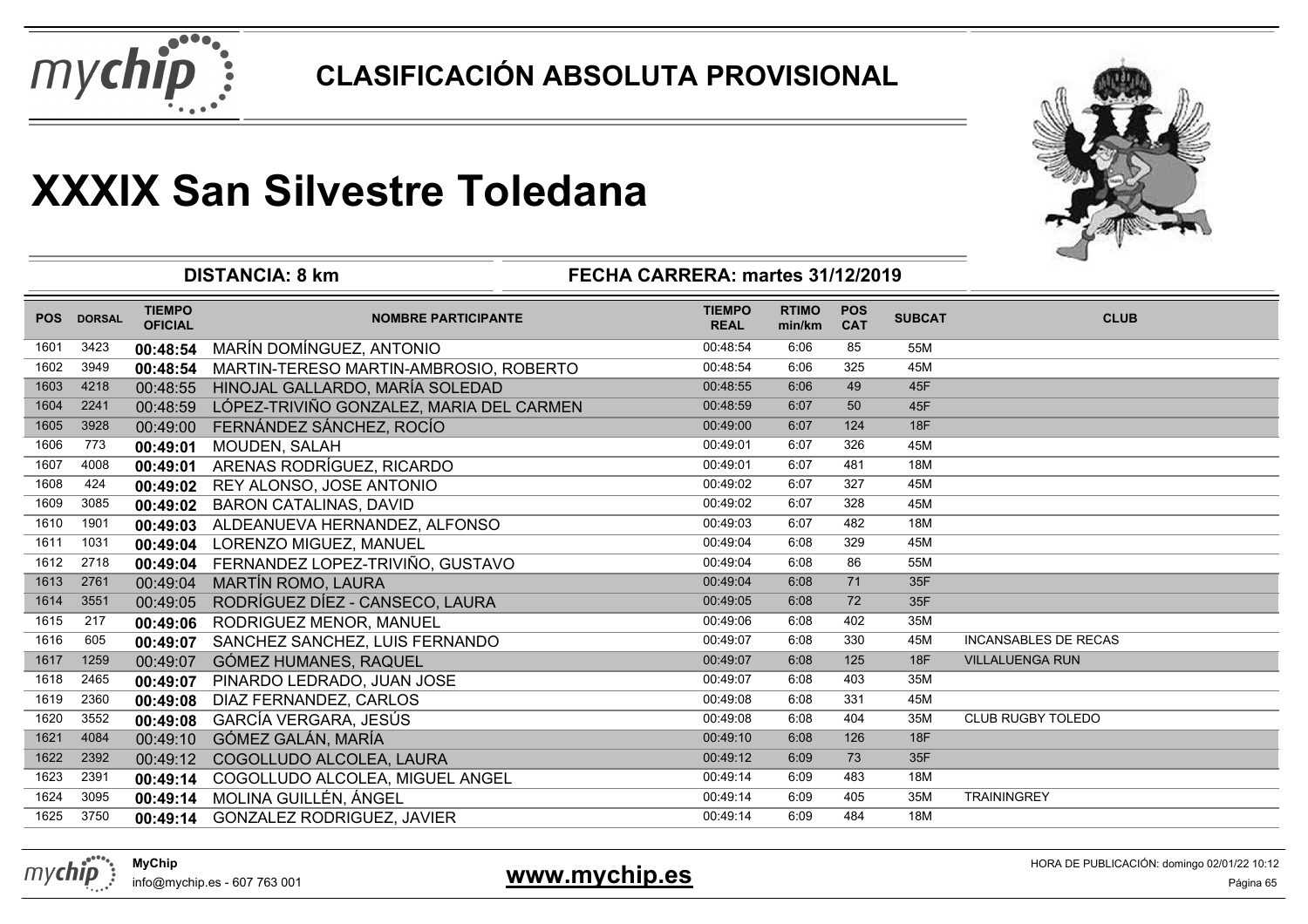



|            |               |                                 | <b>DISTANCIA: 8 km</b>            | FECHA CARRERA: martes 31/12/2019 |                        |                          |               | ⊸                          |
|------------|---------------|---------------------------------|-----------------------------------|----------------------------------|------------------------|--------------------------|---------------|----------------------------|
| <b>POS</b> | <b>DORSAL</b> | <b>TIEMPO</b><br><b>OFICIAL</b> | <b>NOMBRE PARTICIPANTE</b>        | <b>TIEMPO</b><br><b>REAL</b>     | <b>RTIMO</b><br>min/km | <b>POS</b><br><b>CAT</b> | <b>SUBCAT</b> | <b>CLUB</b>                |
| 1626       | 3751          | 00:49:14                        | <b>GARCÍA TORRES, SUSANA</b>      | 00:49:14                         | 6:09                   | 127                      | 18F           |                            |
| 1627       | 4365          | 00:49:14                        | VAZQUEZ FARIÑAS, MARIA            | 00:49:14                         | 6:09                   | 74                       | 35F           |                            |
| 1628       | 2381          | 00:49:15                        | GONZÁLEZ MARTÍNEZ, TONET          | 00:49:15                         | 6:09                   | 406                      | 35M           |                            |
| 1629       | 3509          | 00:49:16                        | SANCHEZ MATEOS LORENTE, YOLANDA   | 00:49:16                         | 6:09                   | 51                       | 45F           | CLUB MUSHING TOLEDO        |
| 1630       | 3510          | 00:49:16                        | <b>BRAVO PABLOS, JOSE ANTONIO</b> | 00:49:16                         | 6:09                   | 332                      | 45M           | <b>CLUB MUSHING TOLEDO</b> |
| 1631       | 3511          | 00:49:16                        | BRAVO SANCHEZ MATEOS, IVAN        | 00:49:16                         | 6:09                   | 48                       | 16M           | CLUB MUSHING TOLEDO        |
| 1632       | 1531          | 00:49:17                        | PÉREZ COMENDADOR, ANDRÉS          | 00:49:17                         | 6:09                   | 485                      | 18M           |                            |
| 1633       | 3040          | 00:49:17                        | <b>MARTINEZ, SONIA</b>            | 00:49:17                         | 6:09                   | 75                       | 35F           | <b>MILAGROSA TEAM</b>      |
| 1634       | 3041          | 00:49:17                        | <b>MARTINEZ, SONIA</b>            | 00:49:17                         | 6:09                   | 52                       | 45F           | <b>MILAGROSA TEAM</b>      |
| 1635       | 3970          | 00:49:17                        | CHAPARRO ARAGUENA, VICTOR         | 00:49:17                         | 6:09                   | 49                       | 16M           |                            |
| 1636       | 4183          | 00:49:19                        | SERRANO CANALES, LAURA            | 00:49:19                         | 6:09                   | 76                       | 35F           |                            |
| 1637       | 1537          | 00:49:20                        | DE ANCOS JIMÉNEZ, ARTURO          | 00:49:20                         | 6:10                   | 486                      | 18M           |                            |
| 1638       | 1142          | 00:49:21                        | <b>BENITEZ PECES, CRISTIAN</b>    | 00:49:21                         | 6:10                   | 487                      | 18M           |                            |
| 1639       | 2286          | 00:49:21                        | <b>GARCIA SOTO, GEMA</b>          | 00:49:21                         | 6:10                   | 53                       | 45F           |                            |
| 1640       | 3007          | 00:49:21                        | GÓMEZ PEÑALVER, ÁNGEL             | 00:49:21                         | 6:10                   | 333                      | 45M           | CERRO DEL BÚ               |
| 1641       | 2292          | 00:49:22                        | SANTIAGO CARRILLO, PABLO          | 00:49:22                         | 6:10                   | 407                      | 35M           |                            |
| 1642       | 1046          | 00:49:23                        | MARTIN CORREA, ESPERANZA          | 00:49:23                         | 6:10                   | 10                       | 55F           |                            |
| 1643       | 1504          | 00:49:23                        | MARTIN FORTES, ANTONIO ENRIQUE    | 00:49:23                         | 6:10                   | 87                       | 55M           | FOROFOS DEL RUNNING        |
| 1644       | 3079          | 00:49:23                        | MATA BAGÜÉS, ALMUDENA             | 00:49:23                         | 6:10                   | 77                       | 35F           |                            |
| 1645       | 3080          | 00:49:23                        | RODRÍGUEZ RODRÍGUEZ, INMACULADA   | 00:49:23                         | 6:10                   | 54                       | 45F           |                            |
| 1646       | 3008          | 00:49:27                        | GARCÍA BURGOS, ADOLFO             | 00:49:27                         | 6:10                   | 488                      | 18M           |                            |
| 1647       | 4184          | 00:49:27                        | RENTERO MARTIN, FERNANDO          | 00:49:27                         | 6:10                   | 334                      | 45M           |                            |
| 1648       | 4254          | 00:49:27                        | MARTÍN CORREA, FERNANDO           | 00:49:27                         | 6:10                   | 335                      | 45M           |                            |
| 1649       | 674           | 00:49:28                        | PEREZ FERNANDEZ, ANA AURORA       | 00:49:28                         | 6:11                   | 55                       | 45F           |                            |
| 1650       | 378           | 00:49:29                        | NOMPARTE MENÉNDEZ, VALENTIN       | 00:49:29                         | 6:11                   | 336                      | 45M           |                            |

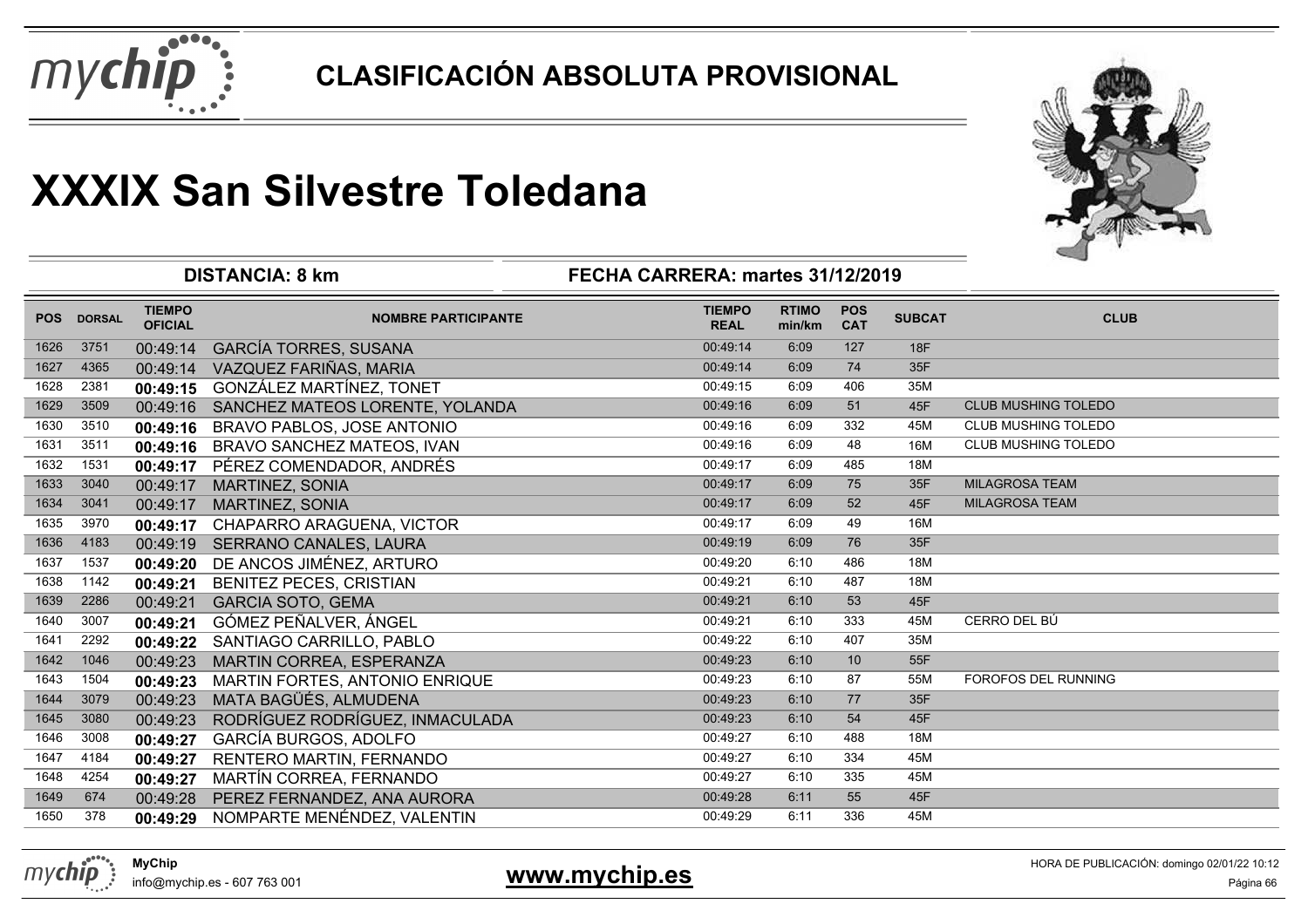



|            |               |                                 | <b>DISTANCIA: 8 km</b>              | FECHA CARRERA: martes 31/12/2019 |                        |                          |               |                                 |
|------------|---------------|---------------------------------|-------------------------------------|----------------------------------|------------------------|--------------------------|---------------|---------------------------------|
| <b>POS</b> | <b>DORSAL</b> | <b>TIEMPO</b><br><b>OFICIAL</b> | <b>NOMBRE PARTICIPANTE</b>          | <b>TIEMPO</b><br><b>REAL</b>     | <b>RTIMO</b><br>min/km | <b>POS</b><br><b>CAT</b> | <b>SUBCAT</b> | <b>CLUB</b>                     |
| 1651       | 4400          | 00:49:30                        | LÓPEZ HOLGADO, CARLOS               | 00:49:30                         | 6:11                   | 50                       | 16M           |                                 |
| 1652       | 3623          | 00:49:33                        | ORTEGA SÁNCHEZ, ANTONIO             | 00:49:33                         | 6:11                   | 337                      | 45M           |                                 |
| 1653       | 250           | 00:49:37                        | DÍAZ-BAJO, MARTA                    | 00:49:37                         | 6:12                   | 56                       | 45F           |                                 |
| 1654       | 2211          | 00:49:37                        | JIMÉNEZ GÓMEZ, LUCÍA                | 00:49:37                         | 6:12                   | 15                       | <b>16F</b>    |                                 |
| 1655       | 2212          | 00:49:37                        | JIMÉNEZ LÓPEZ DE LA LLAVE, PABLO    | 00:49:37                         | 6:12                   | 338                      | 45M           |                                 |
| 1656       | 2872          | 00:49:37                        | CALDERON MODREGO, CARLOS            | 00:49:37                         | 6:12                   | 408                      | 35M           |                                 |
| 1657       | 4387          | 00:49:37                        | COBOS LÓPEZ, ELENA                  | 00:49:37                         | 6:12                   | 128                      | 18F           |                                 |
| 1658       | 4454          | 00:49:37                        | DE LA CRUZ LABRADO, JORGE JULIÁN    | 00:49:37                         | 6:12                   | 409                      | 35M           |                                 |
| 1659       | 1748          | 00:49:38                        | ÁLVAREZ ORTEGA, ALBERTO             | 00:49:38                         | 6:12                   | 489                      | 18M           |                                 |
| 1660       | 2698          | 00:49:38                        | PORTUGUÉS FERNÁNDEZ, JAVIER         | 00:49:38                         | 6:12                   | 490                      | 18M           |                                 |
| 1661       | 3713          | 00:49:38                        | GUTIÉRREZ GASCO, JAVIER             | 00:49:38                         | 6:12                   | 410                      | 35M           |                                 |
| 1662       | 3986          | 00:49:38                        | CALVO JIMENEZ, JUAN MARCOS          | 00:49:38                         | 6:12                   | 339                      | 45M           |                                 |
| 1663       | 3985          | 00:49:39                        | CALVO PINILLA, SARA                 | 00:49:39                         | 6:12                   | 129                      | 18F           |                                 |
| 1664       | 3712          | 00:49:40                        | <b>GRANERO BAJO, SUSANA</b>         | 00:49:40                         | 6:12                   | 78                       | 35F           |                                 |
| 1665       | 202           | 00:49:43                        | FERNANDEZ LOPEZ, FRANCISCO JAVIER   | 00:49:43                         | 6:12                   | 340                      | 45M           |                                 |
| 1666       | 711           | 00:49:43                        | ESCALONA CARRASQUILLA, DAVID        | 00:49:43                         | 6:12                   | 88                       | 55M           |                                 |
| 1667       | 4220          | 00:49:44                        | CANTERO OTERO, JOSE JAVIER          | 00:49:44                         | 6:13                   | 411                      | 35M           |                                 |
| 1668       | 4262          | 00:49:44                        | CAMPOS SANCHEZ-REGALADO, MARIA JOSÉ | 00:49:44                         | 6:13                   | 11                       | 55F           |                                 |
| 1669       | 4264          | 00:49:44                        | ROMERO GARCIA, JOSE CARLOS          | 00:49:44                         | 6:13                   | 341                      | 45M           | ASOCIACIACION ATLETICA TORRIJOS |
| 1670       | 4219          | 00:49:45                        | <b>GARCIA TRUCHADO, OSCAR</b>       | 00:49:45                         | 6:13                   | 412                      | 35M           |                                 |
| 1671       | 4408          | 00:49:46                        | ROSELL RUBIO, ANA ISABEL            | 00:49:46                         | 6:13                   | 57                       | 45F           |                                 |
| 1672       | 737           | 00:49:47                        | OTERO VELASCO, PEDRO LUIS           | 00:49:47                         | 6:13                   | 89                       | 55M           |                                 |
| 1673       | 3677          | 00:49:48                        | PÉREZ SONSECA, ALBA                 | 00:49:48                         | 6:13                   | 130                      | 18F           |                                 |
| 1674       | 2444          | 00:49:50                        | ESCALONILLA DE LEÓN, ALBERTO        | 00:49:50                         | 6:13                   | 491                      | 18M           |                                 |
| 1675       | 1211          | 00:49:51                        | PÉREZ GONZÁLEZ, ÁNGELA              | 00:49:51                         | 6:13                   | 79                       | 35F           |                                 |



info@mychip.es - 607 763 001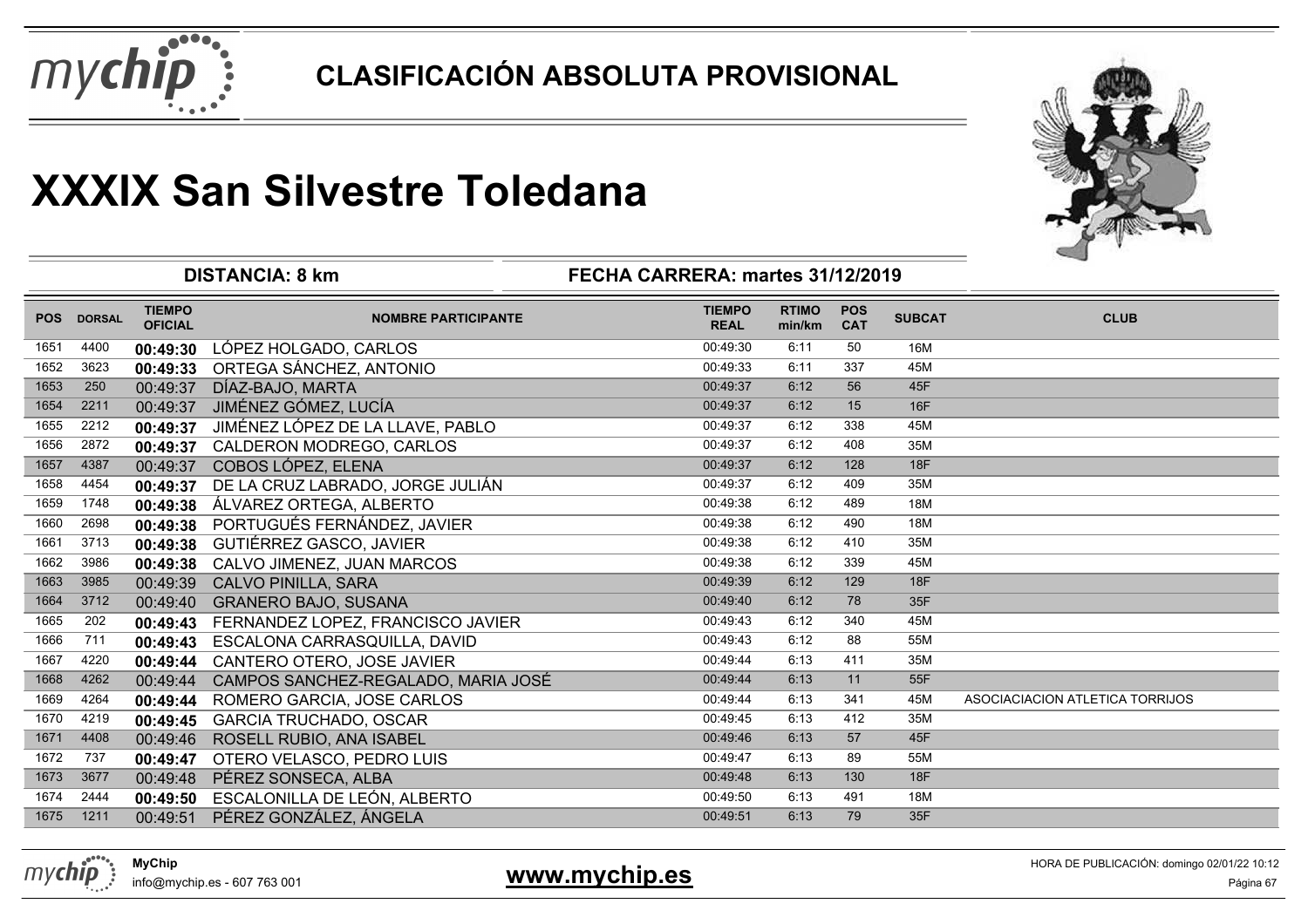



|            |               |                                 | <b>DISTANCIA: 8 km</b>            | FECHA CARRERA: martes 31/12/2019 |                        |                          |               |                                 |
|------------|---------------|---------------------------------|-----------------------------------|----------------------------------|------------------------|--------------------------|---------------|---------------------------------|
| <b>POS</b> | <b>DORSAL</b> | <b>TIEMPO</b><br><b>OFICIAL</b> | <b>NOMBRE PARTICIPANTE</b>        | <b>TIEMPO</b><br><b>REAL</b>     | <b>RTIMO</b><br>min/km | <b>POS</b><br><b>CAT</b> | <b>SUBCAT</b> | <b>CLUB</b>                     |
| 1676       | 1248          | 00:49:51                        | <b>MARTIN, LEO</b>                | 00:49:51                         | 6:13                   | 342                      | 45M           |                                 |
| 1677       | 1377          | 00:49:51                        | CALDERÓN GARCIA-CABAÑAS, CELIA    | 00:49:51                         | 6:13                   | 80                       | 35F           |                                 |
| 1678       | 1176          | 00:49:53                        | SANCHEZ LOPEZ, INMACULADA         | 00:49:53                         | 6:14                   | 131                      | <b>18F</b>    | <b>CLUB TRIATLON MONTEVERDE</b> |
| 1679       | 1749          | 00:49:53                        | <b>CORCHERO GIL, ANA</b>          | 00:49:53                         | 6:14                   | 58                       | 45F           | <b>VV RUNNERS</b>               |
| 1680       | 470           | 00:49:54                        | <b>SHAWCROSS, ADAM</b>            | 00:49:54                         | 6:14                   | 492                      | 18M           |                                 |
| 1681       | 1313          | 00:49:55                        | ESTEBAN ROMERO, DAVID MANUEL      | 00:49:55                         | 6:14                   | 343                      | 45M           |                                 |
| 1682       | 1641          | 00:49:55                        | SANTAMARÍA UGENA, NOEMI           | 00:49:55                         | 6:14                   | 81                       | 35F           | VILLALUENGARUN                  |
| 1683       | 3152          | 00:49:55                        | RODRIGUEZ GAUYAC, ANTONIO JAVIER  | 00:49:55                         | 6:14                   | 90                       | 55M           | <b>TRAININGREY</b>              |
| 1684       | 1932          | 00:50:00                        | JUSTINIANO AGUILAR, MARIANO       | 00:50:00                         | 6:15                   | 91                       | 55M           | ASOCIACIACION ATLETICA TORRIJOS |
| 1685       | 3083          | 00:50:00                        | DEL BARRIO PATON, ARANZAZU        | 00:50:00                         | 6:15                   | 82                       | 35F           |                                 |
| 1686       | 3082          | 00:50:01                        | PEREZ SOBOLA, MARIA JOSE          | 00:50:01                         | 6:15                   | 83                       | 35F           |                                 |
| 1687       | 1026          |                                 | 00:50:08 AVILA MARTÍN, JUSTO      | 00:50:08                         | 6:16                   | 92                       | 55M           |                                 |
| 1688       | 3659          | 00:50:08                        | ÁVILA MARTIN, ANDRES              | 00:50:08                         | 6:16                   | 93                       | 55M           |                                 |
| 1689       | 3661          | 00:50:08                        | ÁVILA GARCIA, DANIEL              | 00:50:08                         | 6:16                   | 493                      | <b>18M</b>    |                                 |
| 1690       | 3651          | 00:50:09                        | <b>GALVEZ MARTIN, SANTIAGO</b>    | 00:50:09                         | 6:16                   | 344                      | 45M           |                                 |
| 1691       | 2262          | 00:50:12                        | HERNÁNDEZ BONILLA, FRANCISCO JOSE | 00:50:12                         | 6:16                   | 94                       | 55M           |                                 |
| 1692       | 3065          | 00:50:12                        | SAA RAMOS, ADRIÁN                 | 00:50:12                         | 6:16                   | 51                       | 16M           |                                 |
| 1693       | 3650          | 00:50:12                        | <b>GONZALEZ MENCIA, ALBERTO</b>   | 00:50:12                         | 6:16                   | 413                      | 35M           |                                 |
| 1694       | 1478          | 00:50:19                        | BALDELLOU ALONSO, LAURA           | 00:50:19                         | 6:17                   | 132                      | 18F           |                                 |
| 1695       | 4173          | 00:50:19                        | ORTEGA JIMENEZ, MARIA DEL MAR     | 00:50:19                         | 6:17                   | 59                       | 45F           | DISFRUTON@S                     |
| 1696       | 3502          | 00:50:21                        | <b>MARTIN VALENTIN, PABLO</b>     | 00:50:21                         | 6:17                   | 52                       | 16M           |                                 |
| 1697       | 3681          | 00:50:21                        | ACEÑA MUNNÉ, OLGA                 | 00:50:21                         | 6:17                   | 60                       | 45F           | <b>CASA CEUTA BARCELONA</b>     |
| 1698       | 4172          | 00:50:21                        | <b>MARTIN MARTIN, MARIANO</b>     | 00:50:21                         | 6:17                   | 345                      | 45M           | DISFRUTON@S                     |
| 1699       | 2299          | 00:50:25                        | SANCHEZ RIOS LUCAS, ELENA         | 00:50:25                         | 6:18                   | 133                      | 18F           |                                 |
| 1700       | 4120          | 00:50:25                        | <b>CASTRO MAQUEDA, ISRAEL</b>     | 00:50:25                         | 6:18                   | 494                      | 18M           |                                 |
|            |               |                                 |                                   |                                  |                        |                          |               |                                 |



info@mychip.es - 607 763 001

### **www.mychip.es**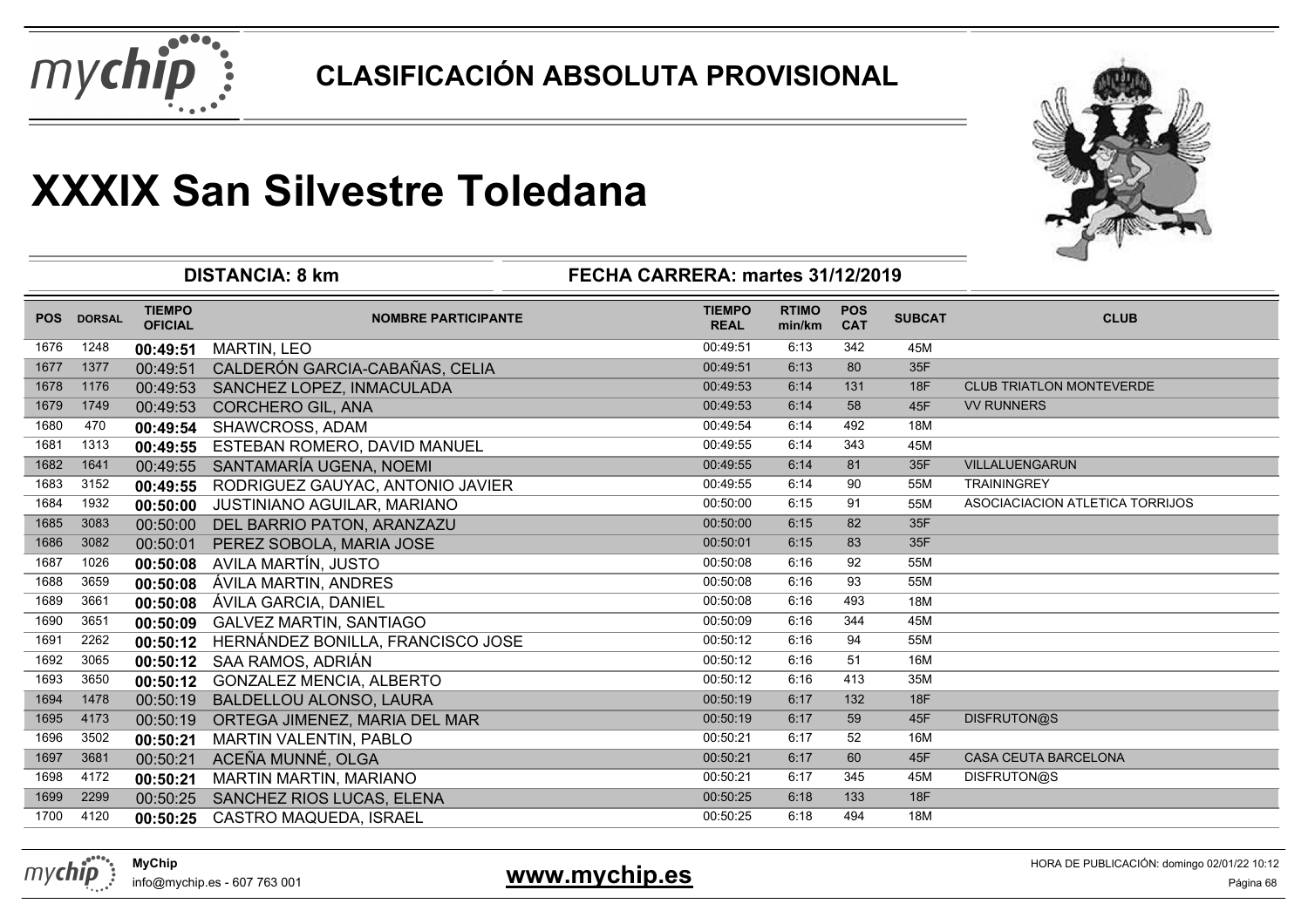



|            |               |                                 | <b>DISTANCIA: 8 km</b>         | FECHA CARRERA: martes 31/12/2019 |                        |                          |               | ⊸                       |
|------------|---------------|---------------------------------|--------------------------------|----------------------------------|------------------------|--------------------------|---------------|-------------------------|
| <b>POS</b> | <b>DORSAL</b> | <b>TIEMPO</b><br><b>OFICIAL</b> | <b>NOMBRE PARTICIPANTE</b>     | <b>TIEMPO</b><br><b>REAL</b>     | <b>RTIMO</b><br>min/km | <b>POS</b><br><b>CAT</b> | <b>SUBCAT</b> | <b>CLUB</b>             |
| 1701       | 4121          | 00:50:25                        | RODRÍGUEZ SÁNCHEZ, ANDREA      | 00:50:25                         | 6:18                   | 84                       | 35F           |                         |
| 1702       | 3410          | 00:50:26                        | PIEDRA ORTEGA, LAURA           | 00:50:26                         | 6:18                   | 134                      | <b>18F</b>    |                         |
| 1703       | 3113          | 00:50:27                        | PEÑA RODRÍGUEZ, MARCOS         | 00:50:27                         | 6:18                   | 414                      | 35M           | CLUB ATLETISMO NAVALCAN |
| 1704       | 3416          | 00:50:27                        | HERNÁNDEZ GARCÍA, MARÍA TERESA | 00:50:27                         | 6:18                   | 135                      | 18F           |                         |
| 1705       | 3812          | 00:50:28                        | RAMOS PÉREZ OLIVARES, GEMA     | 00:50:28                         | 6:18                   | 61                       | 45F           |                         |
| 1706       | 3813          | 00:50:28                        | SELDAS GOMEZ, MARIA DOLORES    | 00:50:28                         | 6:18                   | 62                       | 45F           |                         |
| 1707       | 2300          | 00:50:29                        | SÁNCHEZ RIOS, ANGEL            | 00:50:29                         | 6:18                   | 495                      | 18M           |                         |
| 1708       | 2301          | 00:50:29                        | DÍAZ SÁNCHEZ ROJAS, ELENA      | 00:50:29                         | 6:18                   | 136                      | <b>18F</b>    |                         |
| 1709       | 4067          | 00:50:29                        | BARGUEÑO JUÁREZ, ADRIAN        | 00:50:29                         | 6:18                   | 496                      | 18M           |                         |
| 1710       | 1541          | 00:50:31                        | DE LA TORRE LOPEZ, PAULA       | 00:50:31                         | 6:18                   | 137                      | <b>18F</b>    |                         |
| 1711       | 2771          | 00:50:31                        | MORENO RUBIO, FÉLIX            | 00:50:31                         | 6:18                   | 95                       | 55M           | <b>PUERTA BISAGRA</b>   |
| 1712       | 2768          | 00:50:32                        | GARCIA MUÑOZ, CARMEN           | 00:50:32                         | 6:19                   | 63                       | 45F           | PUERTA BISAGRA          |
| 1713       | 3500          | 00:50:32                        | VALENTIN MARTIN, JAVIER        | 00:50:32                         | 6:19                   | 497                      | 18M           |                         |
| 1714       | 3503          | 00:50:32                        | MARTIN GUTIÉRREZ, MONTSERRAT   | 00:50:32                         | 6:19                   | 64                       | 45F           |                         |
| 1715       | 1540          | 00:50:34                        | BERNACER RAMIREZ, JOSE RAMON   | 00:50:34                         | 6:19                   | 53                       | 16M           |                         |
| 1716       | 3176          | 00:50:34                        | ARELLANO GARCÍA, ALBERTO       | 00:50:34                         | 6:19                   | 415                      | 35M           | <b>CORRECOBEJA</b>      |
| 1717       | 4483          | 00:50:36                        | PASTRANA TORRES, GAIZKA        | 00:50:36                         | 6:19                   | 498                      | 18M           |                         |
| 1718       | 2336          | 00:50:37                        | GÓMEZ MADARIAGA, ALVARO        | 00:50:37                         | 6:19                   | 54                       | 16M           |                         |
| 1719       | 2557          | 00:50:37                        | ZORRILLA OLÍAS, CESÁREO        | 00:50:37                         | 6:19                   | 346                      | 45M           |                         |
| 1720       | 3977          | 00:50:37                        | LÓPEZ VELASCO, EDURNE          | 00:50:37                         | 6:19                   | 85                       | 35F           |                         |
| 1721       | 3992          | 00:50:37                        | PASTRANA IGLESIAS, JUAN JOSÉ   | 00:50:37                         | 6:19                   | 347                      | 45M           |                         |
| 1722       | 3775          | 00:50:38                        | CARRILLO CARRASCO, RICARDO     | 00:50:38                         | 6:19                   | 416                      | 35M           |                         |
| 1723       | 3444          | 00:50:39                        | POENAR POENAR, LIVIA           | 00:50:39                         | 6:19                   | 138                      | <b>18F</b>    |                         |
| 1724       | 3559          | 00:50:39                        | VACA MOREANO, MAURO CRISTOBAL  | 00:50:39                         | 6:19                   | 348                      | 45M           |                         |
| 1725       | 3978          | 00:50:39                        | DIAZ GUERRA GOMEZ, JUAN JESÚS  | 00:50:39                         | 6:19                   | 417                      | 35M           |                         |
|            |               |                                 |                                |                                  |                        |                          |               |                         |



info@mychip.es - 607 763 001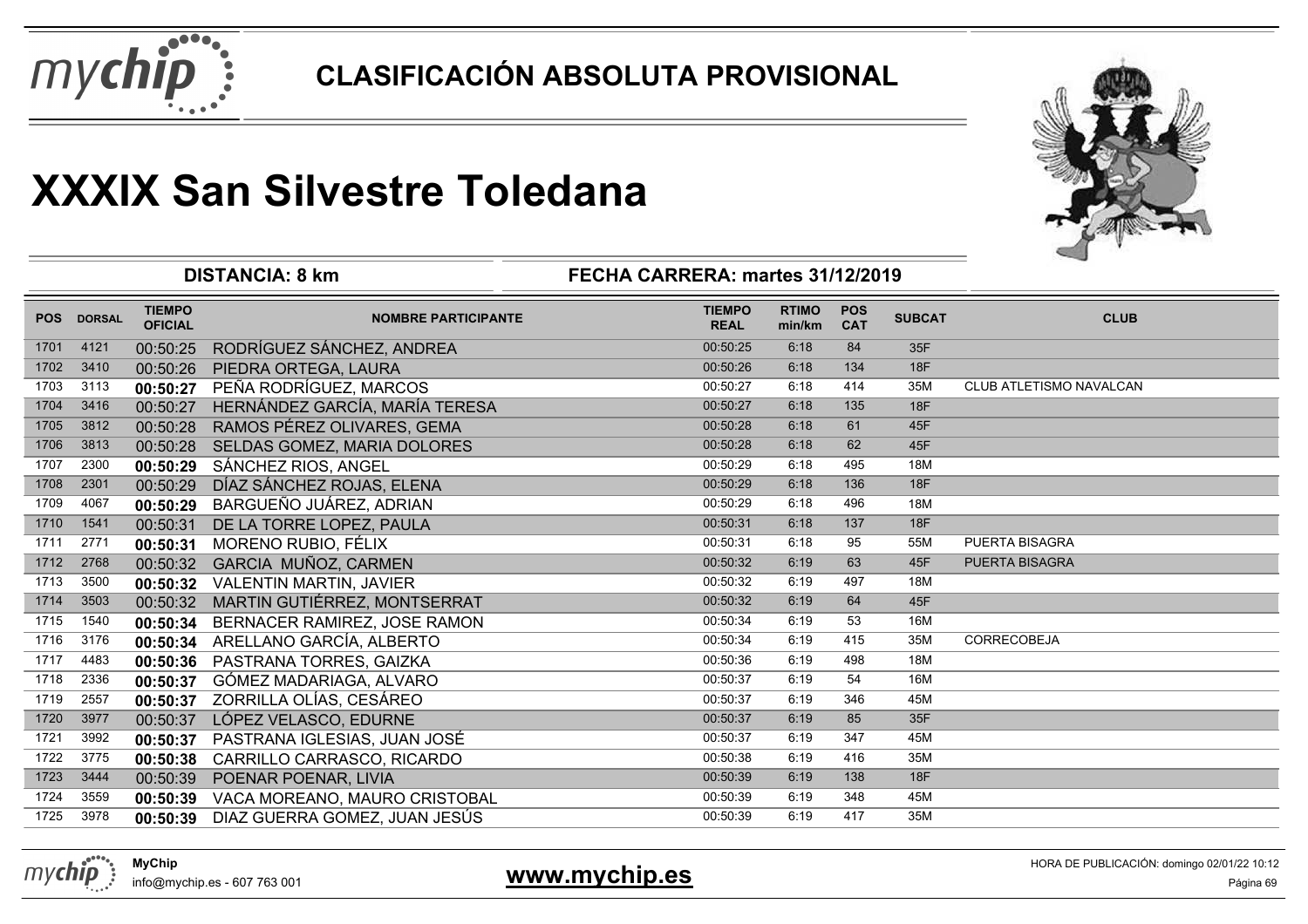



|            |               |                                 | <b>DISTANCIA: 8 km</b>                 | FECHA CARRERA: martes 31/12/2019 |                        |                          |               |                    |  |
|------------|---------------|---------------------------------|----------------------------------------|----------------------------------|------------------------|--------------------------|---------------|--------------------|--|
| <b>POS</b> | <b>DORSAL</b> | <b>TIEMPO</b><br><b>OFICIAL</b> | <b>NOMBRE PARTICIPANTE</b>             | <b>TIEMPO</b><br><b>REAL</b>     | <b>RTIMO</b><br>min/km | <b>POS</b><br><b>CAT</b> | <b>SUBCAT</b> | <b>CLUB</b>        |  |
| 1726       | 4307          | 00:50:40                        | LUBIAN GUIJO, ALBERTO                  | 00:50:40                         | 6:20                   | 418                      | 35M           |                    |  |
| 1727       | 2050          | 00:50:41                        | PÉREZ DÍAZ, MARÍA DEL CARMEN           | 00:50:41                         | 6:20                   | 65                       | 45F           | <b>CORRECOBEJA</b> |  |
| 1728       | 4041          | 00:50:41                        | OLMO GARCÍA, LOLA                      | 00:50:41                         | 6:20                   | 66                       | 45F           | <b>CORRECOBEJA</b> |  |
| 1729       | 3265          | 00:50:44                        | PALENCIA MORA, IRENE                   | 00:50:44                         | 6:20                   | 139                      | 18F           |                    |  |
| 1730       | 4401          | 00:50:44                        | <b>BEJARANO LOIRA, JUAN</b>            | 00:50:44                         | 6:20                   | 55                       | 16M           |                    |  |
| 1731       | 478           | 00:50:45                        | LOPEZ-REY CASERO, FERNANDO             | 00:50:45                         | 6:20                   | 419                      | 35M           |                    |  |
| 1732       | 778           | 00:50:45                        | PELLICER SOTOMAYOR, VICENTE            | 00:50:45                         | 6:20                   | 349                      | 45M           |                    |  |
| 1733       | 2136          | 00:50:45                        | <b>ESCARCENA GALAN, CARLOS</b>         | 00:50:45                         | 6:20                   | 499                      | 18M           |                    |  |
| 1734       | 3449          | 00:50:45                        | GARCIA-PATOS LÓPEZ DE LA TORRE, HUGO   | 00:50:45                         | 6:20                   | 56                       | 16M           | <b>MARTIN TEAM</b> |  |
| 1735       | 329           | 00:50:46                        | VACAS REDONDO, JUAN CARLOS             | 00:50:46                         | 6:20                   | 350                      | 45M           |                    |  |
| 1736       | 330           | 00:50:46                        | DE ROA HERNANDEZ, RODRIGO              | 00:50:46                         | 6:20                   | 500                      | 18M           |                    |  |
| 1737       | 2058          | 00:50:46                        | SEVILLANO VILLANUEVA, YOLANDA          | 00:50:46                         | 6:20                   | 86                       | 35F           | <b>VV RUNNERS</b>  |  |
| 1738       | 2059          | 00:50:46                        | ROJO MOLERO, ÓSCAR                     | 00:50:46                         | 6:20                   | 351                      | 45M           | <b>VV RUNNERS</b>  |  |
| 1739       | 3268          | 00:50:46                        | GONZÁLEZ FERRER, MARÍA DEL PILAR       | 00:50:46                         | 6:20                   | 140                      | 18F           |                    |  |
| 1740       | 4242          | 00:50:46                        | CORCUERA MARTÍNEZ DE LA CASA, CARLOS   | 00:50:46                         | 6:20                   | 352                      | 45M           |                    |  |
| 1741       | 1144          | 00:50:47                        | TORIJA VILLARRUBIA, EVA                | 00:50:47                         | 6:20                   | 87                       | 35F           |                    |  |
| 1742       | 2873          | 00:50:48                        | GARCÍA GARCÍA, MARÍA                   | 00:50:48                         | 6:21                   | 141                      | 18F           |                    |  |
| 1743       | 1673          | 00:50:49                        | LEAL MARTÍN, FÁTIMA                    | 00:50:49                         | 6:21                   | 142                      | <b>18F</b>    |                    |  |
| 1744       | 1692          | 00:50:49                        | <b>MENOR MARTIN, AROA</b>              | 00:50:49                         | 6:21                   | 88                       | 35F           | <b>CORRECOBEJA</b> |  |
| 1745       | 1893          | 00:50:49                        | LAMARCA AUDI, ANTONIO                  | 00:50:49                         | 6:21                   | 420                      | 35M           |                    |  |
| 1746       | 2594          | 00:50:49                        | GARCÍA BOGARRA, PRADO BELÉN            | 00:50:49                         | 6:21                   | 89                       | 35F           |                    |  |
| 1747       | 3452          | 00:50:49                        | GARCIA-PATOS LÓPEZ DE LA TORRE, HÉCTOR | 00:50:49                         | 6:21                   | 57                       | 16M           | <b>MARTIN TEAM</b> |  |
| 1748       | 1679          | 00:50:50                        | HERNÁNDEZ MASA, JORGE                  | 00:50:50                         | 6:21                   | 501                      | 18M           |                    |  |
| 1749       | 1894          | 00:50:50                        | LLORENTE RAMOS, SILVIA                 | 00:50:50                         | 6:21                   | 90                       | 35F           |                    |  |
| 1750       | 599           | 00:50:52                        | MENESES FERNÁNDEZ, RAFAEL              | 00:50:52                         | 6:21                   | 353                      | 45M           |                    |  |
|            |               |                                 |                                        |                                  |                        |                          |               |                    |  |



info@mychip.es - 607 763 001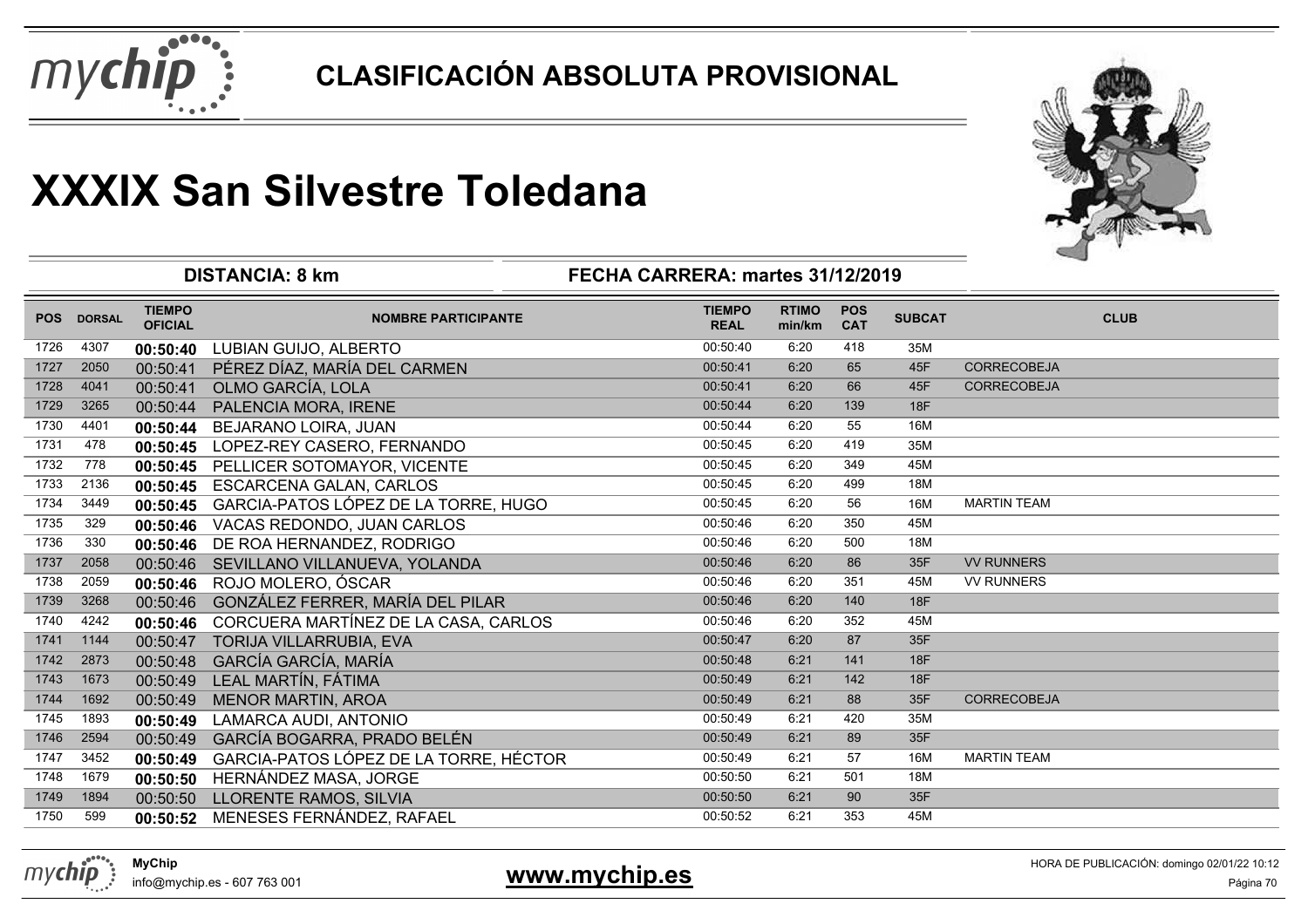



|            |               |                                 | <b>DISTANCIA: 8 km</b>               | FECHA CARRERA: martes 31/12/2019 |                        |                          |               |                                 |
|------------|---------------|---------------------------------|--------------------------------------|----------------------------------|------------------------|--------------------------|---------------|---------------------------------|
| <b>POS</b> | <b>DORSAL</b> | <b>TIEMPO</b><br><b>OFICIAL</b> | <b>NOMBRE PARTICIPANTE</b>           | <b>TIEMPO</b><br><b>REAL</b>     | <b>RTIMO</b><br>min/km | <b>POS</b><br><b>CAT</b> | <b>SUBCAT</b> | <b>CLUB</b>                     |
| 1751       | 2803          | 00:50:52                        | DIAZ VELASCO, JOSÉ LUIS              | 00:50:52                         | 6:21                   | 96                       | 55M           |                                 |
| 1752       | 4463          | 00:50:52                        | ROMERO GÓMEZ, RUBÉN                  | 00:50:52                         | 6:21                   | 354                      | 45M           | <b>GUSTRAINING</b>              |
| 1753       | 2274          | 00:50:53                        | LÓPEZ SANTOS, Mª INMACULADA          | 00:50:53                         | 6:21                   | 91                       | 35F           |                                 |
| 1754       | 3214          | 00:50:54                        | CONDE GALIANO, ISAAC                 | 00:50:54                         | 6:21                   | 421                      | 35M           |                                 |
| 1755       | 3275          | 00:50:54                        | <b>MARTÍNEZ HUECAS, GLORIA</b>       | 00:50:54                         | 6:21                   | 143                      | <b>18F</b>    |                                 |
| 1756       | 2822          | 00:50:55                        | <b>MARTÍN COBA, LORENZO</b>          | 00:50:55                         | 6:21                   | 97                       | 55M           | CLUB DEPORTIVO MONTES DE TOLEDO |
| 1757       | 2276          | 00:50:56                        | LÓPEZ-HAZAS SANTOS, MARÍA DEL CARMEN | 00:50:56                         | 6:22                   | 67                       | 45F           |                                 |
| 1758       | 3148          | 00:50:56                        | GÓMEZ MARUGÁN, MARÍA DE LOS ANGELES  | 00:50:56                         | 6:22                   | 68                       | 45F           |                                 |
| 1759       | 3181          | 00:50:57                        | MORAÑO GÓMEZ, VICTOR                 | 00:50:57                         | 6:22                   | 502                      | 18M           |                                 |
| 1760       | 4341          | 00:50:58                        | DIÉGUEZ RODRÍGUEZ-MONTERO, FERNANDO  | 00:50:58                         | 6:22                   | 355                      | 45M           |                                 |
| 1761       | 1953          | 00:50:59                        | DE LA CRUZ GA-ASENJO, CRISTINA       | 00:50:59                         | 6:22                   | 92                       | 35F           |                                 |
| 1762       | 2824          | 00:50:59                        | SERRANO BALAIRÓN, SILVIA             | 00:50:59                         | 6:22                   | 12                       | 55F           | CLUB DEPORTIVO MONTES DE TOLEDO |
| 1763       | 2826          | 00:50:59                        | MARTÍN SERRANO, GONZALO              | 00:50:59                         | 6:22                   | 503                      | 18M           | CLUB DEPORTIVO MONTES DE TOLEDO |
| 1764       | 263           | 00:51:01                        | CAMPOS SERRANO, DAVID                | 00:51:01                         | 6:22                   | 504                      | 18M           |                                 |
| 1765       | 264           | 00:51:01                        | JEREZ ESTEBAN, LORENA                | 00:51:01                         | 6:22                   | 93                       | 35F           |                                 |
| 1766       | 3447          | 00:51:01                        | LOPEZ DE LA TORRE, LOURDES           | 00:51:01                         | 6:22                   | 94                       | 35F           |                                 |
| 1767       | 1954          | 00:51:04                        | DE LA CRUZ GARCÍA-ASENJO, FERNANDO   | 00:51:04                         | 6:23                   | 422                      | 35M           |                                 |
| 1768       | 2148          | 00:51:04                        | ALMAGRO PADILLA, VICTORIA            | 00:51:04                         | 6:23                   | 144                      | <b>18F</b>    |                                 |
| 1769       | 2147          | 00:51:05                        | ALONSO PANIAGUA, JOSÉ MANUEL         | 00:51:05                         | 6:23                   | 505                      | 18M           |                                 |
| 1770       | 1634          | 00:51:08                        | RAMÍREZ SÁNCHEZ, ENRIQUE             | 00:51:08                         | 6:23                   | 506                      | 18M           |                                 |
| 1771       | 1136          | 00:51:09                        | RAMIREZ SANCHEZ, RAUL                | 00:51:09                         | 6:23                   | 507                      | 18M           |                                 |
| 1772       | 1702          | 00:51:09                        | GÓMEZ COLON, ANDRES                  | 00:51:09                         | 6:23                   | 356                      | 45M           |                                 |
| 1773       | 2592          | 00:51:09                        | <b>GARCÍA BAUTISTA, JOSÉ DANIEL</b>  | 00:51:09                         | 6:23                   | 357                      | 45M           |                                 |
| 1774       | 4442          | 00:51:09                        | DÍAZ PARRA, MIRIAM                   | 00:51:09                         | 6:23                   | 145                      | <b>18F</b>    |                                 |
| 1775       | 4210          | 00:51:10                        | CARRILLOMARTINEZ, MARIA DEL CARMEN   | 00:51:10                         | 6:23                   | 95                       | 35F           |                                 |



info@mychip.es - 607 763 001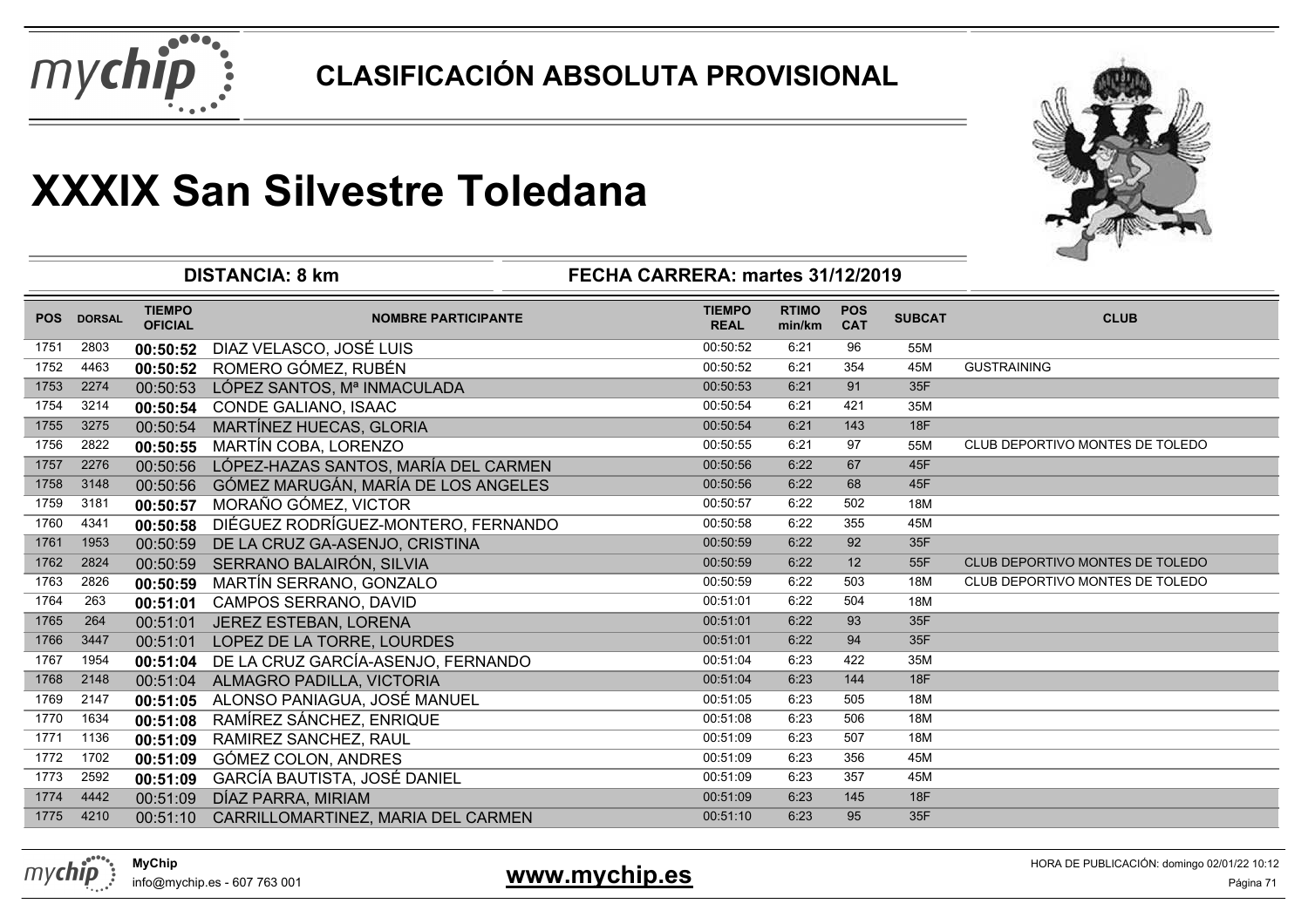



|            |               |                                 | <b>DISTANCIA: 8 km</b>               | FECHA CARRERA: martes 31/12/2019 |                        |                          |               |                           |
|------------|---------------|---------------------------------|--------------------------------------|----------------------------------|------------------------|--------------------------|---------------|---------------------------|
| <b>POS</b> | <b>DORSAL</b> | <b>TIEMPO</b><br><b>OFICIAL</b> | <b>NOMBRE PARTICIPANTE</b>           | <b>TIEMPO</b><br><b>REAL</b>     | <b>RTIMO</b><br>min/km | <b>POS</b><br><b>CAT</b> | <b>SUBCAT</b> | <b>CLUB</b>               |
| 1776       | 1508          | 00:51:14                        | GÓMEZ CARRILLO, ALBA                 | 00:51:14                         | 6:24                   | 146                      | 18F           |                           |
| 1777       | 3492          | 00:51:15                        | <b>BLASCO PELLICER, TERESA</b>       | 00:51:15                         | 6:24                   | 147                      | 18F           |                           |
| 1778       | 2681          | 00:51:16                        | CAMINO UGIDOS, ADELINA               | 00:51:16                         | 6:24                   | 69                       | 45F           |                           |
| 1779       | 4333          | 00:51:16                        | ROSELL CAMPOS, LAURA                 | 00:51:16                         | 6:24                   | 16                       | 16F           | CLUB LOS YÉBENES NATACIÓN |
| 1780       | 376           | 00:51:18                        | SALGADO SÁNCHEZ, GUILLERMO           | 00:51:18                         | 6:24                   | 508                      | 18M           | <b>DEGUSTA</b>            |
| 1781       | 3881          | 00:51:18                        | <b>GARCÍA PEREA, ESTHER</b>          | 00:51:18                         | 6:24                   | 96                       | 35F           | <b>VV RUNNERS</b>         |
| 1782       | 4455          | 00:51:18                        | SÁNCHEZ MARTÍN, MIRIAM               | 00:51:18                         | 6:24                   | 97                       | 35F           |                           |
| 1783       | 2598          | 00:51:20                        | <b>GUZMÁN POSTIGO, DIEGO</b>         | 00:51:20                         | 6:25                   | 509                      | 18M           |                           |
| 1784       | 2791          | 00:51:21                        | AGUADO ALAIZA, REMEDIOS              | 00:51:21                         | 6:25                   | 13                       | 55F           | <b>PUERTA BISAGRA</b>     |
| 1785       | 1502          | 00:51:22                        | RODRIGUEZ RODRIGUEZ, JOSE DAVID      | 00:51:22                         | 6:25                   | 358                      | 45M           |                           |
| 1786       | 2170          | 00:51:22                        | RODRÍGUEZ SÁNCHEZ-ESCALONILLA, JAIME | 00:51:22                         | 6:25                   | 510                      | 18M           |                           |
| 1787       | 1507          | 00:51:25                        | <b>GARCIA ALVAREZ, RAFAEL</b>        | 00:51:25                         | 6:25                   | 511                      | 18M           |                           |
| 1788       | 3525          | 00:51:25                        | SANCHEZ-PINILLA MARTIN, FERNANDO     | 00:51:25                         | 6:25                   | 359                      | 45M           | THERION RUNNING CLUB      |
| 1789       | 3747          | 00:51:25                        | MARTÍN-ALBO RODRÍGUEZ-ESCALONA, ANA  | 00:51:25                         | 6:25                   | 148                      | 18F           |                           |
| 1790       | 1696          | 00:51:26                        | CHICO ESCOBAR, VICTOR MANUEL         | 00:51:26                         | 6:25                   | 423                      | 35M           | ADAF FUENSALIDA           |
| 1791       | 3354          | 00:51:28                        | RIVERO, CARMEN                       | 00:51:28                         | 6:26                   | 70                       | 45F           |                           |
| 1792       | 4062          | 00:51:29                        | NADAL LLESTA, ÁNGEL                  | 00:51:29                         | 6:26                   | 424                      | 35M           | <b>RUNBEERS NUMANCIA</b>  |
| 1793       | 4394          | 00:51:30                        | SANTACRUZ MERCHAN, MIGUEL ÁNGEL      | 00:51:30                         | 6:26                   | 425                      | 35M           |                           |
| 1794       | 4393          | 00:51:31                        | HUECAS, ÁLVARO                       | 00:51:31                         | 6:26                   | 426                      | 35M           |                           |
| 1795       | 3808          | 00:51:32                        | MARCOS MESONERO, JESÚS MANUEL        | 00:51:32                         | 6:26                   | 98                       | 55M           |                           |
| 1796       | 286           | 00:51:33                        | RUÍZ LÓPEZ, RODRIGO                  | 00:51:33                         | 6:26                   | 512                      | 18M           |                           |
| 1797       | 3523          | 00:51:34                        | LUDEÑA JIMÉNEZ, ALICIA               | 00:51:34                         | 6:26                   | 71                       | 45F           | THERION RUNNING CLUB      |
| 1798       | 3543          | 00:51:34                        | RODRÍGUEZ LEBRUSAN, ARACELI          | 00:51:34                         | 6:26                   | 98                       | 35F           | THERION RUNNING CLUB      |
| 1799       | 4415          | 00:51:37                        | DÍAZ SÁNCHEZ-ROJAS, LUIS ALBERTO     | 00:51:37                         | 6:27                   | 513                      | 18M           |                           |
| 1800       | 1769          | 00:51:38                        | HERNÁNDEZ ARROYO, DAVID              | 00:51:38                         | 6:27                   | 514                      | 18M           |                           |
|            |               |                                 |                                      |                                  |                        |                          |               |                           |



### 1 **Extra 1997 - External Structure 1 August 2016** - Página 72 **Página 72**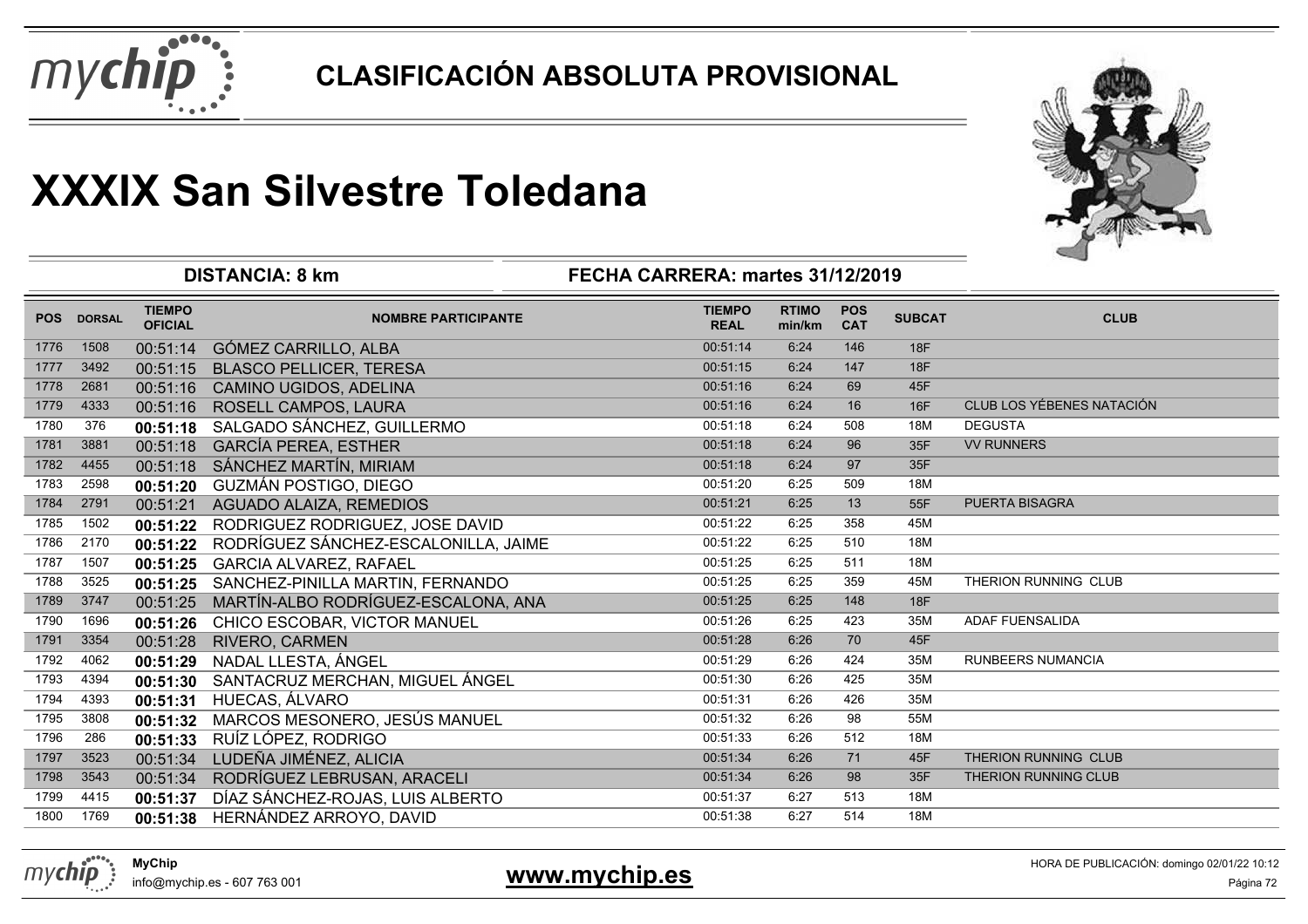



|            |               |                                 | <b>DISTANCIA: 8 km</b>               | FECHA CARRERA: martes 31/12/2019 |                        |                          |               |                                |
|------------|---------------|---------------------------------|--------------------------------------|----------------------------------|------------------------|--------------------------|---------------|--------------------------------|
| <b>POS</b> | <b>DORSAL</b> | <b>TIEMPO</b><br><b>OFICIAL</b> | <b>NOMBRE PARTICIPANTE</b>           | <b>TIEMPO</b><br><b>REAL</b>     | <b>RTIMO</b><br>min/km | <b>POS</b><br><b>CAT</b> | <b>SUBCAT</b> | <b>CLUB</b>                    |
| 1801       | 2001          | 00:51:38                        | ANSINO LORENZO, JOSÉ IGNACIO         | 00:51:38                         | 6:27                   | 427                      | 35M           |                                |
| 1802       | 2002          | 00:51:38                        | ANSINO LORENZO, ENRIQUE              | 00:51:38                         | 6:27                   | 428                      | 35M           |                                |
| 1803       | 4265          | 00:51:38                        | PEREZ BALSEIRO, CRISTINA             | 00:51:38                         | 6:27                   | 149                      | <b>18F</b>    |                                |
| 1804       | 1053          | 00:51:41                        | <b>GUTIERREZ JIMENEZ, SABINO</b>     | 00:51:41                         | 6:27                   | 99                       | 55M           |                                |
| 1805       | 1054          | 00:51:41                        | <b>GUTIERREZ DOMINGUEZ, MERCEDES</b> | 00:51:41                         | 6:27                   | 150                      | <b>18F</b>    |                                |
| 1806       | 468           | 00:51:42                        | ALFÉREZ ALCALDE, SARA                | 00:51:42                         | 6:27                   | 99                       | 35F           | <b>RUNBEERS NUMANCIA</b>       |
| 1807       | 1638          | 00:51:42                        | PAREJA GARCIA, MANUEL                | 00:51:42                         | 6:27                   | 100                      | 55M           |                                |
| 1808       | 467           | 00:51:43                        | BLANCO RODRÍGUEZ, RAÚL               | 00:51:43                         | 6:27                   | 515                      | 18M           | <b>RUNBEERS NUMANCIA</b>       |
| 1809       | 1271          | 00:51:43                        | RODRÍGUEZ GUILLÉN, IGNACIO           | 00:51:43                         | 6:27                   | 516                      | 18M           | <b>GUILLÉN TEAM</b>            |
| 1810       | 4476          | 00:51:43                        | PLAZA CÉSPEDES, REBECA               | 00:51:43                         | 6:27                   | 100                      | 35F           | <b>LBK SALUDABLE</b>           |
| 1811       | 1714          | 00:51:44                        | UGENA FERNÁNDEZ, NATALIA             | 00:51:44                         | 6:28                   | 101                      | 35F           | <b>CLUB VILLALUENGA RUN</b>    |
| 1812       | 2083          | 00:51:45                        | JIMÉNEZ FERNÁNDEZ, FRANCISCO         | 00:51:45                         | 6:28                   | 517                      | 18M           | ASOCIACION FONDISTAS TOLEDANOS |
| 1813       | 1851          | 00:51:46                        | GONZALEZ ESTEBAN, PABLO              | 00:51:46                         | 6:28                   | 58                       | 16M           |                                |
| 1814       | 3052          | 00:51:47                        | LORENZO ESCUIN, JOSÉ LUIS            | 00:51:47                         | 6:28                   | 429                      | 35M           |                                |
| 1815       | 3467          | 00:51:47                        | <b>GARCIA CORROCHANO, JESUS</b>      | 00:51:47                         | 6:28                   | 360                      | 45M           |                                |
| 1816       | 853           | 00:51:51                        | DE PAZ DÍAZ, GEMA                    | 00:51:51                         | 6:28                   | 102                      | 35F           |                                |
| 1817       | 2190          | 00:51:51                        | MARTÍN BALLESTEROS, FRANCISCO JAVIER | 00:51:51                         | 6:28                   | 361                      | 45M           |                                |
| 1818       | 854           | 00:51:52                        | SÁNCHEZ ARENAS, DAVID                | 00:51:52                         | 6:29                   | 430                      | 35M           |                                |
| 1819       | 2266          | 00:51:55                        | GARCÍA OLAYA, M.CARMEN               | 00:51:55                         | 6:29                   | 72                       | 45F           |                                |
| 1820       | 2407          | 00:51:57                        | DIAZ GARCÍA DE MARINA, JESUS         | 00:51:57                         | 6:29                   | 362                      | 45M           |                                |
| 1821       | 616           | 00:51:58                        | PELLICER SOTOMAYOR, SEBASTIÁN        | 00:51:58                         | 6:29                   | 431                      | 35M           |                                |
| 1822       | 1683          | 00:51:58                        | SERRANO ORGAZ, ALEJANDRO             | 00:51:58                         | 6:29                   | 518                      | 18M           |                                |
| 1823       | 3740          | 00:51:58                        | DE ARCE, VICTOR                      | 00:51:58                         | 6:29                   | 519                      | 18M           |                                |
| 1824       | 3845          | 00:52:00                        | ARIAS CAYETANO, DANIEL               | 00:52:00                         | 6:30                   | 520                      | 18M           |                                |
| 1825       | 3074          | 00:52:01                        | ROMERO DIAZ TOLEDO, GUILLE           | 00:52:01                         | 6:30                   | 432                      | 35M           |                                |
|            |               |                                 |                                      |                                  |                        |                          |               |                                |

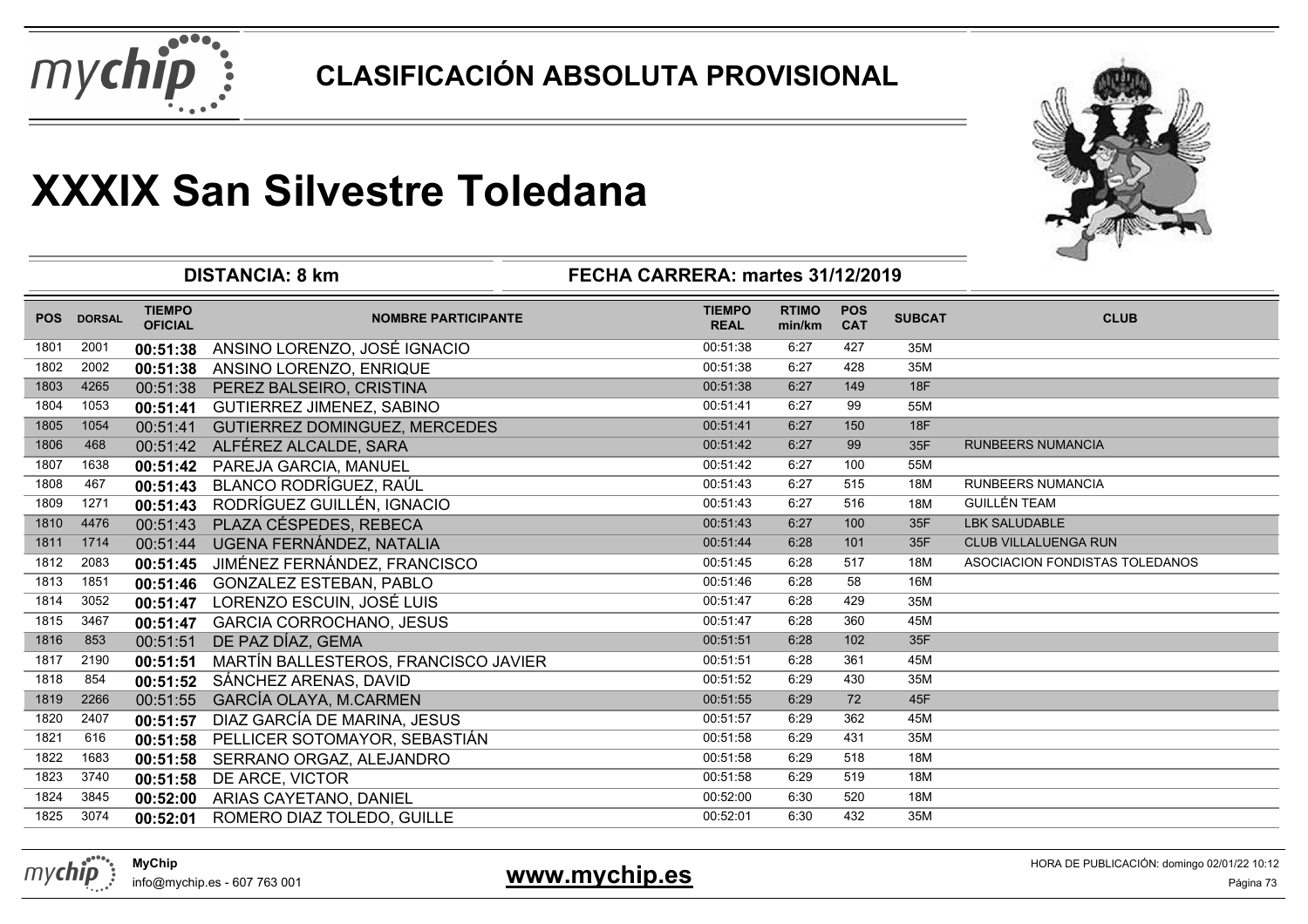



|            |               |                                 | <b>DISTANCIA: 8 km</b>                  | FECHA CARRERA: martes 31/12/2019 |                        |                          |               |                             |
|------------|---------------|---------------------------------|-----------------------------------------|----------------------------------|------------------------|--------------------------|---------------|-----------------------------|
| <b>POS</b> | <b>DORSAL</b> | <b>TIEMPO</b><br><b>OFICIAL</b> | <b>NOMBRE PARTICIPANTE</b>              | <b>TIEMPO</b><br><b>REAL</b>     | <b>RTIMO</b><br>min/km | <b>POS</b><br><b>CAT</b> | <b>SUBCAT</b> | <b>CLUB</b>                 |
| 1826       | 4410          | 00:52:02                        | PINEL JIMENEZ, MICAELA                  | 00:52:02                         | 6:30                   | 103                      | 35F           |                             |
| 1827       | 1868          | 00:52:04                        | MERCHÁN NIETO, IRENE                    | 00:52:04                         | 6:30                   | 151                      | <b>18F</b>    |                             |
| 1828       | 1767          | 00:52:05                        | <b>GARCIA-SUELTO MATALLANOS, CARLOS</b> | 00:52:05                         | 6:30                   | 363                      | 45M           |                             |
| 1829       | 1867          | 00:52:05                        | DEL BARRIO FERNANDEZ, EMILIO            | 00:52:05                         | 6:30                   | 521                      | 18M           |                             |
| 1830       | 3232          | 00:52:05                        | GARCIA-SUELTO SERRANO, FERNANDO         | 00:52:05                         | 6:30                   | 59                       | 16M           |                             |
| 1831       | 2606          | 00:52:07                        | <b>VILLALBA, LUCAS</b>                  | 00:52:07                         | 6:30                   | 522                      | 18M           |                             |
| 1832       | 894           | 00:52:08                        | ZURITA MELERO, AGUSTÍN                  | 00:52:08                         | 6:31                   | 101                      | 55M           | <b>INCANSABLES DE RECAS</b> |
| 1833       | 2355          | 00:52:08                        | GALLARDO RODRIGUEZ, MAURICIO            | 00:52:08                         | 6:31                   | 433                      | 35M           |                             |
| 1834       | 2356          | 00:52:08                        | RODRIGUEZ CABO, LAURA                   | 00:52:08                         | 6:31                   | 152                      | 18F           |                             |
| 1835       | 1802          | 00:52:09                        | <b>GUERRERO GARRIDO, NEREA</b>          | 00:52:09                         | 6:31                   | 73                       | 45F           |                             |
| 1836       | 3780          | 00:52:10                        | LAMRI, MOHAMED                          | 00:52:10                         | 6:31                   | 434                      | 35M           |                             |
| 1837       | 4055          | 00:52:10                        | CARRO LAGOA, ÁNGEL                      | 00:52:10                         | 6:31                   | 435                      | 35M           |                             |
| 1838       | 4378          | 00:52:10                        | ALONSO GARCÍA, BARBARA                  | 00:52:10                         | 6:31                   | 153                      | 18F           |                             |
| 1839       | 2218          | 00:52:12                        | SALI DUQUE, MARYEM                      | 00:52:12                         | 6:31                   | 104                      | 35F           |                             |
| 1840       | 284           | 00:52:13                        | LÓPEZ ARRIBAS, SONIA                    | 00:52:13                         | 6:31                   | 74                       | 45F           |                             |
| 1841       | 2579          | 00:52:13                        | MARTÍNEZ GONZÁLEZ, W. MIGUEL            | 00:52:13                         | 6:31                   | 436                      | 35M           |                             |
| 1842       | 736           | 00:52:14                        | SÁNCHEZ ARROYO, BEATRIZ                 | 00:52:14                         | 6:31                   | 154                      | 18F           |                             |
| 1843       | 2581          | 00:52:15                        | FERNANDES OLIVEIRA, RAPHAEL AUGUSTO     | 00:52:15                         | 6:31                   | 437                      | 35M           |                             |
| 1844       | 1119          | 00:52:16                        | CONDE OLASAGASTI, LUISA                 | 00:52:16                         | 6:32                   | 14                       | 55F           | <b>ANDROLLA</b>             |
| 1845       | 1675          | 00:52:17                        | <b>HINJOS MARTIN, CRISTOBAL</b>         | 00:52:17                         | 6:32                   | 364                      | 45M           | <b>TROTACAMINOS CEDILLO</b> |
| 1846       | 1676          | 00:52:18                        | YUSTAS DÍAZ, MARIA JESUS                | 00:52:18                         | 6:32                   | 105                      | 35F           | TROTACAMINOS CEDILLO        |
| 1847       | 4125          | 00:52:18                        | FERNÁNDEZ GARCIA, PABLO                 | 00:52:18                         | 6:32                   | 438                      | 35M           |                             |
| 1848       | 4238          | 00:52:18                        | DELGADO-CORREDOR MARTIN, MIGUEL ANGEL   | 00:52:18                         | 6:32                   | 523                      | 18M           |                             |
| 1849       | 4439          | 00:52:18                        | MIRALLES CONDE, JOSÉ SEBASTIÁN          | 00:52:18                         | 6:32                   | 365                      | 45M           |                             |
| 1850       | 1348          | 00:52:20                        | FERNÁNDEZ ABAL, JOSE                    | 00:52:20                         | 6:32                   | 366                      | 45M           | <b>RUNBEERS NUMANCIA</b>    |
|            |               |                                 |                                         |                                  |                        |                          |               |                             |



#### info@mychip.es - 607 763 001

#### **www.mychip.es**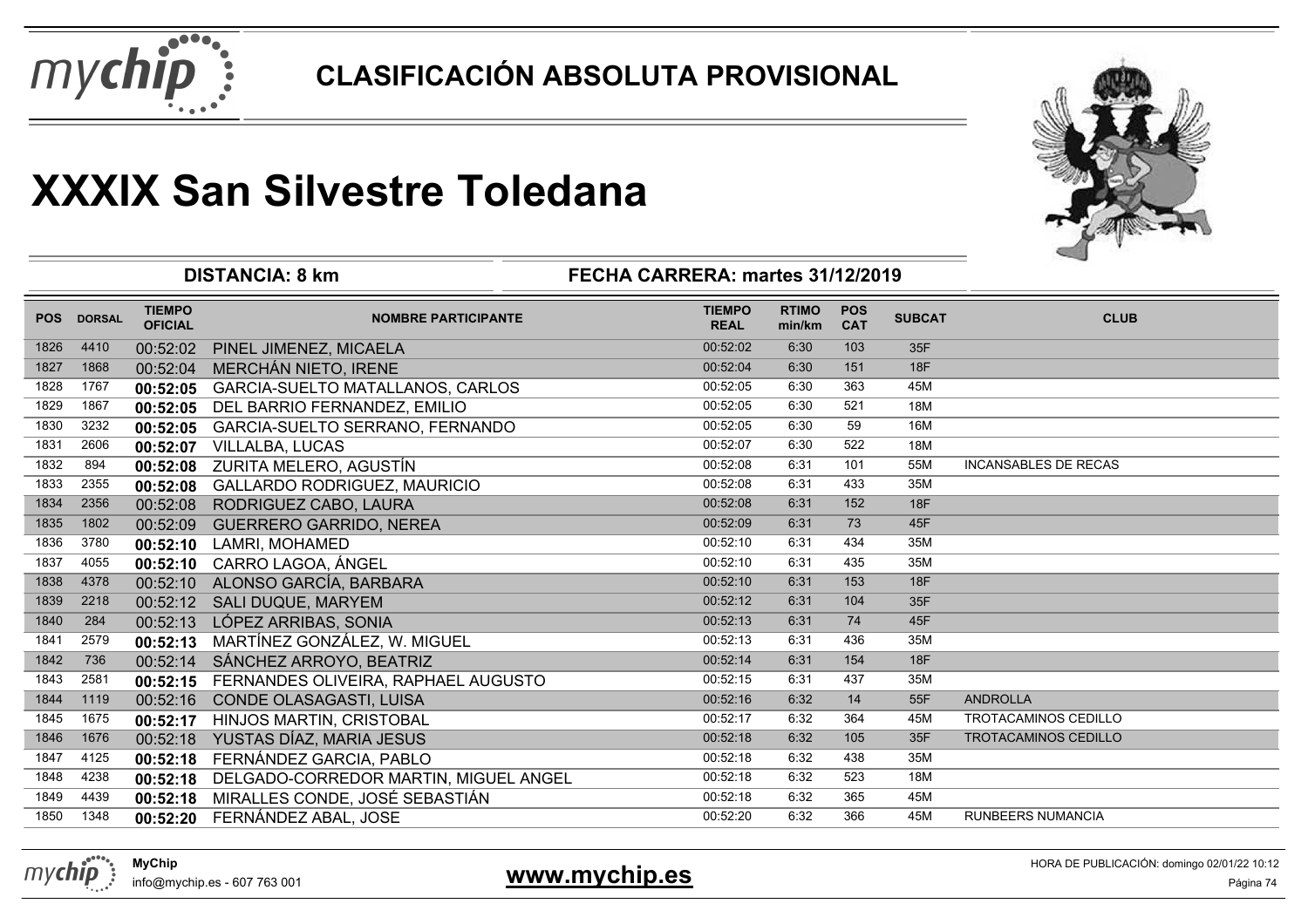



|            |               |                                 | <b>DISTANCIA: 8 km</b>                | FECHA CARRERA: martes 31/12/2019 |                        |                          |               |                               |
|------------|---------------|---------------------------------|---------------------------------------|----------------------------------|------------------------|--------------------------|---------------|-------------------------------|
| <b>POS</b> | <b>DORSAL</b> | <b>TIEMPO</b><br><b>OFICIAL</b> | <b>NOMBRE PARTICIPANTE</b>            | <b>TIEMPO</b><br><b>REAL</b>     | <b>RTIMO</b><br>min/km | <b>POS</b><br><b>CAT</b> | <b>SUBCAT</b> | <b>CLUB</b>                   |
| 1851       | 3140          | 00:52:21                        | LOPEZ RUIZ, LUIS FERNANDO             | 00:52:21                         | 6:32                   | 439                      | 35M           | <b>RUNBEERS NUMANCIA</b>      |
| 1852       | 1966          | 00:52:22                        | MUÑOZ MOLINERO, JOSÉ MANUEL           | 00:52:22                         | 6:32                   | 367                      | 45M           | <b>CLUB ATLETISMO YUNCLER</b> |
| 1853       | 1746          | 00:52:23                        | IZQUIERDO ÁLVAREZ, EVA                | 00:52:23                         | 6:32                   | 75                       | 45F           |                               |
| 1854       | 460           | 00:52:29                        | JIMENEZ IZQUIERDO, MARIO              | 00:52:29                         | 6:33                   | 440                      | 35M           |                               |
| 1855       | 3430          | 00:52:31                        | MORALES DIAZ, JACOBO                  | 00:52:31                         | 6:33                   | 441                      | 35M           | ALAMEDA CORRE                 |
| 1856       | 1426          | 00:52:38                        | MUÑOZ GARCÍA, VERÓNICA                | 00:52:38                         | 6:34                   | 106                      | 35F           | BIKILA RUN WHIT ME IVÁN GALAN |
| 1857       | 918           | 00:52:40                        | BENAVENTE CORDERO, SANDRA             | 00:52:40                         | 6:35                   | 155                      | 18F           |                               |
| 1858       | 3470          | 00:52:41                        | ORTEGA SÁNCHEZ, ELENA                 | 00:52:41                         | 6:35                   | 76                       | 45F           |                               |
| 1859       | 1292          | 00:52:42                        | DEL OLMO MORA, MARIA DEL CARMEN       | 00:52:42                         | 6:35                   | 77                       | 45F           | BIKILA RUN WHIT ME IVÁN GALAN |
| 1860       | 3556          | 00:52:47                        | VILLARRUBIA LÁZARO, MARÍA JOSÉ        | 00:52:47                         | 6:35                   | 78                       | 45F           |                               |
| 1861       | 2575          | 00:52:49                        | CANDELA RODRÍGUEZ, JOSÉ MANUEL        | 00:52:49                         | 6:36                   | 368                      | 45M           |                               |
| 1862       | 1045          | 00:52:50                        | VALLE MARTÍN, MARÍA                   | 00:52:50                         | 6:36                   | 17                       | <b>16F</b>    |                               |
| 1863       | 2574          | 00:52:50                        | CANDELA ULLOA, HELENA                 | 00:52:50                         | 6:36                   | 18                       | 16F           |                               |
| 1864       | 1043          | 00:52:51                        | MARTÍN MARTÍN, DANIEL                 | 00:52:51                         | 6:36                   | 524                      | 18M           |                               |
| 1865       | 1044          | 00:52:51                        | MARTÍN GALLEGO, FÉLIX                 | 00:52:51                         | 6:36                   | 369                      | 45M           |                               |
| 1866       | 1294          | 00:52:54                        | DEL OLMO MORA, MARIA ISABEL           | 00:52:54                         | 6:36                   | 79                       | 45F           | BIKILA RUN WHIT ME IVÁN GALAN |
| 1867       | 1121          | 00:52:55                        | VILLATOBAS PANIAGUA, ALVARO           | 00:52:55                         | 6:36                   | 442                      | 35M           |                               |
| 1868       | 622           | 00:52:56                        | QUINTANILLA SÁEZ, ÁNGEL ALFONSO       | 00:52:56                         | 6:37                   | 370                      | 45M           | <b>CLUB ATLETISMO ELDA</b>    |
| 1869       | 2442          | 00:52:56                        | LÓPEZ SERRANO, ENRIQUE                | 00:52:56                         | 6:37                   | 525                      | 18M           |                               |
| 1870       | 2648          | 00:52:56                        | SANTACRUZ GALLEGO, GLORIA             | 00:52:56                         | 6:37                   | 156                      | 18F           |                               |
| 1871       | 4319          | 00:52:56                        | LÓPEZ LÓPEZ, LUIS MARIANO             | 00:52:56                         | 6:37                   | 102                      | 55M           |                               |
| 1872       | 4419          | 00:52:57                        | RUBIO ANCOS, EMILIO                   | 00:52:57                         | 6:37                   | 103                      | 55M           |                               |
| 1873       | 1057          | 00:53:00                        | ALONSO MARTIN, OSCAR                  | 00:53:00                         | 6:37                   | 443                      | 35M           |                               |
| 1874       | 4114          | 00:53:00                        | JIMENEZ NAVARRO, ANTONIO              | 00:53:00                         | 6:37                   | 371                      | 45M           |                               |
| 1875       | 623           |                                 | 00:53:02 PUCHE TALAVERA, MARIA ISABEL | 00:53:02                         | 6:37                   | 80                       | 45F           |                               |
|            |               |                                 |                                       |                                  |                        |                          |               |                               |



info@mychip.es - 607 763 001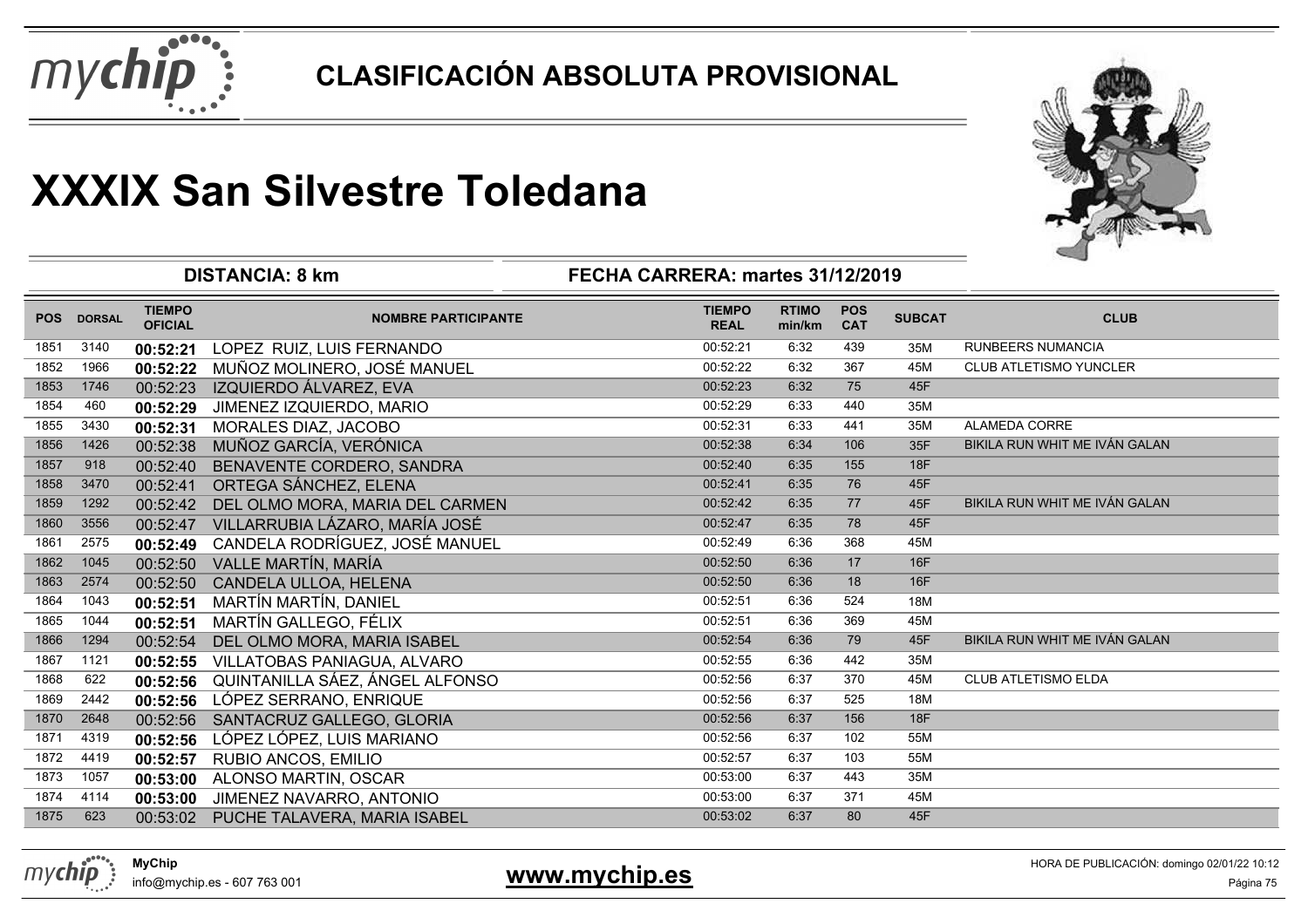



|            |               |                                 | <b>DISTANCIA: 8 km</b>              | FECHA CARRERA: martes 31/12/2019 |                        |                          |               |                                     |
|------------|---------------|---------------------------------|-------------------------------------|----------------------------------|------------------------|--------------------------|---------------|-------------------------------------|
| <b>POS</b> | <b>DORSAL</b> | <b>TIEMPO</b><br><b>OFICIAL</b> | <b>NOMBRE PARTICIPANTE</b>          | <b>TIEMPO</b><br><b>REAL</b>     | <b>RTIMO</b><br>min/km | <b>POS</b><br><b>CAT</b> | <b>SUBCAT</b> | <b>CLUB</b>                         |
| 1876       | 624           | 00:53:02                        | PUCHE TALAVERA, INMACULADA          | 00:53:02                         | 6:37                   | 81                       | 45F           |                                     |
| 1877       | 1682          | 00:53:03                        | ABÁN HERNÁNDEZ, ÁLVARO              | 00:53:03                         | 6:37                   | 526                      | 18M           |                                     |
| 1878       | 3310          | 00:53:03                        | ALONSO GUADAMILLAS, LUIS TOMÁS      | 00:53:03                         | 6:37                   | 527                      | 18M           |                                     |
| 1879       | 1331          | 00:53:05                        | SANCHEZ NAVARRO, FERNANDO           | 00:53:05                         | 6:38                   | 372                      | 45M           |                                     |
| 1880       | 2633          | 00:53:05                        | PEREZAGUA GARCIA, CARMEN            | 00:53:05                         | 6:38                   | 82                       | 45F           | <b>RUNFREE</b>                      |
| 1881       | 1100          | 00:53:07                        | MARTINEZ DE LA CASA MARTINEZ, ELISA | 00:53:07                         | 6:38                   | 107                      | 35F           |                                     |
| 1882       | 561           | 00:53:08                        | IZQUIERDO MARTIN, PATRICIA          | 00:53:08                         | 6:38                   | 157                      | 18F           |                                     |
| 1883       | 2128          | 00:53:08                        | GARCÍA GONZÁLEZ, LUCÍA              | 00:53:08                         | 6:38                   | 158                      | 18F           |                                     |
| 1884       | 2601          | 00:53:09                        | SANTOS MUÑOZ, ARANZAZÚ              | 00:53:09                         | 6:38                   | 108                      | 35F           |                                     |
| 1885       | 3779          | 00:53:11                        | GÓMEZ-CARREÑO CARREÑO, JAVIER       | 00:53:11                         | 6:38                   | 373                      | 45M           |                                     |
| 1886       | 997           | 00:53:12                        | SÁNCHEZ LÓPEZ, JOSÉ                 | 00:53:12                         | 6:39                   | 374                      | 45M           |                                     |
| 1887       | 998           | 00:53:13                        | SÁNCHEZ SANJUÁN, JESÚS              | 00:53:13                         | 6:39                   | 528                      | 18M           |                                     |
| 1888       | 1196          | 00:53:16                        | MENDO LÓPEZ, CARLOS EUGENIO         | 00:53:16                         | 6:39                   | 104                      | 55M           | ASOCIACION FONDISTAS TOLEDANOS      |
| 1889       | 4199          | 00:53:16                        | MENDO LOPEZ, MARIO                  | 00:53:16                         | 6:39                   | 105                      | 55M           | <b>TOLETOLE</b>                     |
| 1890       | 3231          | 00:53:18                        | PASCUAL LOPEZ, CELIA                | 00:53:18                         | 6:39                   | 109                      | 35F           | ASOCIACIACION ATLETICA TORRIJOS     |
| 1891       | 3230          | 00:53:20                        | PEREZ DIAZ, ALBERTO                 | 00:53:20                         | 6:40                   | 444                      | 35M           | ASOCIACIACION ATLETICA TORRIJOS     |
| 1892       | 1636          | 00:53:21                        | <b>GOMEZ GONZALEZ, LAURA</b>        | 00:53:21                         | 6:40                   | 159                      | 18F           |                                     |
| 1893       | 1874          | 00:53:22                        | MORALES DÍAZ, JOSE ANGEL            | 00:53:22                         | 6:40                   | 445                      | 35M           | CORRECOBEJA                         |
| 1894       | 4281          | 00:53:22                        | FERNÁNDEZ ALARCÓN, VIRGILIO         | 00:53:22                         | 6:40                   | 106                      | 55M           |                                     |
| 1895       | 2404          | 00:53:23                        | DE LA CRUZ SÁNCHEZ-HORNEROS, ALICIA | 00:53:23                         | 6:40                   | 110                      | 35F           | ADAF FUENSALIDA                     |
| 1896       | 840           | 00:53:25                        | DEL RIO, ELENA                      | 00:53:25                         | 6:40                   | 111                      | 35F           |                                     |
| 1897       | 841           | 00:53:25                        | CLE, GONZALO                        | 00:53:25                         | 6:40                   | 446                      | 35M           |                                     |
| 1898       | 1135          | 00:53:25                        | RIAÑO SANCHEZ DE LA POZA, FERNANDÓ  | 00:53:25                         | 6:40                   | 375                      | 45M           | CLUB ATLETISMO SAN ILDEFONDO TOLEDO |
| 1899       | 4103          | 00:53:25                        | MARTÍN ALONSO, MARTA                | 00:53:25                         | 6:40                   | 112                      | 35F           |                                     |
| 1900       | 4417          | 00:53:25                        | HERNÁNDEZ FERNÁNDEZ, RICARDO        | 00:53:25                         | 6:40                   | 376                      | 45M           | <b>MARTIN TEAM</b>                  |

**www.mychip.es**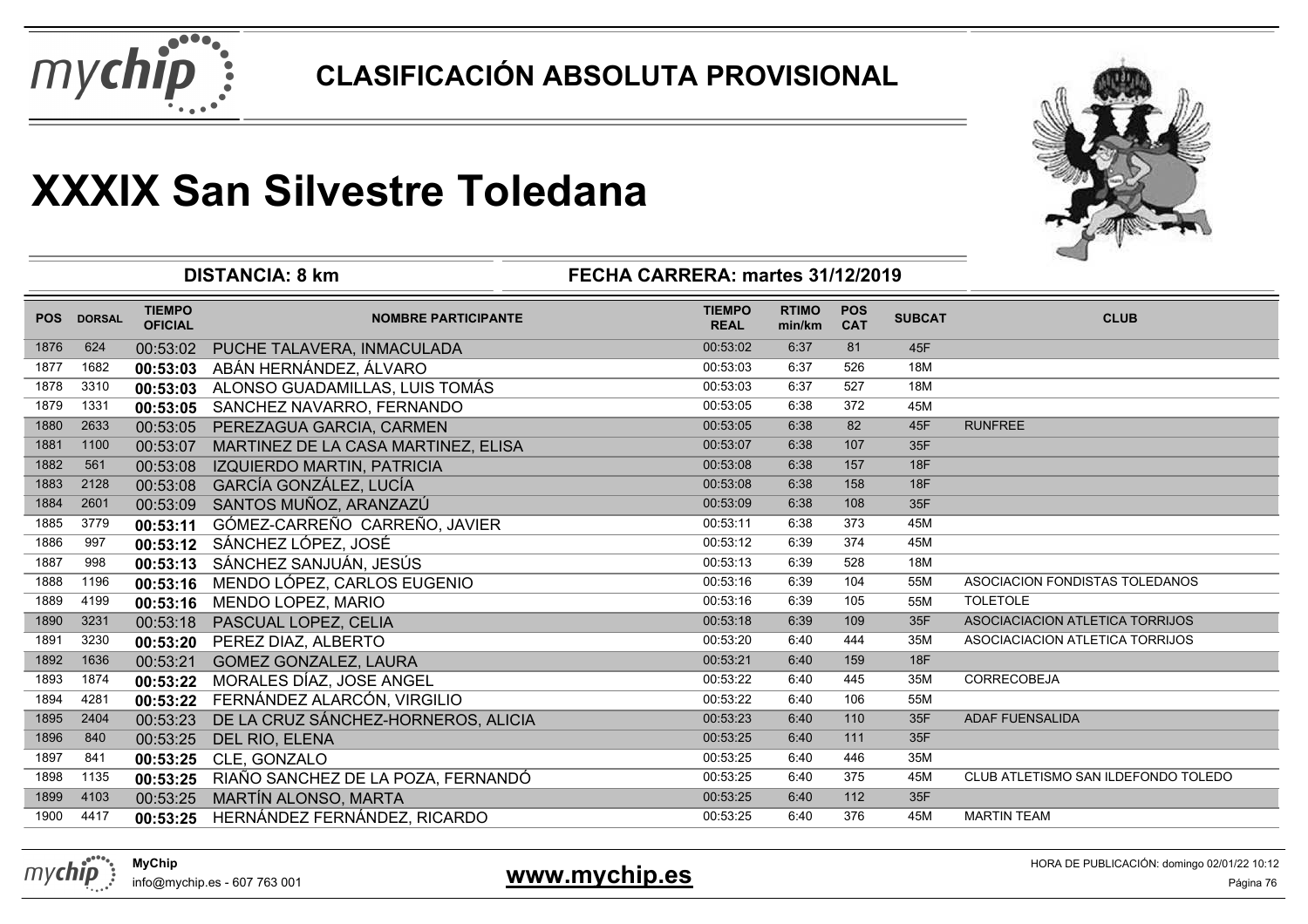



|            |               |                                 | <b>DISTANCIA: 8 km</b>           | FECHA CARRERA: martes 31/12/2019 |                        |                          |               |                          |
|------------|---------------|---------------------------------|----------------------------------|----------------------------------|------------------------|--------------------------|---------------|--------------------------|
| <b>POS</b> | <b>DORSAL</b> | <b>TIEMPO</b><br><b>OFICIAL</b> | <b>NOMBRE PARTICIPANTE</b>       | <b>TIEMPO</b><br><b>REAL</b>     | <b>RTIMO</b><br>min/km | <b>POS</b><br><b>CAT</b> | <b>SUBCAT</b> | <b>CLUB</b>              |
| 1901       | 399           | 00:53:26                        | HERNÁNDEZ GUTIERREZ, LAURA       | 00:53:26                         | 6:40                   | 113                      | 35F           |                          |
| 1902       | 400           | 00:53:27                        | <b>GOMEZ JIMENEZ, SANTIAGO</b>   | 00:53:27                         | 6:40                   | 377                      | 45M           |                          |
| 1903       | 1655          | 00:53:27                        | TRIGO SÁNCHEZ, MIGUEL ÁNGEL      | 00:53:27                         | 6:40                   | 107                      | 55M           |                          |
| 1904       | 1130          | 00:53:28                        | LOPEZ PRIETO, VIRGINIA LIDON     | 00:53:28                         | 6:41                   | 83                       | 45F           | <b>SAN ILDEFONSO</b>     |
| 1905       | 1509          | 00:53:28                        | <b>GONZALEZ PEREZ, RAQUEL</b>    | 00:53:28                         | 6:41                   | 84                       | 45F           |                          |
| 1906       | 2037          | 00:53:31                        | VEGA MAROTO, FRANCISCO JAVIER    | 00:53:31                         | 6:41                   | 378                      | 45M           |                          |
| 1907       | 2038          | 00:53:36                        | <b>VEGA ADAN, CARMEN</b>         | 00:53:36                         | 6:42                   | 19                       | <b>16F</b>    |                          |
| 1908       | 476           | 00:53:38                        | ROBLEÑO VERDUGO, JAVIER          | 00:53:38                         | 6:42                   | 379                      | 45M           | KOKIMBO RUNNING ARANJUEZ |
| 1909       | 939           | 00:53:39                        | ZANON MORENO, FRANCISCO          | 00:53:39                         | 6:42                   | 380                      | 45M           |                          |
| 1910       | 4494          | 00:53:39                        | RUEDA REDERO, AITOR              | 00:53:39                         | 6:42                   | 529                      | 18M           |                          |
| 1911       | 292           | 00:53:40                        | GÓMEZ GONZÁLEZ, FERNANDO         | 00:53:40                         | 6:42                   | 530                      | 18M           |                          |
| 1912       | 293           | 00:53:40                        | CAMARMA MARTINEZ, JUAN           | 00:53:40                         | 6:42                   | 447                      | 35M           |                          |
| 1913       | 475           | 00:53:40                        | VÉLEZ GONZÁLEZ, MARISA           | 00:53:40                         | 6:42                   | 85                       | 45F           | KOKIMBO RUNNING ARANJUEZ |
| 1914       | 3329          | 00:53:42                        | ELICES NAVARRO, CRISTINA         | 00:53:42                         | 6:42                   | 114                      | 35F           | <b>VV RUNNERS</b>        |
| 1915       | 314           | 00:53:44                        | MAGAZ, ANTONIO                   | 00:53:44                         | 6:43                   | 381                      | 45M           |                          |
| 1916       | 3906          | 00:53:44                        | <b>GARCIA DE LA ROSA, CARLOS</b> | 00:53:44                         | 6:43                   | 448                      | 35M           |                          |
| 1917       | 315           | 00:53:45                        | SERRANO GUARDIA, GEMMA           | 00:53:45                         | 6:43                   | 86                       | 45F           |                          |
| 1918       | 1921          | 00:53:45                        | FERNÁNDEZ DEL MORAL, JUAN CARLOS | 00:53:45                         | 6:43                   | 382                      | 45M           |                          |
| 1919       | 2403          | 00:53:46                        | BALLESTEROS BLAZQUEZ, DAVID      | 00:53:46                         | 6:43                   | 383                      | 45M           |                          |
| 1920       | 2419          | 00:53:46                        | BALLESTEROS BLÁZQUEZ, FERNANDO   | 00:53:46                         | 6:43                   | 449                      | 35M           |                          |
| 1921       | 3297          | 00:53:46                        | MUÑOZ VALERO, JUDIT              | 00:53:46                         | 6:43                   | 160                      | 18F           |                          |
| 1922       | 3468          | 00:53:46                        | BALMASEDA PEDROSA, ADREA         | 00:53:46                         | 6:43                   | 161                      | <b>18F</b>    | <b>TRAININGREY</b>       |
| 1923       | 3299          | 00:53:47                        | SALAMANCA BLANCO, JULIA          | 00:53:47                         | 6:43                   | 162                      | 18F           |                          |
| 1924       | 3440          | 00:53:47                        | SERRANO GONZÁLEZ, ALEJANDRA      | 00:53:47                         | 6:43                   | 163                      | 18F           |                          |
| 1925       | 3000          | 00:53:49                        | HERNÁNDEZ PARRILLA, ALEJANDRO    | 00:53:49                         | 6:43                   | 450                      | 35M           |                          |



info@mychip.es - 607 763 001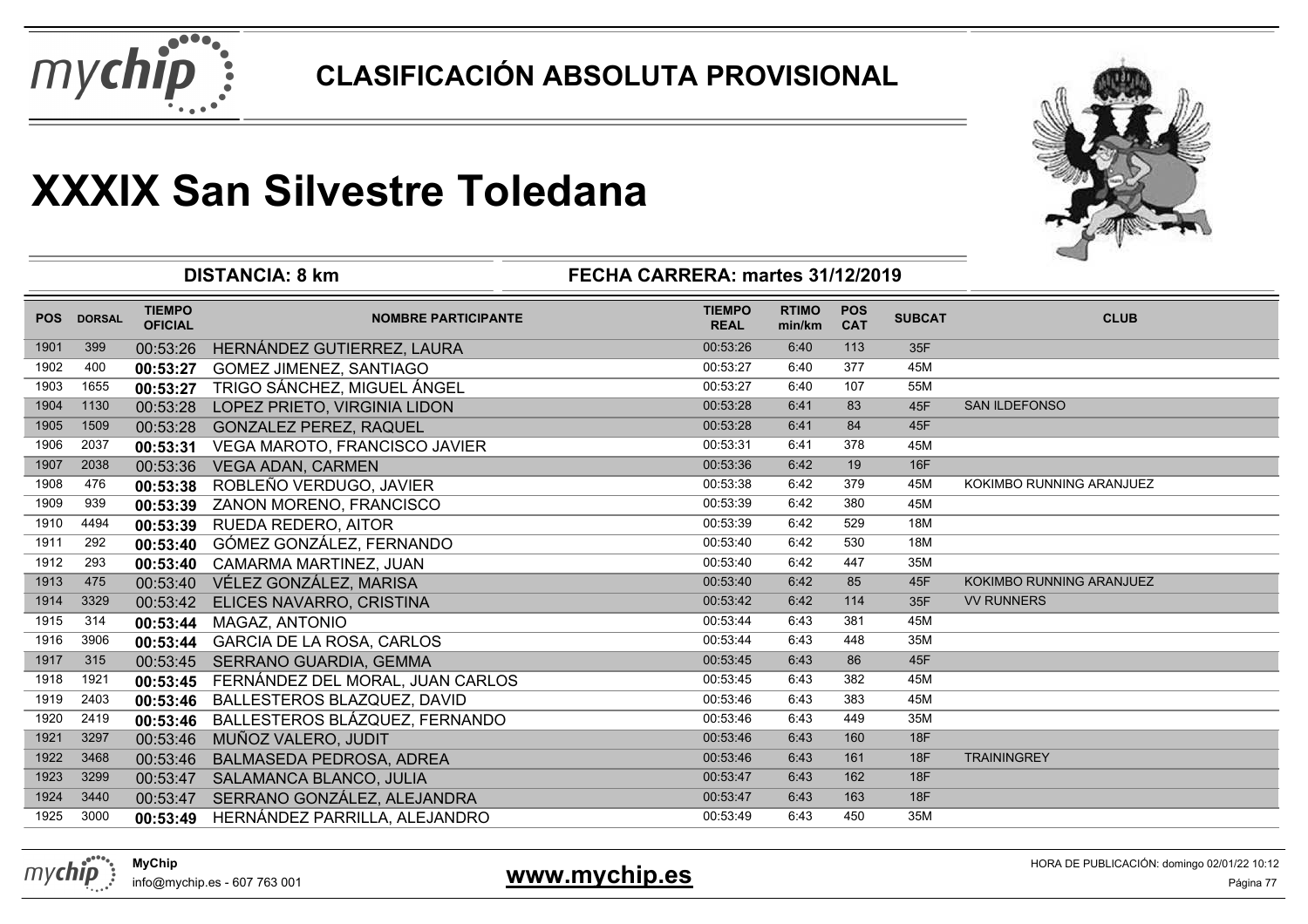



| <b>TIEMPO</b><br><b>TIEMPO</b><br><b>RTIMO</b><br><b>POS</b><br><b>SUBCAT</b><br><b>CLUB</b><br><b>POS</b><br><b>DORSAL</b><br><b>NOMBRE PARTICIPANTE</b><br><b>OFICIAL</b><br><b>CAT</b><br><b>REAL</b><br>min/km<br>16M<br>1926<br>1596<br>00:53:50<br>6:43<br>60<br>DEL CASTILLO MARTIN-FORERO, PABLO<br>00:53:50<br><b>18F</b><br>00:53:50<br>164<br>1927<br>2998<br>ANDRÉS SÁNCHEZ-FERRER, ESTER<br>6:43<br>00:53:50<br>GARCÍA DE LA TORRE SANZ, BALDOMERO<br>00:53:53<br>45M<br>1928<br>1862<br>00:53:53<br>6:44<br>384<br>35F<br>00:53:54<br>6:44<br>115<br>1929<br>1758<br>00:53:54<br>GÁLVEZ GUERRERO, MARIA<br>GÁLVEZ GUERRERO, KIKE<br>00:53:54<br>1930<br>00:53:54<br>6:44<br>531<br>18M<br>1764<br>GÁLVEZ GUERRERO, MARÍA DEL SAGRARIO<br>116<br>35F<br>00:53:54<br>6:44<br>1931<br>1863<br>00:53:54<br>SERRANO GONZÁLEZ, JUAN FRANCISCO<br>451<br>35M<br>1932<br>00:53:57<br>6:44<br>1765<br>00:53:57<br>452<br>1760<br>00:53:58<br>6:44<br>1933<br>GARRIDO GARCÍA, ALBERTO<br>35M<br>00:53:58<br>16F<br>00:54:00<br>6:45<br>20<br>1934<br>2677<br>LÓPEZ MORENO, ANA<br>00:54:00<br>00:54:01<br>6:45<br>385<br>1935<br>3576<br>45M<br><b>BRAOJOS BEJERANO, JAVIER</b><br>00:54:01<br>532<br>1936<br>4135<br>MORENO RUIZ, CÉSAR<br>00:54:03<br>6:45<br>18M<br>00:54:03<br>00:54:04<br>6:45<br>15<br>1937<br>2573<br>DOMÍNGUEZ MARTIN, ALICIA<br>55F<br>00:54:04<br>MARTÍN GARCÍA, IVAN<br>1938<br>4136<br>00:54:04<br>6:45<br>533<br>18M<br>00:54:04<br><b>GARCÍA CHANA, IRENE</b><br>165<br><b>18F</b><br>1939<br>4138<br>00:54:04<br>00:54:04<br>6:45<br>45M<br>00:54:05<br>6:45<br>386<br>1940<br>379<br>DEL PINO GARCIA, JAVIER<br>00:54:05<br>87<br>45F<br>2572<br>DOMINGUEZ MARTIN, LAURA<br>00:54:05<br>6:45<br>1941<br>00:54:05<br>166<br><b>18F</b><br>1942<br>3471<br>GARCIA DE BLAS CASTAÑEDA, LUCIA<br>00:54:05<br>6:45<br>00:54:05<br>NÚÑEZ CORTÉS, ÁLVARO<br>1943<br>4137<br>00:54:05<br>00:54:05<br>6:45<br>534<br><b>18M</b><br>1944<br>6:45<br>21<br>381<br>00:54:06<br>16F<br>00:54:06<br>DEL PINO GARCIA, PAULA<br>35F<br>1945<br>ARROYO HERNANDEZ, CARMIÑA<br>00:54:07<br>6:45<br>117<br>2694<br>00:54:07<br>35F<br>118<br>1946<br>969<br>MORA MONTERO, MARÍA DEL CARMEN<br>00:54:09<br>6:46<br>00:54:09<br>GÓMEZ MÉNDEZ, CÉSAR<br>00:54:10<br>453<br>35M<br>1947<br>968<br>6:46<br>00:54:10<br>1948<br>00:54:10<br>6:46<br>454<br>35M<br>2503<br>SUFUENTES QUIJADA, JORGE<br>00:54:10<br>45M<br>1949<br>CHAPARRO LOPEZ-VIZCAINO, LUIS MIGUEL<br>00:54:11<br>6:46<br>387<br>3969<br>00:54:11<br>3735<br>535<br>18M<br>1950<br>ROMERO CESTEROS, GONZALO<br>00:54:12<br>6:46<br>00:54:12 |  | <b>DISTANCIA: 8 km</b> | FECHA CARRERA: martes 31/12/2019 |  |  |  |
|-------------------------------------------------------------------------------------------------------------------------------------------------------------------------------------------------------------------------------------------------------------------------------------------------------------------------------------------------------------------------------------------------------------------------------------------------------------------------------------------------------------------------------------------------------------------------------------------------------------------------------------------------------------------------------------------------------------------------------------------------------------------------------------------------------------------------------------------------------------------------------------------------------------------------------------------------------------------------------------------------------------------------------------------------------------------------------------------------------------------------------------------------------------------------------------------------------------------------------------------------------------------------------------------------------------------------------------------------------------------------------------------------------------------------------------------------------------------------------------------------------------------------------------------------------------------------------------------------------------------------------------------------------------------------------------------------------------------------------------------------------------------------------------------------------------------------------------------------------------------------------------------------------------------------------------------------------------------------------------------------------------------------------------------------------------------------------------------------------------------------------------------------------------------------------------------------------------------------------------------------------------------------------------------------------------------------------------------------------------------------------------------------------------------------------------------------------------------------------------------------------------------------------------------------------------------------------------------------------------------------|--|------------------------|----------------------------------|--|--|--|
|                                                                                                                                                                                                                                                                                                                                                                                                                                                                                                                                                                                                                                                                                                                                                                                                                                                                                                                                                                                                                                                                                                                                                                                                                                                                                                                                                                                                                                                                                                                                                                                                                                                                                                                                                                                                                                                                                                                                                                                                                                                                                                                                                                                                                                                                                                                                                                                                                                                                                                                                                                                                                         |  |                        |                                  |  |  |  |
|                                                                                                                                                                                                                                                                                                                                                                                                                                                                                                                                                                                                                                                                                                                                                                                                                                                                                                                                                                                                                                                                                                                                                                                                                                                                                                                                                                                                                                                                                                                                                                                                                                                                                                                                                                                                                                                                                                                                                                                                                                                                                                                                                                                                                                                                                                                                                                                                                                                                                                                                                                                                                         |  |                        |                                  |  |  |  |
|                                                                                                                                                                                                                                                                                                                                                                                                                                                                                                                                                                                                                                                                                                                                                                                                                                                                                                                                                                                                                                                                                                                                                                                                                                                                                                                                                                                                                                                                                                                                                                                                                                                                                                                                                                                                                                                                                                                                                                                                                                                                                                                                                                                                                                                                                                                                                                                                                                                                                                                                                                                                                         |  |                        |                                  |  |  |  |
|                                                                                                                                                                                                                                                                                                                                                                                                                                                                                                                                                                                                                                                                                                                                                                                                                                                                                                                                                                                                                                                                                                                                                                                                                                                                                                                                                                                                                                                                                                                                                                                                                                                                                                                                                                                                                                                                                                                                                                                                                                                                                                                                                                                                                                                                                                                                                                                                                                                                                                                                                                                                                         |  |                        |                                  |  |  |  |
|                                                                                                                                                                                                                                                                                                                                                                                                                                                                                                                                                                                                                                                                                                                                                                                                                                                                                                                                                                                                                                                                                                                                                                                                                                                                                                                                                                                                                                                                                                                                                                                                                                                                                                                                                                                                                                                                                                                                                                                                                                                                                                                                                                                                                                                                                                                                                                                                                                                                                                                                                                                                                         |  |                        |                                  |  |  |  |
|                                                                                                                                                                                                                                                                                                                                                                                                                                                                                                                                                                                                                                                                                                                                                                                                                                                                                                                                                                                                                                                                                                                                                                                                                                                                                                                                                                                                                                                                                                                                                                                                                                                                                                                                                                                                                                                                                                                                                                                                                                                                                                                                                                                                                                                                                                                                                                                                                                                                                                                                                                                                                         |  |                        |                                  |  |  |  |
|                                                                                                                                                                                                                                                                                                                                                                                                                                                                                                                                                                                                                                                                                                                                                                                                                                                                                                                                                                                                                                                                                                                                                                                                                                                                                                                                                                                                                                                                                                                                                                                                                                                                                                                                                                                                                                                                                                                                                                                                                                                                                                                                                                                                                                                                                                                                                                                                                                                                                                                                                                                                                         |  |                        |                                  |  |  |  |
|                                                                                                                                                                                                                                                                                                                                                                                                                                                                                                                                                                                                                                                                                                                                                                                                                                                                                                                                                                                                                                                                                                                                                                                                                                                                                                                                                                                                                                                                                                                                                                                                                                                                                                                                                                                                                                                                                                                                                                                                                                                                                                                                                                                                                                                                                                                                                                                                                                                                                                                                                                                                                         |  |                        |                                  |  |  |  |
|                                                                                                                                                                                                                                                                                                                                                                                                                                                                                                                                                                                                                                                                                                                                                                                                                                                                                                                                                                                                                                                                                                                                                                                                                                                                                                                                                                                                                                                                                                                                                                                                                                                                                                                                                                                                                                                                                                                                                                                                                                                                                                                                                                                                                                                                                                                                                                                                                                                                                                                                                                                                                         |  |                        |                                  |  |  |  |
|                                                                                                                                                                                                                                                                                                                                                                                                                                                                                                                                                                                                                                                                                                                                                                                                                                                                                                                                                                                                                                                                                                                                                                                                                                                                                                                                                                                                                                                                                                                                                                                                                                                                                                                                                                                                                                                                                                                                                                                                                                                                                                                                                                                                                                                                                                                                                                                                                                                                                                                                                                                                                         |  |                        |                                  |  |  |  |
|                                                                                                                                                                                                                                                                                                                                                                                                                                                                                                                                                                                                                                                                                                                                                                                                                                                                                                                                                                                                                                                                                                                                                                                                                                                                                                                                                                                                                                                                                                                                                                                                                                                                                                                                                                                                                                                                                                                                                                                                                                                                                                                                                                                                                                                                                                                                                                                                                                                                                                                                                                                                                         |  |                        |                                  |  |  |  |
|                                                                                                                                                                                                                                                                                                                                                                                                                                                                                                                                                                                                                                                                                                                                                                                                                                                                                                                                                                                                                                                                                                                                                                                                                                                                                                                                                                                                                                                                                                                                                                                                                                                                                                                                                                                                                                                                                                                                                                                                                                                                                                                                                                                                                                                                                                                                                                                                                                                                                                                                                                                                                         |  |                        |                                  |  |  |  |
|                                                                                                                                                                                                                                                                                                                                                                                                                                                                                                                                                                                                                                                                                                                                                                                                                                                                                                                                                                                                                                                                                                                                                                                                                                                                                                                                                                                                                                                                                                                                                                                                                                                                                                                                                                                                                                                                                                                                                                                                                                                                                                                                                                                                                                                                                                                                                                                                                                                                                                                                                                                                                         |  |                        |                                  |  |  |  |
|                                                                                                                                                                                                                                                                                                                                                                                                                                                                                                                                                                                                                                                                                                                                                                                                                                                                                                                                                                                                                                                                                                                                                                                                                                                                                                                                                                                                                                                                                                                                                                                                                                                                                                                                                                                                                                                                                                                                                                                                                                                                                                                                                                                                                                                                                                                                                                                                                                                                                                                                                                                                                         |  |                        |                                  |  |  |  |
|                                                                                                                                                                                                                                                                                                                                                                                                                                                                                                                                                                                                                                                                                                                                                                                                                                                                                                                                                                                                                                                                                                                                                                                                                                                                                                                                                                                                                                                                                                                                                                                                                                                                                                                                                                                                                                                                                                                                                                                                                                                                                                                                                                                                                                                                                                                                                                                                                                                                                                                                                                                                                         |  |                        |                                  |  |  |  |
|                                                                                                                                                                                                                                                                                                                                                                                                                                                                                                                                                                                                                                                                                                                                                                                                                                                                                                                                                                                                                                                                                                                                                                                                                                                                                                                                                                                                                                                                                                                                                                                                                                                                                                                                                                                                                                                                                                                                                                                                                                                                                                                                                                                                                                                                                                                                                                                                                                                                                                                                                                                                                         |  |                        |                                  |  |  |  |
|                                                                                                                                                                                                                                                                                                                                                                                                                                                                                                                                                                                                                                                                                                                                                                                                                                                                                                                                                                                                                                                                                                                                                                                                                                                                                                                                                                                                                                                                                                                                                                                                                                                                                                                                                                                                                                                                                                                                                                                                                                                                                                                                                                                                                                                                                                                                                                                                                                                                                                                                                                                                                         |  |                        |                                  |  |  |  |
|                                                                                                                                                                                                                                                                                                                                                                                                                                                                                                                                                                                                                                                                                                                                                                                                                                                                                                                                                                                                                                                                                                                                                                                                                                                                                                                                                                                                                                                                                                                                                                                                                                                                                                                                                                                                                                                                                                                                                                                                                                                                                                                                                                                                                                                                                                                                                                                                                                                                                                                                                                                                                         |  |                        |                                  |  |  |  |
|                                                                                                                                                                                                                                                                                                                                                                                                                                                                                                                                                                                                                                                                                                                                                                                                                                                                                                                                                                                                                                                                                                                                                                                                                                                                                                                                                                                                                                                                                                                                                                                                                                                                                                                                                                                                                                                                                                                                                                                                                                                                                                                                                                                                                                                                                                                                                                                                                                                                                                                                                                                                                         |  |                        |                                  |  |  |  |
|                                                                                                                                                                                                                                                                                                                                                                                                                                                                                                                                                                                                                                                                                                                                                                                                                                                                                                                                                                                                                                                                                                                                                                                                                                                                                                                                                                                                                                                                                                                                                                                                                                                                                                                                                                                                                                                                                                                                                                                                                                                                                                                                                                                                                                                                                                                                                                                                                                                                                                                                                                                                                         |  |                        |                                  |  |  |  |
|                                                                                                                                                                                                                                                                                                                                                                                                                                                                                                                                                                                                                                                                                                                                                                                                                                                                                                                                                                                                                                                                                                                                                                                                                                                                                                                                                                                                                                                                                                                                                                                                                                                                                                                                                                                                                                                                                                                                                                                                                                                                                                                                                                                                                                                                                                                                                                                                                                                                                                                                                                                                                         |  |                        |                                  |  |  |  |
|                                                                                                                                                                                                                                                                                                                                                                                                                                                                                                                                                                                                                                                                                                                                                                                                                                                                                                                                                                                                                                                                                                                                                                                                                                                                                                                                                                                                                                                                                                                                                                                                                                                                                                                                                                                                                                                                                                                                                                                                                                                                                                                                                                                                                                                                                                                                                                                                                                                                                                                                                                                                                         |  |                        |                                  |  |  |  |
|                                                                                                                                                                                                                                                                                                                                                                                                                                                                                                                                                                                                                                                                                                                                                                                                                                                                                                                                                                                                                                                                                                                                                                                                                                                                                                                                                                                                                                                                                                                                                                                                                                                                                                                                                                                                                                                                                                                                                                                                                                                                                                                                                                                                                                                                                                                                                                                                                                                                                                                                                                                                                         |  |                        |                                  |  |  |  |
|                                                                                                                                                                                                                                                                                                                                                                                                                                                                                                                                                                                                                                                                                                                                                                                                                                                                                                                                                                                                                                                                                                                                                                                                                                                                                                                                                                                                                                                                                                                                                                                                                                                                                                                                                                                                                                                                                                                                                                                                                                                                                                                                                                                                                                                                                                                                                                                                                                                                                                                                                                                                                         |  |                        |                                  |  |  |  |
|                                                                                                                                                                                                                                                                                                                                                                                                                                                                                                                                                                                                                                                                                                                                                                                                                                                                                                                                                                                                                                                                                                                                                                                                                                                                                                                                                                                                                                                                                                                                                                                                                                                                                                                                                                                                                                                                                                                                                                                                                                                                                                                                                                                                                                                                                                                                                                                                                                                                                                                                                                                                                         |  |                        |                                  |  |  |  |
|                                                                                                                                                                                                                                                                                                                                                                                                                                                                                                                                                                                                                                                                                                                                                                                                                                                                                                                                                                                                                                                                                                                                                                                                                                                                                                                                                                                                                                                                                                                                                                                                                                                                                                                                                                                                                                                                                                                                                                                                                                                                                                                                                                                                                                                                                                                                                                                                                                                                                                                                                                                                                         |  |                        |                                  |  |  |  |

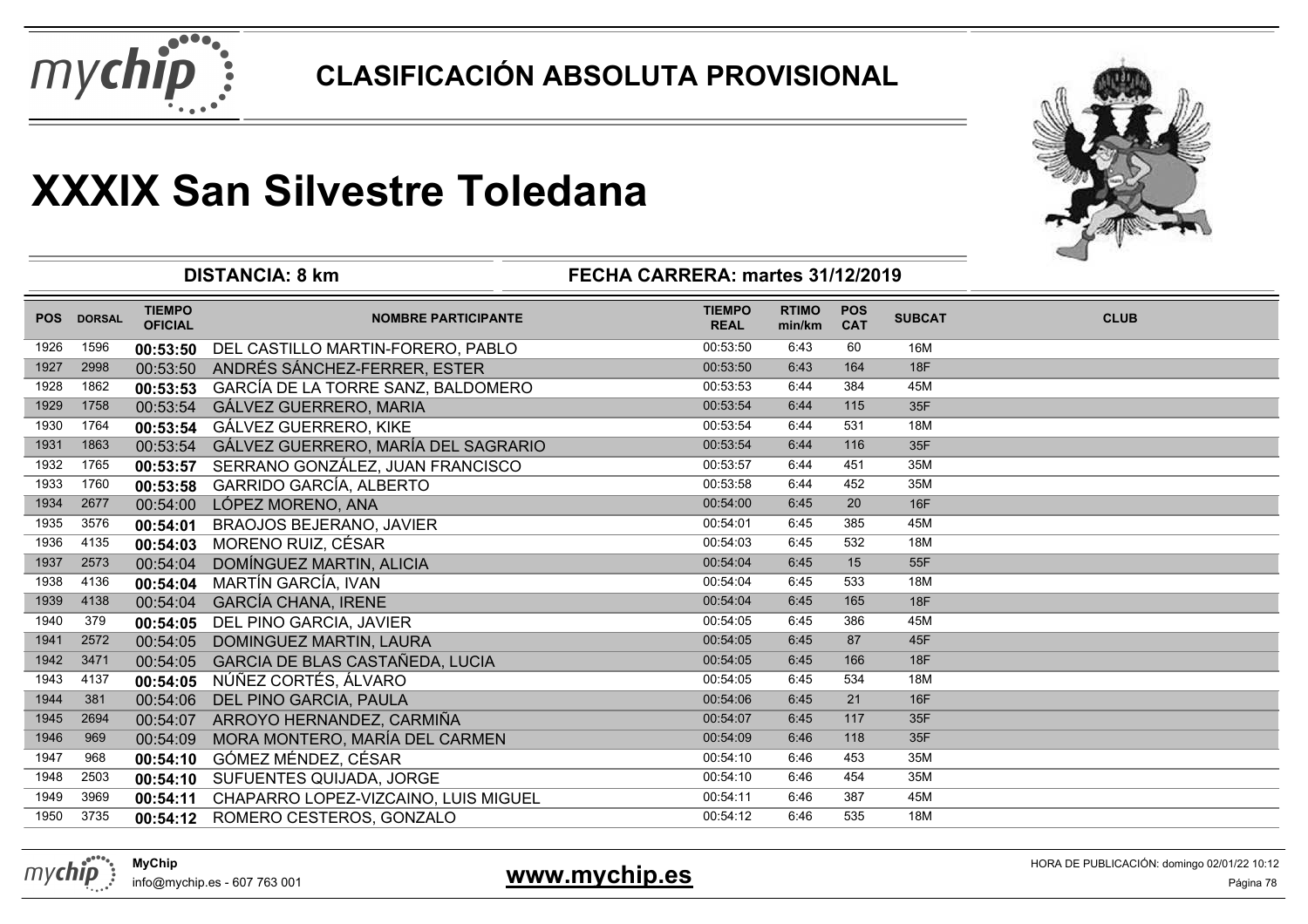



|            |               |                                 | <b>DISTANCIA: 8 km</b><br>FECHA CARRERA: martes 31/12/2019 |                              |                        |                          |               | ⊸                     |
|------------|---------------|---------------------------------|------------------------------------------------------------|------------------------------|------------------------|--------------------------|---------------|-----------------------|
| <b>POS</b> | <b>DORSAL</b> | <b>TIEMPO</b><br><b>OFICIAL</b> | <b>NOMBRE PARTICIPANTE</b>                                 | <b>TIEMPO</b><br><b>REAL</b> | <b>RTIMO</b><br>min/km | <b>POS</b><br><b>CAT</b> | <b>SUBCAT</b> | <b>CLUB</b>           |
| 1951       | 2152          | 00:54:13                        | FERNÁNDEZ-SALINERO GARCÍA, MARIA DEL MAR                   | 00:54:13                     | 6:46                   | 16                       | 55F           | <b>TOLETOLE</b>       |
| 1952       | 2202          | 00:54:13                        | VELASCO ARROYO, DIEGO                                      | 00:54:13                     | 6:46                   | 536                      | 18M           |                       |
| 1953       | 2223          | 00:54:14                        | DÍAZ FERNÀNDEZ, Mª JESÙS                                   | 00:54:14                     | 6:46                   | 17                       | 55F           | <b>TOLETOLE</b>       |
| 1954       | 2151          | 00:54:15                        | GÓMEZ RAMIREZ, JULIO                                       | 00:54:15                     | 6:46                   | 108                      | 55M           | <b>TOLETOLE</b>       |
| 1955       | 4487          | 00:54:16                        | DELGADO DE LA TORRE, RUBEN                                 | 00:54:16                     | 6:47                   | 455                      | 35M           |                       |
| 1956       | 2341          | 00:54:17                        | YAGUE GÓMEZ, IÑAKI                                         | 00:54:17                     | 6:47                   | 61                       | 16M           |                       |
| 1957       | 2180          | 00:54:20                        | RUIZ DELGADO, ROSA                                         | 00:54:20                     | 6:47                   | 18                       | 55F           | <b>TOLETOLE</b>       |
| 1958       | 2479          | 00:54:20                        | MORENO ESBRÍ, PABLO                                        | 00:54:20                     | 6:47                   | 537                      | 18M           |                       |
| 1959       | 2478          | 00:54:21                        | MORENO MÉNDEZ, JOSÉ RAMÓN                                  | 00:54:21                     | 6:47                   | 109                      | 55M           |                       |
| 1960       | 2866          | 00:54:21                        | SÁNCHEZ PEÑAS, SAGRARIO                                    | 00:54:21                     | 6:47                   | 19                       | 55F           | <b>TOLETOLE</b>       |
| 1961       | 2979          | 00:54:21                        | SANZ CARBAJO, EDUARDO                                      | 00:54:21                     | 6:47                   | 388                      | 45M           |                       |
| 1962       | 2980          | 00:54:21                        | FERNÁNDEZ RODRÍGUEZ, GEMMA                                 | 00:54:21                     | 6:47                   | 88                       | 45F           |                       |
| 1963       | 3402          | 00:54:21                        | RODRÍGUEZ VALERO, DANIEL                                   | 00:54:21                     | 6:47                   | 538                      | 18M           |                       |
| 1964       | 3857          | 00:54:21                        | MIRAFLORES JIMENEZ, MARIO                                  | 00:54:21                     | 6:47                   | 539                      | 18M           |                       |
| 1965       | 3405          | 00:54:22                        | SÁNCHEZ DE LA CAL, EVA MARÍA                               | 00:54:22                     | 6:47                   | 167                      | <b>18F</b>    |                       |
| 1966       | 3524          | 00:54:22                        | RODRIGUEZ VINCELLI, FERNANDA                               | 00:54:22                     | 6:47                   | 89                       | 45F           | <b>TOLETOLE</b>       |
| 1967       | 4275          | 00:54:22                        | LUIS MARTÍN, JESÚS EUTIMIO                                 | 00:54:22                     | 6:47                   | 540                      | 18M           |                       |
| 1968       | 4051          | 00:54:23                        | <b>GUTIÉRREZ PÉREZ, ESTHER</b>                             | 00:54:23                     | 6:47                   | 168                      | <b>18F</b>    |                       |
| 1969       | 3574          | 00:54:24                        | RUBIO UREÑA, JOSE LUIS                                     | 00:54:24                     | 6:48                   | 389                      | 45M           | <b>PUERTA BISAGRA</b> |
| 1970       | 4166          | 00:54:24                        | ESTEVE BAÑÓN, ZORA                                         | 00:54:24                     | 6:48                   | 119                      | 35F           |                       |
| 1971       | 4165          | 00:54:25                        | MÉRIDA VERDE, ÁLVARO                                       | 00:54:25                     | 6:48                   | 456                      | 35M           |                       |
| 1972       | 1527          | 00:54:26                        | GÓMEZ FERNÁNDEZ, VIRGINIA                                  | 00:54:26                     | 6:48                   | 169                      | 18F           |                       |
| 1973       | 1530          | 00:54:26                        | DRASOVEAN, IOAN ALEXANDRU                                  | 00:54:26                     | 6:48                   | 541                      | 18M           |                       |
| 1974       | 2324          | 00:54:27                        | DE LA CRUZ BURGOS, MARIANO                                 | 00:54:27                     | 6:48                   | 110                      | 55M           | CLUB VILLALUENGA RUN  |
| 1975       | 2325          | 00:54:27                        | <b>GARCÍA CIUDAD, NURIA</b>                                | 00:54:27                     | 6:48                   | 120                      | 35F           |                       |



info@mychip.es - 607 763 001

#### **www.mychip.es**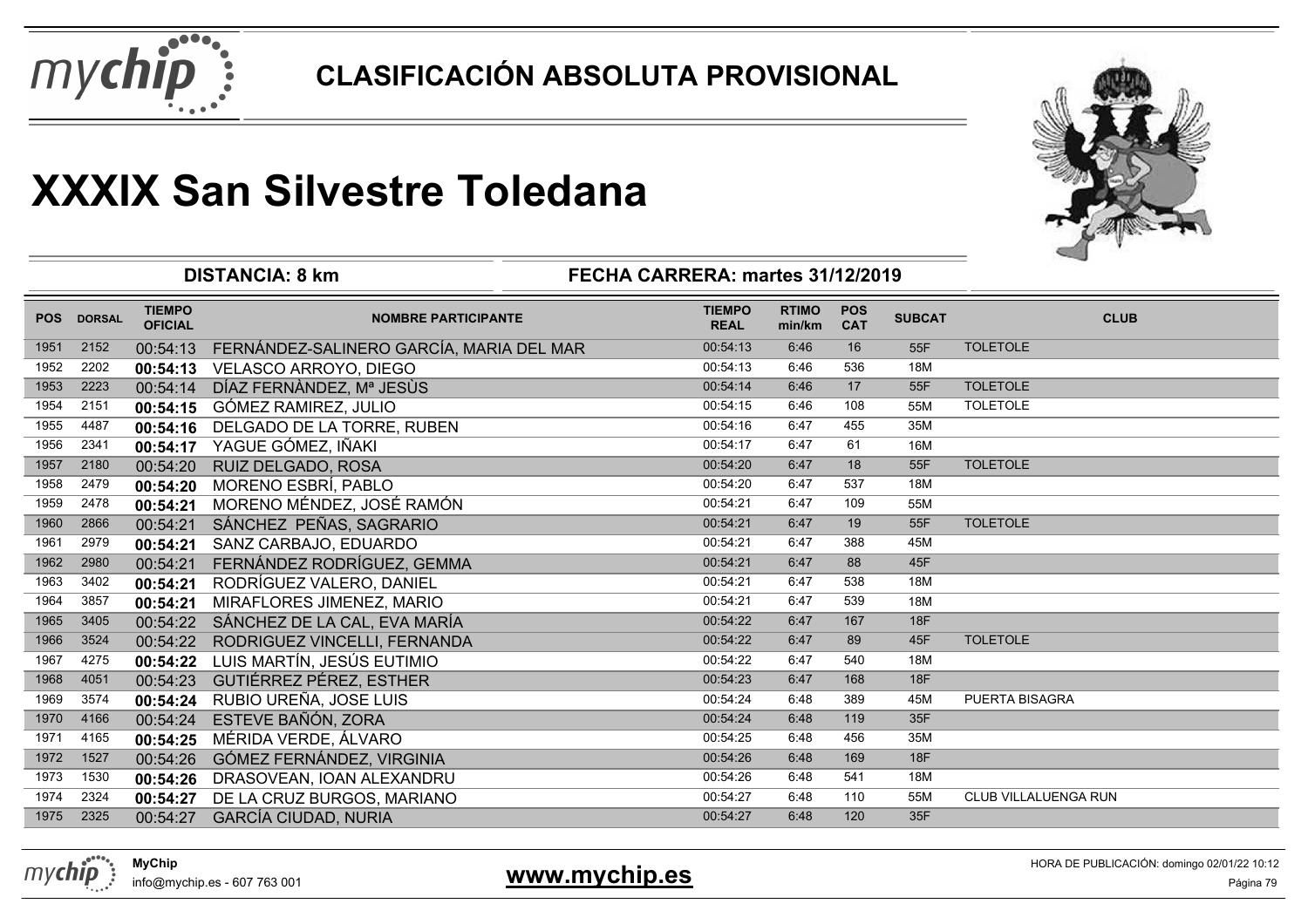



|            |               |                                 | <b>DISTANCIA: 8 km</b>             | FECHA CARRERA: martes 31/12/2019 |                        |                          |               |                                |
|------------|---------------|---------------------------------|------------------------------------|----------------------------------|------------------------|--------------------------|---------------|--------------------------------|
| <b>POS</b> | <b>DORSAL</b> | <b>TIEMPO</b><br><b>OFICIAL</b> | <b>NOMBRE PARTICIPANTE</b>         | <b>TIEMPO</b><br><b>REAL</b>     | <b>RTIMO</b><br>min/km | <b>POS</b><br><b>CAT</b> | <b>SUBCAT</b> | <b>CLUB</b>                    |
| 1976       | 2326          | 00:54:27                        | DE LA CRUZ VELASCO, IVÁN           | 00:54:27                         | 6:48                   | 457                      | 35M           |                                |
| 1977       | 2689          | 00:54:28                        | RODRÍGUEZ GONZÁLEZ, VÍCTOR         | 00:54:28                         | 6:48                   | 458                      | 35M           |                                |
| 1978       | 2287          | 00:54:29                        | BLÁZQUEZ FERNÁNDEZ, IGNACIO        | 00:54:29                         | 6:48                   | 459                      | 35M           |                                |
| 1979       | 4170          | 00:54:30                        | BLÁZQUEZ FERNÁNDEZ, FERNANDO       | 00:54:30                         | 6:48                   | 460                      | 35M           |                                |
| 1980       | 4253          | 00:54:31                        | MORALES CHILLÓN, YOANNA            | 00:54:31                         | 6:48                   | 121                      | 35F           |                                |
| 1981       | 4285          | 00:54:33                        | MARTÍN RODRIGUEZ, ANTONIO          | 00:54:33                         | 6:49                   | 461                      | 35M           |                                |
| 1982       | 3473          | 00:54:36                        | ROMERO FUNCHAL, NOÉ                | 00:54:36                         | 6:49                   | 462                      | 35M           |                                |
| 1983       | 4267          | 00:54:36                        | JAADAR, SARA                       | 00:54:36                         | 6:49                   | 170                      | 18F           |                                |
| 1984       | 1739          | 00:54:37                        | GÓMEZ-ELVIRA CORROTO, ALBERTO      | 00:54:37                         | 6:49                   | 62                       | 16M           | <b>LOS COLORES</b>             |
| 1985       | 4024          | 00:54:37                        | SÁNCHEZ MARTÍN, LAURA              | 00:54:37                         | 6:49                   | 171                      | 18F           |                                |
| 1986       | 4266          | 00:54:37                        | <b>ES SALMI, YOUSSEF</b>           | 00:54:37                         | 6:49                   | 542                      | 18M           | ASOCIACIÓN FONDISTAS TOLEDANOS |
| 1987       | 1738          | 00:54:38                        | ALONSO CEDENILLA, ANDRÉS           | 00:54:38                         | 6:49                   | 63                       | 16M           | LOS COLORES                    |
| 1988       | 1741          | 00:54:38                        | BATALLER FERNÁNDEZ-SALINERO, JESÚS | 00:54:38                         | 6:49                   | 64                       | 16M           | LOS COLORES                    |
| 1989       | 1742          | 00:54:38                        | CALATAYUD CARRASCO, MARCOS         | 00:54:38                         | 6:49                   | 65                       | 16M           | LOS COLORES                    |
| 1990       | 1743          | 00:54:38                        | OLMOS IRAZU, GORKA                 | 00:54:38                         | 6:49                   | 66                       | 16M           | LOS COLORES                    |
| 1991       | 1745          | 00:54:38                        | MELLADO MARTÍNEZ, ÁLVARO JOSÉ      | 00:54:38                         | 6:49                   | 67                       | 16M           | <b>LOS COLORES</b>             |
| 1992       | 1036          | 00:54:39                        | SÁNCHEZ MERINO, ISABEL             | 00:54:39                         | 6:49                   | 122                      | 35F           |                                |
| 1993       | 1035          | 00:54:40                        | NÚÑEZ NÚÑEZ, PEDRO                 | 00:54:40                         | 6:50                   | 463                      | 35M           | <b>CORRECOBEJA</b>             |
| 1994       | 2962          | 00:54:42                        | CORCUERA GARCÍA TENORIO, EDUARDO   | 00:54:42                         | 6:50                   | 390                      | 45M           |                                |
| 1995       | 2963          | 00:54:42                        | CORCUERA GIL, MARÍA                | 00:54:42                         | 6:50                   | 172                      | <b>18F</b>    |                                |
| 1996       | 1698          | 00:54:43                        | MORÁN DEL CERRO, CARLOS            | 00:54:43                         | 6:50                   | 543                      | <b>18M</b>    |                                |
| 1997       | 1699          | 00:54:43                        | FÉLIX GONZÁLEZ, ELENA              | 00:54:43                         | 6:50                   | 173                      | <b>18F</b>    |                                |
| 1998       | 2988          | 00:54:43                        | BALLESTEROS DÍEZ, JESÚS            | 00:54:43                         | 6:50                   | 391                      | 45M           |                                |
| 1999       | 3872          | 00:54:43                        | HERVÁS CORTÉS, RAQUEL              | 00:54:43                         | 6:50                   | 174                      | 18F           |                                |
| 2000       | 2609          | 00:54:44                        | PALOMARES CABALLERO, CESAR ROBERTO | 00:54:44                         | 6:50                   | 392                      | 45M           | CD CARPETANOS MTB TOLEDO       |



info@mychip.es - 607 763 001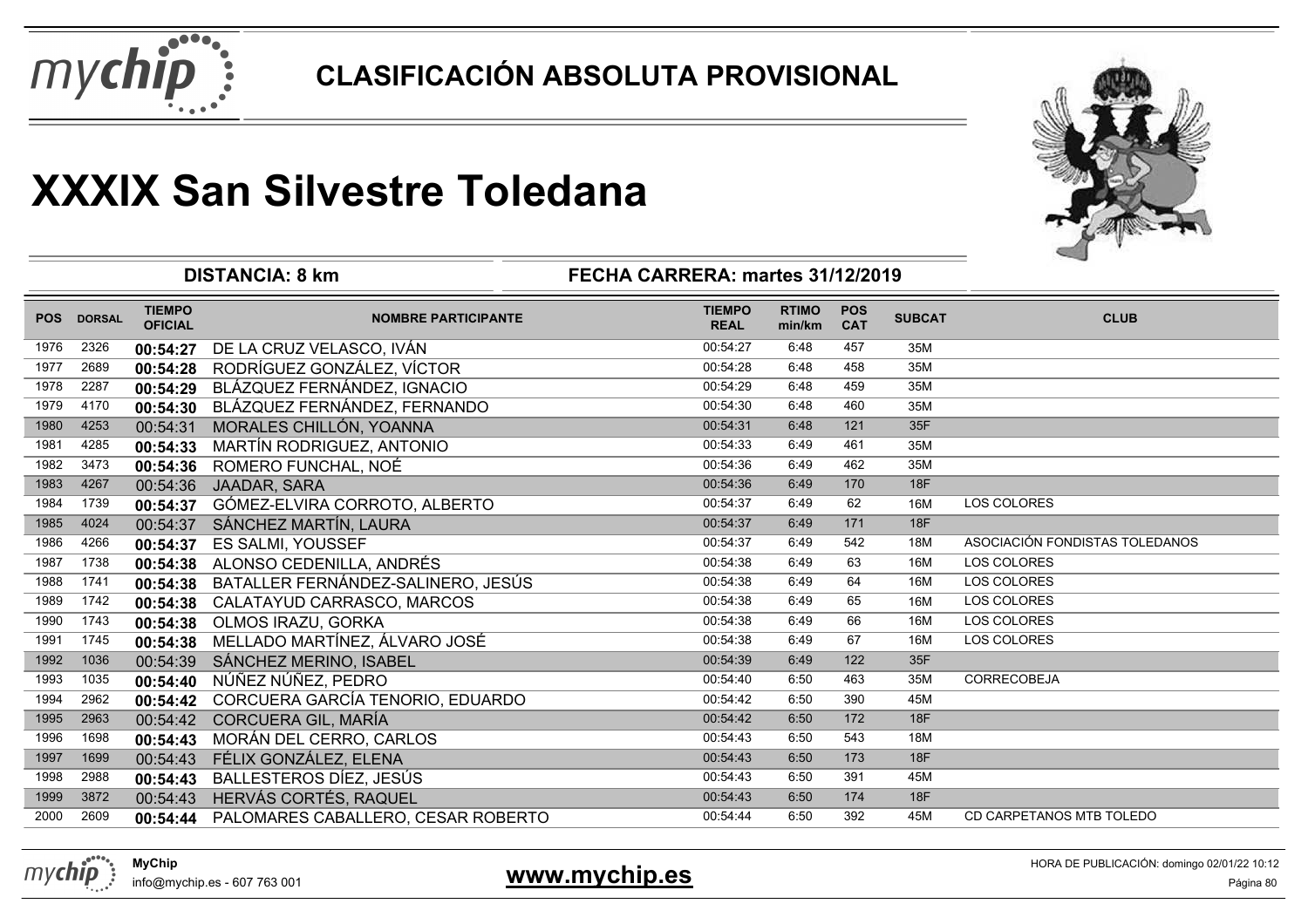



|            |               |                                 | <b>DISTANCIA: 8 km</b>         | FECHA CARRERA: martes 31/12/2019 |                        |                          |               |                                  |
|------------|---------------|---------------------------------|--------------------------------|----------------------------------|------------------------|--------------------------|---------------|----------------------------------|
| <b>POS</b> | <b>DORSAL</b> | <b>TIEMPO</b><br><b>OFICIAL</b> | <b>NOMBRE PARTICIPANTE</b>     | <b>TIEMPO</b><br><b>REAL</b>     | <b>RTIMO</b><br>min/km | <b>POS</b><br><b>CAT</b> | <b>SUBCAT</b> | <b>CLUB</b>                      |
| 2001       | 3285          | 00:54:44                        | FÉLIX GOMEZ-REY, PEDRO AGUSTÍN | 00:54:44                         | 6:50                   | 111                      | 55M           |                                  |
| 2002       | 3870          | 00:54:44                        | HERVÁS LORITE, TOMÁS           | 00:54:44                         | 6:50                   | 393                      | 45M           | ASOCIACIÓN FONDISTAS TOLEDANOS   |
| 2003       | 3873          | 00:54:44                        | HERVÁS CORTÉS, SARA            | 00:54:44                         | 6:50                   | 22                       | 16F           |                                  |
| 2004       | 603           | 00:54:45                        | DURANGO VELASCO, JAVIER        | 00:54:45                         | 6:50                   | 394                      | 45M           |                                  |
| 2005       | 1677          | 00:54:45                        | LEAL MARTÍN, JAVIER            | 00:54:45                         | 6:50                   | 544                      | 18M           |                                  |
| 2006       | 2965          | 00:54:45                        | <b>GIL PERALES, OLGA</b>       | 00:54:45                         | 6:50                   | 90                       | 45F           |                                  |
| 2007       | 1184          | 00:54:46                        | LÓPEZ CALLES, INÉS             | 00:54:46                         | 6:50                   | 175                      | <b>18F</b>    |                                  |
| 2008       | 2964          | 00:54:46                        | <b>GIL MARTÍN, FELIX</b>       | 00:54:46                         | 6:50                   | 112                      | 55M           |                                  |
| 2009       | 2966          | 00:54:46                        | SAAVEDRA GIL, ÁLVARO           | 00:54:46                         | 6:50                   | 545                      | 18M           |                                  |
| 2010       | 2967          | 00:54:46                        | SAAVEDRA GIL, DIEGO            | 00:54:46                         | 6:50                   | 546                      | 18M           |                                  |
| 2011       | 4179          | 00:54:48                        | ROSELL GUZMÁN, GONZALO         | 00:54:48                         | 6:51                   | 395                      | 45M           | <b>CLUB LOS YÉBENES NATACIÓN</b> |
| 2012       | 2003          | 00:54:50                        | ANSINO LORENZO, ANA            | 00:54:50                         | 6:51                   | 123                      | 35F           |                                  |
| 2013       | 1267          | 00:54:51                        | IBAÑEZ BLANCO, SONIA           | 00:54:51                         | 6:51                   | 91                       | 45F           |                                  |
| 2014       | 1270          | 00:54:51                        | DE LUCAS DIAZ, ÁNGEL LUIS      | 00:54:51                         | 6:51                   | 396                      | 45M           |                                  |
| 2015       | 2004          | 00:54:51                        | RODRÍGUEZ CASTELLANOS, DAVID   | 00:54:51                         | 6:51                   | 464                      | 35M           |                                  |
| 2016       | 289           | 00:54:52                        | MUÑOZ MATUTE, FERNANDO         | 00:54:52                         | 6:51                   | 113                      | 55M           |                                  |
| 2017       | 2411          | 00:54:52                        | MARTÍN SEVILLA, ELENA          | 00:54:52                         | 6:51                   | 124                      | 35F           |                                  |
| 2018       | 4404          | 00:54:52                        | MUÑOZ CASTELLANOS, RICARDO     | 00:54:52                         | 6:51                   | 397                      | 45M           |                                  |
| 2019       | 4407          | 00:54:52                        | MUÑOZ CASTELLANOS, ROSA MARÍA  | 00:54:52                         | 6:51                   | 92                       | 45F           |                                  |
| 2020       | 290           | 00:54:53                        | MUÑOZ NAVARRO, DAVID           | 00:54:53                         | 6:51                   | 547                      | 18M           |                                  |
| 2021       | 1118          | 00:54:53                        | DIAZ, MARIA                    | 00:54:53                         | 6:51                   | 93                       | 45F           | <b>WT ENDURANCE</b>              |
| 2022       | 2349          | 00:54:53                        | GÓMEZ RODRÍGUEZ, NOÉ           | 00:54:53                         | 6:51                   | 548                      | 18M           |                                  |
| 2023       | 4178          | 00:54:55                        | ROSELL GUZMÁN, VICENTE         | 00:54:55                         | 6:51                   | 398                      | 45M           | CLUB LOS YÉBENES NATACIÓN        |
| 2024       | 3944          | 00:55:03                        | MARTÍN ROMERO, PEDRO LUIS      | 00:55:03                         | 6:52                   | 399                      | 45M           |                                  |
| 2025       | 514           | 00:55:04                        | ARROGANTE VALLEJO, BEATRIZ     | 00:55:04                         | 6:53                   | 125                      | 35F           | <b>VV RUNNERS</b>                |
|            |               |                                 |                                |                                  |                        |                          |               |                                  |



info@mychip.es - 607 763 001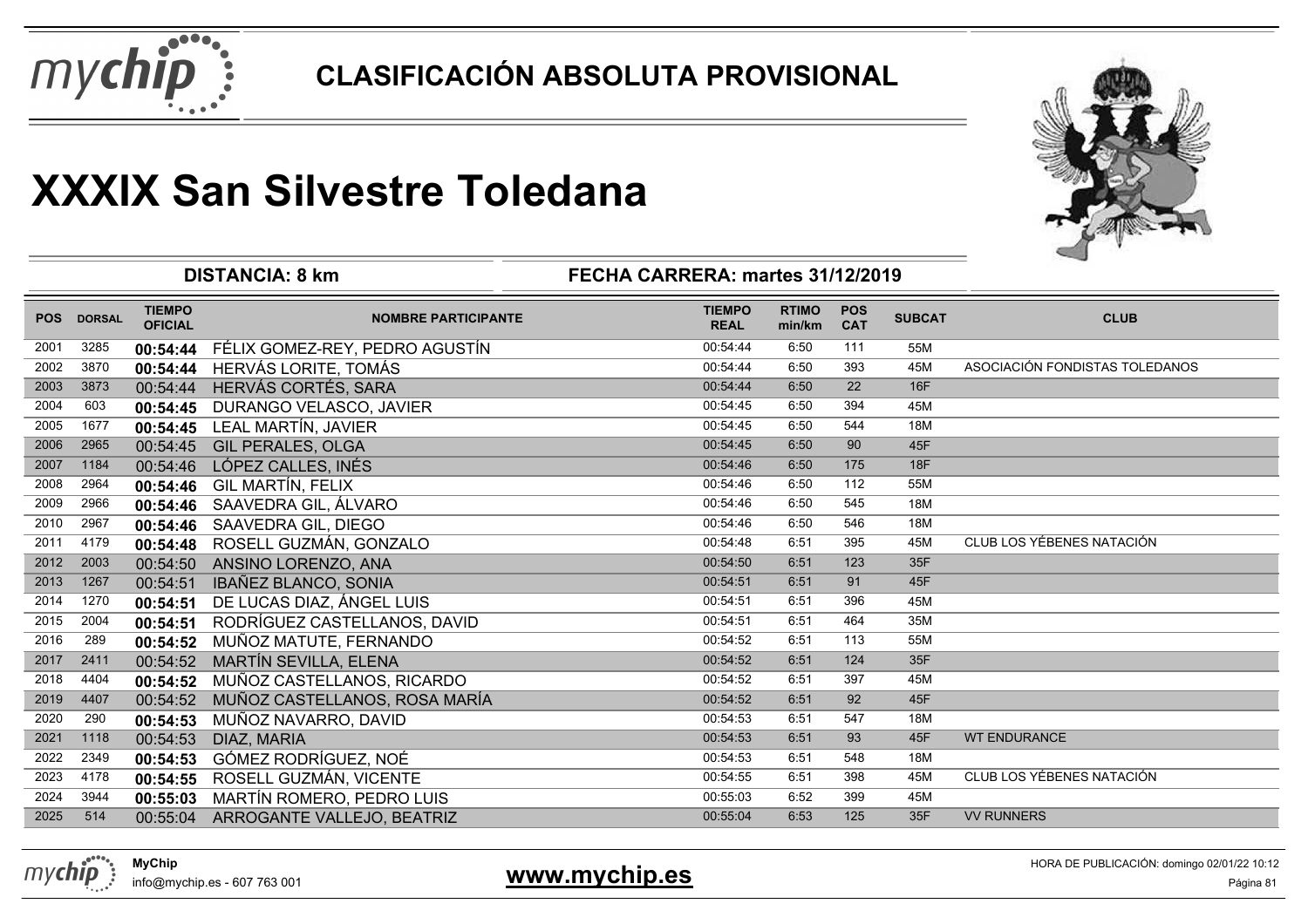



|            |               |                                 | <b>DISTANCIA: 8 km</b>            | FECHA CARRERA: martes 31/12/2019 |                        |                          |               |                                 |
|------------|---------------|---------------------------------|-----------------------------------|----------------------------------|------------------------|--------------------------|---------------|---------------------------------|
| <b>POS</b> | <b>DORSAL</b> | <b>TIEMPO</b><br><b>OFICIAL</b> | <b>NOMBRE PARTICIPANTE</b>        | <b>TIEMPO</b><br><b>REAL</b>     | <b>RTIMO</b><br>min/km | <b>POS</b><br><b>CAT</b> | <b>SUBCAT</b> | <b>CLUB</b>                     |
| 2026       | 3943          | 00:55:04                        | MARTIN FERNÁNDEZ, ANA             | 00:55:04                         | 6:53                   | 23                       | 16F           |                                 |
| 2027       | 3861          | 00:55:09                        | MENESES DE LA CUERDA, MARIO       | 00:55:09                         | 6:53                   | 465                      | 35M           |                                 |
| 2028       | 3862          | 00:55:12                        | <b>MENESES, NOELIA</b>            | 00:55:12                         | 6:54                   | 126                      | 35F           |                                 |
| 2029       | 404           | 00:55:13                        | MARTIN VIDAL, DANIEL              | 00:55:13                         | 6:54                   | 549                      | 18M           |                                 |
| 2030       | 2139          | 00:55:13                        | LOPEZ ORTEGA, JAVIER              | 00:55:13                         | 6:54                   | 400                      | 45M           |                                 |
| 2031       | 3770          | 00:55:16                        | REDONDO FERNÁNDEZ, LAURA          | 00:55:16                         | 6:54                   | 176                      | 18F           | <b>CORRECOBEJA</b>              |
| 2032       | 3771          | 00:55:20                        | OCAÑA CARMONA, JOSÉ CARLOS        | 00:55:20                         | 6:55                   | 550                      | 18M           | <b>CORRECOBEJA</b>              |
| 2033       | 1334          | 00:55:21                        | GARCÍA-PÁRAMO ROPERO, DIEGO       | 00:55:21                         | 6:55                   | 551                      | 18M           |                                 |
| 2034       | 218           | 00:55:22                        | RODRIGUEZ LORENTE, MANUEL         | 00:55:22                         | 6:55                   | 552                      | 18M           |                                 |
| 2035       | 3409          | 00:55:25                        | CANO CONDE, CARMEN                | 00:55:25                         | 6:55                   | 177                      | <b>18F</b>    | <b>WT ENDURANCE</b>             |
| 2036       | 982           | 00:55:26                        | RODRIGUEZ PORCUNA, MIGUEL         | 00:55:26                         | 6:55                   | 114                      | 55M           | ATLETAS MARATONIANOS DE LEGANES |
| 2037       | 659           | 00:55:27                        | <b>GALLARDO GRANELL, AMPARO</b>   | 00:55:27                         | 6:55                   | 24                       | <b>16F</b>    | <b>WT ENDURANCE</b>             |
| 2038       | 3826          | 00:55:27                        | <b>GUTIERREZ CERVERA, YERAI</b>   | 00:55:27                         | 6:55                   | 553                      | 18M           |                                 |
| 2039       | 3905          | 00:55:27                        | LOPEZ BERMEJO MINAYA, ELENA       | 00:55:27                         | 6:55                   | 178                      | <b>18F</b>    |                                 |
| 2040       | 4044          | 00:55:27                        | RODRÍGUEZ CRUZ, ROCÍO             | 00:55:27                         | 6:55                   | 179                      | 18F           |                                 |
| 2041       | 4223          | 00:55:27                        | MENDOZA CONDE, JULIA              | 00:55:27                         | 6:55                   | 25                       | <b>16F</b>    |                                 |
| 2042       | 4043          | 00:55:28                        | GÓMEZ MINAYA, CHRISTIAN           | 00:55:28                         | 6:56                   | 554                      | 18M           |                                 |
| 2043       | 410           | 00:55:30                        | GORDILLO JIMENEZ, EUGENIO         | 00:55:30                         | 6:56                   | 115                      | 55M           |                                 |
| 2044       | 4224          | 00:55:30                        | MENDOZA FERNÁNDEZ, JOSÉ LUIS      | 00:55:30                         | 6:56                   | 401                      | 45M           |                                 |
| 2045       | 2408          | 00:55:31                        | ASPERILLA DIAZ, RODRIGO           | 00:55:31                         | 6:56                   | 555                      | 18M           |                                 |
| 2046       | 717           | 00:55:32                        | <b>BUSTO CARRASQUILLA, REBECA</b> | 00:55:32                         | 6:56                   | 94                       | 45F           | <b>VV RUNNERS</b>               |
| 2047       | 3534          | 00:55:32                        | SÁNCHEZ MARTIN-FORERO, SAMUEL     | 00:55:32                         | 6:56                   | 556                      | 18M           |                                 |
| 2048       | 3899          | 00:55:34                        | LÓPEZ-BERMEJO MINAYA, MARIA       | 00:55:34                         | 6:56                   | 127                      | 35F           |                                 |
| 2049       | 4088          | 00:55:38                        | FIGUEROA CHAMORRO, CARLOS         | 00:55:38                         | 6:57                   | 557                      | 18M           |                                 |
| 2050       | 3290          | 00:55:39                        | ARROYO HERNÁNDEZ, LUIS            | 00:55:39                         | 6:57                   | 466                      | 35M           |                                 |

**www.mychip.es**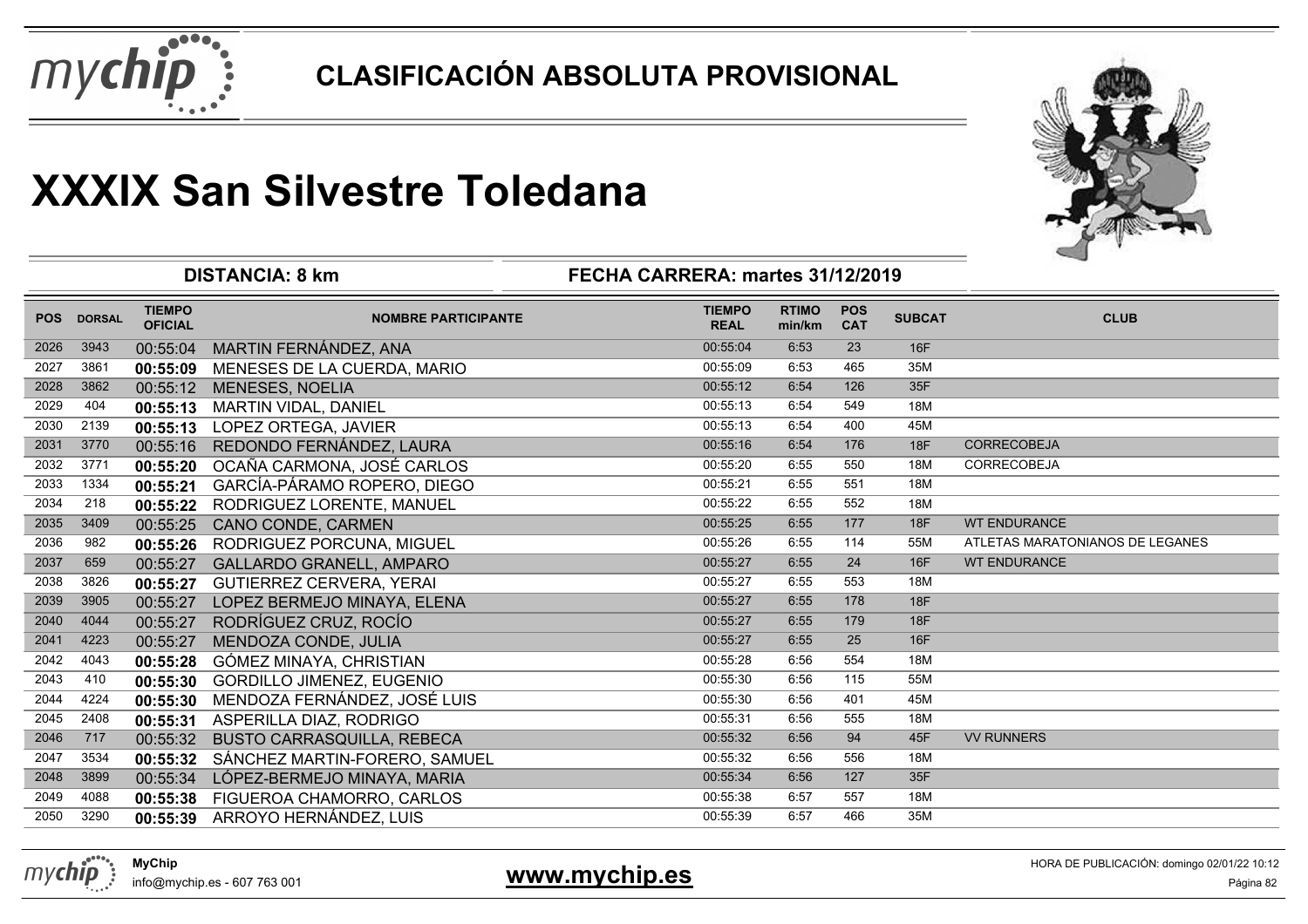



|            |               |                                 | <b>DISTANCIA: 8 km</b>            | FECHA CARRERA: martes 31/12/2019 |                        |                          |               |             |
|------------|---------------|---------------------------------|-----------------------------------|----------------------------------|------------------------|--------------------------|---------------|-------------|
| <b>POS</b> | <b>DORSAL</b> | <b>TIEMPO</b><br><b>OFICIAL</b> | <b>NOMBRE PARTICIPANTE</b>        | <b>TIEMPO</b><br><b>REAL</b>     | <b>RTIMO</b><br>min/km | <b>POS</b><br><b>CAT</b> | <b>SUBCAT</b> | <b>CLUB</b> |
| 2051       | 3294          | 00:55:39                        | ARROYO LOZSNO, LUIS               | 00:55:39                         | 6:57                   | 116                      | 55M           |             |
| 2052       | 3974          | 00:55:39                        | ESPEJO-SAAVEDRA ROCA, JORGE       | 00:55:39                         | 6:57                   | 402                      | 45M           |             |
| 2053       | 1533          | 00:55:41                        | BERNACER MARIA, JOSE RAMON        | 00:55:41                         | 6:57                   | 403                      | 45M           |             |
| 2054       | 2939          | 00:55:42                        | GALVEZ GUERRERO, JOSÉ ANTONIO     | 00:55:42                         | 6:57                   | 467                      | 35M           |             |
| 2055       | 403           | 00:55:45                        | <b>MARTIN, ACACIO</b>             | 00:55:45                         | 6:58                   | 404                      | 45M           |             |
| 2056       | 1538          | 00:55:45                        | BERNACER RAMIREZ, ANA             | 00:55:45                         | 6:58                   | 180                      | <b>18F</b>    |             |
| 2057       | 4090          | 00:55:45                        | HERNANDEZ BLANCO, RODRIGO         | 00:55:45                         | 6:58                   | 68                       | 16M           |             |
| 2058       | 2935          | 00:55:50                        | PARAMO, VALLE                     | 00:55:50                         | 6:58                   | 181                      | 18F           |             |
| 2059       | 1360          | 00:55:52                        | MARIN LANCHA, VANESSA             | 00:55:52                         | 6:59                   | 128                      | 35F           |             |
| 2060       | 307           | 00:55:54                        | CARRANZA VILLANUEVA, MARIA SIERRA | 00:55:54                         | 6:59                   | 182                      | <b>18F</b>    |             |
| 2061       | 1361          | 00:55:54                        | <b>MARIN LANCHA, RUBEN</b>        | 00:55:54                         | 6:59                   | 468                      | 35M           |             |
| 2062       | 2835          | 00:55:54                        | SEVILLANO LARGO, RAFAEL           | 00:55:54                         | 6:59                   | 558                      | 18M           |             |
| 2063       | 2933          | 00:55:54                        | PARAMO, ENRIQUE                   | 00:55:54                         | 6:59                   | 117                      | 55M           |             |
| 2064       | 285           | 00:55:56                        | RUÍZ LÓPEZ, VALERIA               | 00:55:56                         | 6:59                   | 26                       | <b>16F</b>    |             |
| 2065       | 306           | 00:56:02                        | REYES CAÑADILLA, JOSE ANDRÉS      | 00:56:02                         | 7:00                   | 559                      | 18M           |             |
| 2066       | 902           | 00:56:07                        | MARTINEZ NUÑEZ, FELIX             | 00:56:07                         | 7:00                   | 405                      | 45M           |             |
| 2067       | 903           | 00:56:07                        | MARTÍNEZ NÚÑEZ, EMILIO JOSÉ       | 00:56:07                         | 7:00                   | 406                      | 45M           |             |
| 2068       | 2462          | 00:56:07                        | MONFORT MARTIN, MARIA VICTORIA    | 00:56:07                         | 7:00                   | 183                      | <b>18F</b>    |             |
| 2069       | 3039          | 00:56:08                        | MONFORT MARTÍN, DAVID             | 00:56:08                         | 7:01                   | 560                      | 18M           |             |
| 2070       | 3127          | 00:56:08                        | MINAYA BARREDA, NABOZ             | 00:56:08                         | 7:01                   | 469                      | 35M           |             |
| 2071       | 1532          | 00:56:11                        | GÓMEZ FERNÁNDEZ, LUCIA            | 00:56:11                         | 7:01                   | 184                      | 18F           |             |
| 2072       | 4369          | 00:56:13                        | <b>RUANO, RAQUEL</b>              | 00:56:13                         | 7:01                   | 95                       | 45F           |             |
| 2073       | 3867          | 00:56:17                        | DIAZ MORALEDA, PAOLA              | 00:56:17                         | 7:02                   | 96                       | 45F           |             |
| 2074       | 2005          | 00:56:20                        | MAESTRO MUÑOZ BRAVO, MANUEL       | 00:56:20                         | 7:02                   | 561                      | 18M           |             |
| 2075       | 3493          | 00:56:26                        | BLASCO PELLICER, ESPERANZA        | 00:56:26                         | 7:03                   | 185                      | <b>18F</b>    |             |



info@mychip.es - 607 763 001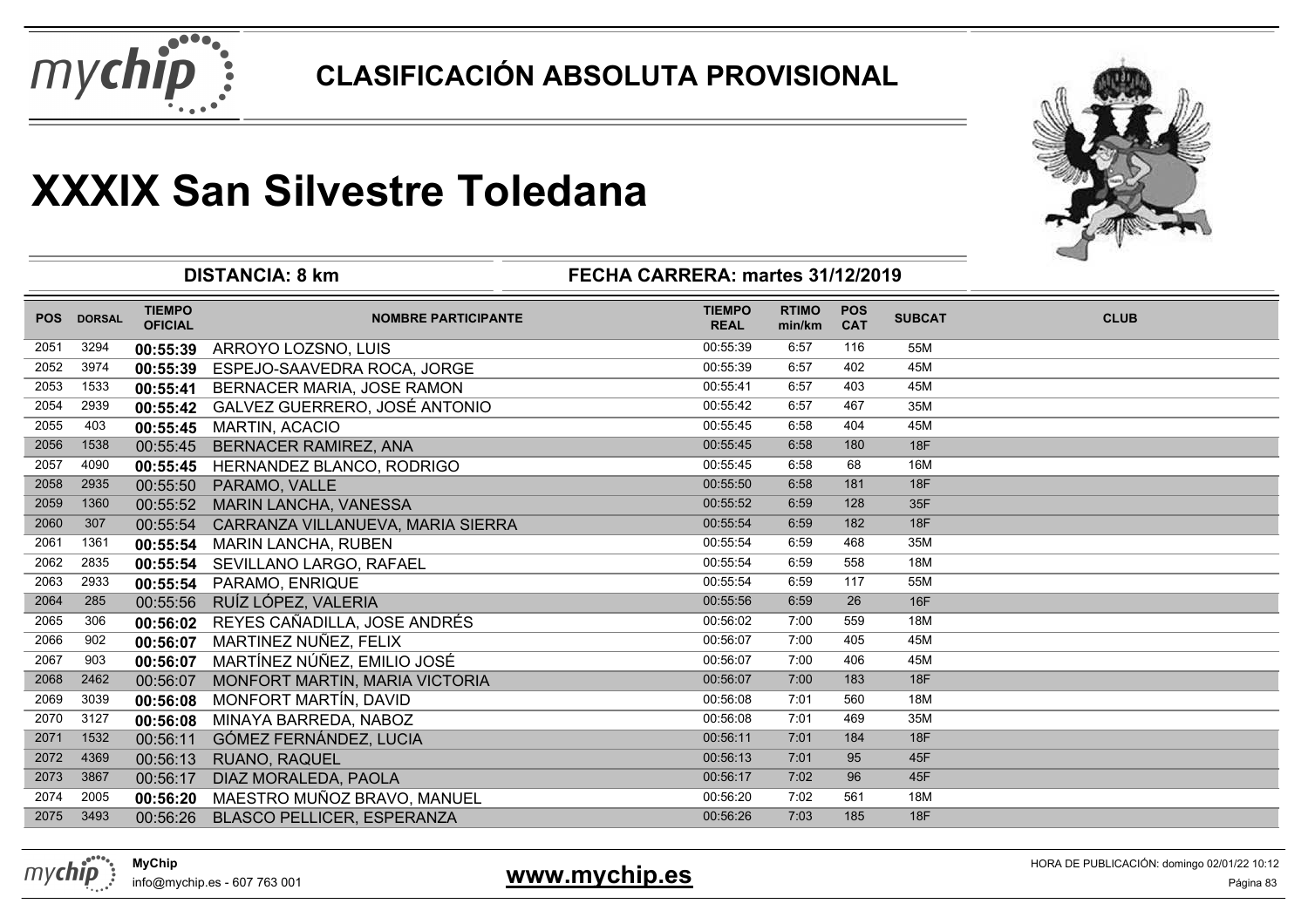



|            |               |                                 | <b>DISTANCIA: 8 km</b>                | FECHA CARRERA: martes 31/12/2019 |                        |                          |               |                                |
|------------|---------------|---------------------------------|---------------------------------------|----------------------------------|------------------------|--------------------------|---------------|--------------------------------|
| <b>POS</b> | <b>DORSAL</b> | <b>TIEMPO</b><br><b>OFICIAL</b> | <b>NOMBRE PARTICIPANTE</b>            | <b>TIEMPO</b><br><b>REAL</b>     | <b>RTIMO</b><br>min/km | <b>POS</b><br><b>CAT</b> | <b>SUBCAT</b> | <b>CLUB</b>                    |
| 2076       | 2483          | 00:56:31                        | ARCONES YEPES, ANDREA                 | 00:56:31                         | 7:03                   | 129                      | 35F           |                                |
| 2077       | 1172          | 00:56:36                        | SÁNCHEZ LÓPEZ, E. MACARENA            | 00:56:36                         | 7:04                   | 186                      | <b>18F</b>    | <b>VILLALUENGA RUN</b>         |
| 2078       | 1784          | 00:56:39                        | GARCÍA SÁNCHEZ, IVÁN                  | 00:56:39                         | 7:04                   | 407                      | 45M           | <b>BUDO TOLEDO</b>             |
| 2079       | 546           | 00:56:42                        | BELLÓ PICAZO, PAULA                   | 00:56:42                         | 7:05                   | 187                      | 18F           | A.A LOS PIELES RUN             |
| 2080       | 547           | 00:56:43                        | FERNÁNDEZ CARMONA, JAVIER             | 00:56:43                         | 7:05                   | 562                      | 18M           |                                |
| 2081       | 548           | 00:56:43                        | SOLANA MARTÍNEZ, BEATRIZ              | 00:56:43                         | 7:05                   | 130                      | 35F           |                                |
| 2082       | 549           | 00:56:43                        | PERONA CARMONA, MAURICIO              | 00:56:43                         | 7:05                   | 408                      | 45M           | A.A LOS PIELES RUN             |
| 2083       | 550           | 00:56:43                        | BELLÓ PICAZO, JOSÉ MARÍA              | 00:56:43                         | 7:05                   | 470                      | 35M           | A.A LOS PIELES RUN             |
| 2084       | 283           | 00:56:49                        | DÍEZ ESCANCIANO, MARISA               | 00:56:49                         | 7:06                   | 97                       | 45F           |                                |
| 2085       | 1217          | 00:56:50                        | SIERRA GONZALEZ, DANIEL               | 00:56:50                         | 7:06                   | 563                      | 18M           |                                |
| 2086       | 1199          | 00:56:52                        | <b>BERNACER LAGUNA, SELA</b>          | 00:56:52                         | 7:06                   | 131                      | 35F           |                                |
| 2087       | 2793          | 00:56:53                        | GONZALEZ DE LA CRUZ, FRANCISCO JAVIER | 00:56:53                         | 7:06                   | 471                      | 35M           |                                |
| 2088       | 3785          | 00:56:53                        | ARELLANO DEL VERBO, GEMA              | 00:56:53                         | 7:06                   | 188                      | <b>18F</b>    |                                |
| 2089       | 542           | 00:56:59                        | MORALES LEGANES, CESAR                | 00:56:59                         | 7:07                   | 472                      | 35M           |                                |
| 2090       | 2294          | 00:57:00                        | OBREGÓN INESTROZA, ANGELA SUGEY       | 00:57:00                         | 7:07                   | 27                       | 16F           |                                |
| 2091       | 332           | 00:57:04                        | RUIZ GONZALEZ, MARTINA                | 00:57:04                         | 7:08                   | 28                       | 16F           |                                |
| 2092       | 333           | 00:57:04                        | RUIZ GONZALEZ, JORGE                  | 00:57:04                         | 7:08                   | 69                       | 16M           |                                |
| 2093       | 3854          | 00:57:04                        | FIGUERO HURTADO, MIGUEL               | 00:57:04                         | 7:08                   | 409                      | 45M           |                                |
| 2094       | 3855          | 00:57:06                        | FIGUERO DEL VISO, BLANCA              | 00:57:06                         | 7:08                   | 189                      | 18F           |                                |
| 2095       | 4361          | 00:57:07                        | MAINEZ, DANIEL                        | 00:57:07                         | 7:08                   | 410                      | 45M           |                                |
| 2096       | 1756          | 00:57:09                        | GONZÁLEZ GARCÍA, FERNANDO             | 00:57:09                         | 7:08                   | 118                      | 55M           | <b>PUERTA BISAGRA</b>          |
| 2097       | 2168          | 00:57:10                        | NAVARRO GARCÍA, VALENTÍN              | 00:57:10                         | 7:08                   | 473                      | 35M           |                                |
| 2098       | 3512          | 00:57:11                        | NICOLAU GARCÍA-VERDUGO, BORJA         | 00:57:11                         | 7:08                   | 474                      | 35M           |                                |
| 2099       | 4046          | 00:57:12                        | ERADES MALDONADO, DANIEL              | 00:57:12                         | 7:09                   | 475                      | 35M           | ASOCIACION FONDISTAS TOLEDANOS |
| 2100       | 1520          | 00:57:14                        | NOZAL FERNÁNDEZ, CÉSAR                | 00:57:14                         | 7:09                   | 411                      | 45M           |                                |
|            |               |                                 |                                       |                                  |                        |                          |               |                                |



info@mychip.es - 607 763 001

#### **www.mychip.es**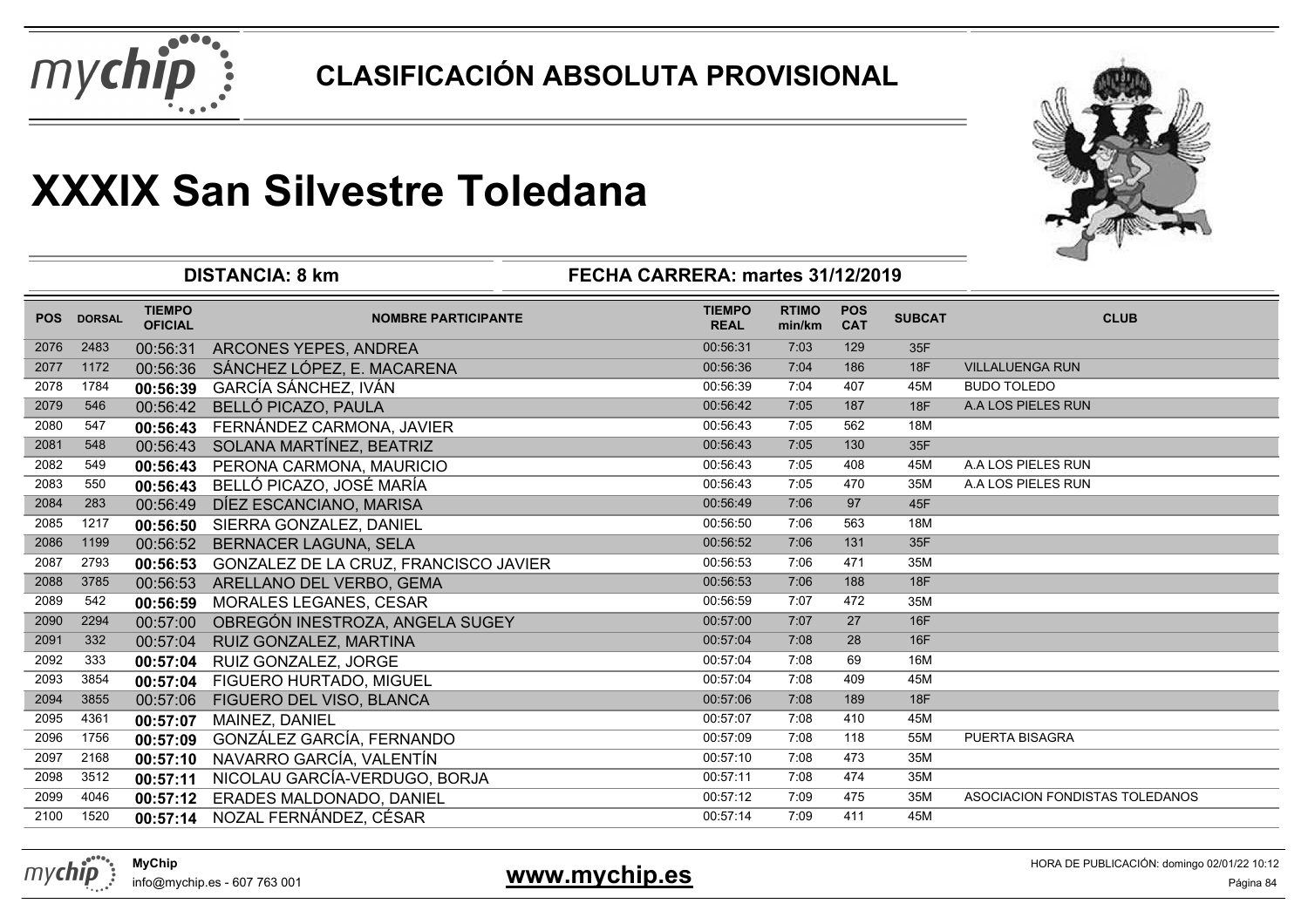



|            |               |                                 | <b>DISTANCIA: 8 km</b>            | FECHA CARRERA: martes 31/12/2019 |                        |                          |               |                             |
|------------|---------------|---------------------------------|-----------------------------------|----------------------------------|------------------------|--------------------------|---------------|-----------------------------|
| <b>POS</b> | <b>DORSAL</b> | <b>TIEMPO</b><br><b>OFICIAL</b> | <b>NOMBRE PARTICIPANTE</b>        | <b>TIEMPO</b><br><b>REAL</b>     | <b>RTIMO</b><br>min/km | <b>POS</b><br><b>CAT</b> | <b>SUBCAT</b> | <b>CLUB</b>                 |
| 2101       | 3246          | 00:57:17                        | GONZÁLEZ CABAÑAS, JAIME           | 00:57:17                         | 7:09                   | 412                      | 45M           |                             |
| 2102       | 2732          | 00:57:22                        | LANCHA DIAZ, MÓNICA               | 00:57:22                         | 7:10                   | 98                       | 45F           |                             |
| 2103       | 1505          | 00:57:27                        | VILLACAÑAS SANCHEZ, SERGIO        | 00:57:27                         | 7:10                   | 476                      | 35M           |                             |
| 2104       | 2730          | 00:57:28                        | GONZÁLEZ DE ANCOS, MARÍA VICTORIA | 00:57:28                         | 7:11                   | 132                      | 35F           |                             |
| 2105       | 565           | 00:57:30                        | OSUNA GARCIA, LUISMI              | 00:57:30                         | 7:11                   | 477                      | 35M           |                             |
| 2106       | 3602          | 00:57:35                        | RODRIGUEZ, ANGELICA               | 00:57:35                         | 7:11                   | 133                      | 35F           |                             |
| 2107       | 3880          | 00:57:37                        | LÓPEZ FELIPE, GEMA                | 00:57:37                         | 7:12                   | 99                       | 45F           |                             |
| 2108       | 2602          | 00:57:38                        | MARTÍN GARCÍA, SHEILA             | 00:57:38                         | 7:12                   | 190                      | 18F           |                             |
| 2109       | 2917          | 00:57:38                        | MAGÁN SANTAMARÍA, LUCÍA           | 00:57:38                         | 7:12                   | 191                      | <b>18F</b>    | <b>VV RUNNERS</b>           |
| 2110       | 3520          | 00:57:38                        | SÁNCHEZ DUEÑAS, DIEGO             | 00:57:38                         | 7:12                   | 564                      | 18M           |                             |
| 2111       | 3312          | 00:57:39                        | HORTELANO CÁRDENAS, ALBERTO       | 00:57:39                         | 7:12                   | 565                      | 18M           |                             |
| 2112       | 2843          | 00:57:47                        | CABRERA, JORGE                    | 00:57:47                         | 7:13                   | 413                      | 45M           |                             |
| 2113       | 881           | 00:57:50                        | POBLETE MURO, MAITE               | 00:57:50                         | 7:13                   | 100                      | 45F           |                             |
| 2114       | 2844          | 00:57:50                        | <b>MEDINA, MAR</b>                | 00:57:50                         | 7:13                   | 101                      | 45F           |                             |
| 2115       | 719           | 00:58:01                        | PEREZ LORENTE, CARLOS             | 00:58:01                         | 7:15                   | 119                      | 55M           | TOLEDO-O                    |
| 2116       | 720           | 00:58:01                        | PEREZ LOPEZ, ELENA                | 00:58:01                         | 7:15                   | 192                      | <b>18F</b>    | TOLEDO-O                    |
| 2117       | 532           | 00:58:02                        | <b>BRIZZI, EMILIA</b>             | 00:58:02                         | 7:15                   | 193                      | <b>18F</b>    |                             |
| 2118       | 535           | 00:58:02                        | ARIAS, FRANCISCO                  | 00:58:02                         | 7:15                   | 566                      | 18M           |                             |
| 2119       | 537           | 00:58:02                        | LÓPEZ MUÑOZ, SAMUEL               | 00:58:02                         | 7:15                   | 567                      | 18M           |                             |
| 2120       | 533           | 00:58:03                        | PUENTE LÓPEZ, PABLO               | 00:58:03                         | 7:15                   | 568                      | 18M           |                             |
| 2121       | 1668          | 00:58:03                        | PEREZ FARIÑAS, MARCOS             | 00:58:03                         | 7:15                   | 70                       | 16M           | <b>TROTACAMINOS CEDILLO</b> |
| 2122       | 1315          | 00:58:06                        | ESTEBAN PÉREZ, ELENA              | 00:58:06                         | 7:15                   | 194                      | 18F           |                             |
| 2123       | 1674          | 00:58:06                        | <b>BLANCO GAROZ, PABLO</b>        | 00:58:06                         | 7:15                   | 71                       | 16M           | <b>TROTACAMINOS CEDILLO</b> |
| 2124       | 3590          | 00:58:07                        | MANZANARES MARTÍN, DAVID          | 00:58:07                         | 7:15                   | 478                      | 35M           | UNICAJA BANCO C A TOLEDO    |
| 2125       | 3047          | 00:58:09                        | DÍAZ, ÁNGEL LUIS                  | 00:58:09                         | 7:16                   | 569                      | 18M           |                             |
|            |               |                                 |                                   |                                  |                        |                          |               |                             |



info@mychip.es - 607 763 001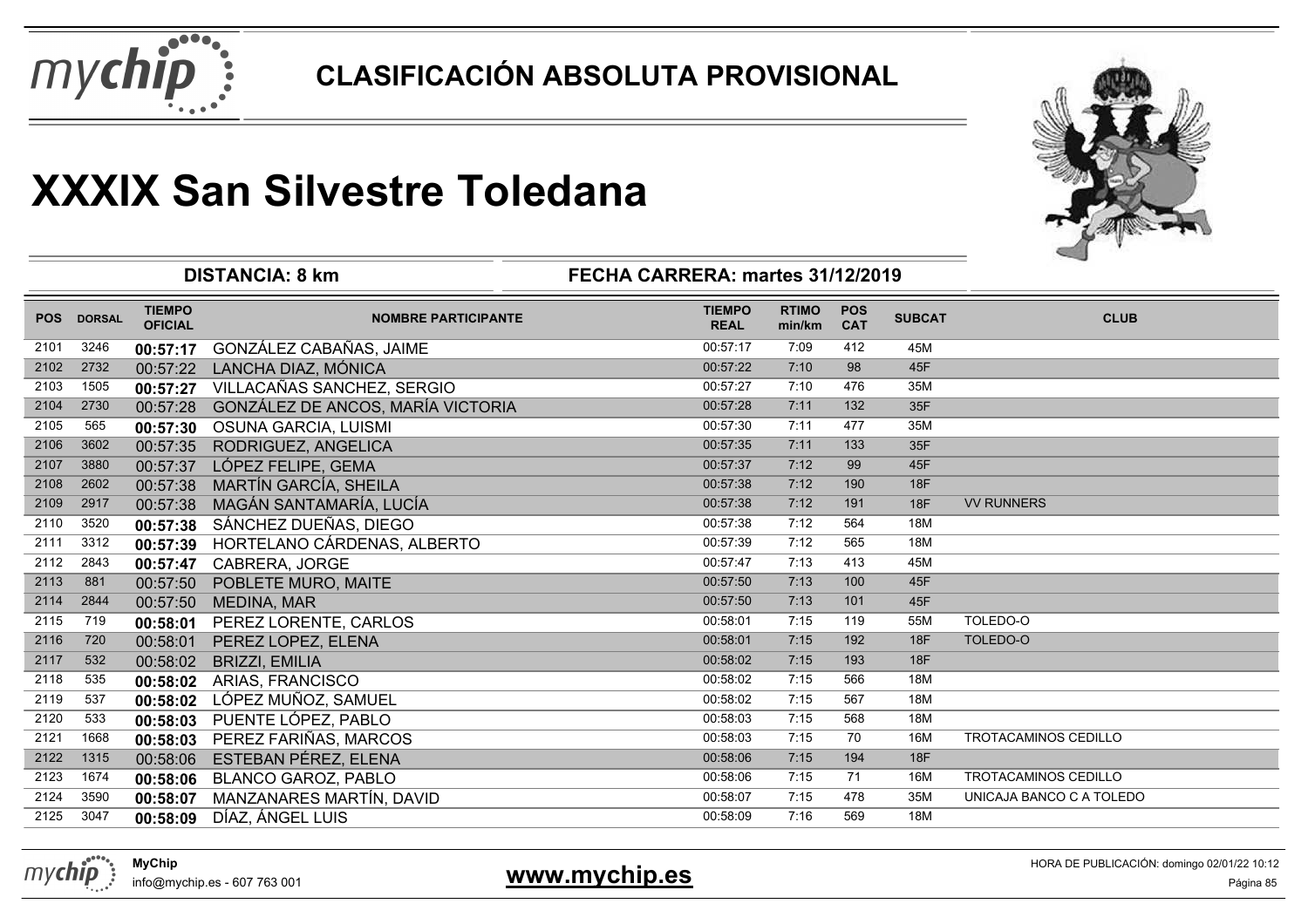



|            |               |                                 | <b>DISTANCIA: 8 km</b>              | FECHA CARRERA: martes 31/12/2019 |                        |                          |               |                             |
|------------|---------------|---------------------------------|-------------------------------------|----------------------------------|------------------------|--------------------------|---------------|-----------------------------|
| <b>POS</b> | <b>DORSAL</b> | <b>TIEMPO</b><br><b>OFICIAL</b> | <b>NOMBRE PARTICIPANTE</b>          | <b>TIEMPO</b><br><b>REAL</b>     | <b>RTIMO</b><br>min/km | <b>POS</b><br><b>CAT</b> | <b>SUBCAT</b> | <b>CLUB</b>                 |
| 2126       | 1670          | 00:58:14                        | FARIÑAS GARCIA, LUIS                | 00:58:14                         | 7:16                   | 72                       | 16M           | <b>TROTACAMINOS CEDILLO</b> |
| 2127       | 3793          | 00:58:47                        | LOZANO DOMÍNGUEZ, MARÍA             | 00:58:47                         | 7:20                   | 29                       | 16F           |                             |
| 2128       | 2331          | 00:58:48                        | GÓMEZ MUÑOZ, RAMÓN                  | 00:58:48                         | 7:21                   | 120                      | 55M           |                             |
| 2129       | 3789          | 00:58:51                        | FERNANDEZ FERNÁNDEZ, MARÍA VICTORIA | 00:58:51                         | 7:21                   | 102                      | 45F           |                             |
| 2130       | 1671          | 00:59:11                        | BLANCO PORTERO, JOSE VICENTE        | 00:59:11                         | 7:23                   | 414                      | 45M           | <b>TROTACAMINOS CEDILLO</b> |
| 2131       | 1666          | 00:59:13                        | PEREZ DÍAZ, MIGUEL ANGEL            | 00:59:13                         | 7:24                   | 415                      | 45M           | TROTACAMINOS CEDILLO        |
| 2132       | 2250          | 00:59:16                        | <b>GARCÍA RODRÍGUEZ, CELESTE</b>    | 00:59:16                         | 7:24                   | 195                      | 18F           |                             |
| 2133       | 1280          | 00:59:19                        | DE LA FUENTE PALMERO, JOSÉ LUIS     | 00:59:19                         | 7:24                   | 416                      | 45M           |                             |
| 2134       | 1290          | 00:59:19                        | REDONDO ROJO, MYRIAM                | 00:59:19                         | 7:24                   | 103                      | 45F           |                             |
| 2135       | 620           | 00:59:20                        | SÁNCHEZ GIL, VIRGINIA               | 00:59:20                         | 7:25                   | 134                      | 35F           |                             |
| 2136       | 621           | 00:59:20                        | CORROCHANO HERNANDO, JOSE ANTONIO   | 00:59:20                         | 7:25                   | 417                      | 45M           |                             |
| 2137       | 4388          | 00:59:31                        | RODRIGUEZ, LOLA                     | 00:59:31                         | 7:26                   | 20                       | 55F           |                             |
| 2138       | 4389          | 00:59:31                        | RODRIGUEZ, MAR                      | 00:59:31                         | 7:26                   | 21                       | 55F           |                             |
| 2139       | 3652          | 00:59:34                        | CRIADO GUERRERO, YOLANDA            | 00:59:34                         | 7:26                   | 104                      | 45F           | EVEDEPORT RUNNER SAN MIGUEL |
| 2140       | 2006          | 00:59:38                        | <b>BELOVA, OLGA</b>                 | 00:59:38                         | 7:27                   | 135                      | 35F           |                             |
| 2141       | 1308          | 00:59:48                        | DEL VILLAR MORENO, MARIA JESUS      | 00:59:48                         | 7:28                   | 105                      | 45F           | <b>VV RUNNERS</b>           |
| 2142       | 4282          | 00:59:49                        | FERNÁNDEZ GARCÍA, LIDIA             | 00:59:49                         | 7:28                   | 196                      | <b>18F</b>    |                             |
| 2143       | 1940          | 00:59:50                        | <b>GARRIDO RESINO, GEMA</b>         | 00:59:50                         | 7:28                   | 106                      | 45F           | <b>VV RUNNERS</b>           |
| 2144       | 3207          | 00:59:54                        | ROMERO MORENO, FRANCISCO            | 00:59:54                         | 7:29                   | 121                      | 55M           |                             |
| 2145       | 3407          | 00:59:55                        | CONDE BEJERANO, CONSTANCIA          | 00:59:55                         | 7:29                   | 107                      | 45F           | <b>WT ENDURANCE</b>         |
| 2146       | 2916          | 01:00:01                        | MAGÁN SANTAMARÍA, ESTRELLA          | 01:00:01                         | 7:30                   | 197                      | 18F           | <b>VV RUNNERS</b>           |
| 2147       | 3668          | 01:00:03                        | NAVARRO ZABAL, ALBERTO              | 01:00:03                         | 7:30                   | 479                      | 35M           |                             |
| 2148       | 2883          | 01:00:06                        | RODRIGUEZ AVILES, FELIPE            | 01:00:06                         | 7:30                   | 480                      | 35M           | CANOBLE-NOBLEJAS            |
| 2149       | 334           | 01:00:08                        | MOREDA GARCIA-TIZON, CASIMIRO       | 01:00:08                         | 7:31                   | 122                      | 55M           |                             |
| 2150       | 534           | 01:00:33                        | MIRAVAL WONG, EDUARDO               | 01:00:33                         | 7:34                   | 570                      | 18M           |                             |

mychip

#### **www.mychip.es**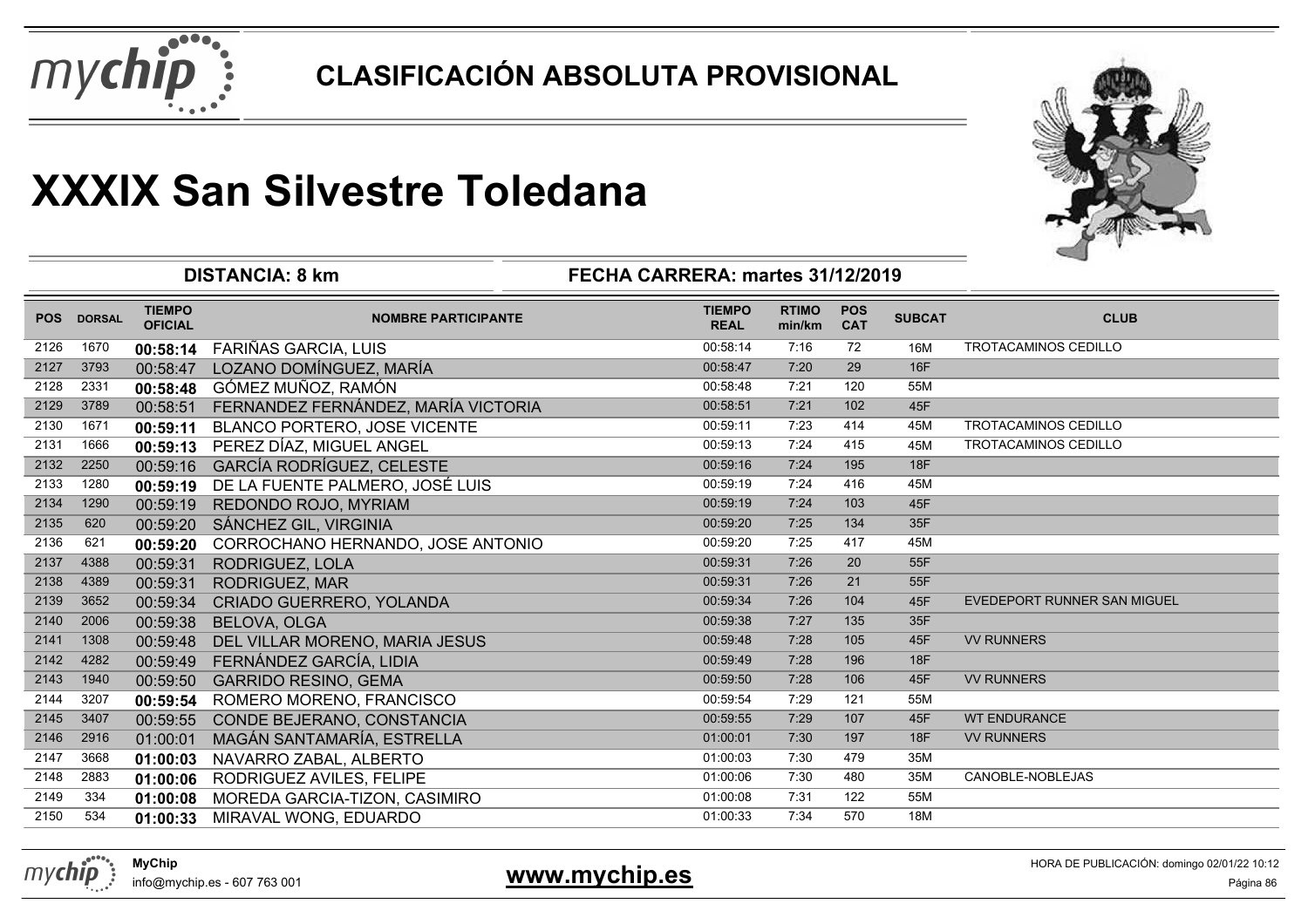



|            |               |                                 | <b>DISTANCIA: 8 km</b>                     | FECHA CARRERA: martes 31/12/2019 |                        |                          |               |                   |
|------------|---------------|---------------------------------|--------------------------------------------|----------------------------------|------------------------|--------------------------|---------------|-------------------|
| <b>POS</b> | <b>DORSAL</b> | <b>TIEMPO</b><br><b>OFICIAL</b> | <b>NOMBRE PARTICIPANTE</b>                 | <b>TIEMPO</b><br><b>REAL</b>     | <b>RTIMO</b><br>min/km | <b>POS</b><br><b>CAT</b> | <b>SUBCAT</b> | <b>CLUB</b>       |
| 2151       | 536           | 01:00:33                        | MUÑOZ CASTAÑO, JESÚS                       | 01:00:33                         | 7:34                   | 571                      | 18M           |                   |
| 2152       | 1051          | 01:00:33                        | ZEA TINTAYA, ANABEL LORENA                 | 01:00:33                         | 7:34                   | 198                      | <b>18F</b>    |                   |
| 2153       | 3158          | 01:00:39                        | ASPERILLA DIAZ, ANDREA                     | 01:00:39                         | 7:34                   | 199                      | <b>18F</b>    |                   |
| 2154       | 4269          | 01:00:42                        | MENA CASTELLANOS, PEDRO                    | 01:00:42                         | 7:35                   | 572                      | 18M           |                   |
| 2155       | 4241          | 01:01:04                        | <b>BODAS RODRIGUEZ, ELENA</b>              | 01:01:04                         | 7:38                   | 136                      | 35F           |                   |
| 2156       | 3096          | 01:01:07                        | CORBACHO, FERNANDO                         | 01:01:07                         | 7:38                   | 481                      | 35M           |                   |
| 2157       | 509           | 01:01:17                        | SANCHEZ VAZQUEZ, GEMA                      | 01:01:17                         | 7:39                   | 137                      | 35F           | <b>VV RUNNERS</b> |
| 2158       | 1557          | 01:01:29                        | HERNANDEZ GUTIERREZ, GEMA                  | 01:01:29                         | 7:41                   | 138                      | 35F           |                   |
| 2159       | 2560          | 01:01:31                        | <b>GARRIDO RUBIO, PEDRO PABLO</b>          | 01:01:31                         | 7:41                   | 123                      | 55M           |                   |
| 2160       | 2561          | 01:01:31                        | <b>GARRIDO MARTINEZ DE LA CASA, SANDRA</b> | 01:01:31                         | 7:41                   | 200                      | 18F           |                   |
| 2161       | 1560          | 01:01:35                        | DÍAZ RULLO RASERO, RAÚL                    | 01:01:35                         | 7:41                   | 482                      | 35M           |                   |
| 2162       | 4256          | 01:01:43                        | NACHER ORTIZ, JOAN                         | 01:01:43                         | 7:42                   | 573                      | 18M           |                   |
| 2163       | 4258          | 01:01:44                        | VALERO BOSCH, ASUNCION                     | 01:01:44                         | 7:43                   | 201                      | 18F           |                   |
| 2164       | 3666          | 01:01:53                        | <b>BRACKEN, PETER EDWARD</b>               | 01:01:53                         | 7:44                   | 418                      | 45M           |                   |
| 2165       | 1852          | 01:01:58                        | <b>GIL GONZALEZ, MILAGROS</b>              | 01:01:58                         | 7:44                   | 108                      | 45F           |                   |
| 2166       | 1854          | 01:01:58                        | TRUJILLO PEREZ, FRANCISCO JOSE             | 01:01:58                         | 7:44                   | 419                      | 45M           |                   |
| 2167       | 4368          | 01:01:59                        | GUTIÉRREZ, ABA                             | 01:01:59                         | 7:44                   | 139                      | 35F           |                   |
| 2168       | 205           | 01:02:01                        | <b>BELCHIN MARTINEZ, MOISES</b>            | 01:02:01                         | 7:45                   | 483                      | 35M           |                   |
| 2169       | 204           | 01:02:02                        | <b>JUBERIAS GOMEZ, PATRICIA</b>            | 01:02:02                         | 7:45                   | 140                      | 35F           |                   |
| 2170       | 4056          | 01:02:05                        | MARTÍN BARGUEÑO, EUGENIO                   | 01:02:05                         | 7:45                   | 484                      | 35M           |                   |
| 2171       | 3786          | 01:02:10                        | RUIZ DE LA HERRÁN, JAVIER                  | 01:02:10                         | 7:46                   | 574                      | 18M           |                   |
| 2172       | 1390          | 01:02:30                        | ORTEGA CRUZ, JUAN CARLOS                   | 01:02:30                         | 7:48                   | 420                      | 45M           | PANTOJA RUNNING   |
| 2173       | 1905          | 01:02:32                        | MONTEALEGRE MARTIN, IVAN                   | 01:02:32                         | 7:49                   | 421                      | 45M           | PANTOJA RUNNING   |
| 2174       | 4458          | 01:02:35                        | CABAÑAS CHOZAS, MIGUEL                     | 01:02:35                         | 7:49                   | 485                      | 35M           |                   |
| 2175       | 4206          |                                 | 01:02:37 VELA GOMEZ, NADIA                 | 01:02:37                         | 7:49                   | 30                       | 16F           |                   |



info@mychip.es - 607 763 001